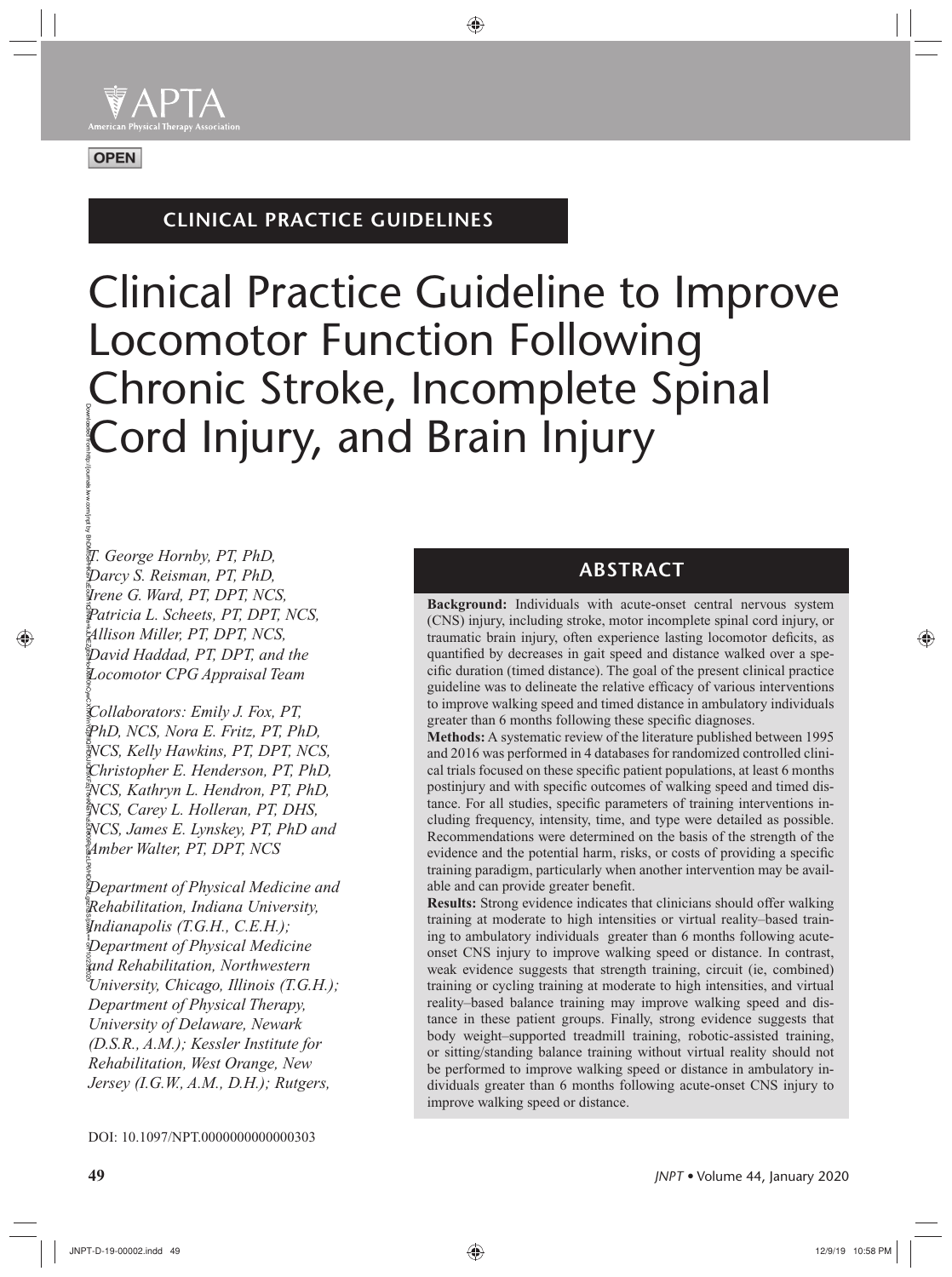*New Jersey Medical School, Newark (I.G.W.); Infinity Rehab, Wilsonville, Oregon (P.L.S.); Department of Physical Therapy, University of Florida, Gainesville and Brooks Rehabilitation Center, Jacksonville, Florida (E.J.F., K.A.H.); Department of Physical Therapy, Wayne State University, Detroit, Michigan (N.E.F.); Sargent College of Health and Rehabilitation Sciences, Boston University, Boston, Massachusetts (K.L.H.); Program in Physical Therapy, Washington University in St Louis, St Louis, Missouri (C.L.H.); Department of Physical Therapy, A.T. Still University, Mesa, Arizona (J.V.L.); and Sheltering Arms Hospital, Mechanicsville, Virginia (A.W.).*

**Discussion:** The collective findings suggest that large amounts of taskspecific (ie, locomotor) practice may be critical for improvements in walking function, although only at higher cardiovascular intensities or with augmented feedback to increase patient's engagement. Lowerintensity walking interventions or impairment-based training strategies demonstrated equivocal or limited efficacy.

**Limitations:** As walking speed and distance were primary outcomes, the research participants included in the studies walked without substantial physical assistance. This guideline may not apply to patients with limited ambulatory function, where provision of walking training may require substantial physical assistance.

**Summary:** The guideline suggests that task-specific walking training should be performed to improve walking speed and distance in those with acute-onset CNS injury although only at higher intensities or with augmented feedback. Future studies should clarify the potential utility of specific training parameters that lead to improved walking speed and distance in these populations in both chronic and subacute stages following injury.

**Disclaimer:** These recommendations are intended as a guide for clinicians to optimize rehabilitation outcomes for persons with chronic stroke, incomplete spinal cord injury, and traumatic brain injury to improve walking speed and distance.

**Key words:** *clinical practice guidelines, locomotor function, rehabilitation*

The Academy of Neurologic Physical Therapy (ANPT) welcomes comments on this guideline. Comments may be sent to locomotorcpg@gmail.com.

The authors indicate no potential conflicts of interest.

Commercial-No Derivatives License 4.0 (CCBY-NC-ND), where it is permissible to download and share the work provided it is properly cited. The work cannot be changed in any way or used commercially without permission from the journal.

**Correspondence:** T. George Hornby, PT, PhD, Locomotor Recovery Laboratory, Rehabilitation Hospital of Indiana, 4141 Shore Dr, Indianapolis, IN 46254 (tghornby@iu.edu).

Copyright © 2019 The Authors. Published byWolters Kluwer Health, Inc. on behalf of Academy of Neurologic Physical Therapy, APTA.

All members of the workgroup submitted written conflict-of-interest forms and CVs, which were evaluated the Practice Committee of the ANPT and found to be free of financial and intellectual conflict of interest.

This is an open-access article distributed under the terms of the Creative Commons Attribution-Non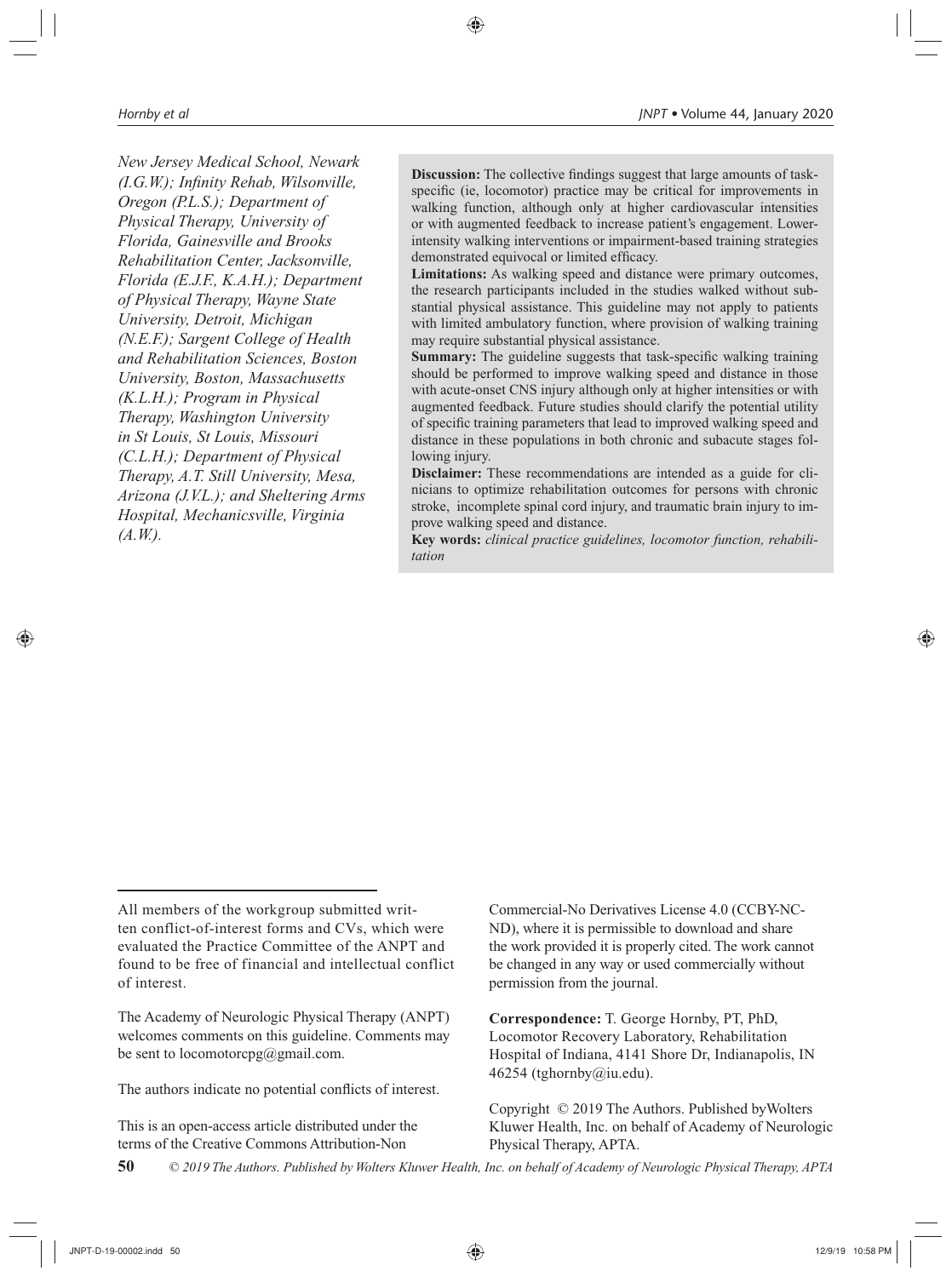# **TABLE OF CONTENTS**

# INTRODUCTION AND METHODS

# ACTION STATEMENTS AND RESEARCH RECOMMENDATIONS

# ACKNOWLEDGMENTS AND REFERENCES

# TABLES AND FIGURE

| Table 5: Final Recommendations for Clinical Practice Guideline on |  |
|-------------------------------------------------------------------|--|
|                                                                   |  |

# APPENDIX: EVIDENCE TABLES

| Appendix Table 1: Walking Training at Moderate to High Aerobic Intensities91 |  |
|------------------------------------------------------------------------------|--|
| Appendix Table 2: Walking Training With Augmented Feedback/Virtual Reality92 |  |
|                                                                              |  |
|                                                                              |  |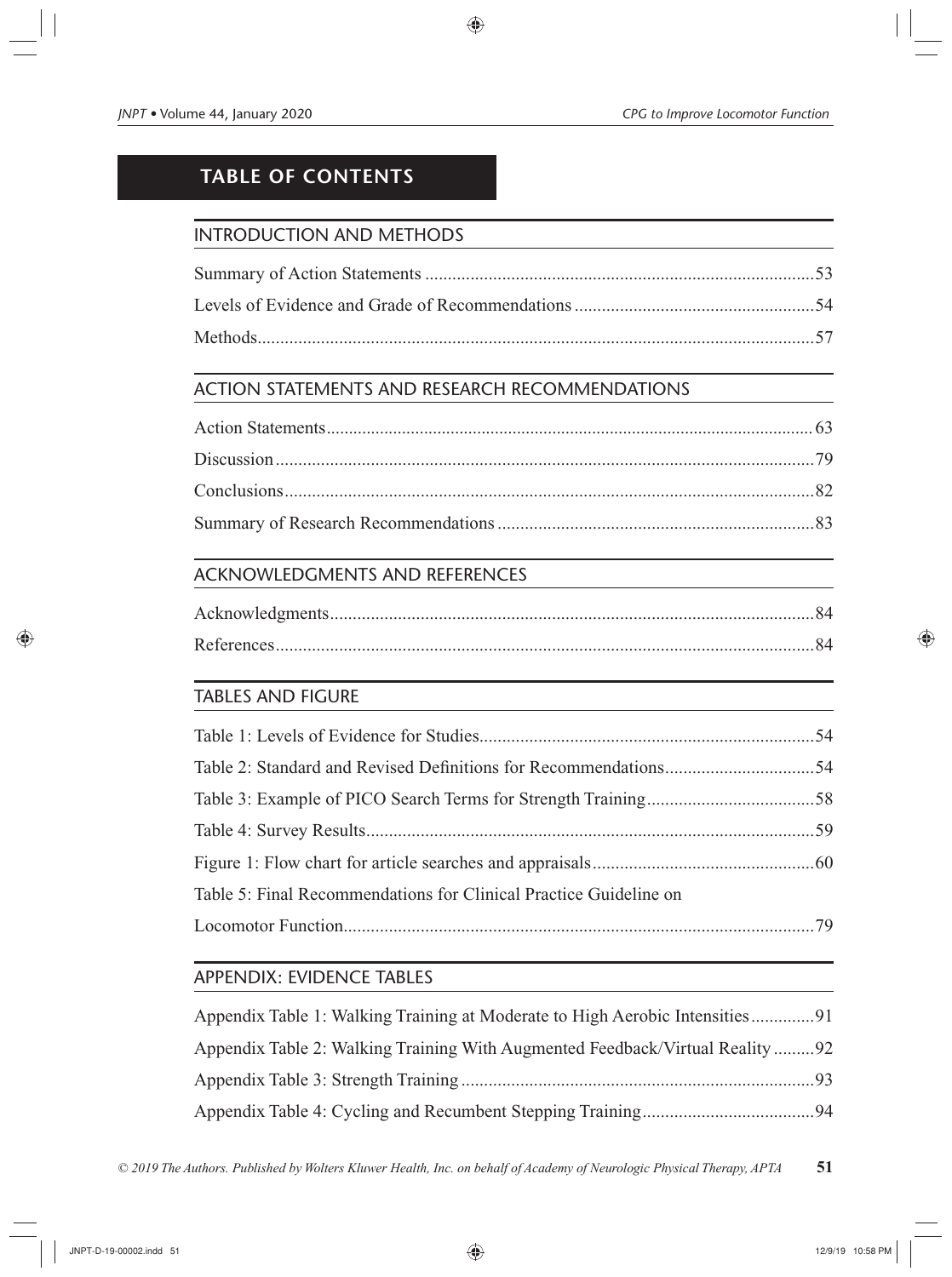| Appendix Table 6A: Balance Training: Sitting/Standing |  |
|-------------------------------------------------------|--|
|                                                       |  |
|                                                       |  |
|                                                       |  |
|                                                       |  |
|                                                       |  |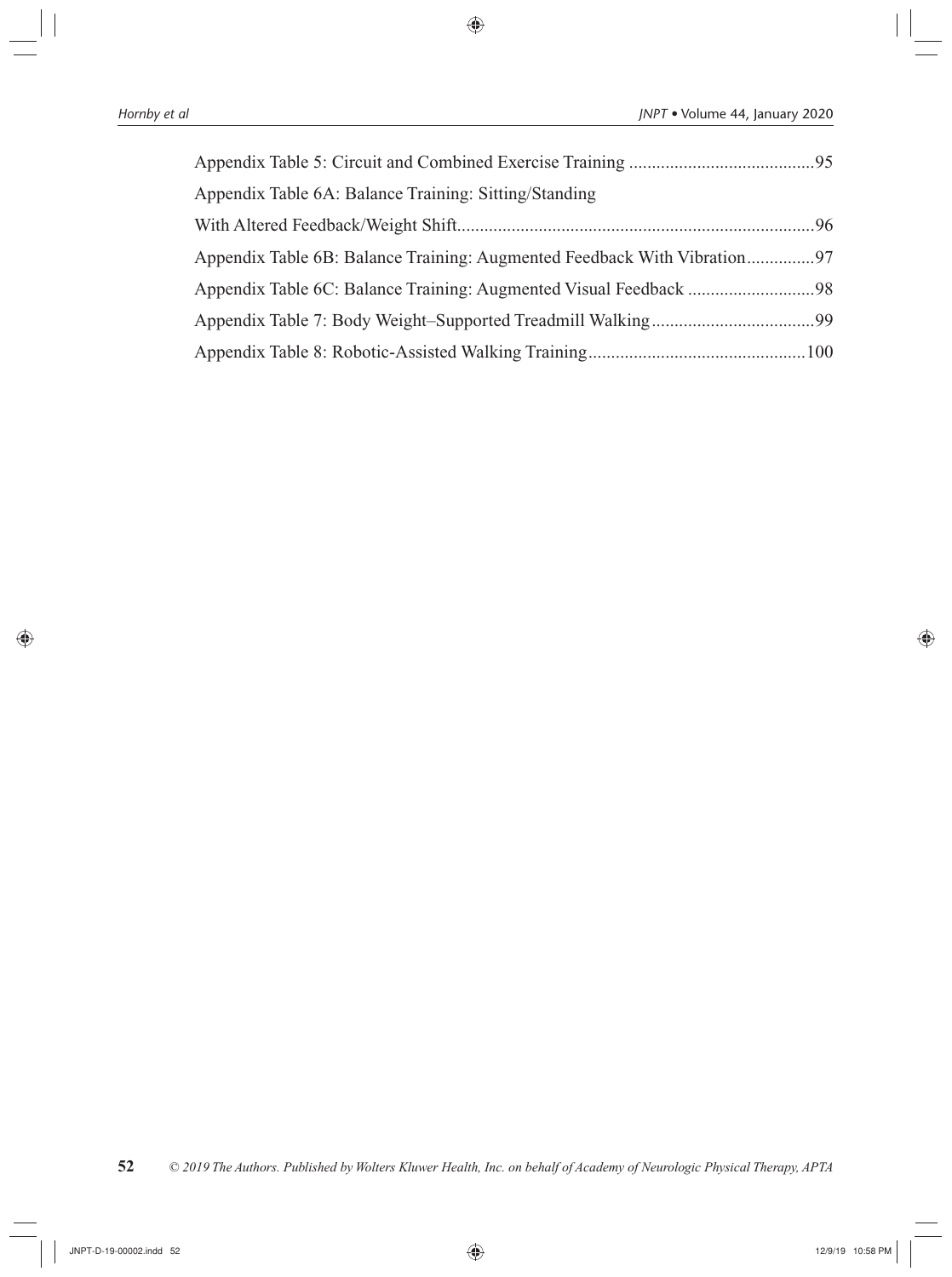# **SUMMARY OF ACTION STATEMENTS**

**Action Statement 1: MODERATE- TO HIGH-INTENSITY WALKING TRAINING FOLLOWING ACUTE-ONSET CENTRAL NERVOUS SYSTEM (CNS) INJURY.** Based on the preponderance of evidence for individuals poststroke, limited evidence in individuals with iSCI, and no evidence for individuals with TBI, clinicians should use moderate- to high-intensity walking training interventions to improve walking speed and distance in individuals greater than 6 months following acute-onset CNS injury as compared with alternative interventions (evidence quality: I-II; recommendation strength: strong for individuals with stroke).

**Action Statement 2: VIRTUAL REALITY WALKING TRAINING FOLLOWING ACUTE-ONSET CEN-TRAL NERVOUS SYSTEM (CNS) INJURY.** Based on the preponderance of evidence for individuals poststroke and no evidence for individuals with iSCI or TBI, clinicians should use virtual reality training interventions coupled with walking practice for improving walking speed and distance in individuals greater than 6 months following acute-onset CNS injury as compared with alternative interventions (evidence quality: I-II; recommendation strength: strong for individuals with stroke).

**Action Statement 3: STRENGTH TRAINING FOL-LOWING ACUTE-ONSET CENTRAL NERVOUS SYS-TEM (CNS) INJURY.** Based on the preponderance of evidence for individuals poststroke and iSCI and no evidence for individuals with TBI, clinicians may consider providing strength training to improve walking speed and distance in individuals greater than 6 months following acute-onset CNS injury as compared with alternative interventions (evidence quality: I-II; recommendation strength: weak for individuals with stroke and iSCI).

**Action Statement 4: CYCLING INTERVENTIONS FOLLOWING ACUTE-ONSET CENTRAL NERVOUS SYSTEM (CNS) INJURY.** Based on the preponderance of evidence for individuals poststroke and no evidence for individuals with iSCI and TBI, clinicians may consider use of cycling or recumbent stepping interventions at higher aerobic intensities instead of alternative interventions to improve walking speed and distance in individuals greater than 6 months following acute-onset CNS injury as compared with alternative interventions (evidence quality: I-II; recommendation strength: weak for individuals with stroke).

**Action Statement 5: CIRCUIT AND COMBINED TRAINING FOLLOWING ACUTE-ONSET CEN-TRAL NERVOUS SYSTEM (CNS) INJURY.** Based on the preponderance of evidence for individuals poststroke and no evidence for individuals with iSCI or TBI, clinicians may consider use of circuit training or combined strategies providing balance, strength, and aerobic exercises to improve walking speed and distance in individuals greater than 6 months following acute-onset CNS injury as compared with alternative interventions (evidence quality: I-II; recommendation strength: weak for individuals with stroke).

**Action Statement 6: BALANCE TRAINING FOLLOW-ING ACUTE-ONSET CENTRAL NERVOUS SYSTEM (CNS) INJURY.** (A) Based on the preponderance of evidence for individuals poststroke and no evidence in iSCI and TBI, clinicians should not perform sitting or standing balance training directed toward improving postural stability and weight-bearing symmetry between limbs to improve walking speed and distance in individuals greater than 6 months following acute-onset CNS injury as compared with alternative interventions. (B) Based on the preponderance of evidence for individuals poststroke and no evidence in iSCI and TBI, clinicians should not use sitting or standing balance training with additional vibratory stimuli to improve walking speed and distance in individuals greater than 6 months following acute-onset CNS injury as compared with alternative interventions. (C) Based on the preponderance of evidence for individuals poststroke, limited evidence in TBI, and no evidence in iSCI, clinicians may consider use of static and dynamic (nonwalking) balance strategies when coupled with virtual reality or augmented visual feedback to improve walking speed and distance in individuals greater than 6 months following acute-onset CNS injury as compared with alternative interventions (evidence quality: I-II; recommendation strength: strong for individuals with stroke).

**Action Statement 7: BODY WEIGHT–SUPPORTED TREADMILL TRAINING FOLLOWING ACUTE-ONSET CENTRAL NERVOUS SYSTEM (CNS) INJU-RY.** Based on the preponderance of evidence for individuals poststroke and limited evidence in iSCI and TBI, clinicians should not perform body weight–supported treadmill training for improving walking speed and distance in individuals greater than 6 months following acute-onset CNS injury as compared with alternative interventions (evidence quality: I-II; recommendation strength: strong for stroke).

**Action Statement 8: ROBOTIC-ASSISTED WALK-ING TRAINING FOLLOWING ACUTE-ONSET CEN-TRAL NERVOUS SYSTEM (CNS) INJURY.** Based on the preponderance of evidence for individuals poststroke and iSCI and limited evidence in TBI, clinicians should not perform walking interventions with exoskeletal robotics on a treadmill or elliptical devices to improve walking speed and distance in individuals greater than 6 months following acute-onset CNS injury as compared with alternative interventions (evidence quality: I-II; recommendation strength: strong for stroke and iSCI).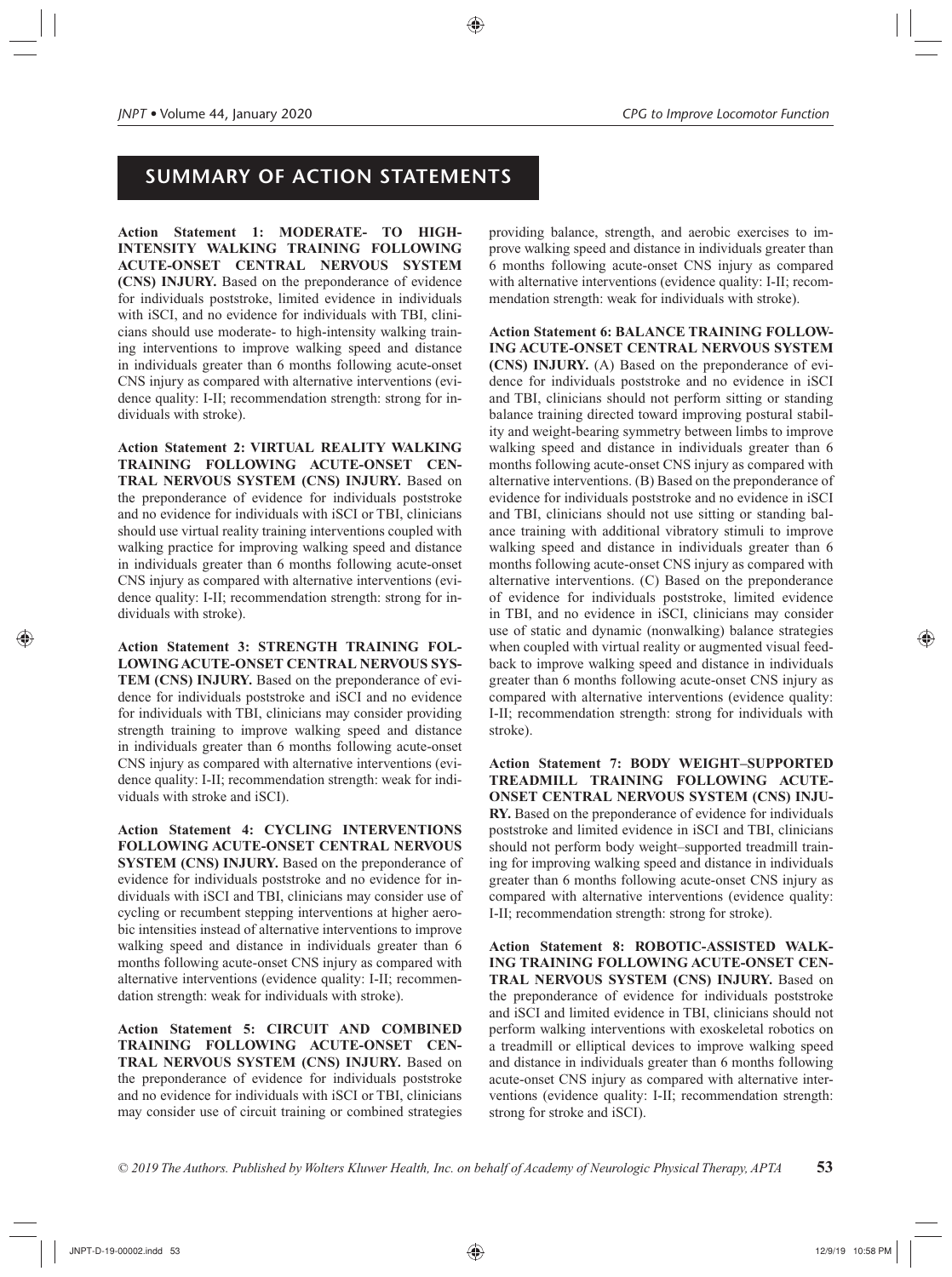# **LEVELS OF EVIDENCE AND GRADE OF RECOMMENDATIONS**

The American Physical Therapy Association (APTA) and the Academy of Neurologic Physical Therapy (ANPT) have recently supported the development of clinical practice guidelines (CPGs), which can be useful tools that synthesize research evidence to improve clinical practice. The goals of CPGs are to provide recommendations, based on systematic review of the literature, intended to maximize patient care through the assessment of benefit and harms, risks, or costs of various treatment options related to a specific diagnosis or

outcome. These guidelines can inform clinicians, patients, and the public regarding the current state of the evidence and provide specific, graded recommendations to consider during rehabilitation to guide clinical practice. The guideline utilizes the framework delineated in the APTA Manual of Clinical Practice Guidelines to help define the levels of evidence and the development of recommendations (Tables 1 and 2).

 The objective of this CPG is to provide concise recommendations regarding the efficacy of exercise interventions

|              | <b>TABLE 1.</b> Levels of Evidence for Studies                                                                                                                                                                                                                                                                                                                              |
|--------------|-----------------------------------------------------------------------------------------------------------------------------------------------------------------------------------------------------------------------------------------------------------------------------------------------------------------------------------------------------------------------------|
| <b>LEVEL</b> | <b>STANDARD DEFINITIONS</b>                                                                                                                                                                                                                                                                                                                                                 |
|              | Evidence obtained from high-quality diagnostic studies, prognostic or prospective studies, cohort studies or random-<br>ized controlled trials, meta-analyses, or systematic reviews (critical appraisal score of $\geq$ 50% of criteria).                                                                                                                                  |
|              | Evidence obtained from lesser-quality diagnostic studies, prognostic or prospective studies, cohort studies or random-<br>ized controlled trials, meta-analyses, or systematic reviews (eg, weaker diagnostic criteria and reference standards,<br>improper randomization, no blinding, $\langle 80\%$ follow-up) (critical appraisal score of $\langle 50\%$ of criteria). |
| III          | Case-controlled studies or retrospective studies.                                                                                                                                                                                                                                                                                                                           |
| IV           | Case studies and case series.                                                                                                                                                                                                                                                                                                                                               |
|              | Expert opinion.                                                                                                                                                                                                                                                                                                                                                             |

| <b>GRADE</b>   | <b>LEVEL OF OBLIGATION</b> | <b>STANDARD DEFINITIONS</b>                                                                                                                                                                                                                             | <b>REVISED DEFINITIONS</b>                                                                                                                                                                                                     |
|----------------|----------------------------|---------------------------------------------------------------------------------------------------------------------------------------------------------------------------------------------------------------------------------------------------------|--------------------------------------------------------------------------------------------------------------------------------------------------------------------------------------------------------------------------------|
| $\mathbf{A}$   | Strong                     | A high level of certainty of moderate<br>to substantial benefit, harm or cost, or a<br>moderate level of certainty for substantial<br>benefit, harm, or cost (based on a prepon-<br>derance of level 1 or II evidence)                                  | A moderate to high level of certainty of<br>moderate to substantial benefit, harm, or<br>cost (based on a preponderance of level 1<br>evidence; $>66\%$ or <33% available points;<br>recommendation: "should" or "should not") |
| $\overline{B}$ | Moderate                   | A high-level of certainty of slight to mod-<br>erate benefit, harm or cost, or a moderate<br>level of certainty for a moderate level of<br>benefit, harm, or cost (based on a prepon-<br>derance of level II evidence)                                  | A moderate to high level of certainty of<br>moderate to substantial benefit, harm, or<br>cost (based on a preponderance of level II<br>evidence; >66% available points; recom-<br>mendation: "should" or "should not")         |
| $\mathcal{C}$  | Weak                       | A moderate level of certainty of slight<br>benefit, harm, or cost, or a weak level<br>of certainty for moderate to substantial<br>benefit, harm, or cost (based on level 1-V<br>evidence)                                                               | A weak level of certainty for moderate to<br>substantial benefit, harm, or cost (based)<br>on level I-II evidence; 33%-66% available<br>points; recommendation: "may be consid-<br>ered")                                      |
| D              | Theoretical/foundational   | A preponderance of evidence from animal<br>or cadaver studies, from conceptual/<br>theoretical models/principles, or from<br>basic science/bench research, or published<br>expert opinion in peer-reviewed journals<br>that supports the recommendation | N/A                                                                                                                                                                                                                            |
| $\mathbf{P}$   | Best practice              | Recommended practice based on current<br>clinical practice norms, exceptional situa-<br>tions in which validating studies have not<br>or cannot be performed, yet there is a clear<br>benefit, harm, or cost expert opinion                             | N/A                                                                                                                                                                                                                            |
| $\mathbb{R}$   | Research                   | An absence of research on the topic or<br>disagreement among conclusions from<br>higher-quality studies                                                                                                                                                 | N/A                                                                                                                                                                                                                            |

#### **TABLE 2.** Standard and Revised Definitions for Recommendations

**54** *© 2019 The Authors. Published by Wolters Kluwer Health, Inc. on behalf of Academy of Neurologic Physical Therapy, APTA*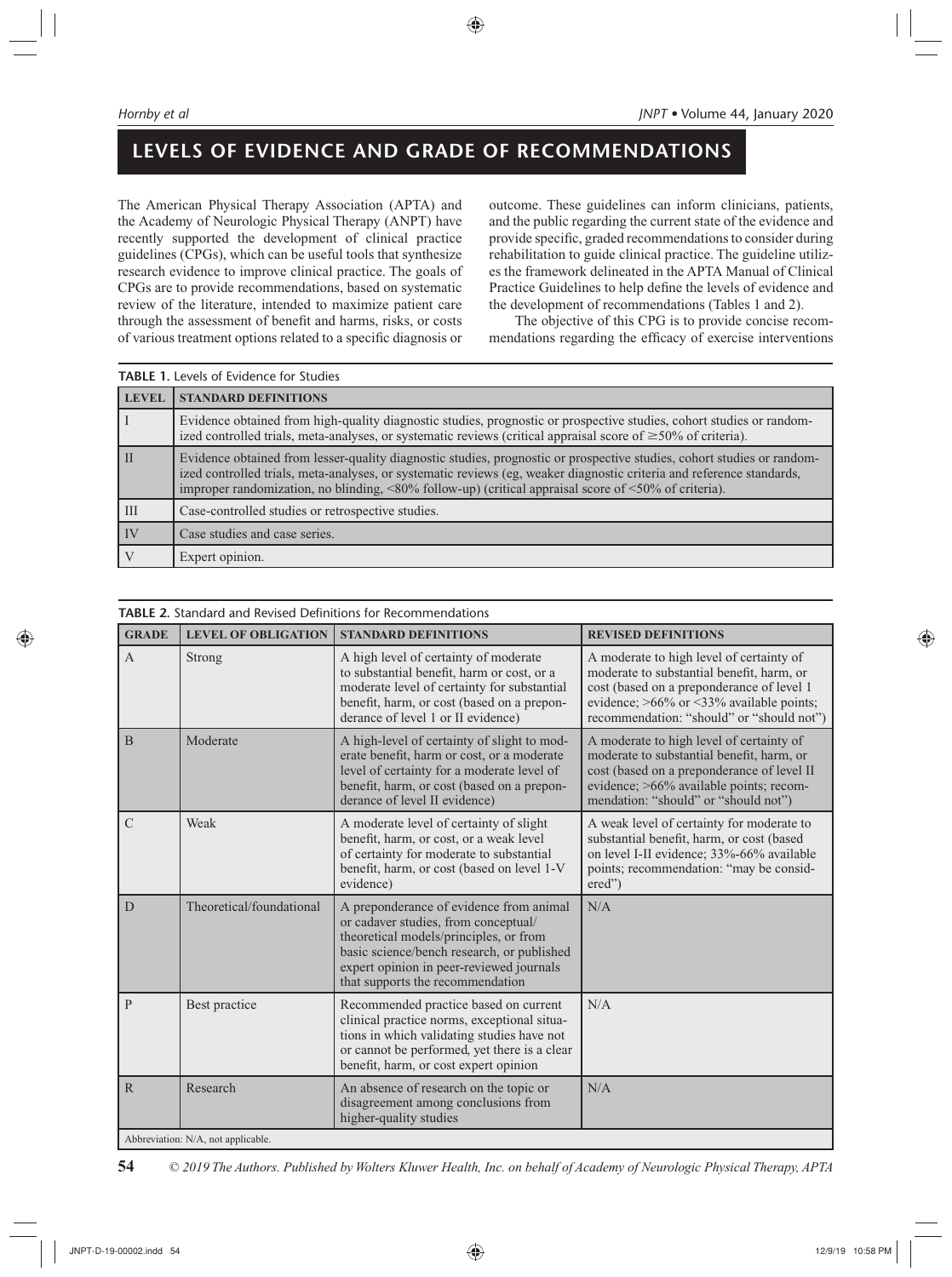utilized to improve walking speed and distance walked over a specific duration (timed distance) in individuals greater than 6 months following an acute-onset, central nervous system (CNS) injury. These diagnoses include individuals poststroke, motor incomplete spinal cord injury (iSCI), and traumatic brain injury (TBI), in which the initial neurological insult occurs suddenly, as opposed to progressive degenerative neurological disorders. Although published systematic reviews, meta-analyses, and other CPGs have described the potential efficacy of various rehabilitation interventions for these diagnoses,<sup>1-7</sup> their clinical utility and effectiveness toward facilitating changes in clinical practice is not certain. More directly, available data indicate that clinical practice patterns to improve walking function in these patient populations are not consistent with established training parameters utilized in individuals without neurological injury to enhance motor skill and function.<sup>8-15</sup> Although reasons underlying this lack of translation to clinical practice are multifactorial, the goal of this CPG is to detail the relative efficacy of specific interventions to improve walking speed and timed distance and employ a theoretical framework that may facilitate implementation of the recommended strategies.

The proposed CPG was designed to delineate evidence of strategies that can improve walking function, as evaluated by changes in gait speed or timed distance, with details of the rehabilitation interventions provided. These specific details are organized within the context of exercise training principles that have been thought to facilitate neuromuscular and cardiovascular alterations underlying improved motor skills and physical performance.16,17 To our knowledge, this approach contrasts with published guidelines, systematic reviews, or meta-analyses, which often cluster studies of specific rehabilitation interventions, regardless of the details of the experimental or control intervention parameters. More directly, details of the exercise interventions, including the type, amount (duration and frequency), and intensity of practice, are often given only brief mention but may be important determinants of the efficacy of specific therapeutic strategies.<sup>18,19</sup> Detailing these parameters within in a CPG could equip clinicians with a better understanding of the rationale and evidence underlying specific interventions, which may facilitate their implementation.

#### **Overview and Justification**

The incidence and prevalence of acute-onset CNS injury, including stroke, iSCI, or TBI, have increased substantially in the past decades. For example, the incidence of stroke in the United States has reached nearly 800000 per year with a prevalence of 4 to 5 million, most of whom experience mobility deficits.<sup>20,21</sup> For spinal cord injury (SCI), there are approximately 17730 new cases each year, with a prevalence of approximately 300000 in the United States alone.<sup>22</sup> Of this population, about 50% to 60% present with motor iSCI and therefore may have the potential to ambulate. Estimates of those with TBI vary dramatically, with up to 5 million survivors sustaining long-term neurological deficits.<sup>23</sup> Given the importance of physical activity and mobility on neuromuscular, cardiovascular, and metabolic function,<sup>17</sup> as well as on community participation,<sup>24</sup> effective strategies to improve walking function in these patients will be critical with an aging population.

Many interventions have been designed to improve walking function in these populations and demonstrated some level of efficacy. For example, studies that assess interventions such as neurofacilitation,<sup>25,26</sup> strategies that focus on specific impairments (weakness, balance, or endurance deficits) $27-29$  or combined interventions, $30$  and more taskspecific (ie, walking) practice<sup>24</sup> have demonstrated positive effects. For walking interventions, however, stepping tasks practiced can vary substantially and include walking with<sup>31,32</sup> or without<sup>33,34</sup> physical assistance from therapists, with<sup>35</sup> or without<sup>24</sup> body weight support (BWS) on a motorized treadmill, walking overground,<sup>36</sup> stepping with robotic assistance using exoskeletal<sup>37,38</sup> or elliptical devices,<sup>39</sup> or variable walking paradigms.40,41 Attempts to sort through these studies to identify the most effective intervention may be difficult, and meta-analyses detailing the cumulative efficacy for a particular diagnosis have been of great value. For example, recent Cochrane reviews synthesizing available literature on treadmill training<sup>2</sup> or robotic-assisted walking training<sup>42</sup> collectively reviewed approximately 450 articles to detail the relative efficacy of these interventions over alternative strategies. Similar meta-analyses are available for walking training in iSCI<sup>6</sup> and for overground walking poststroke,<sup>43</sup> with less data available for TBI. The utility of these reviews is their ability to condense data from multiple studies, with a primary goal to provide an estimated effect size for comparison to other interventions.

Although valuable, the potential problems with these reviews are highlighted by a few key issues. One concern is that meta-analyses combine data from multiple studies evaluating a specific intervention as compared with another comparison (or control) group that may not be similar in the amounts or types of therapy provided. When defining the experimental or control interventions, specific parameters such as the type, amount, and intensity are often not detailed, and these variables could influence the efficacy of exercise strategies. An example is the use of treadmill walking, as research studies utilizing this strategy vary substantially in the total number, frequency, or duration of sessions, all of which can affect the amount of practice.<sup>34,37</sup> Selected studies focus on increasing speeds while using a safety harness, while others provide substantial physical assistance with therapists or BWS that can influence the cardiopulmonary demands of training. Oftentimes, such interventions are provided in addition to conventional therapy, which is seldom described in detail<sup>44</sup> and demonstrate significant variability between studies, including no or very limited interventions, or another strategy that may vary in the type, amount, or difficulty of practice provided.<sup>27,29</sup> Consolidation of these data into metaanalyses may exaggerate or dilute the potential strength of any specific intervention by masking details of training that may be critical for improving outcomes.

These training variables are consistent with parameters of exercise "dose," which are speculated to impact locomotor recovery in individuals with neurological injury. More directly, data in animal models $16,45-47$  and individuals without neurological injury<sup>18,19</sup> suggest that the *specificity*, *amount*, and *intensity* of practice are significant determinants of practice that influence changes in neuromuscular and cardiopulmonary adaptations underlying improvements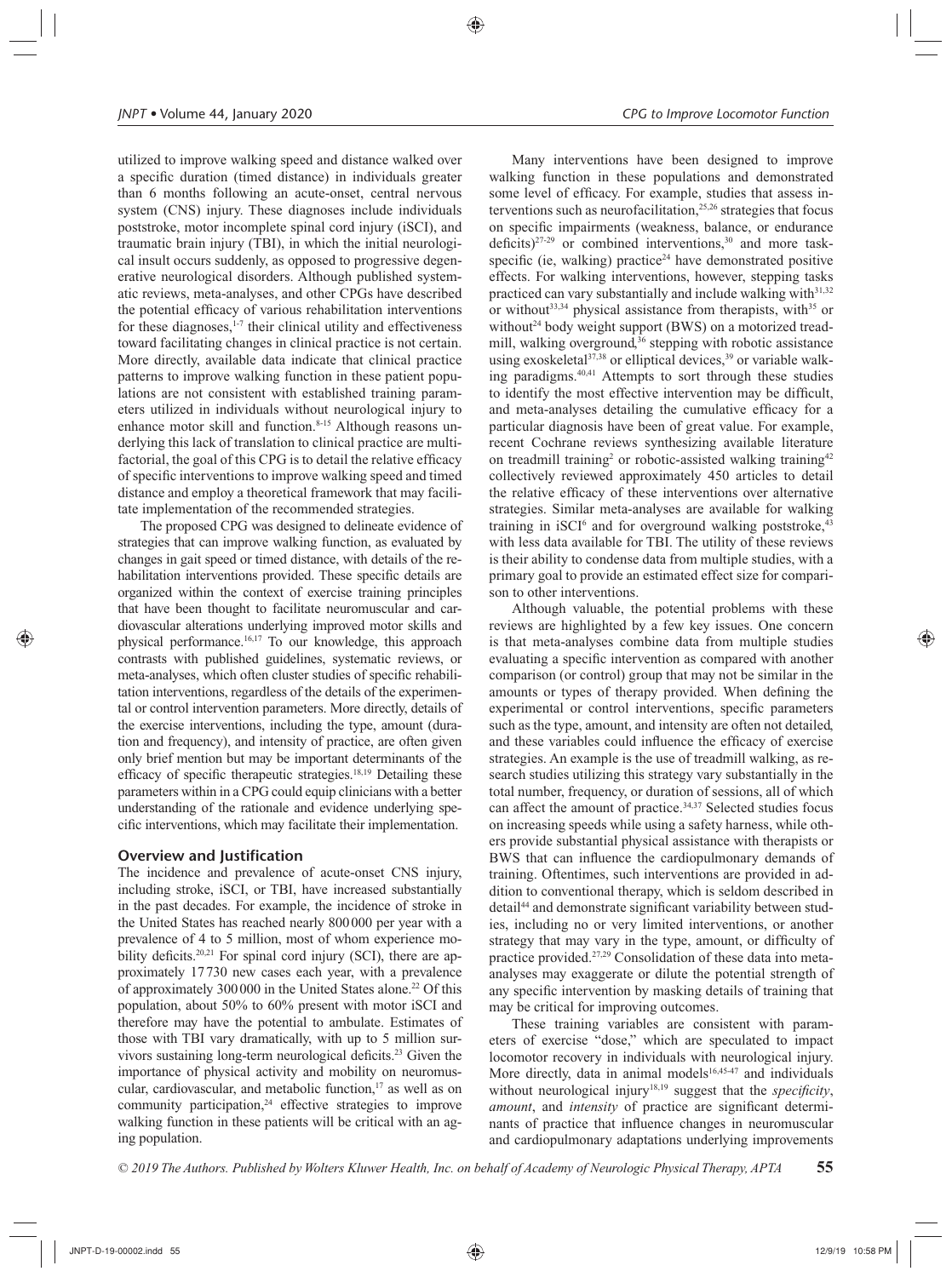in motor skills or physical performance. These training parameters are consistent with the FITT principle17,48 (frequency, intensity, time, type), which is an established methodological consideration used in exercise prescription that can influence motor performance and physiological adaptations. In particular, "frequency" and "time" provide an indication of the total duration of practice, which can reflect the amount of specific activities if the number of repetitions of exercise is not detailed. "Type" of exercise is consistent with the specific exercise performed. Finally, "intensity" is defined as power output or rate of work (ie, workload), consistent with the exercise physiology literature, and is manipulated by altering the loads carried or movement speed. In strength training studies, intensity is estimated using the load (mass) lifted and defined as a percentage of a person's maximum load lifted for 1 repetition (1 rep max or RM). Conversely, heart rates are often used to determine exercise intensities of rhythmic movements over sustained durations (ie, aerobic activities). Although the utility of these training parameters is well established for exercise prescription for intact individuals, their utility in rehabilitation strategies to improve walking speed and distance is uncertain.<sup>28,29</sup> Organizing a CPG around these parameters may nonetheless help clinicians further appreciate the relative benefit or lack thereof of many exercise regimens in these patient populations.

This CPG has been developed at a potentially important time in the climate change of health care reimbursement. The Centers for Medicare *&* Medicaid Services), along with commercial payers of health care services, is actively seeking strategies to reduce the costs and variability in post–acute care.49 Programs such as the Bundled Payments for Care Improvement Initiative are examples of bundling reimbursement for acute and postacute health care services designed to encourage providers to collaborate across practice settings to minimize costs and variability. These programs have been proposed and tested for a number of diagnostic groups including stroke and transient ischemia.50 In addition, the Centers for Medicare *&* Medicaid Services is shifting to new models defining reimbursement for skilled nursing and home care to remove rehabilitation utilization as the primary driver of reimbursement and replace it with models defined by patient characteristics and assessments.<sup>51,52</sup> Furthermore, as a means to reduce health care costs and spending, payers are reducing the amount of rehabilitation services either through length of stay or number of outpatient visits. Finally, recent legislation to repeal specific therapy limitations may allow greater number of therapy visits for individuals with neurological injury. Application of evidence-based practices delineated in this CPG will assist clinicians in prioritizing delivery of services during these sessions to maximize patient outcomes and value.

#### **Scope and Rationale**

The theme of this CPG is that the efficacy of specific physical interventions applied to individuals with chronic stroke, iSCI, and TBI may be determined by the training parameters of amount, type, and intensity of task practice applied during treatment. However, specific decisions regarding the populations selected, the research articles to be incorporated, and the assessments used also influence the resultant recommendations. These decisions were determined a priori, with the rationale discussed later.

*Selection of patient populations*: The scope of the proposed CPG is to evaluate available evidence to improve walking function of individuals with a history of chronic stroke, iSCI, or TBI. The patient population includes adults (older than18 years) of both genders, and "chronic" injury was defined as more than 6 months following the initial injury, following which time the extent of spontaneous neurological recovery is limited,<sup>53-57</sup> particularly in more impaired individuals.53,55 Focus only on individuals in the chronic stages postinjury mitigates much of the variability of motor return observed during the subacute stages of recovery (eg, <6 months postinjury). Such variability can obscure the potential benefit of specific interventions, particularly in underpowered studies. The intervention strategies described in studies are likely applied to those who have been discharged from inpatient rehabilitation and are treated in outpatient settings, skilled nursing facilities, or at home, although treatment settings vary across studies.

The rationale for combining the available data in these 3 diagnoses has been articulated in recent editorials<sup>58-60</sup> and utilized in selected research studies.61-64 Although the clinical presentation of these patients can vary, all represent with acute-onset (eg, nonprogressive) damage to supraspinal or spinal pathways characteristic of "upper motoneuron" disorders. Patterns of recovery in these diagnoses include relatively consistent presentation of neuromuscular weakness and discoordination, as well as spastic hypertonia, hyperactive reflexes, and classical neuromuscular synergies. Furthermore, a fundamental tenet used to support the incorporation of all 3 diagnoses in this CPG is that principles underlying plastic changes along the neuraxis are consistent across individuals with different health conditions.<sup>16</sup> Specifically, changes in motor function following neurological injury may be due more to the similar neuroplastic mechanisms in spared neural pathways, or adaptations in unaffected cardiovascular or muscular systems, as opposed to separate mechanisms observed in discrete diagnoses.<sup>58</sup> The recommendations are detailed for these patient populations, and specific recommendations are provided for particular diagnoses with sufficient evidence available.

*Selection of outcomes*: The primary outcomes utilized in this CPG are gait speed and timed distance, which are strongly associated with strength, balance, peak fitness, falls, and balance confidence, <sup>65-67</sup> as well as selected measures of quality of life, participation, and mortality.68,69 We are specifically utilizing measures of walking speed over shorter distances, such as the 10-m walk test (10MWT) or similar shorter-distance evaluations, and total distance walked over a sustained duration, including the 6-minute walk test (6MWT), or the 2- or 12minute walk tests. These measures of walking speed and distance have been recommended by the CPG for outcome measures to be used in neurological rehabilitation<sup>70</sup> and have demonstrated strong reliability, validity, and predictive value for fall risk and mortality. These specific outcome measures may limit the participant populations to those who are able to walk for abbreviated distances (eg, 10 m) and may exclude research studies utilizing primarily nonambulatory participants.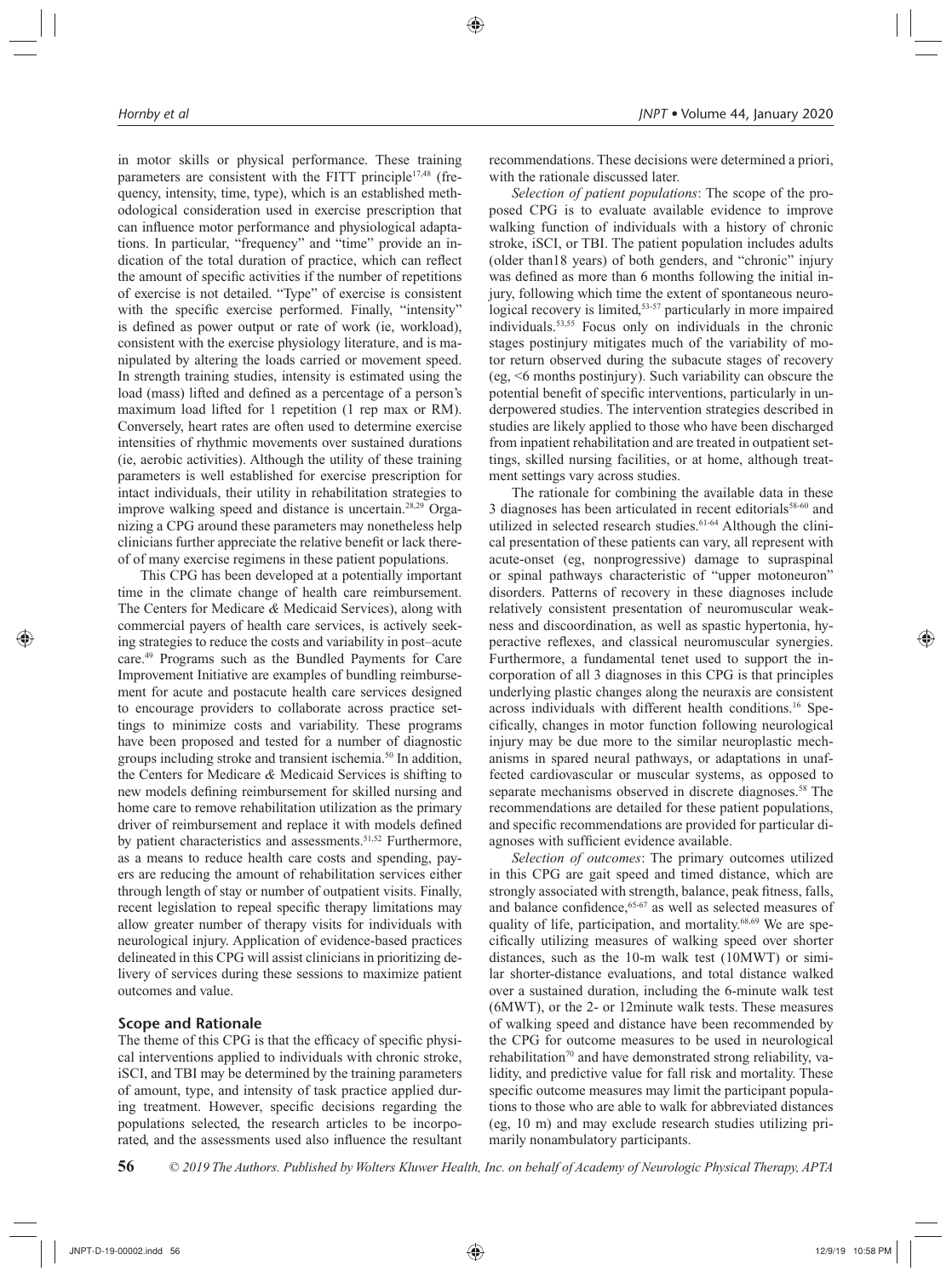Selecting and grading evidence: In selecting specific studies for inclusion, we have focused our attention on only randomized clinical trials (RCTs) with a primary or secondary goal to improve walking speed and timed distance in the selected patient populations. Although many noncontrolled trials may extol the benefits of particular interventions, clinicians treating these patient populations have a choice of many interventions in an effort to maximize function. As such, clinicians should be provided information on the cumulative evidence regarding the strength of an intervention as compared with an alternative strategy. That is, many exercise strategies may "work" to improve walking function, although constraints in reimbursement and duration of treatment should require clinicians to more strongly consider "what works best" for the patients they treat. As such, only RCTs were considered in the present analyses to minimize bias, potential testing effects, or increased therapist or provider attention.

In addition, grading the evidence required analyses of both the experimental strategy tested and the control or comparison strategies. These comparison strategies vary widely across studies in terms of the types of intervention provided and could include a control group that consists of no intervention, an intervention that is unlikely to improve walking function (eg, upper extremity or cognitive training), or a duration-matched exercise paradigm that would reasonably be expected to improve walking. In the grading of evidence, a specific scoring rubric was developed to provide guidance when determining the strength of a recommendation to account for both the findings of the study with regard to the walking outcomes of interest and the activities provided in the control or comparison group. This scoring system is detailed further in the "Methods" section and provided an objective mechanism to account for variations in "dosage" of alternative strategies across studies (see the "Methods" section).

#### **Target Audience**

The present CPG should be useful to many rehabilitation professionals but will target primarily physical therapists and other health care providers who collaborate with therapists in the management of patients with these diagnoses. This CPG will provide clinicians with concise recommendations on the details and evidence underlying the importance of the specific exercise training parameters to improve locomotor function in individuals with chronic stroke, iSCI and TBI. With this information, clinicians should be better equipped to justify clinical application of these strategies, and subsequent efforts to implement recommended strategies could represent a paradigm shift away from current practice paradigms not recommended by research evidence.

We also anticipate that this CPG will be useful to researchers attempting to understand the relative effects of specific treatment patterns for these patient populations and for educators and students when discussing interventions for walking recovery. The recommendations of this CPG will likely be of value for health care administrators who aim to implement evidence-based strategies into their clinical setting to maximize patient outcome with limited reimbursement. Finally, this CPG should hopefully be of value to regulatory bodies and policy makers, professional associations (eg, APTA, ANPT), and third-party payers who make decisions regarding reimbursement strategies.

#### **Statement of Intent**

This guideline is intended for clinicians, patients and their family members, educators, researchers, administrators, policy makers, and payers. With continued research in the field of rehabilitation, the ongoing development and update of this guideline will provide a synthesis of current research and recommended actions under specific conditions by including new evidence as available, with consideration of patient preferences and values. This current CPG is a summary of practice recommendations supported by the available literature that has been reviewed by expert practitioners and other stakeholders. These practice parameters should be considered recommendations only, rather than mandates, and are not intended to serve as a legal standard of care. Adherence to these recommendations will not ensure a successful outcome in all patients, nor should they be construed as including all proper methods of care or excluding other acceptable methods of care aimed at the same results. The ultimate decision regarding a particular clinical procedure or treatment plan must be made using the clinical data presented by the patient/client/family; the diagnostic and treatment options available; the patient's values, expectations, and preferences; and the clinician's scope of practice and expertise.

#### **METHODS**

The development of this CPG for improving walking speed and timed distance followed a formal process and rigorous methodology to ensure completeness and transparency and ensure that standard criteria are met. The Evidence-based Document Manual released by the ANPT in 2015 served as the primary resource for the methodology utilized, with additional processes used from the updated 2018 APTA Manual of CPG Development.

The guideline development group (GDG) comprised 4 core members, all of whom were physical therapists with clinical experience in treating individuals with acute and chronic CNS injury. The administrative chair (T.G.H.) and research content expert (D.S.R.) were both faculty members within physical therapy/physical medicine and rehabilitation departments in R1 (high research activity) university systems. Both individuals possessed research experience in applied and clinical studies to evaluate changes in locomotor function in individuals with neurological injury. The clinical content expert (P.L.S.) was a clinician, administrator, and educator within inpatient, home health, and outpatient settings, and is currently a corporate clinical leader overseeing implementation strategies across a moderately sized (>200 sites) post–acute therapy provider. The CPG methodologist (I.G.W.) was a clinical practice leader at her local hospital system and is currently a research coordinator for center projects for individuals with TBI. The GDG proposed the topic to the APTA and the ANPT and selected members attended the APTA Workshop on Development of Clinical Practice Guidelines in 2014. The GDG held 5 to 6 separate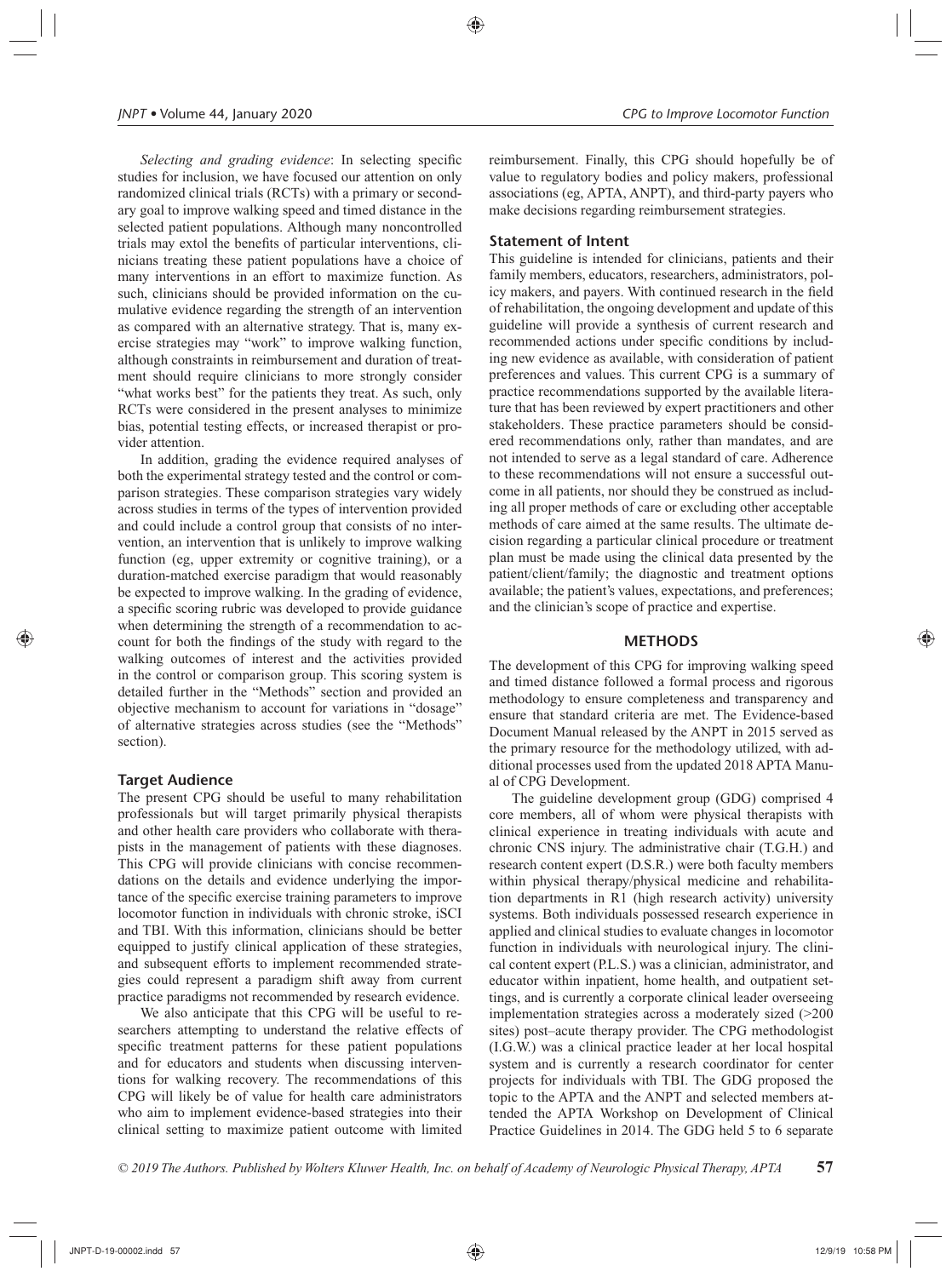conference calls to discuss the potential scope of the CPG and submitted the formal CPG proposal to the APTA Practice Committee in March 2015. Following proposal acceptance in July 2015, 2 additional physical therapists (A.M. and D.H.) were included to the GDG to assist with data extraction and database management. Two medical librarians also contributed to this project; 1 librarian completed all the literature searches to ensure consistency, while the other assisted with locating full-text articles.

## **Literature Search**

A 2-step process for performing literature searches was adopted. A broad search was first conducted to ensure that all CPGs and systematic reviews that addressed changes in locomotor function using exercise or physical interventions for people with stroke, iSCI, and TBI were identified and reviewed for their content. In addition, the National Guidelines Clearinghouse, Guidelines International Network, and standard electronic databases (ie, PubMed, MEDLINE, CINAHL, CENTRAL) were searched to ensure that a CPG does not currently exist on this topic, and that sufficient information was available to generate a CPG. Furthermore, the GDG wished to refine the scope of the CPG by clearly identifying PICO questions (patient, intervention, control/ comparison, and outcomes as detailed previously in the "Introduction" section) and relevant conceptual definitions for the proposed CPG. Secondary literature searches were conducted using more specific inclusion and exclusion criteria in prespecified databases, with a goal to obtain all RCTs published between January 1995 and December 2016. Systematic reviews relevant to interventions that may improve walking function in individuals with chronic stroke, iSCI, and TBI also served as a resource for studies. Articles were searched using key terms from each of the following categories: health condition AND intervention AND outcome. Selected interventions were searched separately (see Table 3), and specific search terms varied for each intervention to be potentially incorporated. An example of the terms utilized for the first literature search for strength or resistance training exercise is detailed in Table 3 and was initially performed in December 2015 and later in June 2017 to ensure inclusion of all articles through December 2016.

To identify potential interventions, a survey on practice preferences was used to collect information on treatment strategies used by physical therapists and physical therapist assistants in the United States (Table 4). The online survey was submitted to the ANPT and posted for 2 months on their electronic newsletter. The 14-item survey collected demographic, educational, and occupational information from 112 physical therapists and 2 physical therapist assistants, in addition to clinicians' practice preferences related to practice patterns to improve locomotor function. Approximately half (45%) of the respondents were practicing therapists for more than 15 years, and the most frequently reported practice setting was outpatient clinics (43%). Nearly all (95%) of respondents indicated that improving walking function was "very important" to "most important" to their patients. The 2 most commonly used standard tests for measuring walking function reported were the 10MWT (83%) and the 6MWT (80%). Approximately half of the respondents (49%) spend 50% to 75% of a typical session devoted to strategies to improve walking. Participants were asked to select the top 3 interventions they use to improve walking function with the following choices and frequency (percentage) described in Table 4, indicating that overground and treadmill walking and balance training were primary methods utilized. Members of the GDG also identified commonly utilized or investigated physical interventions to improve walking from the literature to ensure sufficient breadth of interventions representative of the current literature.

Search terms were created using these or associated terminology (eg, strength and resistance training). For other studies that received little attention (tai chi and vibration platform training), exercise strategies performed during these paradigms were considered sufficiently similar to balance training and were merged into the latter category. Two interventions strategies (functional electrical stimulation [FES] and aquatic therapy) were not incorporated in this CPG. Although FES is certainly utilized in specific research protocols, $71$  the use of FES is also often considered a type of orthosis used to assist with ankle dorsiflexion and eversion,<sup>72-74</sup> and a separate ANPT/APTA-sponsored CPG for use of prosthetics and orthotics is in development. Aquatic therapy was also not incorporated because of the low

| <b>TABLE 3.</b> Example of PICO Search Terms for Strength Training |                       |                                                                                                                                                                                                                                                                                                                      |  |  |  |
|--------------------------------------------------------------------|-----------------------|----------------------------------------------------------------------------------------------------------------------------------------------------------------------------------------------------------------------------------------------------------------------------------------------------------------------|--|--|--|
| Patient popula-<br>tions                                           | stroke                | "Stroke" [mh] OR stroke* [tw] OR Brain Infarction* [tw] OR Brain Stem Infarction* [tw]<br>OR "Lateral Medullary Syndrome"[tw] OR Cerebral Infarction*[tw] OR cerebrovascular<br>accident*[tw] OR CVA*[tw] OR subcortical infarction*[tw                                                                              |  |  |  |
|                                                                    | Spinal cord<br>injury | "spinal cord injuries"[mh] OR spinal cord injur*[tw] OR "Central Cord Syndrome"[tw]<br>OR "Spinal Cord Compression" [tw] OR Spinal Cord Trauma* [tw] OR Traumatic<br>Myelopath*[tw] OR Spinal Cord Transection*[tw] OR Spinal Cord Laceration*[tw] OR<br>Post-Traumatic Myelopath*[tw] OR Spinal Cord Contusion*[tw] |  |  |  |
| Brain injury                                                       |                       | "Brain Injuries" [Mesh: No Exp] AND "traumatic" [tw]) OR traumatic brain injur * [tw] OR<br>traumatic brain hemorrhage*[tw] OR traumatic brain stem hemorrhage*[tw] OR traumatic<br>cerebral hemorrhage*[tw]                                                                                                         |  |  |  |
| Intervention                                                       | Strength<br>training  | "strengthening" [tw] OR "strength training" [tw] OR "resistance training" [mh] OR "resis-<br>tance training" [tw]                                                                                                                                                                                                    |  |  |  |
| <b>Outcomes</b>                                                    | Walking               | "gait" [mh] OR "gait" [tw] OR "walking" [mh] OR walk* [tw]                                                                                                                                                                                                                                                           |  |  |  |
|                                                                    |                       | Abbreviations: *, truncation symbol; picks up plurals, gerunds, etc; mh, medical subject heading; tw, the word or phrase anywhere in the title/abstract.                                                                                                                                                             |  |  |  |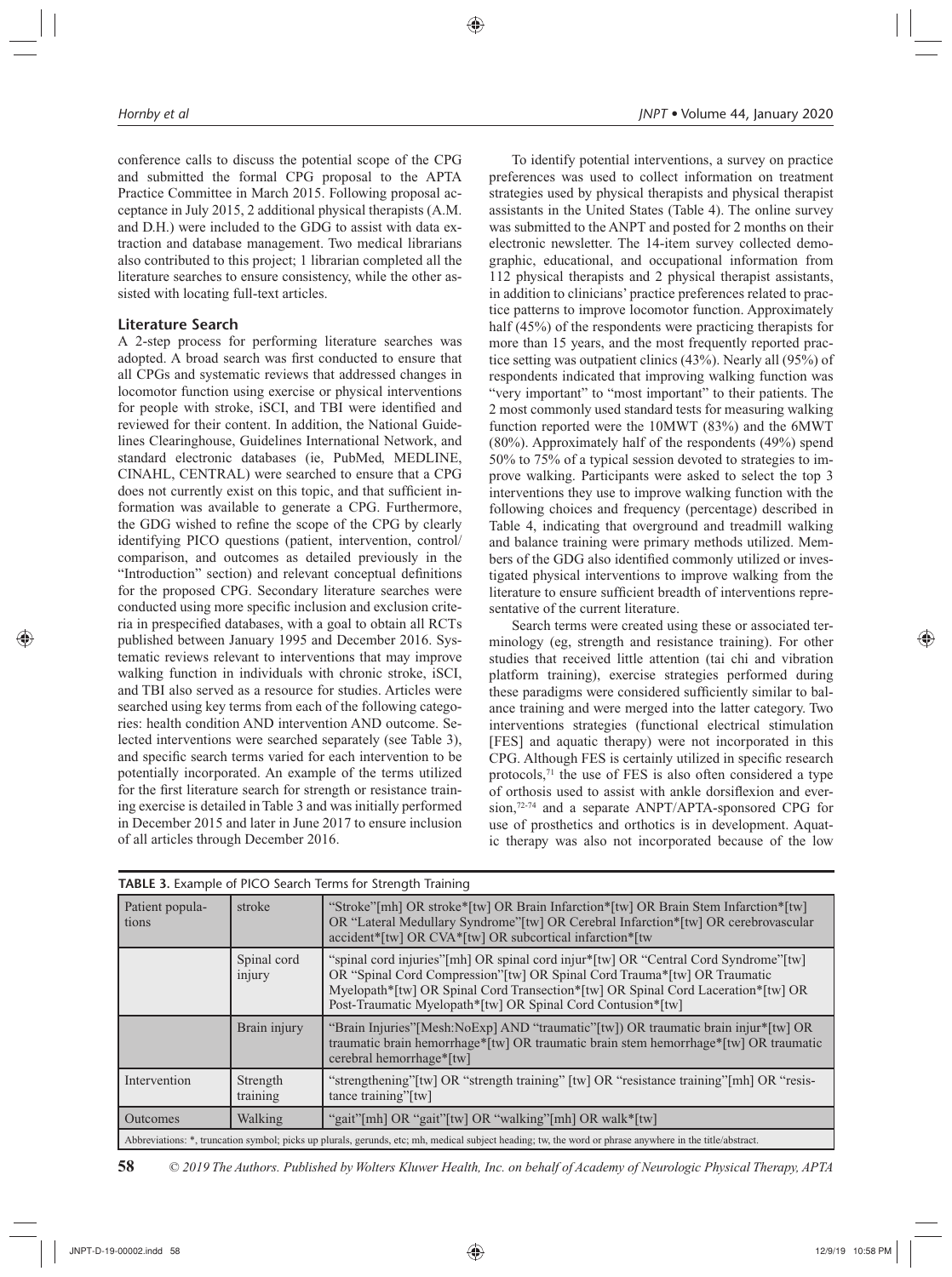| <b>ABLE 4.</b> Survey Results |                                  |
|-------------------------------|----------------------------------|
| Overground walking $(91\%)$   | Aerobic training $(13\%)$        |
| Balance (64%)                 | Robotic-assisted walking<br>(8%) |
| Treadmill $(40\%)$            | Circuit training $(4\%)$         |
| Strengthening $(27%)$         | Tai chi $(1\%)$                  |
| Neurofacilitation (26%)       | Aquatic $(0\%)$                  |

Vibration platform (0%)

#### **TABLE 4.** Survey Results

frequency of use (Table 4) and the inability to combine this intervention with other strategies.

#### **Screening Articles**

Functional electrical stimulation (18%)

All articles returned from each search were screened to ensure that they met criteria. Two members of the GDG with content expertise (T.G.H., D.S.R.) separately performed preliminary evaluation of study titles and abstracts for potential inclusion. Their separate lists were compared and discrepancies discussed within the GDG. Articles that met initial criteria were passed to 2 other GDG members (I.G.W., P.L.S.) who reviewed the entire article to ensure appropriateness of inclusion using specific criteria, with discrepancies discussed within the GDG. Specific criteria for article inclusion were as follows: (1) participants were individuals with stroke, TBI, or iSCI greater than 6 months postinjury; (2) 1 outcome measure of gait speed or timed distance; (3) article addresses at least some parameters of interventions, including frequency, intensity, time (duration of sessions and total training duration) and types of tasks performed; (4) study uses a randomized controlled trial (RCT) design, (5) article was published from 1995 to 2016 (includes those published ahead of press in 2016), and (6) written in English language. An additional criterion was that all articles must involve more than 1 exercise session to qualify as a training study. When required, authors of articles were contacted to confirm specific information necessary for inclusion (eg, duration postinjury).

#### **Article Appraisal**

The APTA Critical Appraisal Tool for Experimental Interventions (CAT-EI) was used to appraise relevant articles. The CAT-EI comprised 3 sections (parts A to C): part A detailed general article information (eg, title, authors); part B evaluated research design and methodology, as well as specific results (outcomes); and part C assessed the impact of the study, including details on inclusion criteria, interventions, and adverse events, as well as limitations and potential biases. The level of evidence for a specific article was obtained from scoring criteria in part B, which listed 20 questions regarding methodology (12 questions) and research outcomes (8 questions). Each question was assigned a 1-point value, and the level of a study (ie, level 1 or 2; Table 1) was determined through evaluation of each reported or omitted item. The process for article appraisal using the CAT-EI was piloted by the GDG on 9 strength articles. The GDG identified items for extraction, clarified potential statements to minimize subjective decision-making in the appraisal process, and developed the appraisal manual.

The primary appraisal group was selected by the GDG to review research articles. All appraisers reviewed the manual and the CAT-EI online training video created by the APTA CPG Development Group. Each appraiser completed a practice appraisal on a sample article and subsequently reviewed 2 separate articles as "test" conditions, where scores on part B of the CAT-EI were within 2 points (ie, 10%) of the final score. Eight appraisers (4 researchers and 4 clinicians) successfully completed training and participated in guideline development. Appraisers were paired on the basis of primary employment responsibilities (1 researcher to 1 clinician). Appraisers first independently reviewed and scored each article using the CAT-EI, with data extracted as requested. Discrepancies between the reviewers in scoring or data extraction were discussed within the pairs and subsequently within the GDG if a consensus could not be reached. Articles that overlapped between intervention categories were reviewed only once but were represented in relevant categories. To minimize bias, appraisers did not review articles in which they were an author (Figure).

#### **Formulating Recommendations**

Extracted data from primary articles entered into the database were distilled into evidence tables summarizing the cumulative results for each intervention. Evidence tables included the article reference (and sample size), level of evidence and appraisal tally from the CAT-EI, participant diagnoses, results of primary walking-related outcomes, and some details regarding the intervention and the control group (including details of FITT as available, see Appendix Tables 1-8).

In addition, the evidence table included the results of a scoring rubric that was developed to quantify both the findings of the study with regard to the primary walking outcomes and the utility of the control or comparison intervention to improve walking speed or distance. Specifically, an article was assigned 1 point if the experimental intervention resulted in statistically significant gains in walking speed or timed distance as compared with the control intervention. Articles that demonstrated positive findings favoring the experimental intervention could receive a second point if the control strategy consisted of an intervention that would reasonably be expected to improve walking function, specifically incorporating volitional exercise strategies that target the lower extremity or trunk. Conversely, if the control strategies consisted of no intervention or unequal duration of therapy, or a strategy that would not be expected to improve walking, an article would not receive an additional point. Specific interventions in this latter category included arm exercises, cognitive or social activities, or passive exercises targeting the lower extremities and trunk. Each article would be assigned 0 to 2 points, and the total number of points for an experimental intervention would be used to assist with generation of the recommendation.

Articles within evidence tables were subcategorized depending upon the available evidence and specific experimental or control interventions. For example, strength training articles were subcategorized on the basis of variations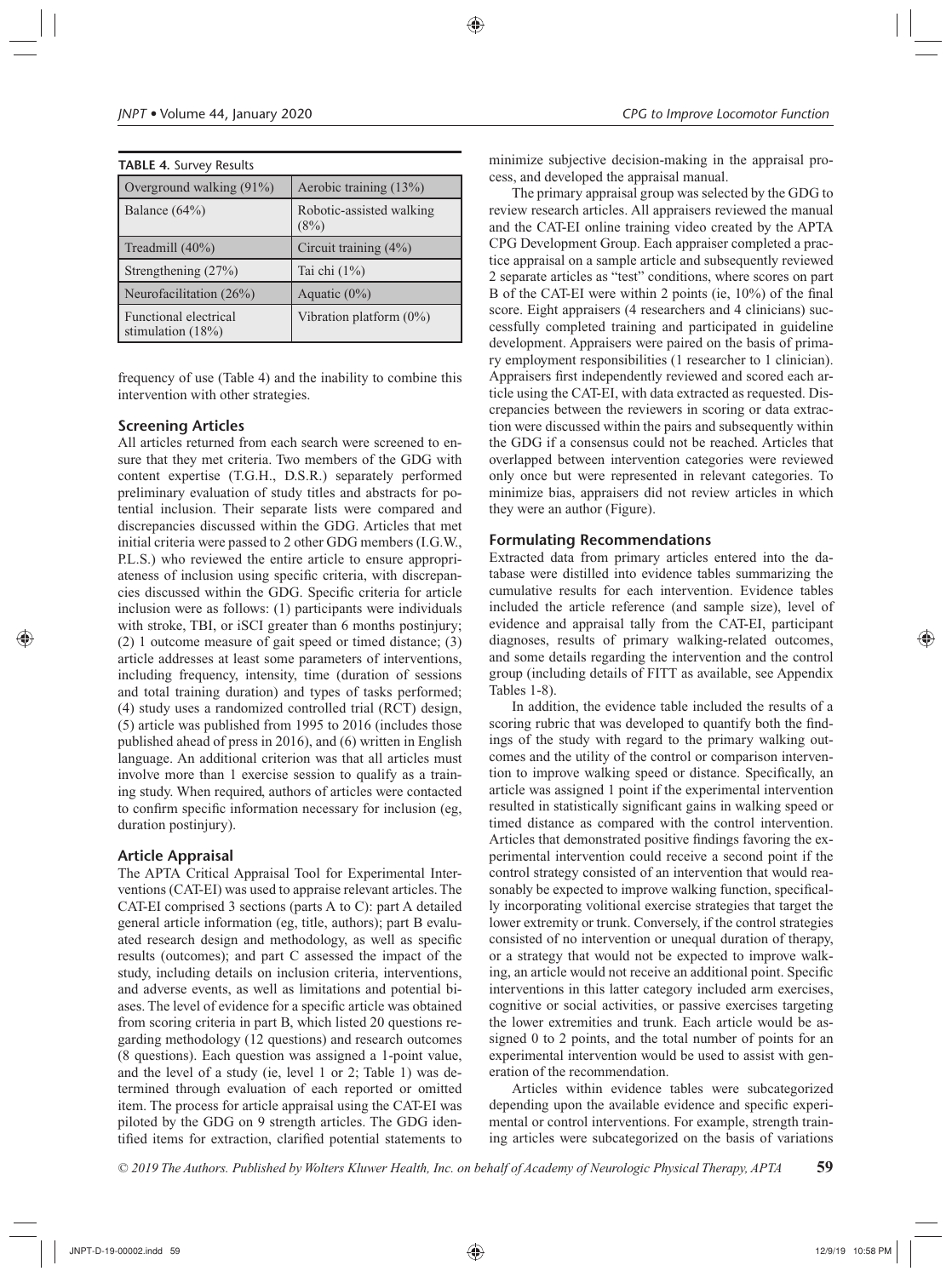

between the comparison groups described in each study, including those studies that provided no intervention, limited lower extremity activities (ie, passive range of motion or arm exercise), or more traditional lower extremity exercises (balance, aerobic training, etc). Conversely, balance training interventions were subcategorized by differences in experimental interventions; for example, balance activities were subcategorized as balance or weight-shifting exercises, standing or sitting activities with concurrent vibratory stimulation, or balance training with augmented visual (ie, "virtual reality [VR]") feedback. Completed evidence tables were reviewed by the GDG to minimize bias and achieve consensus.

Action statements were generated for each intervention category using Bridge Wiz APTA version 3.0.158 Action statements were written by CPG team members with expertise in topic areas and deliberated among the GDG to minimize bias and achieve consensus. Specific criteria used to determine the strength of a recommendation were derived from published manuals from the APTA, ANPT, and Institute of Medicine, as well as the developed scoring rubric (Table 2). Recommendations for each intervention considered the quality of research articles, the magnitude of benefit, and the degree of certainty that a particular intervention can provide benefit or harm, risks, or costs. Available recommendations using standardized definitions included "strong" (A), "moderate" (B), and "weak" (C), as well as separate theoretical/foundational (D), best practice (P), and research recommendations (R; Table 2, Standard Definitions). In this CPG that incorporated only RCTs, only A to C recommendations were provided (Table 2, Revised Definitions), and theoretical/foundational premises or best practice

recommendations were not utilized to minimize subjective bias. A recommendation of A to C was determined by the quality of articles, magnitude of benefit versus harm, and level of certainty as described later.

*Quality of research articles*: Only RCTs were included in this CPG, and all articles were rated as level 1 or 2 (ie, RCTs, Tables 1-2).

*Magnitude of benefit versus harm*: For this CPG, "benefit" was defined as improved walking function as indicated by significantly greater gains in walking speed or distance between experimental and comparison interventions. The extent of benefit across all articles for a particular intervention was evaluated using the scoring system described previously and further detailed later in "Degree of certainty."

Conversely, "harm" was operationalized as the potential for physical harm, risks to patient safety, and costs of each intervention. We considered the potential for physical harm or risk to patients' health with exposure to the intervention or the need to provide additional physiological monitoring to ensure safety. Such risks could include the potential risk of exercise at higher intensities in individuals with CNS injury, given the prevalence of autonomic dysfunction or history of cardiovascular disease. Additional concerns may include skin abrasion with various walking training strategies that provide direct physical contact with the limbs, orthopedic disorders for patients with altered movement strategies, and a potential increase in fall risk.

In addition, the cost of delivering the intervention was considered, which could include the cost of equipment necessary for the training (eg, treadmills, robotic systems, VR systems) or to monitor safety (eg, pulse oximeters), or costs associated with multiple trained personnel needed to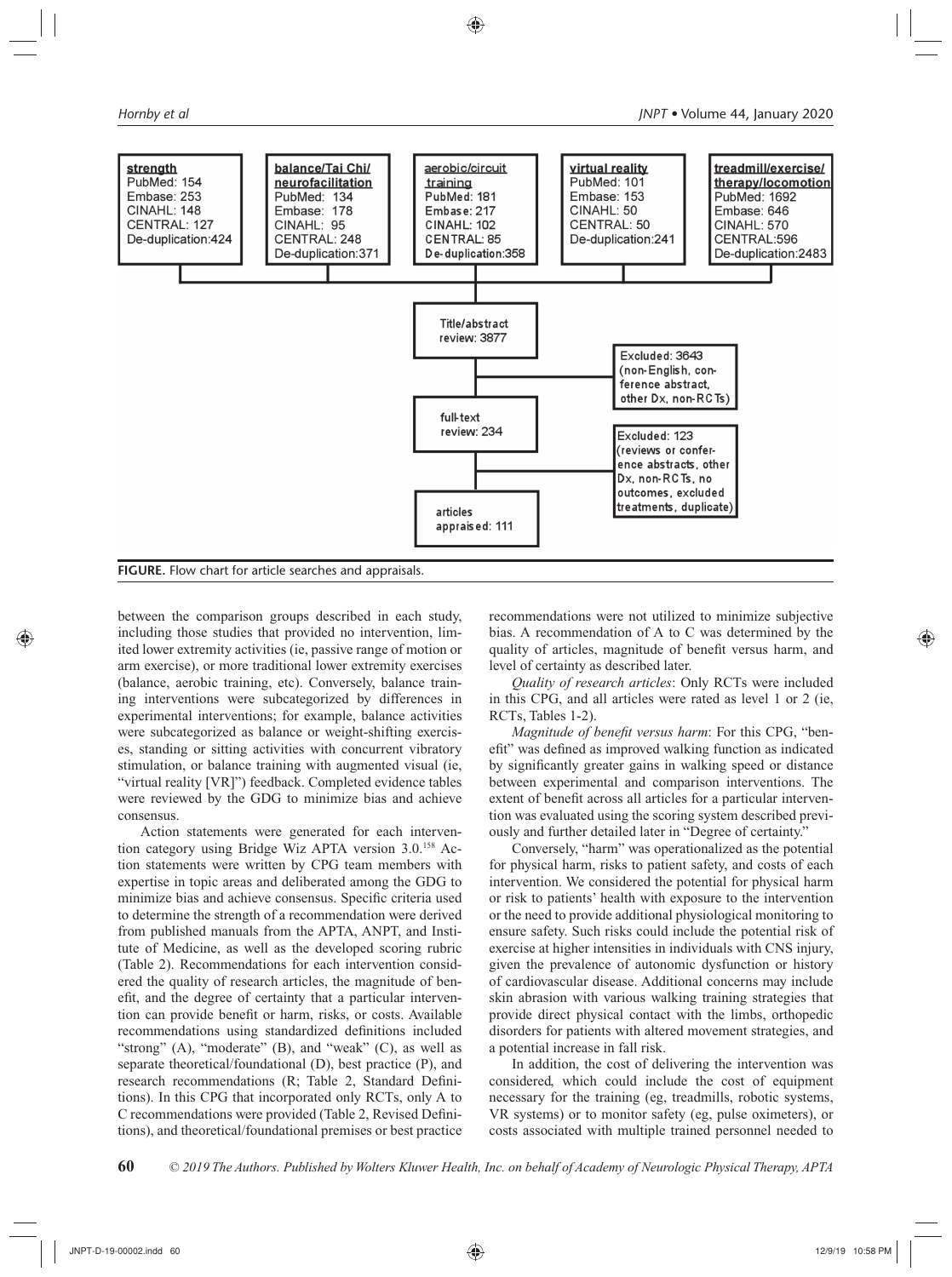perform the interventions. Additional costs across all interventions included those associated with the therapy session (eg, therapist time) and the time and travel necessary to receive a specific intervention. These latter costs were relevant considering the financial burden, time, and travel associated with an intervention that did not improve walking, which could have been utilized to provide another more efficacious intervention. Standardized terminology typically utilized in CPG development to indicate magnitude of harm, risk, or benefit is detailed in Table 2 (Standard Definitions).

*Degree of certainty*: To determine the degree of certainty, the results of the studies and details of the experimental and comparison interventions were evaluated using the scoring system described previously. The scores (range: 0-2 points) for all articles within an evidence table (or subcategory if relevant) were summed and divided by the total number of possible points (eg, 6 articles  $= 12$  points). This calculated ratio assisted in determining the strength of the recommendation (ie, strong, moderate, or weak; Table 2, Revised Definitions).

The strength of the recommendation informed the level of obligation and specific terminology utilized to formulate the action statement (Table 2). A "strong" or "moderate" recommendation, designated as a high to moderate degree of certainty of benefit, resulted in a "should" recommendation; this recommendation required at least 66% (ie, two-thirds) of the available points for a given intervention. A "strong" or "moderate" recommendation that clinicians "should not" provide an intervention was indicated if less than 66% of the available points for scored research studies suggest worse or no difference in outcomes between an experimental intervention and a control intervention. A "should not" recommendation indicated a preponderance of harm, risk, or cost, given no superiority over a range of comparison interventions, particularly when other, more effective interventions were not utilized. Differentiation of "strong" versus "moderate" recommendations (A or B) was made on the basis of the percentage of level 1 articles; "strong" recommendations were provided with 50% or greater level 1 articles, whereas "moderate" was less than 50% level 1 articles (Table 2).

To assign a "weak" recommendation for an intervention, the GDG considered that 33% to 66% of available points of the evaluated studies should indicate a positive effect of the experimental intervention. That is, a "weak" recommendation suggested that the superiority of the experimental intervention is uncertain, given the potential harm, costs, and risk of providing an experimental intervention that oftentimes does not result in superior outcomes. In these conditions, the term "may" was utilized in development of the action statement. Using the developed scoring system, a "weak" recommendation was assigned if the experimental intervention was consistently better than comparison interventions consisting of no treatment, unequal duration of therapy or attention, or if the control intervention likely would not improve locomotor function, as quantified using the developed scoring system.

Given the criteria established to delineate "should," "may," and "should not" recommendations at 33% and 67% thresholds, only interventions with at least 4 research articles were provided a recommendation. These criteria were developed to reduce the likelihood a recommendation would change substantially during revision based on a single article.

## **Patient Views and Preferences**

An important part of the Action Statements in a CPG is to identify whether, when, or where patient preferences impact decision-making. To the extent that patient views are by definition individual, shared decision making with the patients, given their preferences and the risks and benefits of the intervention, should be undertaken. Some evidence to help understand patients' views and preferences for both outcomes and interventions can be identified through recent literature<sup>159-162</sup> detailing perspectives from individuals who have received physical rehabilitation following acute-onset CNS injury. The available evidence suggests specific patient preferences for outcomes included being able to walk at faster speeds and being able to walk for longer distances,<sup>163-165</sup> consistent with the importance of locomotor function for health and mortality rates.<sup>166</sup> In terms of interventions, preferences for therapy sessions of shorter durations (20-60 minutes vs up to 6 hours) and low- to moderate-intensity activities have been found.159,162 Selected literature suggests that more traditional rehabilitation regimens are sometimes preferred,<sup>159-161</sup> although the attraction of advanced technology and devices to assist rehabilitation may have facilitated greater use of many robotic or VR systems during rehabilitation interventions. Importantly, patients' perspectives may vary with the potential benefits gained from a given intervention. For example, in a study investigating motivators for higher-intensity treadmill training after stroke, $167$  the evidence suggests that patients are motivated by the results of an intervention. This indicates that if patients are educated about the potential for better outcomes with use of a particular intervention, this could become a motivator for participating in the intervention. Potential preferences are listed in action statements as pertinent.

#### **Expert and Stakeholder Review**

Multiple panels reviewed the CPG prior to public comment including an expert panel, a stakeholder panel (individuals with stroke, iSCI, and TBI, and administrators, educators, and physicians), and the Evidence Based Document Committee of the ANPT. The expert panel included 6 researchers with expertise in postural control and balance training, strength training, rehabilitation robotics, VR, and various locomotor interventions. The stakeholder and exert panels consisted of 17 individuals with overlapping occupational responsibilities or stakeholder involvement. Specific individuals included health care administrators ( $n = 3$ ), educators in entry-level or residency physical therapy programs (n  $= 10$ ), and physicians ( $n = 3$ ) with strong involvement in the treatment of individuals with stroke, SCI, or TBI. Researchers in the field of physical medicine and rehabilitation ( $n =$ 12) with specific expertise in the interventions addressed in this guideline were included. In addition, individuals with a history of stroke, SCI, or TBI ( $n = 1$  each) agreed to participate. A link to the AGREE II (updated 2017) tool was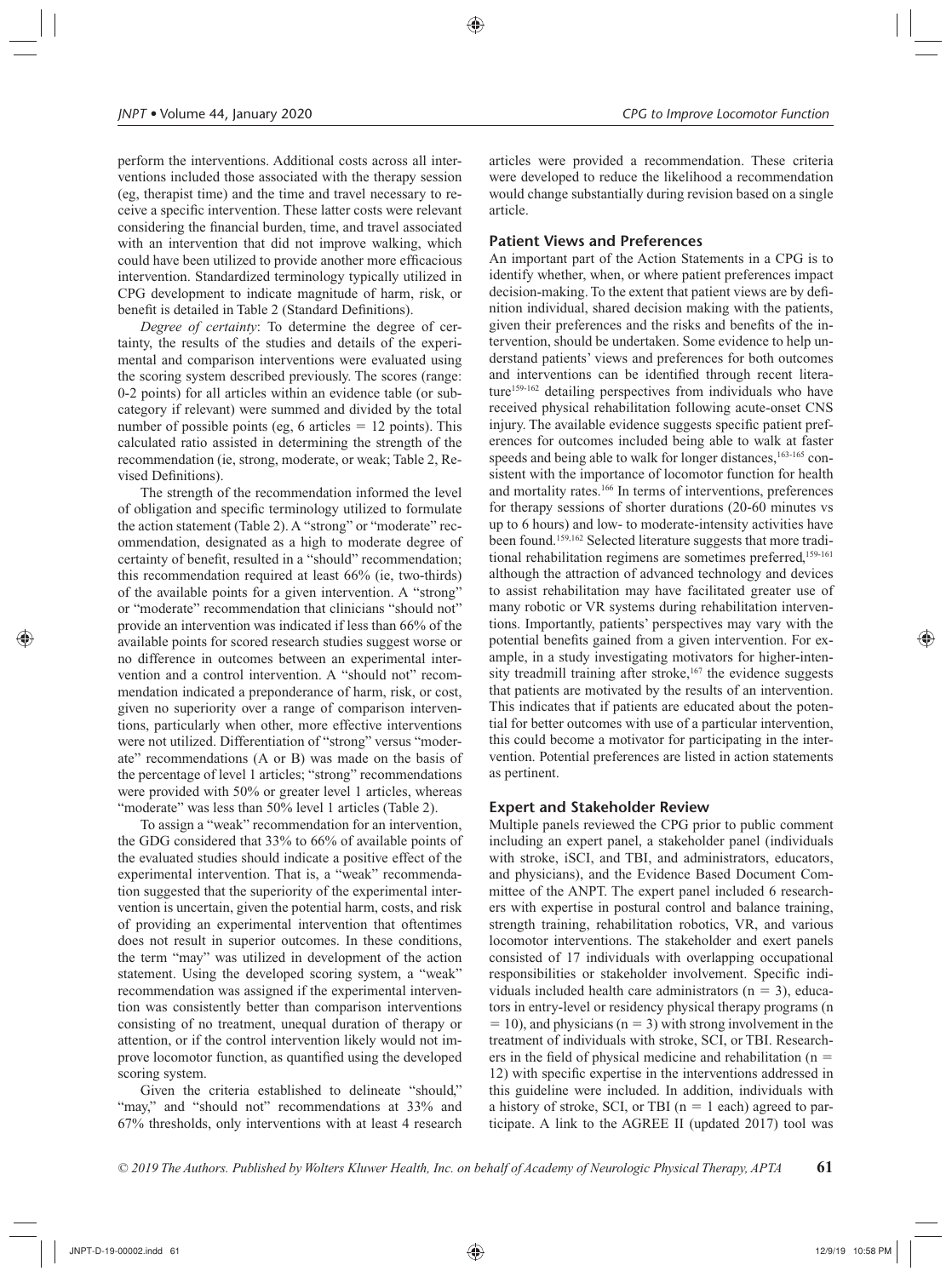sent to each reviewer. Scores from the AGREE II tool and specific reviewer comments were reviewed and the CPG was revised as possible to accommodate reviewer concerns, with responses from the GDG available upon request. The reviewed CPG was subsequently posted on the ANPT Web site for public comment and followed similar process described previously prior to submission for publication.

#### **Knowledge Translation and Implementation Plan**

General recommendations for implementation are provided with each recommendation (Implementation and Audit section under each Action Statement) and potential factors that may influence implementation provided in the Discussion. The Practice Committee of the ANPT has assembled an 8-person committee that will work on specific knowledge translation and implementation initiatives for this CPG and will collaborate with members of the CPG development team; therefore, limited information is provided in this document.

#### **Update and Revision of Guidelines**

This guideline will be updated and revised within 5 years of its publication as new evidence becomes available. The procedures for updating the guideline will be similar to those used here, using procedures based on recommended standards, and sponsored by the APTA/ANPT.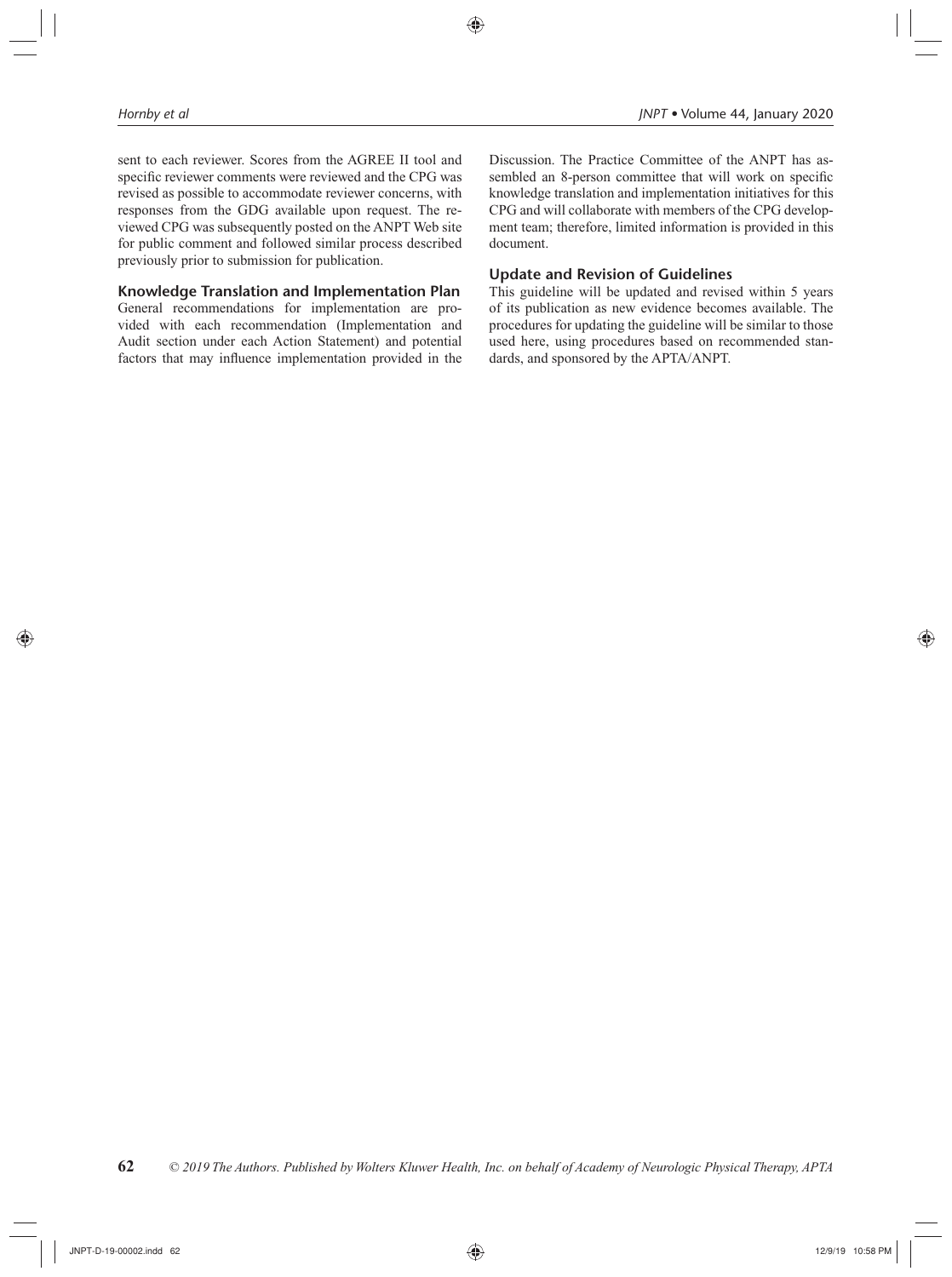# **ACTION STATEMENTS AND RESEARCH RECOMMENDATIONS**

#### **Action Statement 1: MODERATE- TO HIGH-INTEN-SITY WALKING TRAINING FOLLOWING ACUTE-ONSET CENTRAL NERVOUS SYSTEM (CNS) INJU-**

**RY.** Based on the preponderance of evidence for individuals poststroke, limited evidence in individuals with iSCI, and no evidence for individuals with TBI, clinicians should use moderate- to high-intensity walking training interventions to improve walking speed and distance in individuals greater than 6 months following acute-onset CNS injury as compared with alternative interventions (evidence quality: I-II; recommendation strength: strong for individuals with stroke).

## **Action Statement Profile**

**Aggregate evidence quality:** Level 1. Based on 10 level 1 RCTs (total  $n = 418$ ) examining whether moderate- to high-intensity walking training results in greater benefit than other conventional physical therapy, stretching, or low-intensity walking training. Eight of 10 articles showed differences in locomotor outcomes between moderate- to high-intensity walking training compared with low-intensity training or conventional physical therapy.

**Benefits:** Moderate- to high-intensity walking training performed in individuals greater than 6 months following stroke, iSCI, and TBI may benefit patients by improving walking outcomes and therapists by more rapidly assisting patients to reach these outcomes and decrease resource utilization.

**Risks, harm, and costs:** Increased costs and time spent may be associated with travel to attend higher-intensity walking interventions. There may be an increased risk of cardiovascular events during higher-intensity walking training without appropriate cardiovascular monitoring. There is a potential cost of equipment to monitor cardiovascular demands during evaluation and training to ensure safe participation, including also the time and potential training of qualified personnel to adequately evaluate the potential risks for individual patients. Consultation with the patient's physician should occur before implementing higher-intensity training.

**Benefit-harm assessment:** Preponderance of benefit. **Value judgment:** Walking training appears to be effective at moderate- to high-aerobic intensities (ie, 60%- 80% of heart rate (HR) reserve or up to 85% maximum HR). Cardiovascular conditioning can also address the effects of deconditioning associated with stroke.

#### **Intentional vagueness:** None

**Role of patient preferences:** Available evidence suggests that patients often prefer lower-intensity activities and may have difficulty maintaining higher intensities. Conversely, others may appreciate the gains in walking function with performance of moderate- to highintensity walking training. Given the value of higherintensity activity, patients may need to be educated on the benefits of higher-intensity interventions that they initially may not be inclined to prefer.

**Exclusions:** Potential exclusions include individuals with significant cardiovascular history for whom the patient's physician does not recommend participation in higher-intensity training.

**Quality improvement:** Individuals will receive appropriate intensities of walking training to maximize total amount of walking practice in reduced time, resulting in improved locomotor function. Therapists will be more systematic in their evaluation of patient's vital signs to improve safety and mitigate potential risks.

**Implementation and audit:** Challenges associated with implementing moderate- to high-intensity exercises may be the perceived barriers related to cardiovascular monitoring. Strategies for implementation include increased physiological monitoring and providing HR calculators in electronic medical record systems, as well as providing Ratings of Perceived Exertion (RPE) scales around the clinic. Providing treatment templates in the Electronic Medical Record (EMR) that require recording of HR and RPEs at regular time intervals during a treatment session would improve adherence.

## **Supporting Evidence and Clinical Implementation**

Exercise training of rhythmic locomotor activities performed at moderate to high intensity (eg, 60%-80% of HR reserve or 70%-85% HR maximum) can lead to greater improvements in timed walking distance and measures of oxygen consumption as compared with lower-intensity exercises in a variety of patient populations without neurological compromise, including those with significant cardiovascular compromise.168,169 These observations led investigators to question whether similar findings would be observed in individuals with CNS injury.170 A number of studies have investigated the effects of moderate- to high-intensity walking training on walking outcomes in individuals greater than 6 months following stroke, with few in patients with iSCI.

Appendix Table 1 details the evidence describing the effectiveness of moderate- to high-intensity (ie, aerobic) training interventions. Four level 1 studies examined the effects of moderate- to high-intensity treadmill training in individuals with chronic hemiparesis poststroke compared with other more passive interventions.<sup>34,75-77,171</sup> In these 4 studies, participants in the experimental groups trained on the treadmill or overground  $3 \times$  per week for 30 to 50 minutes per session at 60% to 80% HR reserve or 60% to 85% age-predicted maximum HR. Participants trained for 375,76 or 6 months.<sup>77,171</sup> In 2 of the studies, $34,77$  participants in the control group performed stretching exercises while in the other 2 studies participants in the control group either had light massage of the affected limbs<sup>75</sup> or passive exercise of the limbs with some balance activities.76 Locomotor outcomes revealed a significantly larger increase in the 6MWT in the higher-intensity training groups compared with comparison interventions in all studies. In addition, walking speed on the 10MWT was significantly greater in the experimental versus control intervention of 1 study,<sup>75</sup> although walking speed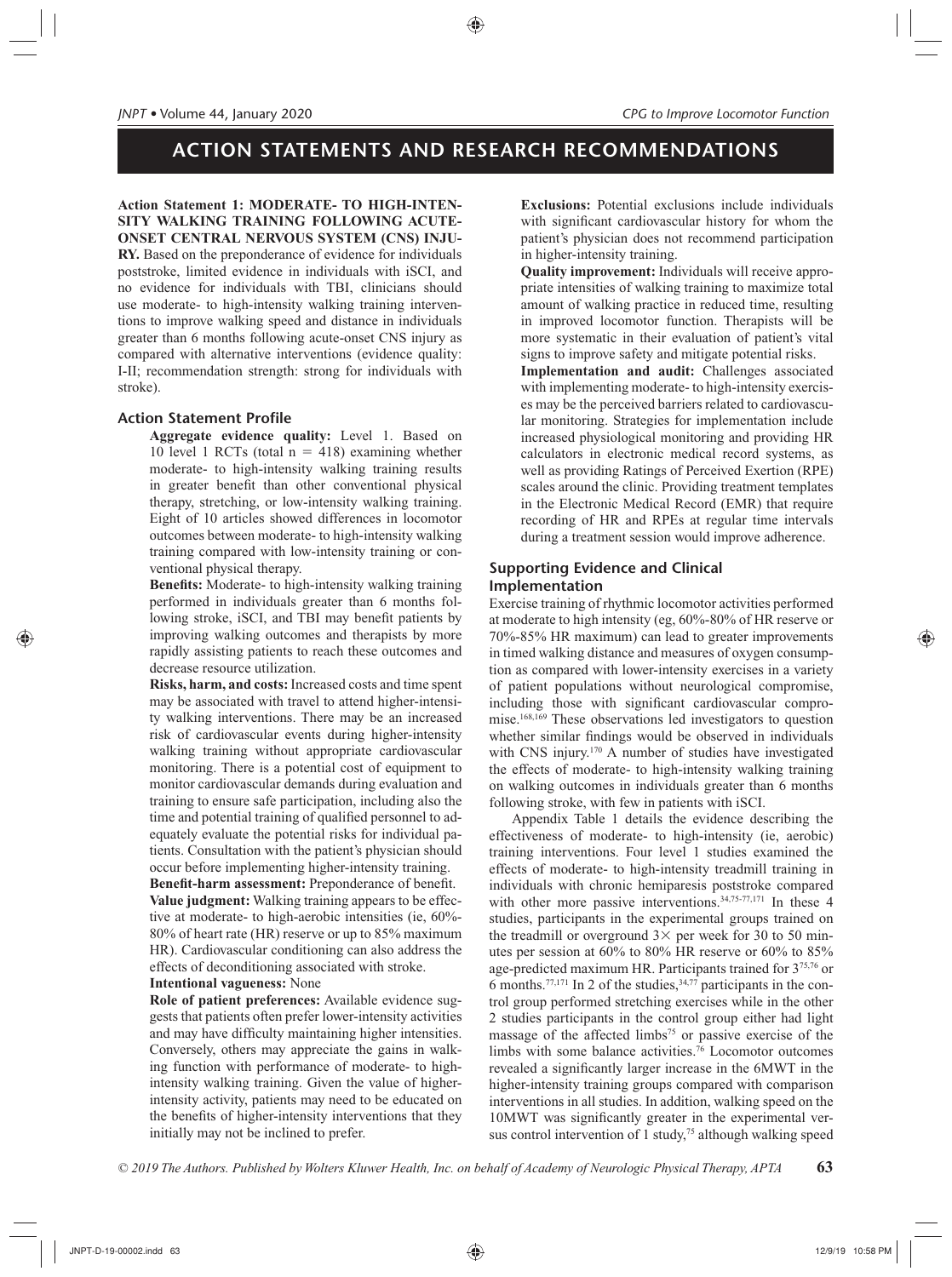was not different between groups in 2 studies $34,77,171$  and was not measured in another.76

A fifth level 1 study examined the effects of high-intensity (80%-85% of age predicted HR maximum) treadmill training performed 2 to  $5 \times$  per week for 4 weeks in persons with chronic stroke who had been discharged from physical therapy due to a plateau in walking function<sup>24</sup> This study did not find a difference in walking speed or distance with moderate- to high-intensity treadmill training.

Three of the level I studies that compared moderate- to high-intensity walking training with low-intensity training in those with chronic stroke also found greater improvements in locomotor outcomes in the higher-intensity group.78,79,81 Two of these studies utilized high-intensity interval training.78,81 In the study by Boyne et al,78 participants in the high-intensity group walked for 30-second bursts at their fastest possible speed, alternating with 30- to 60-second intervals where the treadmill was stopped. Participants in the low-intensity group walked at 40% to 45% HR reserve. Participants trained approximately  $3 \times$  per week for 12 sessions with a goal of 20 to 25 minutes per session. Large effect sizes favoring the high-intensity interval group were found for walking speed. In the study by Munari et al, $81$  participants trained  $3 \times$  per week for 50 to 60 minutes per week for 3 months in both groups. In the high-intensity interval training, participants trained in five 1-minute intervals at 80% to 85% of  $\bar{V}o_2$  peak separated by 3-minute intervals at 50%  $\rm\dot{Vo}_2$  peak. In the low-intensity group, participants trained at  $60\%$  V<sub>o<sub>2</sub> peak. Participants in the high-intensity group had</sub> greater improvements in walking speed and distance on the 6MWT than those in the low-intensity group.

Another study that found improvements with high- versus low-intensity walking training in chronic stroke used a randomized crossover design.79 Participants were randomized to receive 12 sessions of high- or low-intensity training over 4-5 weeks, followed by a 4-week washout and subsequent initiation of the other training paradigm. Participants performed 30 minutes of treadmill and 10 minutes of overground walking at either 70% to 80% HR reserve (high intensity) or 30% to 40% HR reserve (low intensity). Participants showed greater improvements in 6MWT following high- versus low-intensity training. There were no differences between groups in changes in walking speed. However, 1 level I study in individuals with chronic stroke did not find significant improvements with moderate- to high-intensity walking training compared with low-intensity training.<sup>80</sup> In this study, participants in the high-intensity group trained on a treadmill at 80% to 85% of HR reserve for 30 minutes  $3 \times$ per week for 6 months while participants in the low-intensity group trained at less than 50% HR reserve. There were no differences between groups in 10MWT or 6MWT.

One additional level 1 study compared low- with highintensity training in those with chronic iSCI.<sup>82</sup> In this randomized crossover design, participants trained 1 h/d, 5 times per week for 2 months, and then had no training for 2 months and crossed over to the other arm of the study. High-intensity training consisted of walking on the treadmill at speeds faster than their self-selected speed and walking as far and as fast as possible with minimal rests was emphasized. The focus of this intervention was on "endurance training" on a treadmill and not necessarily achieving high intensity, although HR recordings revealed average HRs within the moderate- to highintensity range (76  $\pm$  7.9%; data provided by study authors). The control intervention consisted of "precision training which included walking over obstacles at different heights and onto targets of differences sizes, although was performed at lower HR ranges (mean %HR maximum =  $68 \pm$ 8.9%). The higher-intensity "endurance" training resulted in significantly higher HRs and steps per session as compared with the "precision training" at lower intensities. There were significant differences between groups in change in distance on the 6MWT but no differences in walking speed.<sup>82</sup>

In summary, the studies detailing the effects of walking training at moderate to high intensity received 14 out of 20 possible points  $(70\% \text{ of } 10 \text{ articles considered})$ . Specific patient comorbidities, including uncontrolled cardiovascular or metabolic disease, musculoskeletal disease or injury, or severe neurological deficits, must be considered to allow safe participation of higher-intensity training interventions. Depending on comorbidities, a graded exercise testing with electrocardiographic assessments performed prior to implementation should be considered. Consultation with the patient's physician should occur before implementing higherintensity training. Depending on the disease condition(s), alternatives/modifications could include performing moderate- to high-intensity cycling (ie, seated position) or use of a safety harness during walking training and graded exercise testing prior to implementation. The advantage of moderateto high-intensity walking training is that it does not require expensive equipment, can be implemented in most clinical settings, and follows fundamental principles of exercise physiology, making it ideal for individuals who may have restricted access to specialty clinics.

**Research recommendation 1:** The effects of high-intensity walking exercise are fairly consistent across studies, although variations in the intensity of exercise performed warrant further consideration, and the effects and safety of achieving higher intensities above 80% HR reserve, as performed during interval training, should be assessed.

**Action Statement 2: VIRTUAL REALITY WALKING TRAINING FOLLOWING ACUTE-ONSET CEN-TRAL NERVOUS SYSTEM (CNS) INJURY.** Based on the preponderance of evidence for individuals poststroke and no evidence for individuals with iSCI or TBI, clinicians should use VR training interventions coupled with walking practice for improving walking speed and distance in individuals greater than 6 months following acute-onset CNS injury as compared with alternative interventions (evidence quality: I-II; recommendation strength: strong for individuals with stroke).

#### **Action Statement Profile**

**Aggregate evidence quality:** Level 1. Based on 6 of 7 RCTs (4 level 1, 3 level 2; combined n = 291), VR training coupled with walking practice can elicit greater improvements in walking speed or distance than other alternative interventions, including conventional physical therapy, stretching, or walking training alone.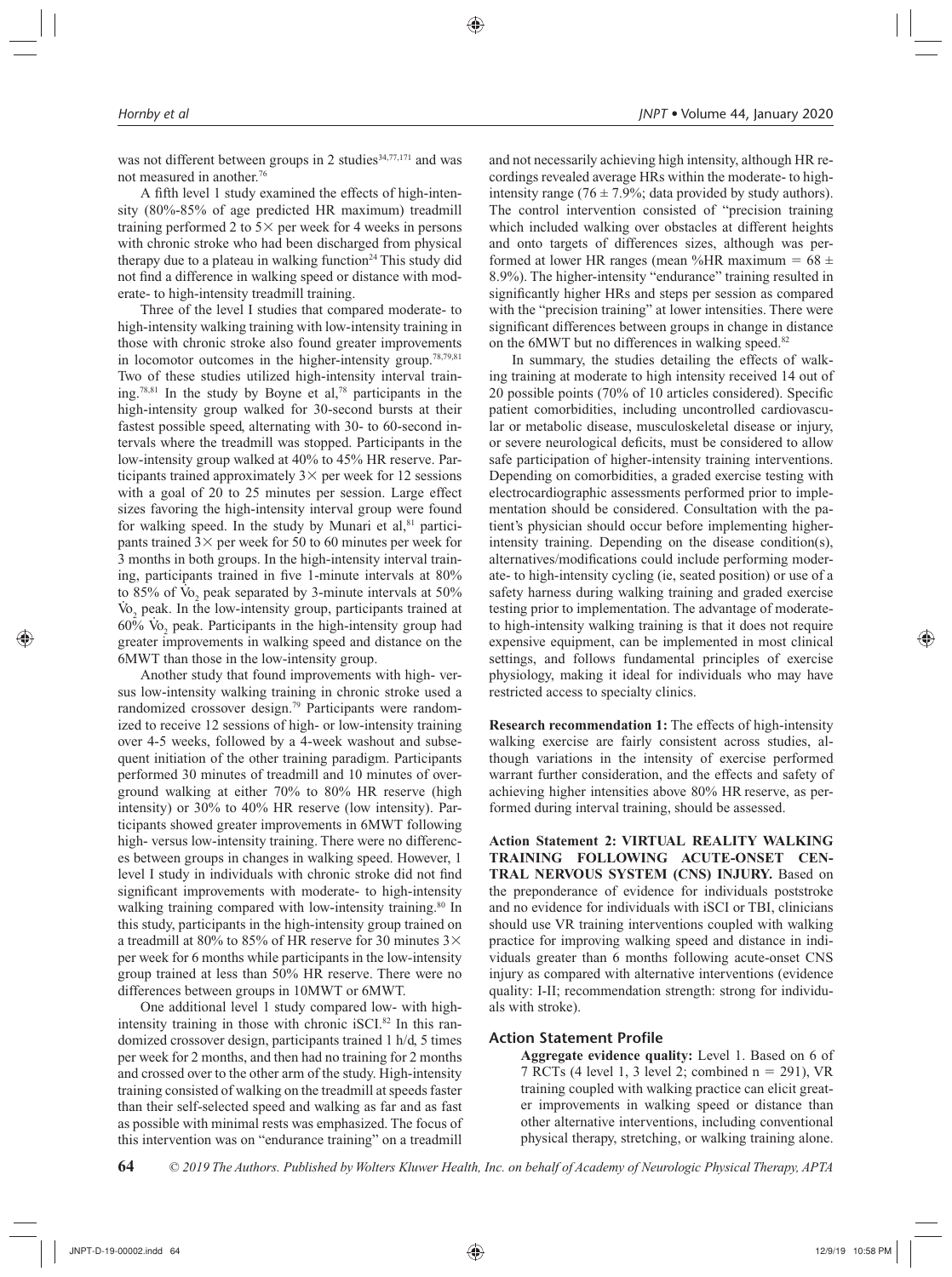A separate study compared VR training coupled with walking practice with a cognitive task to VR training coupled with walking practice alone.

**Benefits:** Virtual reality training in combination with walking training performed in individuals following chronic CNS injury improves walking outcomes as compared with walking training alone, stretching, or conventional physical therapy.

**Risks, harm, and costs:** Training in a virtual environment may cause dizziness. The necessary equipment may not be readily available to clinicians and/or may be expensive and these may be a barrier to implementation. Additional concerns include the use of customized VR systems in many studies, which may preclude their use in clinical settings and the lack of understanding of the specific features of the VR system that resulted in the positive outcomes.

Benefit-harm assessment: Preponderance of benefit.

**Value judgment:** Training in a virtual environment allows safe practice of challenging walking activities that may increase volitional engagement in a controlled setting, which otherwise may be difficult to replicate in hospital or clinical settings.

**Intentional vagueness:** Few studies delineated the effects of VR-coupled walking training on the physiological (HR) demands during training. The effects of specific VR systems may alter the outcomes of this recommendation.

**Role of patient preferences:** Individuals may prefer to utilize feedback systems during walking training to increase engagement. Alternatively, others may be hesitant to use specific technology.

**Exclusions:** Studies included primarily custom-built VR systems. This recommendation may not directly apply to use of commercially available VR systems.

**Quality improvement:** Patients may receive treadmill training using VR to mimic real-life walking conditions that cannot normally be practiced in the clinical setting. Such activities may increase the duration and tolerance of training by increasing volitional engagement and attention. Therapists may improve documentation of specific tasks that augment patient's engagement to ensure sufficient effort.

**Implementation and audit:** The costs and training associated with clinical implementation of VR systems will need to be justified, although selected systems may be utilized during other balance training tasks (see balance training with VR). Additional documentation and training for use of specific systems may be required to ensure that therapists adequately monitor patient's engagement.

## **Supporting Evidence and Clinical Implementation**

Walking practice in varied environmental contexts is considered important to achieving full recovery of ambulation due to the wide variety of environmental demands encountered when walking in the community.<sup>40,172-174</sup> This type of practice is often difficult to achieve in the hospital or clinical setting and thus, training in virtual environments has emerged as a potential alternative. Training in a virtual environment may facilitate greater engagement within an illusion of 3-dimensional space, allowing interaction between the user and the simulated but challenging visual context through the computer interface in a safe environment.<sup>175</sup> Interactions with a virtual environment may increase participation and motivation to perform walking practice.<sup>176,177</sup>

Strong evidence indicates that VR coupled with walking practice utilized in individuals in the chronic stages following stroke, iSCI, and TBI results in gains in walking function as compared with alterative interventions (see Appendix Table 2). Five level 1 studies examined the effects of VR coupled with walking practice in individuals with chronic hemiparesis poststroke. In 4 of these studies<sup>83-85</sup> and 1 level 2 study,<sup>86</sup> participants participated in VR coupled with treadmill training compared with treadmill training alone, with both groups receiving additional conventional therapy. In 2 studies, 83,84 conventional rehabilitation also included lower extremity FES. One study<sup>85</sup> had a control group that completed stretching exercises in addition to conventional rehabilitation. In  $\overline{3}$  studies,  $83,84,87$  VR provided during walking training consisted of community-based walking scenes including a sunny 400-m walking track, a rainy 400-m walking track, a 400-m walking track with obstacles, daytime walks in a community, nighttime walks in a community, walking on trails, striding across obstacles, and street crossing. In 1 study,<sup>85</sup> the VR consisted of a scene of trees on either side of a path. In the level 2 study, participants in the VR group performed dual-task grocery shopping in a virtual grocery store.<sup>86</sup> Participants in all studies walked on the treadmill with or without VR for 20- to 30-minute sessions,  $3 \times$  per week for 3 to 6 weeks. Training intensity was not specified in any of the studies, although treadmill speed started at selfselected pace and was then progressed throughout training in each study, with parameters slightly different between studies. Resultant walking outcomes revealed a larger increase in walking speed in the VR-coupled treadmill training paradigms as compared with treadmill training alone (or control group in Kang et al<sup>85</sup>) in all 5 studies. In addition, distance on the 6MWT was significantly greater in the VR-coupled treadmill training groups than in treadmill training alone or control groups, although 6MWT was not used in the other studies.

One additional level 1 study<sup>88</sup> did not find a difference in locomotor outcomes when VR was coupled with treadmill training compared with VR coupled with treadmill training while doing cognitive tasks (memory, arithmetic, verbal tasks). In addition to conventional rehabilitation, both groups walked on the treadmill with VR for 30 minutes,  $5\times$ per week for 4 weeks. Both VR groups showed a significant improvement in gait speed pre- to posttraining, but there was no difference in this improvement between groups.

Two level 2 studies examined the effects of VR coupled with walking practice in individuals with chronic hemiparesis poststroke. $89,90$  Kim et al<sup>90</sup> randomized participants to 1 of 3 groups. The control group consisted of usual physical therapy for 10, 30-minute sessions per week for 4 weeks. A separate community ambulation group consisted of overground walking, stair walking, slope walking, and unstable surface walking of 570 m for 30-minute sessions,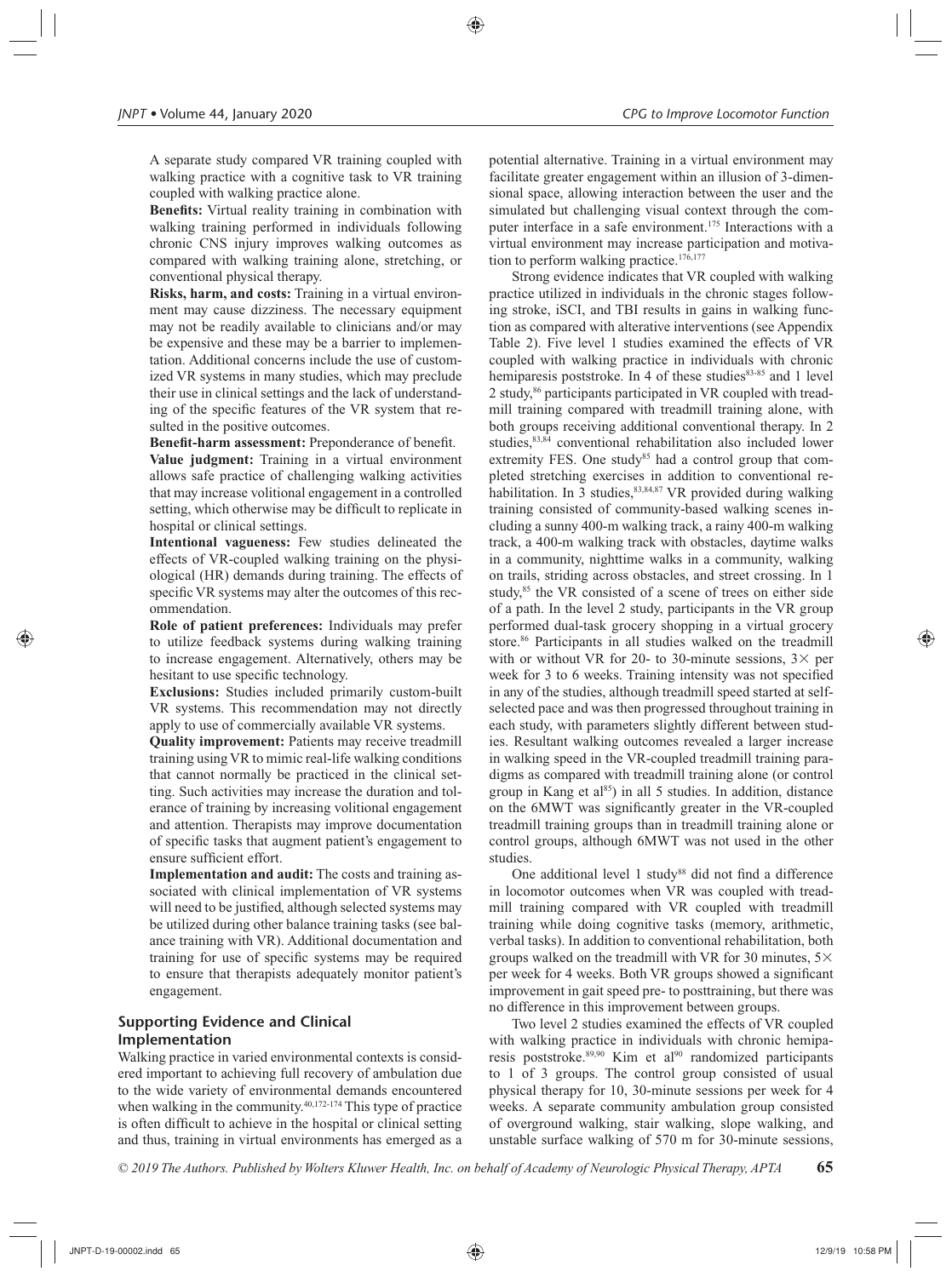3 times per week for 4 weeks. Finally, the VR-coupled treadmill training group consisting of 4 VR conditions—sidewalk walking, overground walking, uphill walking, and stepping over obstacles for 30-minute sessions, 3 times per week for 4 weeks. Intensity of training was not specified for any group, but participants in the VR group increased speed by 5% each session if they could walk without loss of balance for 20 seconds. Walking speed and distance on the 6MWT were not different between the VR-coupled treadmill training group and either of the other 2 groups. In the other level 2 study,<sup>89</sup> participants were randomized to walking on a treadmill and stepping over virtual objects or walking overground and stepping over obstacles. Participants walked at their selfselected speed and in 1 session completed 12 trials stepping over 10 obstacles in each trial. Both groups completed 6 sessions over 2 weeks and participants in the VR group showed significantly greater improvements in walking speed, but there were no differences between groups in distance on the 6MWT from pre- to posttraining.89

In summary, the studies detailing the effects of treadmill walking training with augmented visual feedback/VR received 12 of 14 possible points (86% of 7 articles considered). Differences between methods for providing VR environments may contribute to variations in outcomes between studies. Although VR-coupled interventions appear to consistently improve walking performance, mechanisms underlying the changes observed were not well defined. Given the potential engagement with VR environments, greater neuromuscular and cardiovascular demands may have been observed, although limited physiological monitoring provides little insight into whether this was an important factor.

**Research recommendation 2:** Future studies should evaluate measures of total amount and intensity of training to evaluate their relative contribution to these VR-coupled walking trials. In addition, the specific VR systems used during training may differ slightly in their ability to engage patients, and their relative efficacy should be evaluated.

#### **Action Statement 3: STRENGTH TRAINING FOL-LOWING ACUTE-ONSET CENTRAL NERVOUS SYS-TEM (CNS) INJURY.** Based on the preponderance of evi-

dence for individuals poststroke and iSCI, and no evidence for individuals with TBI, clinicians may consider providing strength training to improve walking speed and distance in individuals greater than 6 months following acute-onset CNS injury as compared with alternative interventions (evidence quality: I-II; recommendation strength: weak for individuals with stroke and iSCI).

**Aggregate evidence quality:** Level 1. Based on 9 RCTs (7 level 1 and 2 level 2; combined  $n = 278$ ) comparing strength training interventions with no exercise or other physical interventions, there was inconsistent evidence to suggest a benefit of strength training on walking speed or distance. Four studies revealed a positive benefit of strength training, whereas 5 studies revealed no benefit on walking outcomes. A separate study that compared eccentric with concentric strength

training demonstrated no superiority of either intervention on walking outcomes.

**Benefits:** Lower extremity strength training performed in individuals greater than 6 months following stroke, iSCI, and TBI could be provided in multiple clinical settings with available equipment.

**Risks, harm, and costs:** Increased costs and time spent may be associated with travel to attend strengthtraining sessions. There may be an increased cost of strength training when specialized equipment (weight machines or dynamometers) are utilized. Potential risks may include increased hypertensive responses in individuals with cardiovascular disease, although no significant adverse events are reported beyond usual care. There is a potential cost of equipment to monitor cardiovascular demands during evaluation and training to ensure safe participation and also includes the time and potential training of qualified personnel to adequately evaluate the potential risks for individual patients.

Benefit-harm assessment: Neutral.

**Value judgment:** Most strength training studies utilized exercises that targeted multiple sets and repetitions of 70% to 100% of participants' 1 repetition maximum (1RM) to target a primary impairment contributing to locomotor deficits. However, gains were inconsistent across studies.

**Intentional vagueness:** None.

**Role of patient preferences:** Some individuals may prefer to exercise at lower intensities and 70% to 100% of 1RM may be difficult to achieve.

**Exclusions:** Potential exclusions may include individuals with significant cardiac limitations, as strength training may cause short-term elevations in blood pressure, and consultation with the referring physician may be warranted. Other considerations include significant paresis in selected muscle groups such that limitations in volitional activation may minimize the ability to perform specific strengthening exercises.

Quality improvement: Clinicians may benefit from documentation of the loads (eg, %1RM) and amounts (eg, sets and repetitions) of strength training in attempts to optimize dosage parameters consistent with published studies.

**Implementation and audit:** Challenges associated with implementing higher-intensity strength training may be related to equipment and perceived barriers related to cardiovascular monitoring. Strategies for implementation include ensuring appropriate equipment for persons with disabilities, including strength training devices and systems to monitor cardiovascular demands. Strategies for documenting total amount and intensity of strength training interventions may facilitate chart audit to ensure compliance.

## **Supporting Evidence and Clinical Implementation**

Lower extremity weakness is a cardinal sign of upper motoneuron disorders and is strongly correlated with walking ability.65,67 Decreased force or power is due primarily to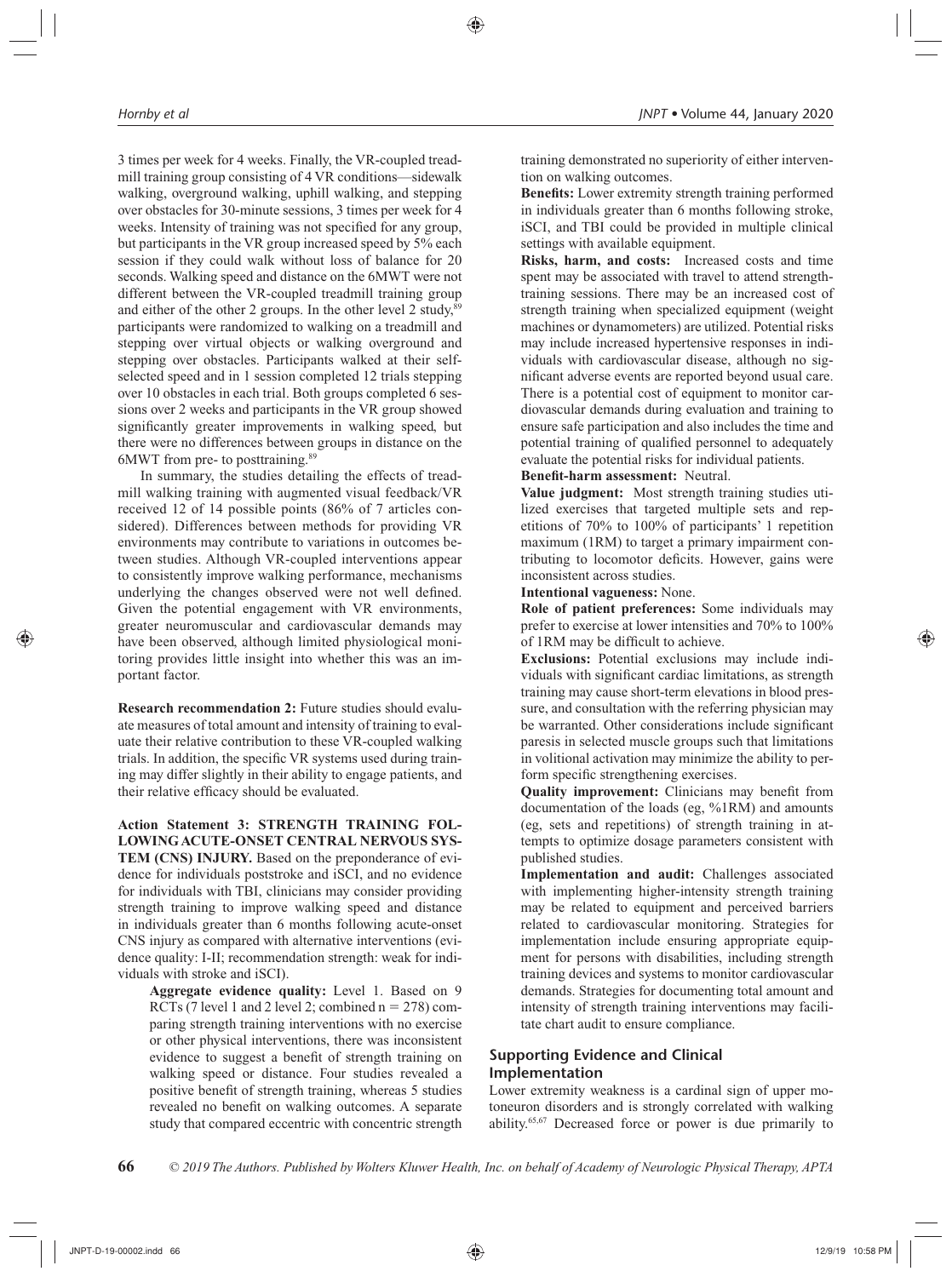*JNPT •* Volume 44, January 2020 *CPG to Improve Locomotor Function*

deficits in volitional (ie, neural) activation of the involved musculature,179,180 although peripheral changes in the muscle, including atrophy,<sup>181,182</sup> increased stiffness,<sup>183-185</sup> and altered fiber characteristics, have been observed.<sup>186,187</sup> Deficits in power generation have been linked directly to reduced walking speed,<sup>188,189</sup> and rehabilitation strategies designed to improve muscle strength have been suggested to improve locomotor function.190-192 Such strategies vary from static to dynamic training with the use of dynamometers, weight machines, elastic bands or free weights (leg weights) during controlled movements, or performance of strengthening activities within the context of functional tasks (ie, sit-to-stand performance or step-ups).

Appendix Table 3 details the evidence describing the effectiveness of strength training interventions. Three level 1 articles indicate that strength exercises utilized in individuals greater than 6 months following stroke, iSCI, and TBI results in limited gains in walking function as compared with alternative or no interventions. Flansbjer et al<sup>91</sup> and Severinsen et al<sup>92</sup> evaluated the effects of strengthening exercises, consisting of bilateral knee extension and flexion or bilateral knee/hip extension flexion and ankle dorsi-/plantar flexion over 10 to 12 weeks (20-36 sessions). Following a brief warm-up, training intensity was targeted at 80% maximum volitional contractions (MVCs), and participants performed 2 to 3 sets of 6 to 8 repetitions. Control interventions in both groups consisted of no interventions, although Seversinsen et al $^{92}$  included an additional experimental group of aerobic training (three 15-minute bouts of cycle ergometry reaching 75% HR reserve over 12 weeks). Primary results of both investigations revealed no improvements in either 10MWT or 6MWT from strengthening to control groups, although Severinsen et al<sup>92</sup> demonstrated greater improvements in 10MWT than in aerobic training. Additional results include improvements in lower extremity strength in both studies as compared with control (ie, no intervention) groups. Potential limitations of both studies include the limited number of muscle groups trained (knee flexors and extensors).

In a separate study, Yang and colleagues<sup>93</sup> evaluated the effects of functional strengthening tasks (step-ups, sit-tostand training, heel rises) in individuals with chronic stroke without use of assistive devices over 4 weeks (12 sessions) as compared with no intervention. The functional tasks were performed in a circuit training–type protocol, with specific standing exercises with attempts to reach at different distances (considered strengthening tasks by the authors), sit-tostand training, stepping forward, backward or sideways onto blocks of various heights, and heel raises during standing. The number of repetitions was graded to each participant's functional level, and both repetitions and difficulty of tasks (eg, height of step-ups) increased as tolerated, although details were not provided. Results indicated significantly greater improvements in 10MWT and 6MWT in experimental versus comparison group. In addition, strength gains of 30% to 40% across paretic and nonparetic legs were observed in the experimental group, with negligible improvements in the control intervention. Limitations of this study include the lack of sustained follow-up assessments after training, and the potential lack of specific measures of intensity (repetitions, load, speed, sets) in the experimental training group.

Three level 1 studies evaluated the effects of lower extremity strength training as compared with range of motion exercises on impairments or functional tasks. In the study by Kim et al,<sup>95</sup> participants poststroke performed strengthening exercises over 6 weeks (18 sessions) targeting bilateral knee extension, dorsi- and plantar flexion forces, and whole-limb extensor power generation (ie, leg press). The comparison group performed passive range of motion exercises. In the experimental intervention, 3 sets of 10 repetitions of MVC concentric exercises performed on an isokinetic dynamometer targeted paretic hip, knee, and ankle dorsi-/plantar flexion. A measure of composite muscle strength across all paretic muscle groups demonstrated trends of significant differences from the control group ( $P = 0.06$ ), although no differences in gait speed were observed. In the study by Ouellette et al,<sup>96</sup> experimental exercises targeted paretic and nonparetic dorsiflexors, plantar flexors, and knee extensors, as well as bilateral leg press exercises using 3 sets of 8 to 10 repetitions using 70% of MVCs. Control strategies targeted bilateral lower-limb strength and upper body flexibility exercises. There were no differences in gait speed or 6MWT changes between groups, with small differences in strength. In contrast, Bourbonnais et al<sup>94</sup> revealed greater walking and strength improvements in individuals with chronic stroke following high-intensity lower versus upper extremity strength training. Lower extremity strength training was performed in specific hip and knee positions in sitting, with both the direction and magnitude of distal forces at the foot measured and used as feedback to the patient. The participants were provided feedback to exert force in 16 different directions that required varying hip and knee activation, with the magnitude of forces starting at 40% to 60% MVCs and progressing to 70% to 90% MVCs toward the end of the 18 sessions. Limitations of these studies include the limited muscle groups tested or trained.

In 1 level 1 and 2 level 2 studies, lower extremity strengthening exercises were compared with alternative interventions. In the study by Jayaraman et al, $97$  participants with iSCI enrolled in a crossover RCT, in which they performed either 4 weeks (12 sessions) of 100% MVCs (3 sets/10 repetitions) of bilateral knee extensors and flexors and dorsi- and plantar flexors or conventional strengthening strategies, including 3 sets of 10 to 12 repetitions at 60% to 75% MVCs. The results revealed positive although nonsignificant improvements in 10MWT but greater gains in the 6MWT following high-intensity training. In another crossover study by Labruyere and van Hedel,<sup>99</sup> lower extremity strengthening exercises performed over 4 weeks (16 sessions) was compared with robotic-assisted gait training in participants with iSCI. In the strengthening interventions, 3 sets of 10 repetitions targeting the lower extremities were performed at 70% MVC and included isotonic leg press and hip adduction/abduction as well as flexion/extension. Primary results indicate greater improvements in 10MWT with strength training versus robotic-assisted gait training. Limitations of both studies include the use of a crossover design during which the lack of washout of previous training effects may minimize gains with the second intervention performed. Finally, Kim et al<sup>98</sup> evaluated the effects of 40 sessions over 8 weeks of ankle strengthening exercise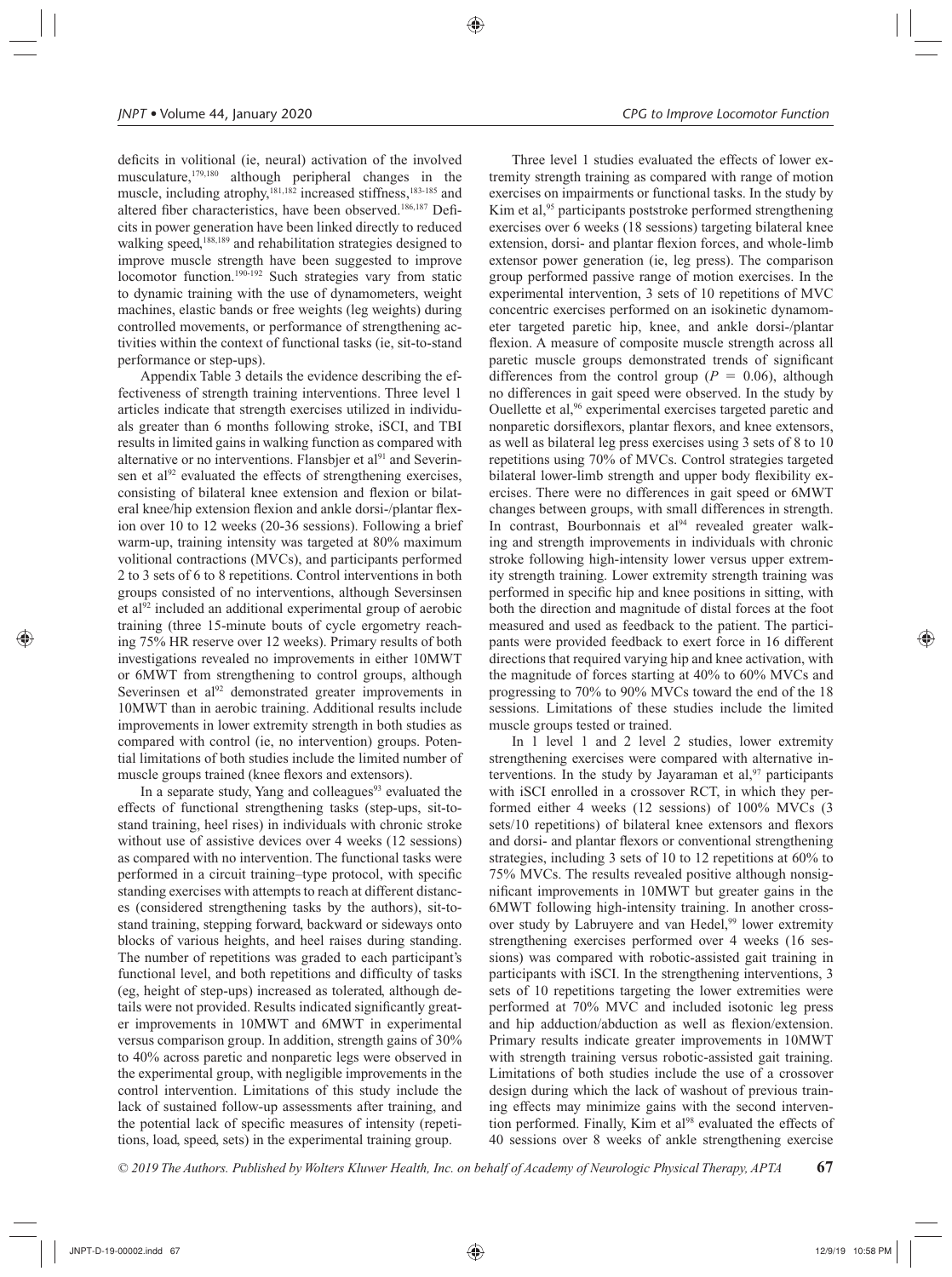plus conventional therapy as compared with balance training on the Biodex Balance System plus PT. Strength training was performed in 14 participants focusing on the dorsi-and plantar flexors for 30 minutes in isometric, isotonic, or open/ closed kinetic chain exercises at 70% of 1RM, although details of the number of repetitions and sets were not provided. Conventional therapy of additional balance training was provided. Forty training sessions were provided over 8 weeks. In 13 participants, balance training was performed with 9 different conditions of altered visual and audio input with perturbations on a standing platform. Gains in 10MWT favored the balance versus strength training group.

In a separate study, Clark and Patten<sup>100</sup> investigated in the effects of different forms of strength training over 5 weeks (ie, concentric vs eccentric) prior to 3 weeks of gait training. In participants with chronic hemiparesis poststroke, 5 weeks of high-intensity eccentric or concentric strength training of the paretic leg was performed using an isokinetic dynamometer using a triangle pyramid paradigm targeting higher speeds in the first 3 weeks and higher loads in the last 2 weeks. Specific muscles trained include knee and ankle flexion/extension as well as multisegmental tasks involved most sagittal plane muscle groups. Participants performed 3 to 4 sets of 10 repetitions at 3 different criterion speeds, with verbal encouragement. Following each strength training paradigm, gait training interventions were performed in both groups. The findings of the study indicate no significant between-group differences in walking speed following the strength and gait training interventions. Differences in strength gains were specific to the tasks performed; peak eccentric power was greater following eccentric training and peak concentric power was greater following concentric training. However, this study was not scored as it compared different strength training strategies and did not vary in other types of FITT parameters (intensity, time, frequency).

In summary, the studies detailing the effects of strength training using loads greater than 70% of 1RM received 6 out of 18 possible points (33% of 9 articles considered). The effects of strengthening exercises are relatively inconsistent in improving walking speed or distance after acute-onset CNS injury.

**Research recommendation 3:** Specific comparisons between higher-intensity (≥70% 1RM) strengthening interventions for multiple sets and repetitions against other task-specific (ie, walking interventions) activities should be performed to evaluate the relative efficacy of these strategies on both walking and strength outcomes.

## **Action Statement 4: CYCLING INTERVENTIONS FOLLOWING ACUTE-ONSET CENTRAL NERVOUS**

**SYSTEM (CNS) INJURY.** Based on the preponderance of evidence for individuals poststroke and no evidence for individuals with iSCI and TBI, clinicians may consider use of cycling or recumbent stepping interventions at higher aerobic intensities instead of alternative interventions to improve walking speed and distance in individuals greater than 6 months following acute-onset CNS injury as compared with alternative interventions (evidence quality: I-II; recommendation strength: weak for individuals with stroke).

# **Action Statement Profile**

**Aggregate evidence quality:** Level 2. Based on 5 studies (2 level 1 and 3 level 2 RCTs; combined  $n =$ 356), only 3 cycling studies demonstrated significantly greater gains in walking function as compared with other interventions.

**Benefits:** Cycling may improve locomotor outcomes in participants greater than 6 months following stroke, iSCI, and TBI. Available evidence suggests that such training should be performed at higher aerobic intensities.

**Risks, harm, and costs:** Increased costs and time spent may be associated with travel to attend cycling or recumbent stepping interventions, or equipment needed to perform such exercises. Additional risks may include increased potential for cardiovascular events during higher-intensity training cycling without appropriate cardiovascular monitoring. There is a potential cost of equipment to monitor cardiovascular demands during evaluation and training to ensure safe participation, including also the time and potential training of qualified personnel to adequately evaluate the potential risks for individual patients. Consultation with the patient's physician should occur before implementing higher-intensity training.

Benefit-harm assessment: Neutral.

**Value judgment:** The effects of cycling or recumbent stepping at higher aerobic intensities may provide a greater benefit than lower-intensity activities.

**Intentional vagueness:** The number of articles contributing to this recommendation is small. Future research regarding the efficacy of this intervention may alter the recommendations at the time of CPG revision. **Role of patient preferences:** Available evidence suggests that patients often prefer lower-intensity activities and may have difficulty maintaining higher intensities. Conversely, others may appreciate the gains in walking function with performance of moderate- to highintensity walking training. Given the value of higherintensity activity, patients may need to be educated on the benefits of higher-intensity interventions that they may not be inclined to prefer.

**Exclusions:** Potential exclusions include individuals with significant cardiovascular history that may require clearance from the patient's physician to participate in higher-intensity training.

**Quality improvement:** Monitoring and documentation of the intensity of cycling training may improve the efficacy of treatments relative to improving walking speed and endurance.

**Implementation and audit:** Strategies for implementation include using devices that assist with physiological monitoring, HR calculators provided in the electronic medical systems to estimate targeted HRs, and posting charts detailing RPE scale around the clinic. Providing treatment templates that require recording of HRs and RPEs at regular time intervals during a treatment session would improve adherence. This information could then be reviewed in a chart audit to monitor adherence consistent with the guideline.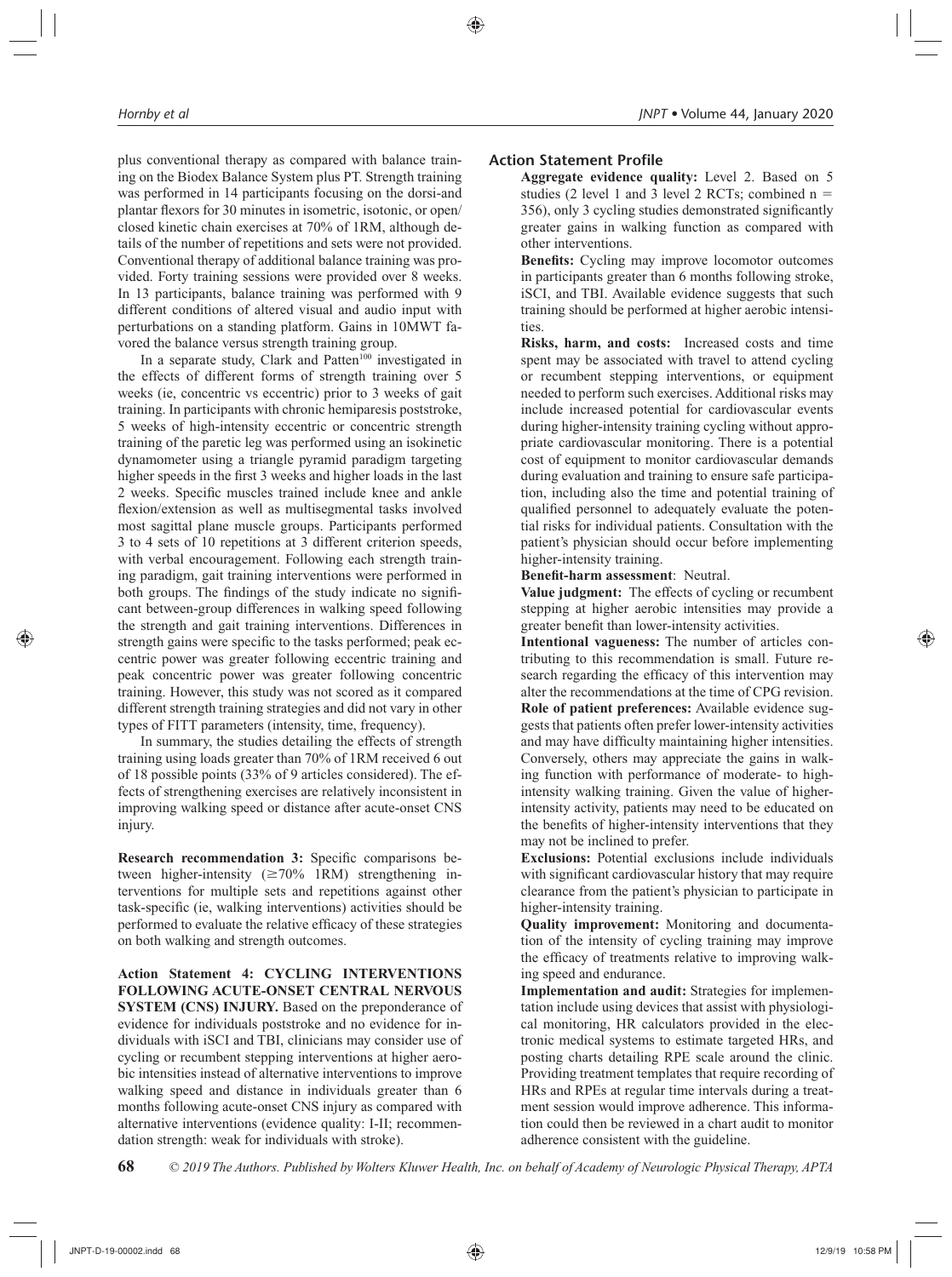# **Supporting Evidence and Clinical Implementation**

With chronic CNS injury, walking training is often difficult for many individuals due to safety concerns or fear of falling. Seated cycling training or recumbent stepping may be effective for improving measures of cardiovascular endurance in a variety of patient populations.<sup>193,194</sup> Accordingly, seated cycling and recumbent stepping have been studied as an alternative for improving locomotor outcomes such as walking speed and endurance after stroke, iSCI, and TBI.

The available evidence suggests that cycling or recumbent stepping training results in inconsistent gains locomotor outcomes in people with chronic CNS injury as compared with other exercises or lower-intensity strategies. Appendix Table 4 details the evidence describing the effectiveness of cycling or recumbent stepping training interventions. One level 1 and 2 level 2 articles showed benefits of higher-intensity cycling training compared with conventional therapy, lower-intensity cycling, or walking training in individuals with chronic stroke.<sup>101-103</sup>

In one level 1 study and one level 2 study, participants performed cycling exercise at 50% to 70% HR reserve, 40 minutes a day, 5 times per week for either 8 weeks<sup>102</sup> or 12 weeks.103 In 1 study,102 the control group completed matched duration low-intensity (20%-30% HR reserve) overground walking training and both groups completed balance and stretching exercises. During cycling, the paretic leg was also weighted, starting at 3% body weight and increasing as tolerated to allow completion of the task. In the other study, $103$ the control group completed matched duration conventional physical therapy that included 35 minutes of stretching and 5 minutes of low-intensity walking at 20% to 30% HR reserve. In both studies, participants in high-intensity cycling showed greater improvements in 6MWT distance than the control group.102,103

In another level  $2$  study,<sup>101</sup> participants with chronic stroke participated in conventional physical and occupational therapy in addition to 30 minutes of high-intensity (50%-80% maximum HR) or self-selected intensity cycling 5 times per week for 4 weeks. Participants in the high-intensity cycling group showed greater improvements in 6MWT distance than those in the self-selected intensity group following training,<sup>101</sup> but there were no differences in 10MWT between groups.

One level  $1^{92}$  study and 1 level  $2^{104}$  study did not find greater improvement in locomotor outcomes in persons with chronic stroke following high-intensity cycling training compared with strength training. Severinsen and colleagues<sup>92</sup> trained individuals  $3 \times$  per week for 12 weeks in a high-intensity (75% HR reserve) cycling group, high-intensity lower extremity resistance training group, or a sham (low-intensity upper extremity resistance training) group. There were no differences in walking speed on the 10MWT or distance on the 6MWT between groups following training. The level 2 study<sup>104</sup> compared the effects of 8 weeks of lower extremity ergometry training performed over forty 30-minute sessions at less than 40% HR reserve to VR balance training using the Xbox Kinect for a similar duration. There were no differences in changes in 10MWT between groups, with both demonstrating a decrease in gait speed,

and results of other clinical balance tests demonstrating similarly small differences.

In summary, the studies detailing the effects of cycling training at moderate to high intensity received 6 out of 10 possible points (60% of 5 articles considered). This recommendation may be influenced by new studies in the next update of this CPG. Consideration of comorbid conditions that would make moderate- to high-intensity cycling training unsafe must be undertaken. Depending on comorbidities, a graded exercise testing with electrocardiographic assessments performed prior to implementation should be considered. Consultation with the patient's physician should occur before implementing higher-intensity training. The advantage of moderate- to high-intensity cycling training is that it can be implemented in almost any location and follows the basic principles of exercise, making it ideal for individuals who may have restricted access to specialty clinics.

**Research recommendation 4:** The data regarding the efficacy of cycling exercise on walking function suggest a potential benefit if higher-intensity exercise is performed, and further studies should evaluate the efficacy of cycling, particularly as compared with other, more task-specific (ie, walking) activities.

**Action Statement 5: CIRCUIT AND COMBINED TRAINING FOLLOWING ACUTE-ONSET CEN-TRAL NERVOUS SYSTEM (CNS) INJURY.** Based on the preponderance of evidence for individuals poststroke and no evidence for individuals with iSCI or TBI, clinicians may consider use of circuit training or combined strategies providing balance, strength, and aerobic exercises to improve walking speed and distance in individuals greater than 6 months following acute-onset CNS injury as compared with alternative interventions (evidence quality: I-II; recommendation strength: weak for individuals with stroke).

**Aggregate evidence quality:** Level 1. Based on 8 of 10 RCTs (8 level 1, 2 level 2; combined  $n = 446$ ), circuit-training strategies focused on postural stability, strength training, and locomotor tasks demonstrated improved walking function as compared primarily with interventions that did not target the lower extremities or alternative interventions.

Benefits: Circuit training or combined exercises performed in individuals following chronic CNS injury may be of benefit to improve walking outcomes compared with "sham" control groups that focus on upper extremity activities or social and cognitive tasks.

**Risks, harm, and costs:** Increased costs and time may be associated with travel to attend circuit-training interventions, with potentially additional costs for equipment. There is a potential cost of equipment to monitor cardiovascular demands during evaluation and training to ensure safe participation, including also the time and potential training of qualified personnel to adequately evaluate the potential risks for individual patients. Benefit-harm assessment: Neutral.

**Value judgment:** The lack of data that directly compare circuit or combined training to alternative interventions that target lower extremity impairments or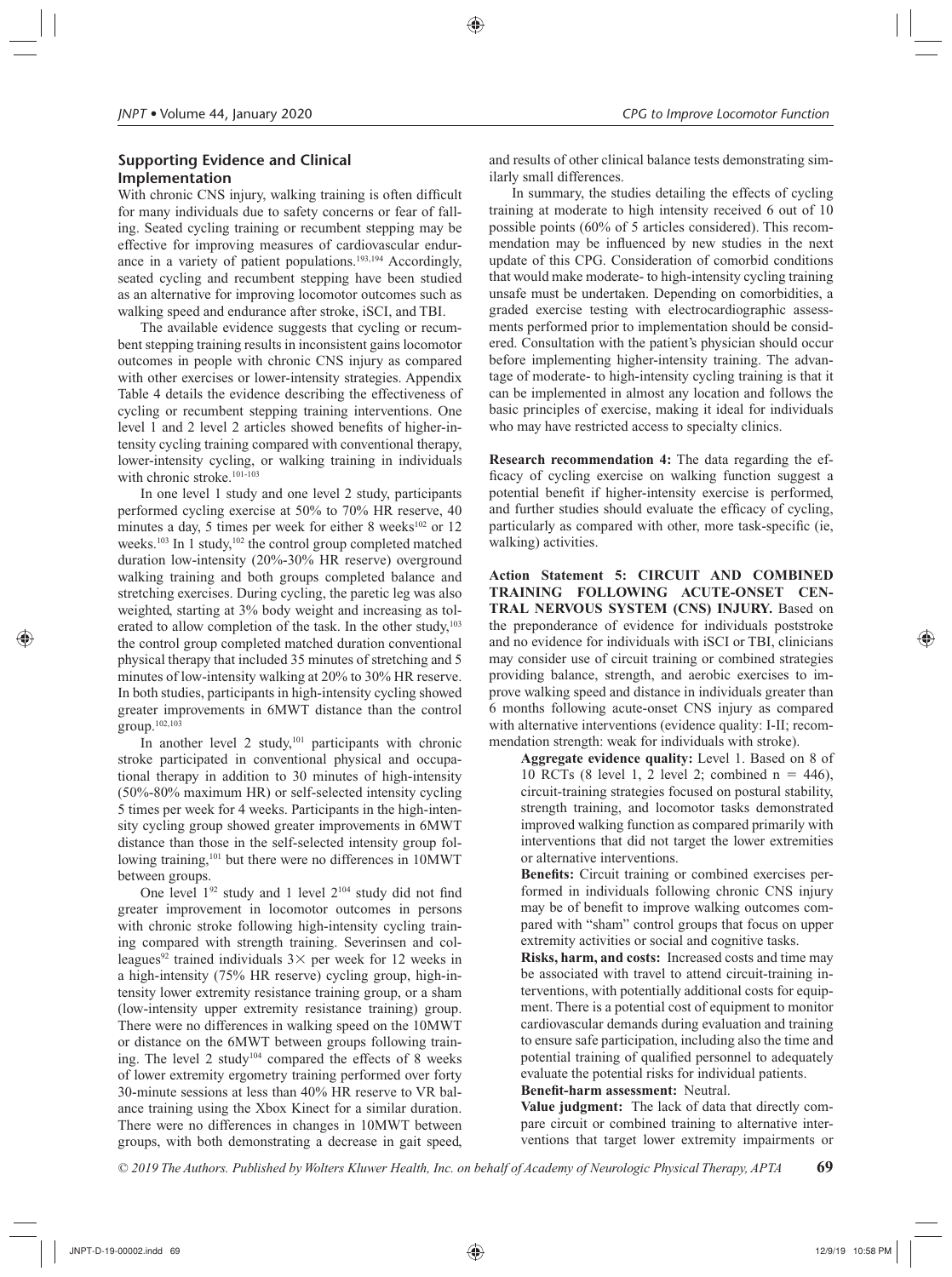functional deficits limits the strength of recommendation.

**Intentional vagueness:** Comparison interventions detailed in most studies consist of no interventions or use of strategies that would not be reasonably expected to improve locomotor function (eg, upper extremity or cognitive tasks). Future research regarding the efficacy of this intervention compared with other strategies that may reasonably be expected to improve walking function may alter these recommendations.

**Role of patient preferences:** Selected individuals may prefer lower-intensity activities.

**Exclusions:** Potential exclusions include individuals with significant cardiovascular history that may require clearance from the patient's physician to participate in higher-intensity training.

**Quality improvement:** Monitoring and documentation of vital signs during training may facilitate greater implementation of higher-intensity interventions.

**Implementation and audit:** Strategies for implementation include using devices that track HR in real-time, providing calculators in electronic medical systems to estimate targeted HRs, and providing RPE scales around the clinic. Providing treatment templates that require recording of HRs and RPEs at regular time intervals during a treatment session would improve adherence.

## **Supporting Evidence and Clinical Implementation**

Individuals with CNS injury often present with multiple impairments, such as weakness, postural instability, and decreased endurance or conditioning that limit their walking speed and endurance.<sup>65,67</sup> Many therapeutic strategies focus on individual impairments, although their efficacy may be limited when multiple impairments underling walking dysfunction are not targeted. Accordingly, training strategies that combine multiple interventions to target patients' deficits have been utilized in clinical rehabilitation of patients post-CNS injury.195-197 Circuit training combines multiple impairment-based and functional exercises, although it is typically performed by switching between tasks with short rest periods between exercises. Many combined and circuittraining activities target relatively higher aerobic intensities, with variations in the type and difficulty of tasks performed.

The available evidence indicates that circuit and combined training focused on strength, balance, and locomotor deficits in patients greater than 6 months following acuteonset CNS injury elicits greater improvement in locomotor function as compared with no interventions, or therapy sessions that are not directed toward lower extremity impairments (see Appendix Table 5). In 6 level 1 RCTs, the effects of circuit training were evaluated in participants with chronic stroke. Dean et al<sup>105</sup> and Mudge et al<sup>107</sup> both evaluated that the effects of circuit training were compared with other activities in which no leg exercises were performed. Dean et al<sup>105</sup> randomized 12 individuals into either twelve 1-hour sessions of lower extremity circuit training or upper extremity exercise sessions. The experimental group performed 10 stations within the exercise circuit that included balance and

strength activities, with selected walking activities, although the amount, duration, and intensity of each task practiced were unclear. Control activities focused primarily on upper extremity exercises. Similarly, in 60 participants poststroke, Mudge et al<sup>107</sup> compared the effects of 12 sessions of circuit training as compared with mental and social tasks on balance, strength, and walking function. Circuit training consisted of mostly balance and walking activities with no report of amount, intensity, or duration of tasks practiced, while the control group performed cognitive and social (game playing) activities. In both studies, greater improvements in 6MWT were observed in the experimental group, with gains in 10MWT only in the study by Dean et al.<sup>105</sup> Cardiovascular intensities were not reported in both studies.

Three circuit-training studies focused on balance, strengthening, and/or ambulation tasks, with attention to intensity of task practice. Both Pang et al<sup>108</sup> and Moore et al<sup>106</sup> recruited approximately 60 individuals poststroke to evaluate the effects of up to fifty-seven 1-hour sessions of circuittraining exercises on locomotor balance and cardiovascular function as compared with control interventions. In the experimental group, participants rotated through 3 different exercise stations of aerobic conditioning, consisting of walking and nonwalking aerobic exercise, mobility and balance training, and functioning strengthening exercises. Participants received feedback of HR responses during training and were asked to achieve up to 40% to 50% of HR reserve during the first few weeks, with intensity increased  $10\%$  until 70% to  $80\%$  HR<sub>max</sub>, In both studies, control activities focused on upper extremity tasks and social interactions, with no focus on lower extremity function. Greater changes in 6MWT were observed in the study by Pang et al,<sup>108</sup> whereas Moore et al106 demonstrated gains in both 10MWT and 6MWT. Additional improvements included greater gains in peak  $\dot{V}_{O_2}$  in both studies in the experimental groups, whereas the study by Moore et al<sup>106</sup> also observed greater gains in balance with circuit training. In addition, Vahlberg and colleagues<sup>110</sup> studied the effects of 3 months (2 times per week) of circuit training on walking function and body composition in 43 participants with chronic stroke. Participants in the experimental group received 1-hour circuit-training sessions using a high-intensity functional exercise program consisting of lower-limb strength, balance, and walking exercises. Intensities of exercise were monitored using RPEs, and attempts were made by participants to work at their highest intensity for 2 minutes, followed by 1-minute rest. Sitting, standing, and walking exercises were performed with resistance and/or weights around their waist to achieve higher cardiovascular demands, although no specific range of intensities achieved were provided. Participants in the control group received usual care only, with the final result indicating significantly greater gains in 6MWT and improved percentage of fat-free body mass following circuit training.

Song et al<sup>109</sup> evaluated the effects of additional individual versus group circuit-training activities plus convention therapy as compared with conventional therapy alone. Thirty participants with chronic stroke all received up to twenty 30-minute sessions of conventional therapy over 4 weeks and were randomized to an additional 30 minutes per session of a circuit-training program supervised by 1 therapist, additional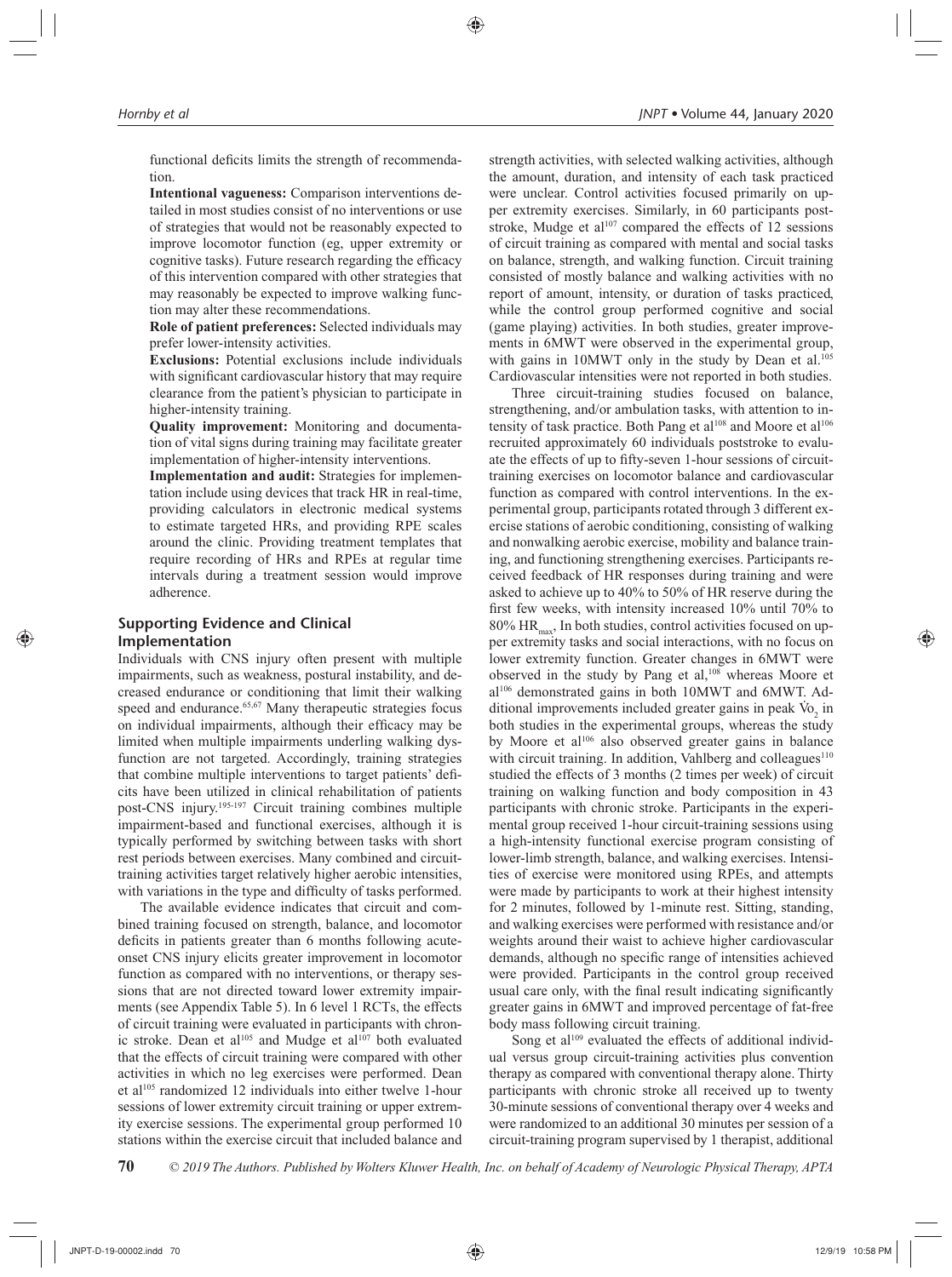circuit-training classes supervised by 2 therapists, or no additional training. Circuit training consisted of walking in variable contexts (around obstacles, dual physical tasks), and postural exercises in sitting, with details of the conventional therapy not described. Significantly greater improvements in gait velocity and 2-minute walk test were observed in both groups provided additional circuit training as compared with those provided conventional therapy alone, with no differences between circuit-training groups. Limitations of this study include inconsistent measures of the amount and intensity of practice of each task throughout the studies, as well as no focus on lower extremity activities in the control groups.

The effect of combined exercise therapies without use of a circuit-training paradigm has also been explicitly evaluated in 2 level 1 and 2 level 2 studies, with different tasks performed at variable intensities. Two level 1 studies<sup>112,113,198</sup> evaluated the effects of aerobic and strengthening or upright dynamic balance tasks at higher versus usual care or lower-intensity activities. Lee et al<sup>112</sup> evaluated the effects of 6 months of aerobic exercise using walking or cycling and various lower extremity strengthening exercises as compared with no exercises on locomotor function and arterial stiffness. Participants in the experimental group performed more than 20 minutes of aerobic exercises and 30 minutes of resistance training consisting of 2 to 3 sets of 10 to 15 repetitions at 11 to 16 RPE. Changes in both 10MWT and 6MWT favored the experimental training, in addition to measures of transfers and postural stability. Tang et al<sup>113,198</sup> compared 6 months of high-intensity aerobic training during walking, cycling, and dynamic balance activities as compared with a lower-intensity intervention in 50 individuals with chronic stroke. Participants in the experimental group received 1-hour sessions 3 days per week that consisted of 30- to 40-minute aerobic exercise during walking, ergometry, or repeated sit-to-standing, stepping on platforms, and marching in place. The desired intensity levels increased from 40% of HR reserve up to 80% HR reserve over the course of training. Participants in the control groups received similar amounts of sessions, although tasks consisted of balance and flexibility training and were performed at less than 40% HR reserve to minimize aerobic challenges. Posttraining assessments revealed no greater improvements in 6MWT in the experimental versus control group, as well as no differences in peak  $\rm\ddot{Vo}_2$  or measures of arterial stiffness.

In another level 2 study enrolling 13 participants with chronic stroke, Teixeira-Salmela and colleagues<sup>114</sup> evaluated the efficacy of 10 weeks of combined, moderate- to highintensity aerobic and strengthening activities as compared with a wait-list control group. Following a brief warm-up period, participants in the experimental condition received 30 sessions over 10 weeks of aerobic exercises attempting to achieve 70% of maximal HR while walking, stepping, or cycling for up to 40 minutes. In addition, strength-training activities targeting hip, knee, and ankle muscle groups were performed over 30 minutes, with goals of 3 sets of 10 repetitions at up to 80% of 1RM. As compared with the control group, participants who completed the experimental paradigm revealed greater improvements in strength and subjective functional and quality-of-life measures, with changes in spasticity.

In a final study, Hui-Chan and colleagues<sup>111</sup> evaluated the effects of combined physical therapy exercises as compared with a group that received no interventions. During 20 sessions provided in the home over 4 weeks, participants were randomized to receive 60 minutes of physical therapy consisting of standing and walking exercises, no interventions, or these 2 interventions coupled with transcutaneous electrical nerve stimulation, the latter of which is not considered here. The results indicate very small but significant between-group differences in 10MWT and 6MWT between the exercise and no exercise groups.

In summary, the studies detailing the effects of circuit or combined training received 9 out of 20 possible points (45% of 10 articles considered). Although the collective data demonstrate significant gains in walking function following combined or circuit training, the findings are mitigated by the lack of comparisons of these strategies against matched duration of physical therapy activities that target the lower extremities or trunk. The only study to evaluate another intervention that could reasonably be expected to improve walking function did not demonstrate positive outcomes.<sup>113</sup>

**Research recommendation 5**: Future studies should consider evaluation of circuit and combined training interventions that delineate the amounts, types, and intensities of interventions compared with a matched duration therapy that could reasonably be expected to improve walking function in individuals in the chronic stages following stroke, iSCI and TBI.

**Action Statement 6: BALANCE TRAINING FOLLOW-ING ACUTE-ONSET CENTRAL NERVOUS SYSTEM (CNS) INJURY.** (A) Based on the preponderance of evidence for individuals poststroke, and no evidence in iSCI and TBI, clinicians should not perform sitting or standing balance training directed toward improving postural stability and weight-bearing symmetry between limbs to improve walking speed and distance in individuals greater than 6 months following acute-onset CNS injury as compared with alternative interventions. (B) Based on the preponderance of evidence for individuals poststroke, and no evidence in iSCI and TBI, clinicians should not use sitting or standing balance training with additional vibratory stimuli to improve walking speed and distance in individuals greater than 6 months following acute-onset CNS injury as compared with alternative interventions. (C) Based on the preponderance of evidence for individuals poststroke, limited evidence in TBI, and no evidence in iSCI, clinicians may consider use of static and dynamic (nonwalking) balance strategies when coupled with VR or augmented visual feedback to improve walking speed and distance in individuals greater than 6 months following acute-onset CNS injury as compared with alternative interventions (evidence quality: I-II; recommendation strength: strong for individuals with stroke).

## **Action Statement Profile**

**Aggregate evidence quality:** Level 1. (A) Based on 6 level 1 and 5 level 2 RCTs (combined  $n = 240$ ), exercises focused on trunk stabilization or weight-shifting activities in sitting or standing demonstrate limited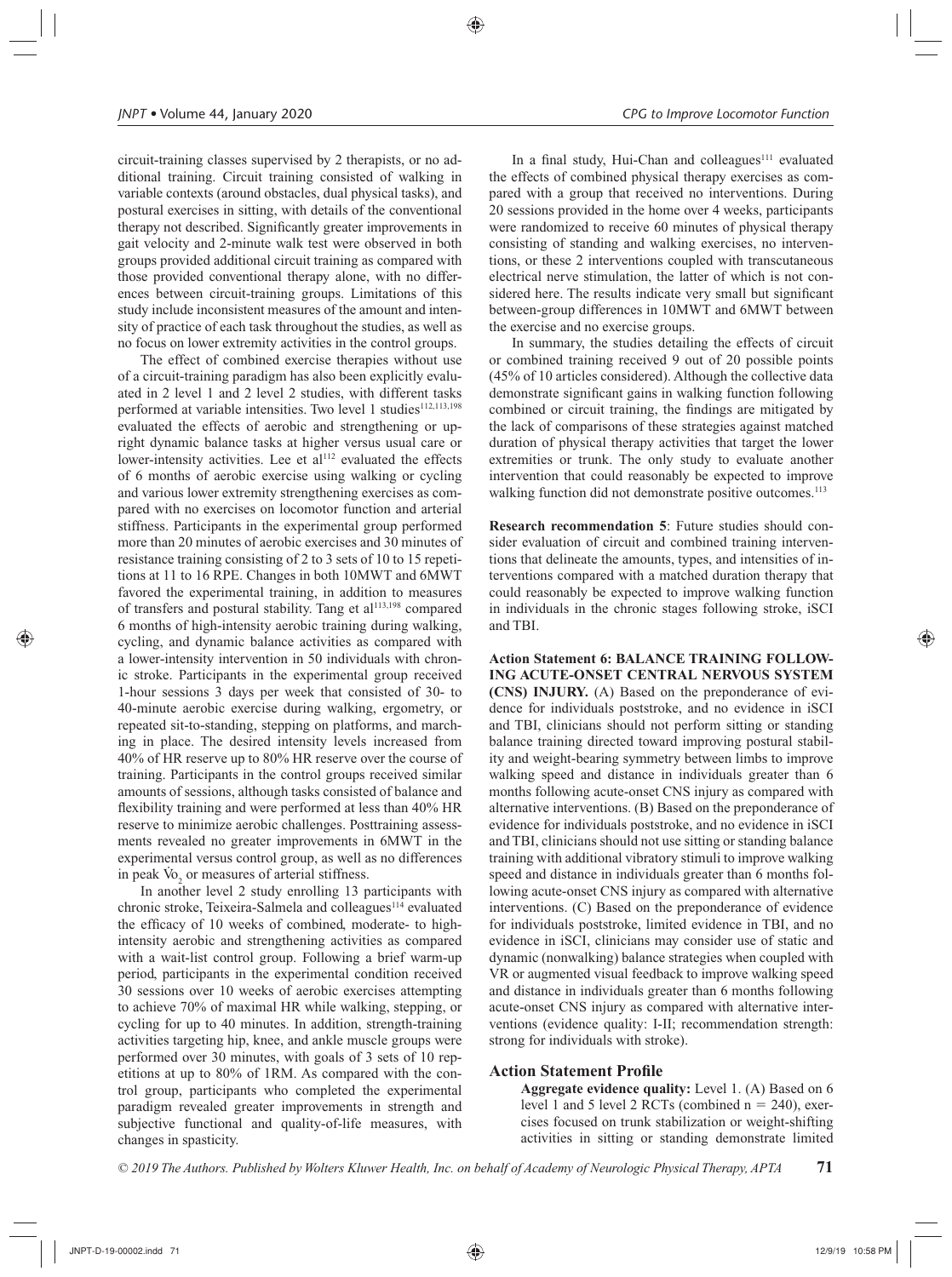gains in walking speed and distance as compared with alterative rehabilitation strategies. (B) Based on 4 level 1 RCTs (combined  $n = 175$ ) examining the efficacy of postural training with whole-body or local vibration, limited gains in speed and distance were observed as compared with similar exercises without vibration or other interventions. (C) Based on 5 of 9 RCTs (6 level 1 and 3 level 2; combined  $n = 207$ ), clinicians may consider the use of augmented visual feedback coupled with static or dynamic (nonwalking) balance to improve walking function.

**Benefits:** There appears to be little benefit of providing static or dynamic (nonwalking) balance training without augmented or virtual reality on walking speed and distance as compared with alternative interventions. Balance training in combination with augmented or virtual reality may be of benefit to improve walking outcomes as compared with no intervention or as compared with training interventions without altered or augmented visual input.

**Risks, harm, and costs:** Increased costs and time spent may be associated with travel to attend balancetraining sessions. Training in a virtual environment or with whole-body or local vibration requires additional equipment that may not be readily available to clinicians and/or may be expensive. Training activities without altered or augmented input may provide limited benefit in consideration of the costs, travel, and time associated with these strategies.

#### **Benefit-harm assessment: Preponderance** of risks, harm, and costs.

**Value judgment:** There are limited details regarding the relative intensity of the postural perturbation strategies described in all studies. The findings suggest that strategies that encourage volitional participation through augmented feedback may have potential for positive benefits on walking function.

**Intentional vagueness:** The available literature does not provide sufficient evidence regarding the frequency, intensity, and duration sufficient for prescription recommendations as detailed in the action statement.

**Role of patient preferences:** Patients may be less willing to participate in interventions that demonstrate limited benefit over alternative interventions. Patients may prefer to utilize feedback systems during balance training to increase engagement, although others may be hesitant to use advanced technology.

**Exclusions:** There are no documented exclusions for potential participants. Studies with VR often used custom-based systems and use of commercially available systems may not result in similar outcomes.

**Quality improvement:** Patients may improve walking with static or dynamic (nonwalking) balance training, although only when combined with VR as available. If specific equipment is not available, therapists should minimize static balance practice and provide alternative, recommended interventions.

**Implementation and audit:** The costs and training associated with clinical implementation of VR systems will need to be justified, although selected systems may be utilized during other walking tasks to enhance usability during various interventions.

## **Supporting Evidence and Clinical Implementation**

The ability to maintain postural stability and balance during static or dynamic (nonwalking) tasks is a major impairment following neurological injury and is strongly associated with fall risk ad reduced participation.<sup>199,200</sup> Indeed, impaired balance is a primary predictor of locomotor function in the chronic phases following CNS injury,<sup>65,67</sup> and training activities directed toward improving postural control are a major focus of traditional rehabilitation strategies. Specific interventions have included focus on challenging trunk stability during sitting exercises and progression to standing balance activities, focus on symmetrical weight bearing using various weight-shifting techniques, postural perturbations such as reaching outside of the base of support, standing with altered bases of support (ie, feet together or tandem), or sitting or standing on uneven surfaces. Additional sensory inputs may be provided, including altered visual input to increased visual feedback via VR, or provision of specific physical inputs such as vibratory stimuli.

(A) Appendix Table 6A-C details the evidence describing the effectiveness of balance training interventions. Appendix 6A shows 11 studies that evaluated the effects of sitting or standing balance (ie, postural) training on walking function in individuals greater than 6 months following stroke, iSCI, and TBI. Three studies evaluated the effects of stabilizing the trunk during sitting or standing activities, revealing no significant improvements in walking function as compared with traditional sitting or standing exercises that did not challenge trunk stability. Two level 2 studies evaluated the benefits of sitting balance training on postural stability on sitting and standing assessments in addition to walking speed poststroke. In 20 individuals poststroke, Dean and Shepherd<sup>115</sup> examined the effects of standardized seated training program that encouraged patients to grasp objects greater than arm's length in various directions as compared with reaching for objects within arm's length. Increased effort was required in the experimental training program by altering seat height or distance reached. In the comparison intervention, participants reached for objects while the difficulty of simultaneous cognitive tasks was increased. Both groups practiced a similar number of reaching tasks, with greater improvements in reaching distances and alteration in ground reaction forces in the paretic limbs during sitting in the experimental group. However, there were no reported differences in changes in 10MWT posttraining between groups. In the study by Kilinc et al,<sup>116</sup> postural and trunk exercises performed using Bobath (ie, neurodevelopment treatment) techniques were compared with generic exercises of the limbs and trunk in 22 individuals with chronic stroke. Measures of trunk impairments, functional reach, and Berg Balance Scale revealed slightly higher increases following Bobath training, with no observed difference in changes in 10MWT between the 2 groups. In another level 2 study, Chun et al<sup>117</sup> evaluated the effects of lumbar stabilization training as compared with postural standing training in individuals with chronic stroke. Over 7 weeks of training,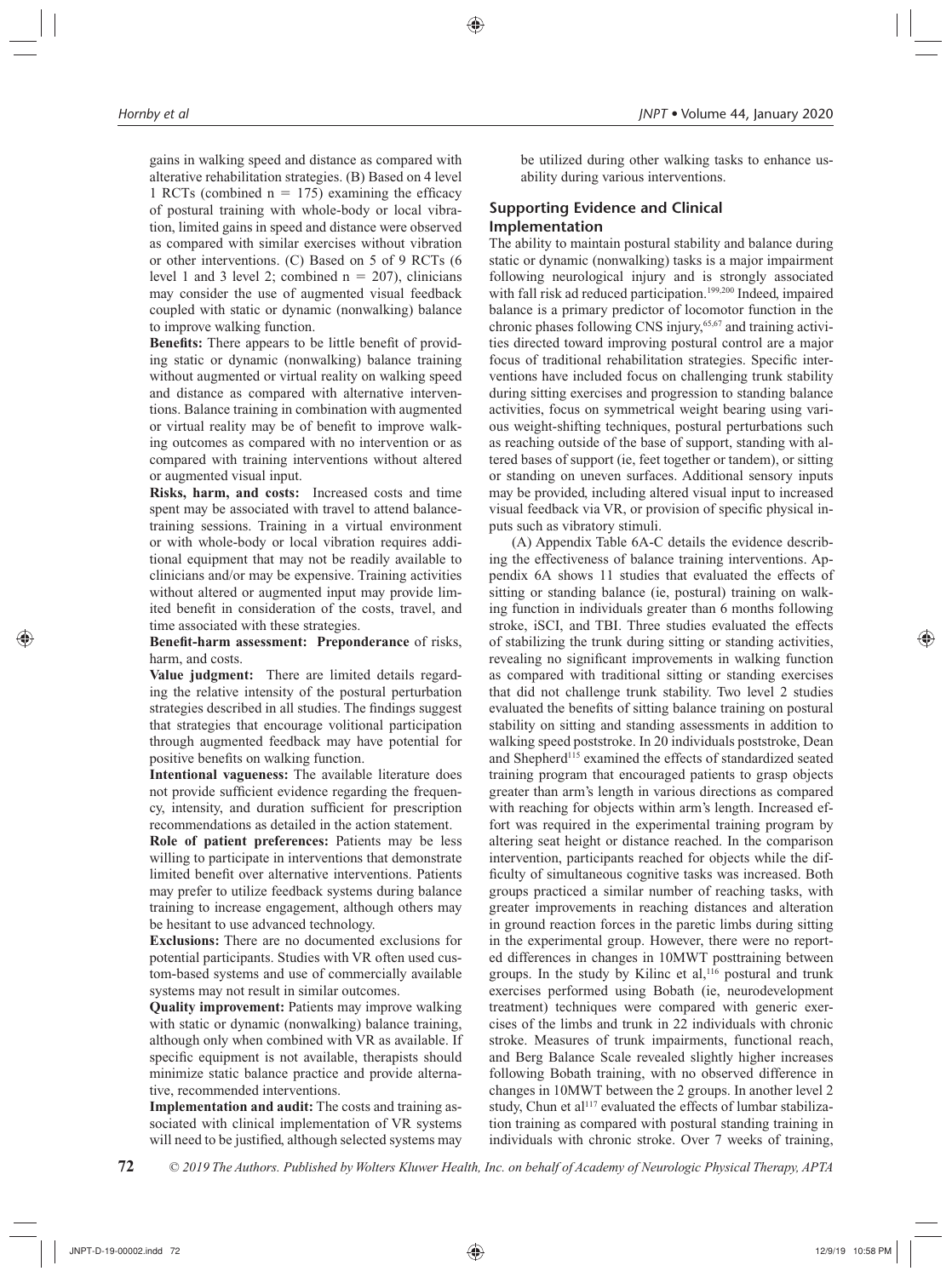participants with chronic stroke randomized to the experimental group received 30 minutes of trunk stabilization activities using a specific training device (Spine Balance 3D) that stabilized the limbs and pelvis during standing. Participants were tilted up to 30° from vertical in multiple directions in an effort to increase trunk muscle activation. This training was compared with postural stability training using the Biodex Balance Master to maintain symmetrical weight bearing. Changes in 10MWT were not significantly different between groups, with no reported differences in Berg Balance Scale, Functional Reach Test, muscle strength, or Timed Up and Go.

The effects of weight shifting and symmetrical weight bearing also revealed limited benefit as compared with other exercise strategies with limited attention toward weightbearing symmetry. In 1 level 1 and 3 level 2 articles recruiting participants with chronic stroke, locomotor function observed following various weight-shifting strategies, including use of single-limb stance training, use of a heel lift on the nonparetic limb, and tai chi exercise, was not improved consistently as compared with other therapeutic strategies. Aruin et al<sup>119</sup> and Sheikh et al<sup>120</sup> both investigated the effects of compelled weight shifting using a shoe-insert on the nonparetic limb in participants with chronic stroke. In the study by Aruin et al, $119$  18 participants completed 6 training sessions over 6 weeks, with exercise strategies that included balance activities, strengthening with elastic resistance, recumbent stepping, and selected walking exercises. The experimental group performed these activities wearing a shoe lift, while the control group did not. Posttraining assessments revealed no significant differences in changes in 10MWT, with small improvements in standing weight bearing on the paretic limb in the experimental group. Similarly, Sheikh et al<sup>120</sup> trained 28 individuals poststroke to perform standing, balance, and walking activities during up to 36 sessions over 6 weeks, with the experimental group using a shoe lift. Weight symmetry during standing improved to a greater extent in the experimental versus control group, with no changes in gait speed or any gait symmetry measures. In another study by You and colleagues,<sup>121</sup> use of a unilateral device to maintain a flexed hip/knee posture during gait and balance activities was performed over 8 weeks for 1.5 hours per day. Changes in locomotor and other clinical outcomes were compared with those observed following similar training strategies, except without the use of the device during physical therapy (PT) activities. In 27 individuals poststroke, there were no significant differences in the changes in 10MWT between the groups. In a separate study, Kim et al 2015118 compared the effects of additional 30 minutes per session of tai chi exercises with general PT as compared with general PT activities. Both groups attended training sessions twice a week for up to 6 weeks. Tai chi training was performed using an experienced instructor guiding participants through 10 movements in a standing position, including weight shifting and unilateral stance activities. In 24 participants with chronic stroke, posttraining assessments revealed significant differences in 10-m walk, Timed Up and Go, and other measures of standing postural control in the experimental versus control group. Notably, these significant findings were revealed without an equivalent amount of therapy, whereas other studies focusing on weight shifting and symmetry with similar total duration of therapies between experimental and control group revealed no benefit.

The effects of altered visual and somatosensory input during postural stability exercises were assessed in 3 level 1 and 1 level 2 studies, revealing no additional gains in walking function as compared with similar exercises without altered sensory feedback. In the study by Bonan et al,<sup>124</sup> 20 individuals with chronic stroke were randomized to receive twenty 1-hour sessions of specific balance exercises over 4 weeks, with vision occluded with a mask as compared with no visual occlusion. Both groups received 5 minutes of stretching, with 30 minutes of supine, sitting, kneeling, or standing exercises challenging postural stability, as well as 20 minutes of postural stability during walking on a treadmill or over an unstable surface overground, or during stationary cycling. Greater improvements in selected measures of standing balance were observed in the experimental versus control group, although there were no differences in changes in gait speed between groups. Similarly, Bayouk et al123 investigated the effects of balance exercises performed in 16 individuals with chronic stroke with and without altered sensory feedback. During 16 1-hour therapy sessions over 8 weeks, participants with stroke practiced dynamic balance exercises (sitting, standing, transfers, stepping in place or for limited distance walking in difference directions), with the experimental group performing half of the exercises with vision occluded or over an unstable surface (foam mat). The control group performed similar activities without changing visual or somatosensory feedback during training. At posttraining, changes in the 10MWT were not different between groups, with additional outcomes of center of pressure sway revealing small improvements in the experimental group. Furthermore, Kim et al<sup>98</sup> evaluated the effects of 40 sessions over 8 weeks of conventional therapy with 30 minutes of additional standing balance training, as compared with 40 sessions over 8 weeks of ankle strengthening exercise plus conventional therapy. Participants in the experimental group  $(n = 13)$  performed balance training on the Biodex Balance System, with 9 different conditions of altered visual and audio input with perturbations of the standing platform. In the control group ( $n = 14$ ), strength training was performed with the dorsi-and plantar flexors for 30 minutes in isometric, isotonic, or open/closed kinetic chain exercises at 70% of 1RM, although details of the number of repetitions and sets were not provided. Changes in 10MWT and the Functional Reach test were greater following balance versus strength training. The combined data suggest limited benefit of balance training in sitting or standing as compared with more conventional strategies. Finally, Bang et al<sup>122</sup> evaluated the effects of an additional 30 minutes of standing balance activities performed on unstable (ie, compliant foam) surfaces immediately following 30 minutes of treadmill training for 20 sessions over 4 weeks as compared with only 30-minute sessions of treadmill training. In 12 participants poststroke, the average changes with the additional training in the experimental versus control groups in the 6MWT (54 vs 48 m, respectively) were considered significantly different between groups, with no differences in 10MWT.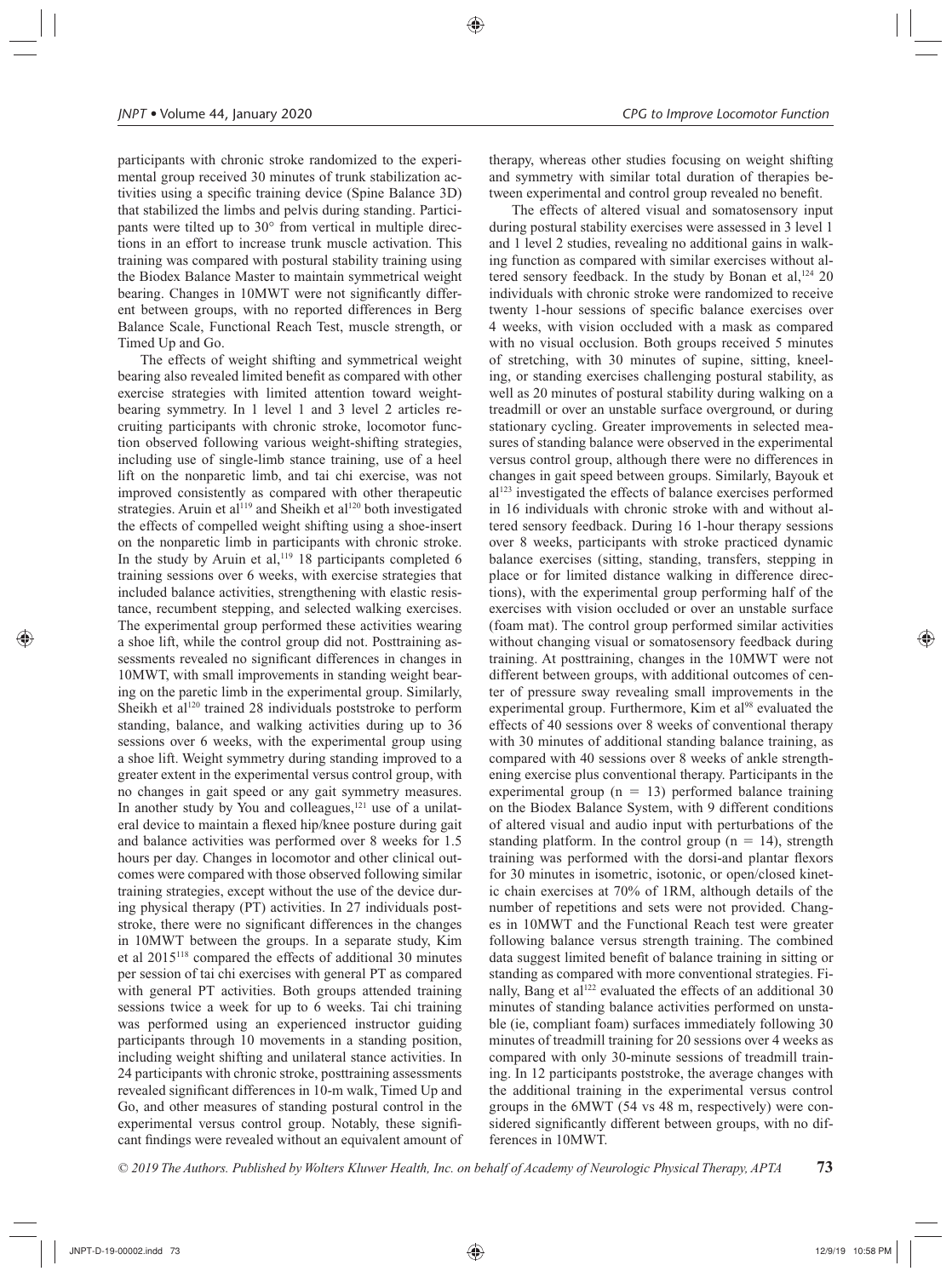(B) Postural/balance training has also been provided with augmented tactile and proprioceptive input using local or whole-body vibration (WBV) techniques. In these studies, participants are instructed to stand on a level platform that provides a vibratory stimulus to the feet. Conversely, other devices may provide a specific (ie, focal) vibration to specific lower extremity musculature during a postural task. The goals of these training paradigms are to augment the sensory experience for the user to facilitate augmented postural stability, potentially by increasing Ia afferent excitability to spinal motoneurons.

Appendix Table 6B shows 4 level 1 studies that suggest limited improvements in locomotor performance in participants in the chronic stages following stroke, iSCI, and TBI with vibratory stimuli during postural tasks or various exercises. Three studies provided WBV during standing in participants with chronic stroke revealing no specific improvement as compared with other exercise activities. For example, Brogardh and colleagues<sup>125</sup> provided supervised WBV training over 12 weeks using larger amplitude vibration, with comparisons to a placebo group receiving vibratory stimuli at smaller amplitudes. Improvements in gait speed and balance were negligible and not different between groups. In the studies by Lau et al<sup>126</sup> ( $n = 82$ ) and Liao et al<sup>128</sup>  $(n = 84)$ , WBV provided during dynamic leg exercises performed over 24 to 30 sessions over 2 to 3 months at specific higher frequencies and amplitudes did not improve walking function to a greater extent than lower intensity WBV or no WBV provided during leg exercises. In a fourth study, Lee et al<sup>127</sup> provided postural stability training with additional impairment-based exercises for thirty 30-minute sessions over 6 weeks with local vibration applied over the triceps surae and tibialis anterior tendons. Changes in outcomes were compared with a control group that practiced similar exercises with a sham vibratory stimulus, with primary results suggesting a greater improvement in gait speed in the experimental group. The collective results suggest limited and inconsistent gains in walking function by applying vibratory stimuli with postural training and other exercises.

 $(C)$  In an effort to further augment the efficacy of postural training, selected studies have incorporated augmented visual feedback, or virtual environments, that enhances the interaction between the user and the simulated environment to increase engagement and provide feedback of performance. Appendix Table 6C shows 6 level 1 and 3 level 2 studies that suggest that the effects of augmented or virtual reality during lying, sitting, or dynamic standing (nonwalking) tasks were evaluated as compared with other therapeutic activities without VR or no therapy. In 3 level 1 and 1 level 2 studies, the effect of additional virtual or augmented reality exercise in addition to regular PT was compared with regular PT alone. In the studies by both Lee et  $al<sup>130</sup>$ and Park et al,<sup>131</sup> participants in the experimental group received twelve 30-minute sessions of postural VR training over 4 weeks in addition to 30-minute sessions of conventional PT 5 days per week over a similar training period. The control groups received only the 30-minute conventional therapy sessions. Computer-based feedback of movement was provided during supine, sitting, and standing exercises during experimental training, whereas conventional therapy

in both groups focused on static and dynamic balance training and gait training. Significantly greater gains in walking speed were observed in only 1 of these studies,<sup>130</sup> with additional improvements in selective measures of balance. In addition, the study by Yom et al<sup>132</sup> performed balance activities with augmented visual input for 30 minutes a day, 5 times a week for 4 to 6 weeks in addition to conventional physical therapy In this study,<sup>132</sup> the experimental intervention followed conventional physical therapy delivered 30 minutes per session, 10 sessions per week over a 6-week period. The control group received conventional therapy at a similar frequency, and participants watched a documentary instead of practicing physical tasks.<sup>132</sup> In both studies, participants in the conventional rehabilitation plus balance exercises showed significantly greater improvements in walking speed than those who received conventional rehabilitation alone. Notably, participants in the experimental group received 150 additional minutes per week of motor training, which may contribute to the observed results. Also, in a study by Kim and colleagues,<sup>129</sup> both experimental and control groups received sixteen 40-minute sessions over 4 weeks consisting of specific neurofacilitation techniques focused on static and dynamic standing training to improve weight shifting. The experimental group received an additional 30-minute session of VR postural training with a head mounted VR system such that participants could practice various dynamic standing tasks. The results indicate a significantly greater improvement in 10MWT as well as gains in specific measures of balance following the experimental versus control interventions.

The effects of balance training coupled with augmented or VR therapy as compared with another training paradigm of equivalent duration were also assessed in 2 level 1 studies and 2 level 2 studies. In the studies by both Chung et al<sup>133</sup> and Llorens et al,<sup>135</sup> individuals with chronic stroke were randomized to either balance training combined with augmented visual feedback (VR) using custom-made headmounted VR systems or balance training without augmented visual input. Llorens and colleagues<sup>135</sup> provided training for twenty 1-hour sessions over 4 weeks, during which participants randomized to the experimental group were provided 30 minutes of conventional training of standing exercises, including weight shifting, reaching tasks, and stepping in place, with some additional walking conditions. An additional 30 minutes was dedicated to performance of stepping tasks during standing, during which participants were challenged to place 1 foot toward a target while maintaining balance. The comparison group received 1 hour of conventional therapy. In the study by Chung et al,<sup>133</sup> participants were provided eighteen 30-minute sessions over 6 weeks, with the experimental group performing supine or sitting postural exercises focused on core stabilization with head-mounted VR systems to provide feedback of movement kinematics. In contrast, the control group performed similar balance activities for the same duration and number of sessions. Both studies revealed greater improvements in the 10MWT following experimental versus control training, with additional gains in selected balance measures.

In contrast, 2 studies by Song and Park<sup>104</sup> and Gil-Gomez et al<sup>134</sup> found no greater improvements in locomotor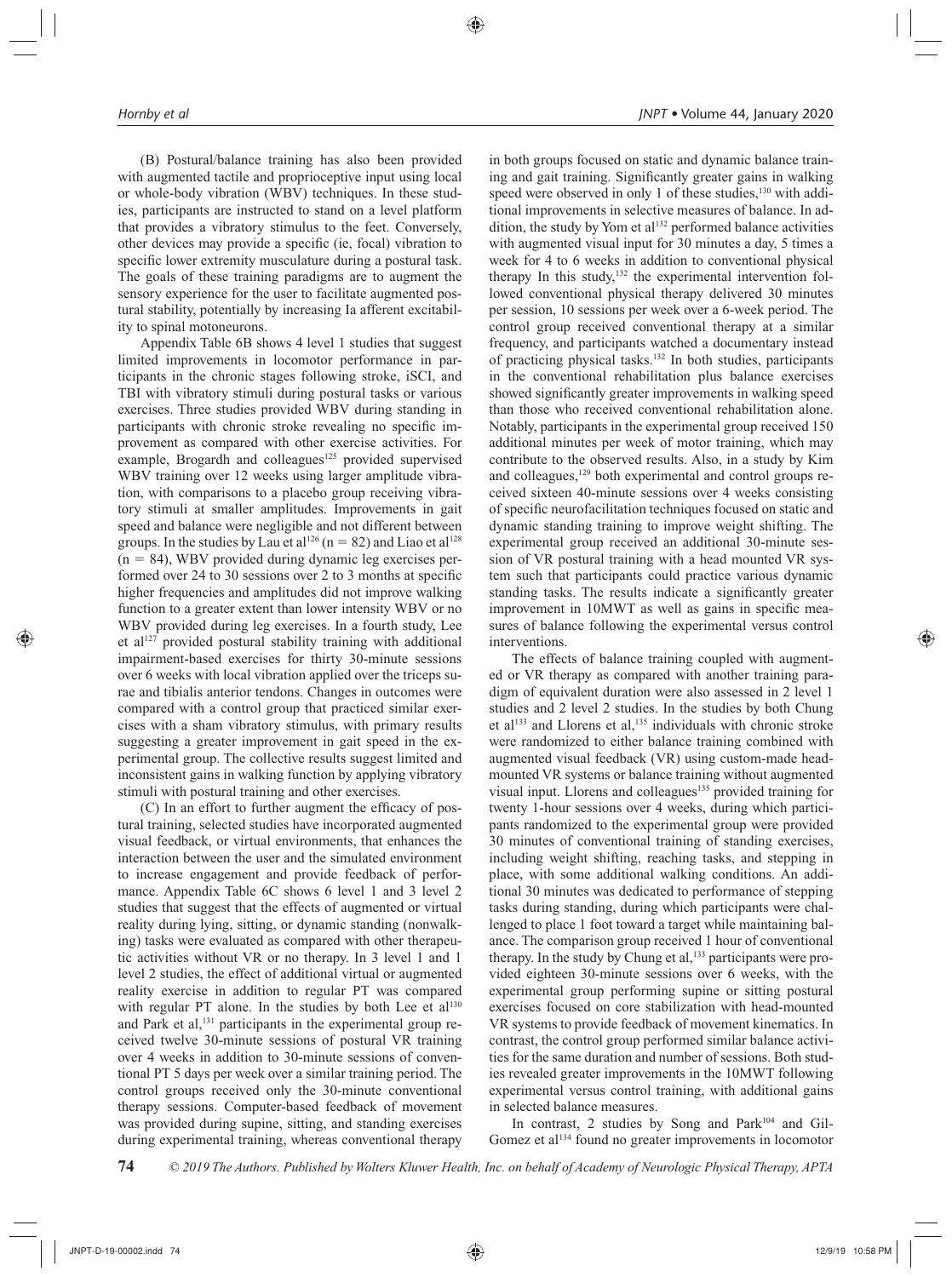function following augmented visual input during balance training as compared with training without VR or conventional strategies. Gil-Gomez et al<sup>134</sup> reported the effects of dynamic balance training on 17 participants with acquired brain injury (ie, stroke and TBI) using the Nintendo Wii over twenty 1-hour sessions. Using 3 different custom-made gaming programs challenging postural stability during standing tasks, the authors found no significant improvement in the 10MWT as compared with an equivalent number of sessions focused on balance training. Similarly, Song and Park<sup>104</sup> compared the effects of VR balance training with lower extremity ergometry training in 40 participants with chronic stroke. Individuals in the experimental group performed training using the Xbox Kinect for forty 30-minute sessions over 8 weeks, with focusing on gaming activities that focused on dynamic balance and weight shifting. Participants in the control group performed MOTOmed lower extremity ergometer training over forty 30-minute sessions targeting up to 40% of HR reserve. The authors report a difference in changes in 10MWT between groups, although both groups demonstrated a decrease in gait speed, with results of other clinical balance tests demonstrating little difference.

Finally, Fritz and colleagues<sup>136</sup> studied a cohort of 30 participants with chronic stroke who were randomized to receive either balance training using a commercial gaming systems (Nintendo Wii and PS) for twenty 50-minute sessions performed over 5 weeks or no interventions. Gaming sessions were not standardized and the users selected specific games that incorporated physical activities with suggestions provided by assistants. Visual and auditory cues were provided by the gaming systems, with assistants present to optimize posture during task performance. Although improvements in both walking speed (3-m walk test) and endurance (6MWT) were observed in both groups, differences between groups were not significant.

In summary, the studies detailing the effects of sitting and standing balance with altered feedback received 4 total points out of 22 possible points (11 articles considered), resulting in 18% of available points. Balance training with additional vibration received 2 of 8 possible points (25%), and balance training with augmented visual feedback/VR received 6 of 18 possible points (33%). Potential limitations of most studies include lack of details of the total amount of practice or intensities of practiced tasks to determine their potential influence on outcomes. Additional limitations include the lack of consistency of VR systems and differences between studies may account for inconsistent results.

**Research recommendation 6:** Further studies are required to verify the results of selected positive studies incorporating VR systems during balance training, including potential comparative efficacy studies utilizing different gaming systems, and further details on amounts, types, and intensities of practice provided.

**Action Statement 7: BODY WEIGHT SUPPORTED TREADMILL TRAINING FOLLOWING ACUTE-ON-SET CENTRAL NERVOUS SYSTEM (CNS) INJURY.** Based on the preponderance of evidence for individuals poststroke and limited evidence in iSCI and TBI, clinicians should not perform body weight–supported treadmill training (BWSTT) for improving walking speed and timed distance in individuals greater than 6 months following acuteonset CNS injury as compared with alternative interventions (evidence quality: I-II; recommendation strength: strong for stroke).

# **Action Statement Profile**

**Aggregate evidence quality:** Level 1. Based on 9 RCTs (6 level 1, 3 level 2; combined  $n = 275$ ), there is limited benefit of providing BWSTT to improve walking speed and timed distance as compared with alternative interventions in ambulatory individuals with chronic stroke, iSCI, and TBI.

**Benefits:** There appears to be little benefit of BW-STT on walking speed and distance as compared with overground walking training or other interventions in ambulatory individuals with chronic stroke, iSCI, and TBI.

**Risks, harm, and costs:** Increased costs and time may be associated with travel to attend BWSTT interventions. Additional costs are associated with the expense of these devices and the personnel utilized to deliver this training to facilitate kinematic trajectories as indicated in selected studies.

Benefit-harm assessment: Preponderance of risks, harm, and costs.

**Value judgment:** All studies included significant therapist assistance in addition to the BWS, which may reduce the intensity of walking training. Use of BWSTT without significant additional therapist support may yield different results. Most all participants included in these studies were also able to ambulate overground without the use of BWS. Different results may occur in those who are nonambulatory or unable to ambulate without BWS.

**Intentional vagueness:** Use of substantial BWS and physical assistance may be contributing factors that resulted in negligible improvements as compared with other strategies.

**Role of patient preferences:** Patients may be less willing to participate in interventions that demonstrated limited benefit over alternative interventions.

**Exclusions:** Given the use of primary outcomes of walking speed or timed distance, most studies included participants who were able to ambulate with or without BWS or physical assistance. This recommendation may not apply to nonambulatory individuals or those who require BWS or assistance to ambulate.

**Quality improvement:** Therapists may consider reducing the amount of physical or mechanical assistance if patients can independently perform stepping activities. Increased volitional effort without assistance will increase the neuromuscular and cardiopulmonary demands of stepping training, and documentation of intensity (HR, RPE) may therefore be warranted.

**Implementation and audit:** Use of BWS and substantial physical assistance to ambulate may not be necessary in those who are ambulatory. Rather, clinicians may be able to gauge stepping independence with the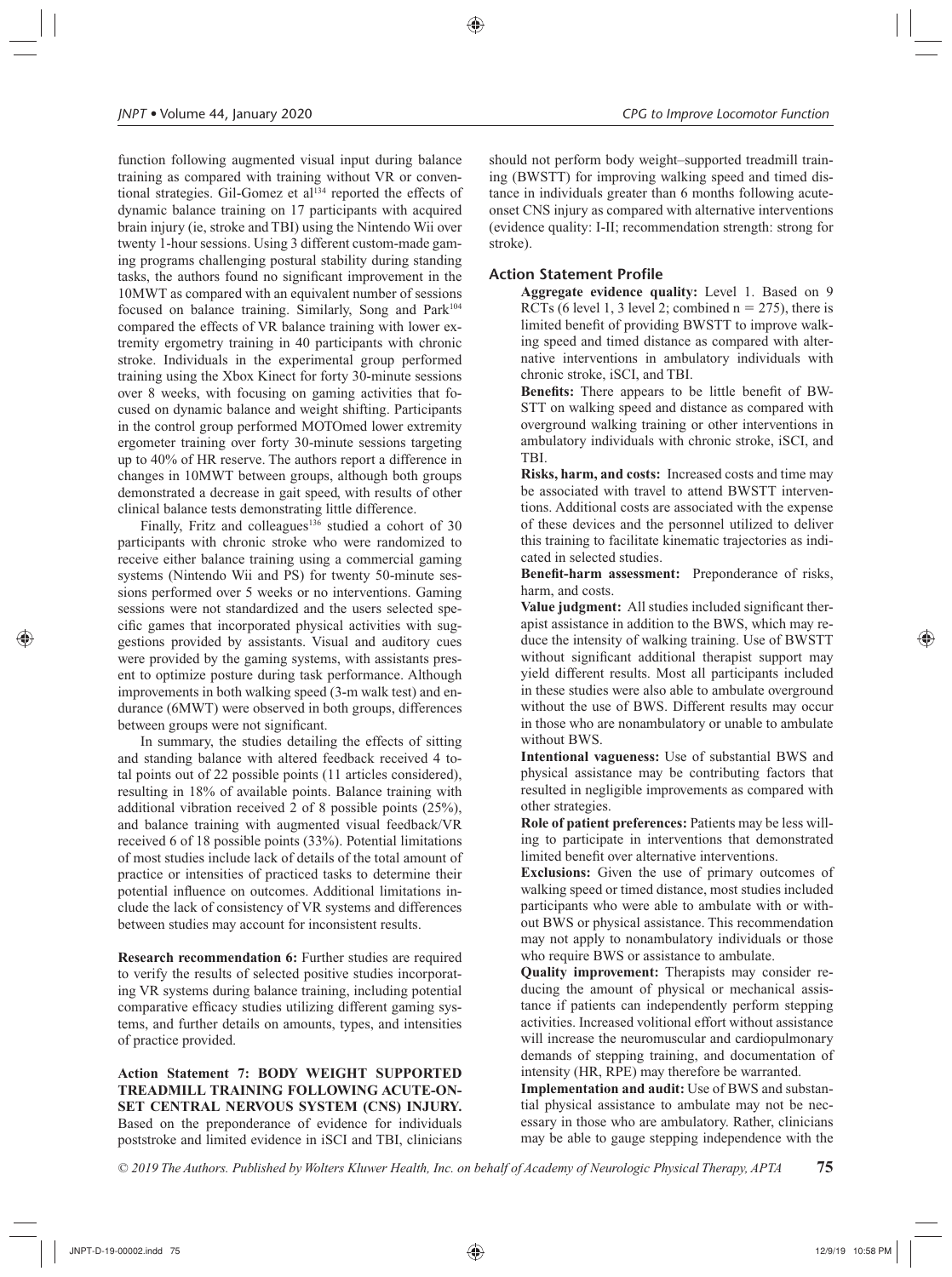harness to ensure safety during walking practice. Substantial support or assistance may be required in nonambulatory individuals to allow stepping.

## **Supporting Evidence and Clinical Implementation**

Following stroke, iSCI, and TBI, the ability to bear full body weight during walking is often impaired.<sup>201-204</sup> This impairment often limits walking training and has led to the development of harness systems that can be adjusted to support a percentage of full body weight during walking.35,204,205 These systems are often coupled with a motorized treadmill to allow for repetitive stepping practice and have been used in persons with iSCI, TBI, and stroke. In addition, therapists often provide physical assistance to allow continuous stepping and often attempt to facilitate "normal" stepping patterns during walking exercise.206-208

Strong evidence indicates that BWSTT compared with overground walking training does not result in greater walking speed or distance in patients greater than 6 months following stroke, iSCI, and TBI (see Appendix Table 7). Three level 1 and 2 level 2 articles showed no benefit of BWSTT compared with overground walking training,137-140,148 and 1 study showed greater benefit of overground walking training.36 Studies varied in the duration of individual training sessions, total duration of the intervention, and the intensity of training.

In a study of participants with iSCI, those who performed BWSTT walked  $3 \times$  per week for 60 minutes per session for 13 weeks with 30% BWS at a self-selected pace with assistance to advance the leg when needed.<sup>137</sup> This training was compared with a conventional PT group and a group doing overground walking with BWS of same duration, speed, and assistance. Average HR over the session was monitored although intensity was not controlled and statistical differences between groups were not reported, though qualitatively, the overground group had the highest average HR during training. No differences in walking speed were found between groups.<sup>137</sup>

In a study of participants with TBI,<sup>138</sup> those in the BW-STT trained  $2 \times$  per week for 14 weeks, 15 minutes per session and were compared with a group doing standard overground walking training of the same duration of treatment. Both groups also received 30 minutes of exercise tailored to their individual needs. Body weight support was started at 30% and was reduced by 10% when the subject could achieve 10 consecutive heel strikes during walking and physical assistance was provided by 1 to 3 therapists to facilitate normal kinematics and weight shifting. Speed of the treadmill was increased as subject tolerated. Intensity of training was not reported. No differences were found between groups for walking speed or 6MWT.

In another study,<sup>36</sup> participants with chronic stroke trained 30 minutes,  $5 \times$  per week for 2 weeks in either a BWSTT or overground walking group. In the BWSTT group, BWS began at 30% and reduced to 15% when participants could walk at 2.0 mph and did not require assistance from the therapist. During overground walking, participants were encouraged to walk as fast as possible but not to exceed the moderate-intensity level. No differences were observed

in 6MWT between groups, although greater gains in walking speed favored the overground group.

 In a similar study, participants with chronic stroke trained daily for 25 min/d, 4 d/wk for 4 weeks performing either BWSTT or overground walking training.140 Two therapists assisted walking and BWS started at 30% and was decreased each week by 10% BWS. Walking speeds started at 0.044 m/s and increased by 0.044 m/s each day as tolerated, although training intensity was not reported. No differences in walking speed were found between groups.

In 1 other study,<sup>139</sup> participants with chronic stroke trained for 3 h/d for 10 days, with 1 hour directed toward balance training, 1 hour toward strength training, range of motion and coordination, and the final hour either BWSTT or overground walking training, depending on group assignment. In the BWSTT group, BWS ranged from 8% to 50% and manual assistance was provided if the subject could not generate normal kinematics. Intensity and speed of training was not detailed other than that goals of training were to maximize speed and minimize BWS. No differences were found between groups for walking speed or 6MWT.

One level 2 study compared BWSTT with overground walking in persons with iSCI.<sup>141</sup> Participants in both groups participated in 30 semiweekly sessions lasting 30 minutes each consisting of passive stretching and joint mobilization and either BWSTT or overground walking training, depending on group assignment. Body weight support began at 40% and was reduced by 10% every 10 sessions. Participants walked at their self-selected speed while assisted by 2 therapists. Between-group comparisons were not performed, although there were improvements in walking speed following BWSTT but not overground training.

In contrast to the results comparing BWSTT with overground walking, there is some evidence that BWSTT may improve locomotor outcomes when added to conventional physical therapy or compared with no intervention in persons in the chronic stages following stroke, iSCI, and TBI. Three level 1 studies compared BWSTT 2 to  $5\times$  per week for 4 weeks to (1) proprioceptive neuromuscular facilitation,  $142$ , (2) no intervention,  $144$  or (3) stretching, muscle strengthening, balance, and overground walking training.<sup>143</sup> Of note, Yen et al143 provided BWSTT *in addition* to the other exercise and participants therefore received an additional 30 minutes  $3 \times$  per week of BWSTT. Participants in the BWSTT group trained at a variety of speeds, including as fast as possible,<sup>144</sup> their comfortable speed<sup>142</sup> or according to subject ability.143 Participants were provided 20% to 40% BWS, which was either maintained throughout training or reduced when the subject could support body weight on the paretic limb without assistance from therapist or greater than  $15^{\circ}$  knee flexion during stance.<sup>142,143</sup> In 2 studies, participants were assisted by 1 to 2 therapists to help achieve normal kinematics.<sup>142,143</sup> In the third study, there was no indication that assistance was provided by therapists during walking.<sup>144</sup> Intensity of training was not reported in any of the studies. Two of the 3 studies found greater improvements in walking speed in the BWSTT group<sup>143,144</sup> and 1 study found no differences between groups.142 Importantly, participants in the study by Yen et al<sup>143</sup> received BWSTT in addition to other therapy, while outcomes from the study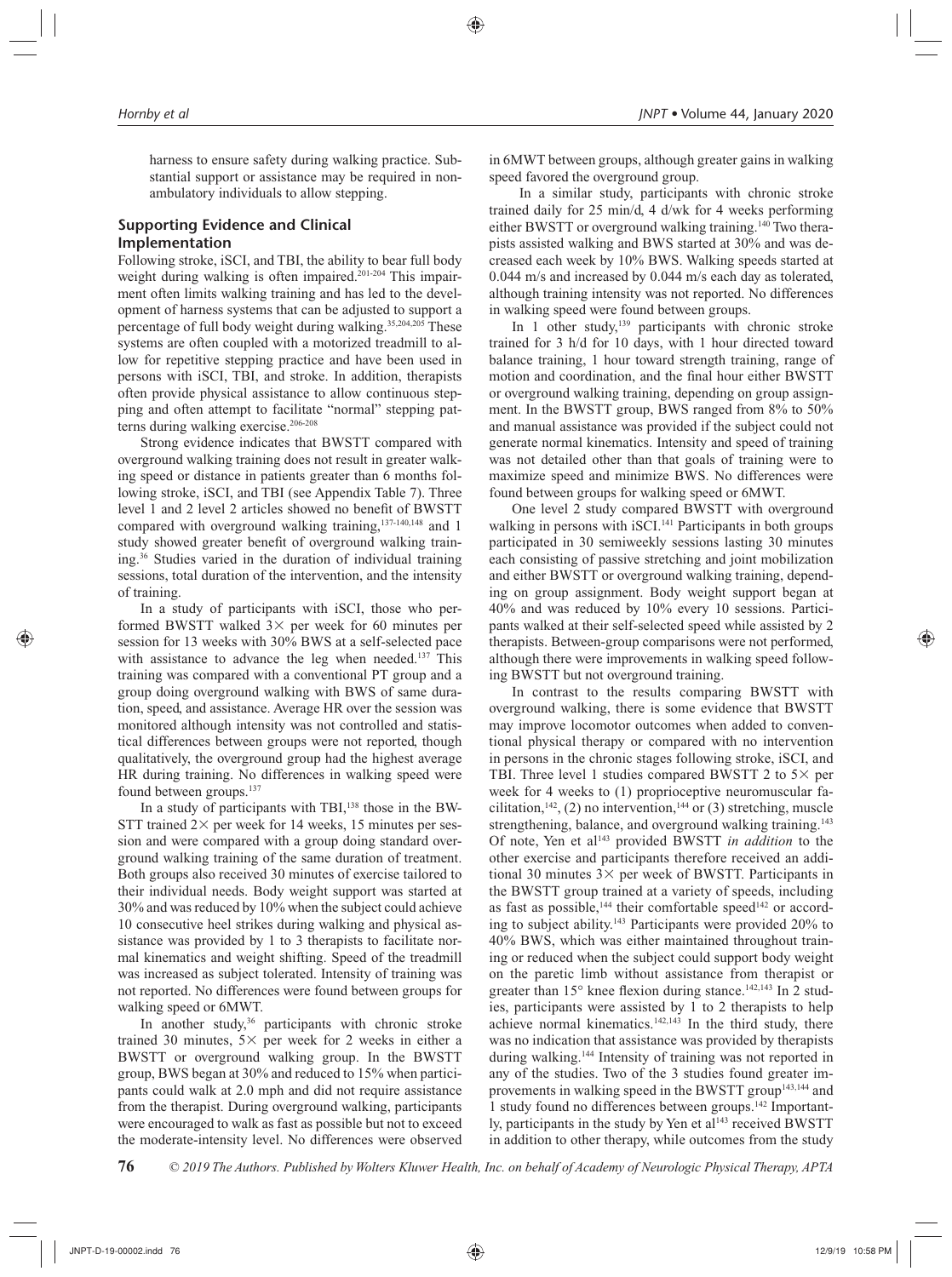by Takao et al<sup>144</sup> compared BWSTT with no intervention. These differences in protocols may account for the differences in outcomes.

Finally, 1 level 1 study by Sullivan and colleagues<sup>32</sup> compared BWSTT at faster speeds (2.0 mph) with slower (0.5 mph) or variable speeds (0.5-2.0 mph). Participants were provided training for 12 sessions (20 minutes per session) over 4 to 5 weeks. Up to 40% BWS was provided and reduced as long as subjects could maintain speed and proper limb kinematics. Participants were allowed to rest as needed. Although all groups improved their 10MWT, there were no differences between groups. However, this article is not scored as it compares BWSTT with other BWSTT techniques (Appendix Table 7).

In summary, the studies detailing the effects of BWSTT received 2 total points out of 18 possible points (11% of 9 articles considered). Most all participants included were already able to ambulate without the use of BWS or physical assistance. This recommendation may therefore not apply to nonambulatory individuals or those who require BWS to ambulate due to impairments from the CNS injury or to other comorbid conditions.

**Research recommendation 7: Further studies should evalu**ate the amounts and intensities of stepping activities during BWSTT to ensure volitional engagement.

**Action Statement 8: ROBOTIC-ASSISTED WALK-ING TRAINING FOLLOWING ACUTE-ONSET CEN-TRAL NERVOUS SYSTEM (CNS) INJURY.** Based on the preponderance of evidence for individuals poststroke and iSCI, and limited evidence in TBI, clinicians should not perform walking interventions with exoskeletal robotics on a treadmill or elliptical device to improve walking speed and distance in individuals greater than 6 months following acute-onset CNS injury as compared with alternative interventions (evidence quality: I-II; recommendation strength: strong for stroke and iSCI).

#### **Action Statement Profile**

**Aggregate evidence quality:** Level 1. Based on 8 level 1 and 3 level 2 RCTs (combined  $n = 348$ ) comparing robotic-assisted walking training with alternative strategies. No significant differences in walking speed or distance in ambulatory individuals with chronic stroke, iSCI, and TBI were found between groups. Four additional studies ( $n = 69$ ) compared swing assistance with swing resistance revealing no differences in outcomes. **Benefits:** There appears to be little benefit of roboticassisted training on walking speed and distance as compared with overground walking training or other interventions in ambulatory individuals with chronic stroke, iSCI, and TBI.

**Risks, harm, and costs:** Increased costs and time may be associated with travel to attend robotic-assisted training interventions. Robotic devices used to assist the limbs during stepping tasks may be expensive. Skin irritation and leg pain have occurred with robotic training. Benefit-harm assessment: Preponderance of risks, harm, and costs.

**Value judgment:** Most studies included BWS in addition to robotic assistance, both of which may reduce training intensity. Use of robotic training during walking training without significant additional BWS may yield different results. All participants included in these studies were also already able to ambulate without the use of a robotic device, and results may vary in patients who are nonambulatory or unable to ambulate without the robotic device.

**Intentional vagueness:** The amount of robotic assistance and, if necessary, BWS may be contributing factors that resulted in little functional improvements with this training paradigm as compared with other strategies.

**Role of patient preferences:** Selected individuals may wish to engage with advanced technology, while others may be fearful of such technology. Patients may be less likely to participate in interventions that demonstrated limited benefit over alternative interventions.

**Exclusions:** Given the use of primary outcomes of walking speed or timed distance, most studies likely included only those participants who were able to ambulate without robotic assistance. This recommendation may not apply to nonambulatory individuals or those who require robotic assistance to ambulate.

**Quality improvement:** Therapists may consider reducing the amount of mechanical assistance if patients can independently perform stepping activities. Increased volitional effort without assistance will increase the neuromuscular and cardiopulmonary demands of stepping training, and documentation of intensity (HR, RPE) may therefore be warranted.

**Implementation and audit:** Patient outcome may be improved if robotic devices facilitate increased engagement or neuromuscular activity, and therapists should consider monitoring cardiovascular responses during training.

## **Support Evidence and Clinical Implementation**

After chronic CNS injury, abnormal walking patterns are common.188,201,209 Robotic devices have been developed to assist with labor-intensive walking training that focuses on producing more normal walking patterns after chronic CNS injury.210-213

Strong evidence (6 level 1 and 1 level 2 articles) indicates that walking training with robotics compared with walking training alone does not result in greater walking speed or distance in people in the chronic stages following stroke, iSCI, and TBI<sup>37,146-150</sup> (see Appendix Table 8). In 4 of the studies,37,147,148,150 participants participated in walking training with the Lokomat robot and BWS of 10% to 35%, and the control group trained with BWS (10%-30%) and manual assistance from therapist during treadmill walking. In the study by Field-Fote and Roach,<sup>148</sup> participants were also assigned to an overground walking group or a treadmill training group with electrical stimulation. Training ranged from  $12^{37,150}$  or 18 sessions,<sup>147</sup> up to 60 sessions,<sup>148</sup> with each session between 20 and 45 minutes in duration. Training speeds also varied between studies. In the study by Esquenazi et al,<sup>147</sup> speed was set to the self-selected walking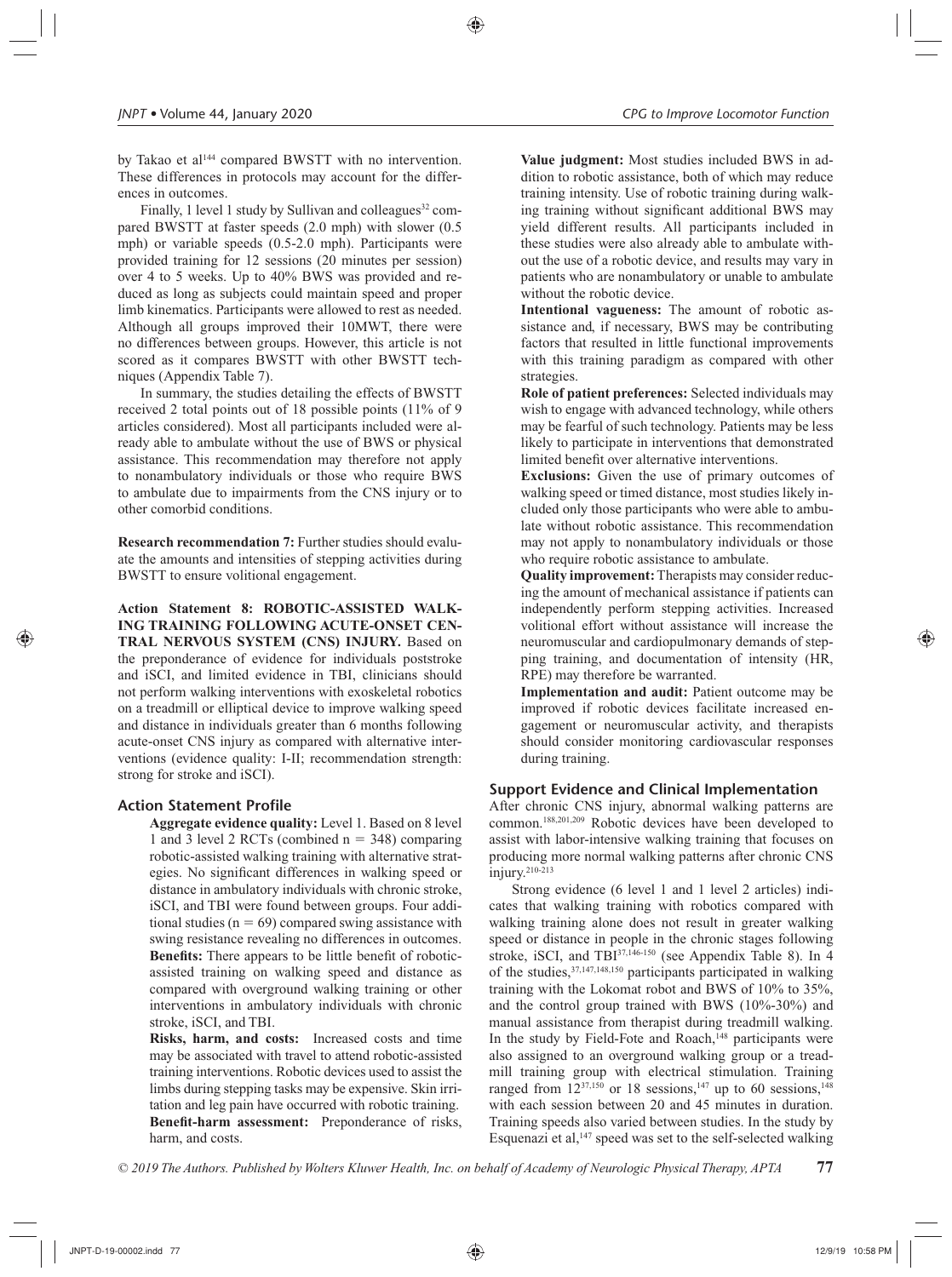velocity, which was reassessed at every third training visit. In the study by Hornby et al,<sup>37</sup> training speed was started at 2.0 kmph and increased by 0.5 kmph every 10 minutes as tolerated until 3.0 kmph was reached. In the study by Westlake and Patten,<sup>150</sup> speeds were maintained below 0.69 m/s for a group stratified by slower walking speeds and above 0.83 m/s in those with faster walking speeds. Participants in the study by Field-Fote and Roach<sup>148</sup> were encouraged to walk as fast as possible. Significant differences in walking speed between groups were found only in the study by Hornby et al,<sup>37</sup> although results favored the nonrobotics group. Differences in walking distance between groups were found only in the study by Field-Foote and Roach<sup>148</sup> and were also in favor of the nonrobotic walking group(s).

Two additional studies evaluated the effects of walking training with robotics to walking training alone and revealed no differences in walking outcomes in people with chronic stroke.146,149 In these studies, participants in the robotics group trained with an electromechanical gait trainer with BWS149 or a Stride Management Assistance device that provides assistance at each hip joint during overground walking.<sup>146</sup> In the study by Peurala et al,<sup>149</sup> participants were assigned to a robotic walking training group, a robotic training and lower extremity electrical stimulation group, or an overground walking group. Walking training in each group occurred for 20 minutes in addition to regular physical therapy. Participants trained 5 times per week for 3 weeks. No differences in walking speed or distance on 6MWT were found between groups. In the study by Buesing et al,<sup>146</sup> participants in the nonrobotic group completed high-intensity treadmill training (75%  $HR<sub>max</sub>$ ) and functional mobility training. In the robotics group, participants trained at high-intensity overground (75%  $HR_{max}$ ) along with functional walking training including multiple surfaces, obstacles, and stairs. Participants in both groups trained for 45 minutes per session, 3 times per week for 6 to 8 weeks. No differences in walking speed were found between groups following training.

In a final study comparing walking training with robotics to walking training alone,<sup>145</sup> participants were assigned to a Lokomat treadmill training group with up to 40% BWS or a treadmill training alone group without body weight support or therapist assistance. Participants in both groups trained 1 hour per session, 5 times per week for 4 weeks. In the robotic group, speeds started at 0.45 m/s and were progressed as tolerated, and BWS was reduced throughout the sessions. In the control group, speeds were increased in each 1 to 2 walking bouts as tolerated by the subject, with the goal to walk as fast as possible. Improvements in walking speed were significantly greater in the robotics group.

Strong evidence also exists (2 level 1 and 2 level 2 studies) that walking training with robotics does not result in greater walking speed or distance for people with chronic CNS injury compared with conventional physical therapy, seated robotic training, or strengthening.<sup>99,151-153</sup> In the study by Stein et al,<sup>151</sup> participants wore a powered knee orthosis and participated in walking and functional mobility training for approximately 50 minutes per session, 3 times per week for 6 weeks. Participants in the control group participated in the same amount of group therapy focused on stretching and low-intensity walking. There were no differences found between groups in walking speed or distance on the 6MWT.151

In the study by Labruyère and van Hedel,<sup>99</sup> participants with SCI either trained on the Lokomat or completed lower extremity strength training for 45 minutes,  $4\times$  per week for 4 weeks and then crossed over to the alternate intervention. In the Lokomat group, BWS started at 30% and decreased as tolerated and speeds started at 1 to 2 km/h and increased as tolerated. Fast walking speed as measured by the 10MWT increased more in the strengthening group, while there was no difference in self-selected walking speed between groups.

In the study by Ucar and colleagues,<sup>152</sup> participants with chronic stroke were assigned to treadmill training with the Lokomat or to a conventional physical therapy group, consisting of active and passive range of motion, active-assistive exercises, strengthening of the paretic leg, and balance training. Participants in both groups trained in 30-minute sessions, 5 sessions per week for 2 weeks. In the Lokomat group, speeds were around 1.5 kmph and BWS was about 50%. If participants could increase speed beyond 1.5 kmph with full body weight, then assistance from the Lokomat was reduced. In this study, the change in gait speed from pre- to posttraining was not compared across groups, but there was a significant difference in gait speed between the 2 groups at the posttraining time point, favoring the robotics group.

Several studies have examined differences in locomotor outcomes when swing resistance versus swing assistance was provided by a robotic device during walking training in people with chronic CNS injury.154-157 Two studies examined persons with chronic spinal cord injury154,156 and 1 in individuals poststroke,155 training 3 times per week, 12 to 36 sessions with either external swing assistance or resistance provided by either a cable-driven robotic device or the Lokomat, respectively. In all 3 studies, while walking speed and distance on the 6MWT improved in both groups, no differences in improvements between groups were found. In a separate study using a crossover design,<sup>157</sup> participants with iSCI were randomly assigned to walking training with first either swing resistance or swing assistance provided by a cable-driven robotic device for 4 weeks and then crossed over to the opposite group for another 4 weeks of training. Walking speed and distance increased during both forms of training, with no difference between groups. These studies were not scored and did not contribute to the recommendation because they compared different forms of robotic-assisted walking training without indication of differences in other FITT parameters.

In summary, the studies detailing the effects of roboticassisted walking training received 4 total points out of 22 possible points (18% of 11 articles considered). Importantly, all participants included in these studies were likely able to ambulate without the use of robotic assistance, given the use of walking speed and timed distance as outcome measures. This recommendation may therefore not apply to nonambulatory individuals or those who require robotic assistance to ambulate due to significant impairments or to other comorbid conditions. Furthermore, most studies did not indicate targeted or achieved training intensities, which have been postulated to account for some of the inconsistent and negative findings. $214$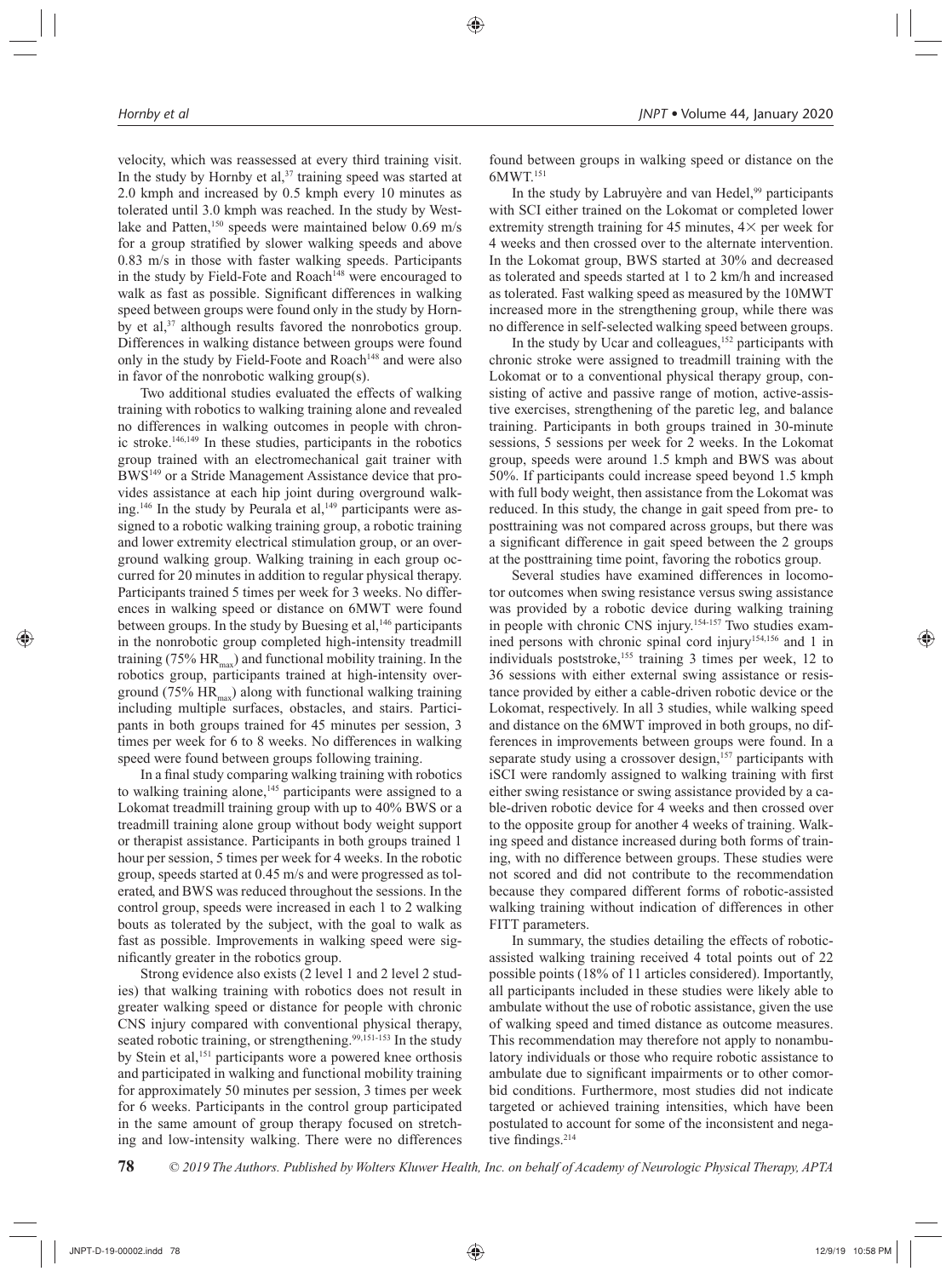**Research recommendation 8:** Further studies should evaluate the amounts and intensities of stepping activities during experimental robotic therapies to ensure patient's effort and volitional engagement.

#### **Additional Studies**

Other studies fulfilled all inclusion criteria and were appraised, although the variations in the types of interventions evaluated were substantial, and specific interventions did not meet the minimal number of research studies (ie,  $n =$ 4) for inclusion in this CPG. Studies detailing the efficacy of nonwalking interventions on walking speed and distance included evaluation of the effects of action observation/mental practice<sup>215-217</sup>; vibration on the lower leg in supine positions<sup>218</sup>; active and passive range of motion of impaired ankle<sup>219</sup>; device-assisted, seated, bilateral leg movements<sup>220</sup>; or ankle exercises coupled with visual feedback $221,222$  or ankle exercise with mirror feedback.<sup>223</sup>

Additional studies that focused on walking training included 3 studies that used rhythmic auditory stimulation during walking224-226; 2 that used community-based ambulation training41,227; and studies that incorporated daily stepping feedback with treadmill walking,<sup>228</sup> inclined,<sup>229</sup> turning,<sup>230</sup> obstacle crossing,231 and combined electrical stimulation with fast and slow treadmill walking.<sup>232</sup> Other studies utilized assisted arm swing with treadmill walking<sup>233</sup>; incorporated dual task performance<sup>234</sup>; and compared standard treadmill training without BWS to overground training,<sup>225,235</sup> and 2 studies evaluated treadmill training with postural corrections<sup>236</sup> or provided with feedback of spatiotemporal gait patterns.237 Many of these studies demonstrated positive findings compared with the control interventions, and future revisions of this CPG may incorporate these findings given sufficient evidence.

#### **DISCUSSION**

The present CPG summarizes the relative efficacy of interventions to improve walking speed and timed distance in individuals at least 6 months following stroke, iSCI, or TBI, with attention toward the training parameters that can influence motor recovery. Recommended interventions (Table 5) that should be performed include gait training at higher intensities or combined with augmented visual feedback (ie, VR). Strategies with inconsistent evidence of efficacy include strength training, lower extremity cycling, circuit training, and standing balance exercises with augmented (VR) feedback. Strategies that are not recommended for ambulatory individuals greater than 6 months following stroke, iSCI, and TBI included sitting and standing balance training without augmented feedback, robotic-assisted walking training, and BWSTT. These recommendations were developed using specific inclusion criteria, including the patient populations described, research design considerations, and outcome measures utilized, as described previously.

#### **Influence of Training Parameters on Locomotor Performance**

A goal of this CPG was to delineate the potential contributions of the specificity, intensity, and amount of exercise provided during interventions designed to improve walking function. The cumulative evidence suggests all 3 play a role in the efficacy of rehabilitation strategies, although no single training parameter was sufficient to elicit positive outcomes.

Specifically, the amount of task-specific practice was considered an important variable, and the recommended interventions, including high-intensity stepping training and VR-enhanced walking, both provide focused stepping practice. Importantly, such practice occurred over extended durations (1-6 months) at approximately 2 to  $3\times$  per week for 1- to 1.5-hour sessions, suggesting that large amount of stepping practice was provided. A few of the studies included in this guideline measured stepping amounts during treatment sessions, indicating up to 4000 steps per session depending on the protocol utilized,<sup>24,79,82</sup> which represents greater daily stepping practice than patients with neurological typically achieve.65,66 Unfortunately, other studies did not estimate total stepping activity within studies, and future studies utilizing devices to estimate the amount of stepping activity may better understand the contribution of this training parameter to changes in functional performance.

Importantly, however, BWSTT and robotic-assisted walking also provided large amounts of stepping activity, although these strategies were not recommended. A key difference between these interventions may be the intensity

| <b>TABLE 5.</b> Final Recommendations for Clinical Practice Guideline on Locomotor Function |                                                                                                                                                                                                    |  |  |
|---------------------------------------------------------------------------------------------|----------------------------------------------------------------------------------------------------------------------------------------------------------------------------------------------------|--|--|
| <b>RECOMMENDATIONS</b>                                                                      | <b>INTERVENTION STRATEGIES</b>                                                                                                                                                                     |  |  |
| Interventions should be performed                                                           | Aerobic (moderate to high) intensity walking training (intensities $> 60\%$ HR reserve or<br>70% $HR_{max}$ )<br>VR-coupled treadmill training                                                     |  |  |
| Interventions may be considered                                                             | Strength training of multiple sets and repetitions at $>70\%$ 1RM<br>Circuit or combined training<br>Cycling training (particularly at higher intensities)<br>VR-coupled standing balance training |  |  |
| Interventions <i>should not be performed</i>                                                | Sitting and standing balance without augmented visual input<br>Robotic-assisted walking training<br>BWSTT with physical therapist assistance                                                       |  |  |
|                                                                                             | Abbreviations: BWSTT, body weight-supported treadmill training; HR, heart rate; 1RM, one repetition maximum; VR, virtual reality.                                                                  |  |  |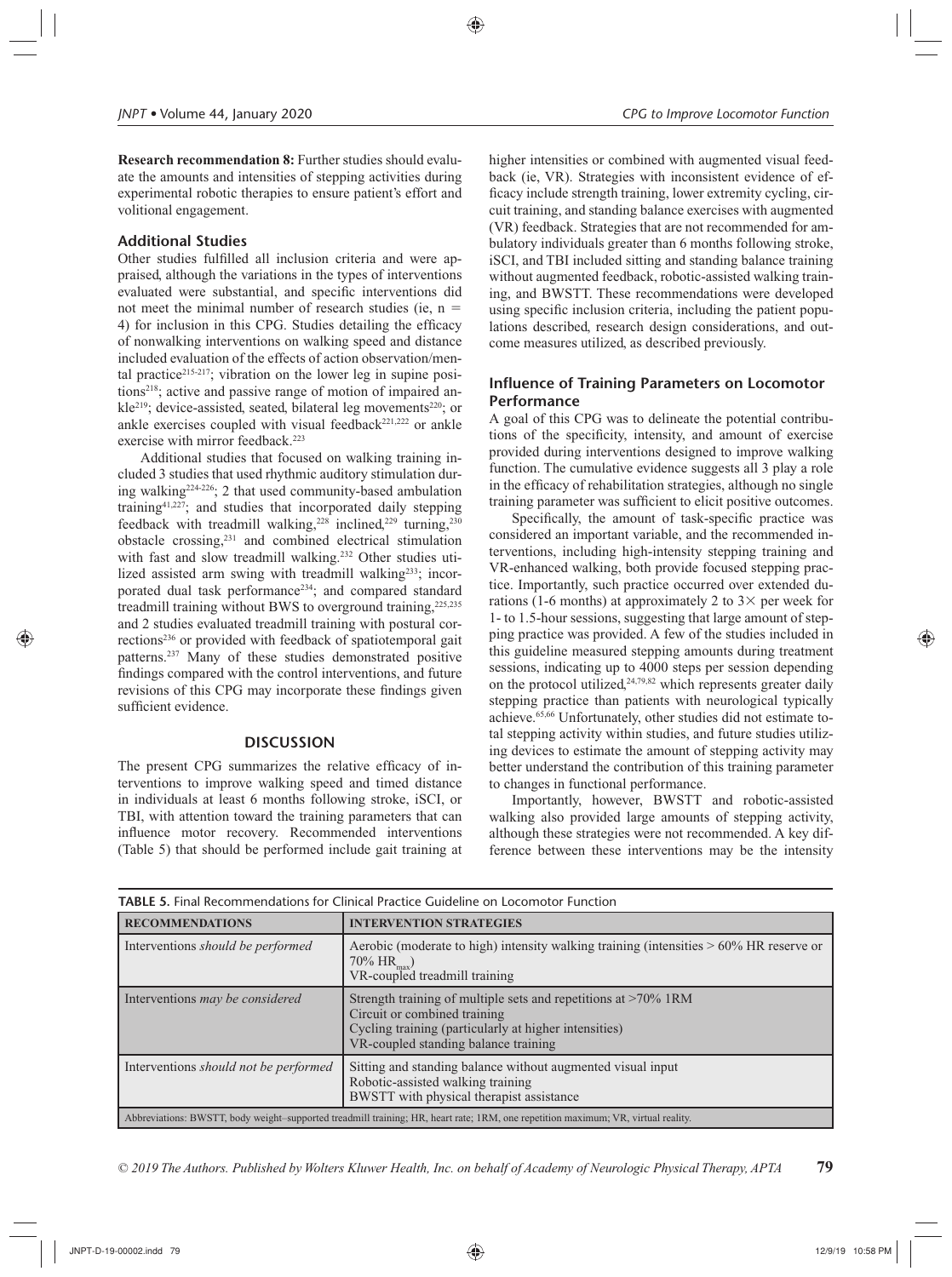of practice or volitional engagement during exercises. Greater neuromuscular activity is certainly required during higher-intensity locomotor interventions to achieve the desired HR ranges. Furthermore, VR-guided activities<sup>175</sup> may provide greater volitional engagement with visual feedback or incorporation of salient or goal-directed tasks,<sup>176,177</sup> which could increase neuromuscular and cardiac demands, although measures of intensity are not provided. Conversely, cardiac demands during treadmill training with BWS and manual assistance or robotic-assisted training may be limited,214,238 particularly if these techniques provide substantial physical guidance.239,240 Future studies may wish to monitor cardiovascular stress during these or other interventions, even if not an explicit goal of the study, as the contributions of both amount and intensity of stepping practice may be key training parameters underlying the outcomes achieved.

Although specific walking training paradigms were recommended, other interventions that did not involve substantial amounts of stepping practice demonstrated inconsistent findings. For example, most studies evaluating the effects of circuit or combined exercise training, cycling training, or strength training were provided at relatively high intensities (eg, % maximum HR or %1RM) but did not demonstrate consistent walking improvements. Balance training with additional visual feedback also demonstrated inconsistent benefits, whereas seated and standing balance training without feedback resulted in negligible improvements above alternative strategies. The cumulative data suggest that strategies that provide large amounts of task-specific (ie, walking) practice, specifically at higher cardiovascular intensities or with increased engagement/saliency, can improve walking speed and timed distance, while nonspecific and reduced intensity interventions result in inconsistent or negligible gains in locomotor function.

Finally, the results from the VR studies were not readily anticipated, given the lack of monitoring of cardiovascular intensities during stepping tasks. However, the findings may reveal a potential contribution of the level of specificity of task practice and suggest that factors such as engagement or provision of salient tasks may further enhance the training benefits. With further applied and clinical research in the field of locomotor rehabilitation, the potential contributions of providing salient, engaging tasks should be further delineated to assist with development of more effective training protocols and clinical implementation.

#### **Clinical Implications**

These recommendations were developed in an effort to educate clinicians and facilitate clinical adoption of evidence-based strategies that can maximize walking function following acute-onset neurological injury. An important consideration regarding implementation efforts is the selection of studies using specific inclusion criteria and outcome measures. Specifically, research articles were incorporated only if participants were in the chronic stages postinjury (>6 months), and primary outcomes were walking speed or timed distance. Although these criteria were utilized to minimize the variation of natural recovery<sup>53</sup> or use of subjective outcomes (eg, independence in mobility), many individuals receive rehabilitation services early following injury, during which the extent of disability is more substantial. Given the specific studies incorporated in this guideline, the action statements do not directly translate to individuals early postinjury who are nonambulatory.

Given these limitations, the term "evidence-informed practice" has been utilized to facilitate application of research findings into clinical practice while incorporating the notion that specific patient presentations or contexts may differ from the research used to formulate recommendations.<sup>241</sup> In attempts to implement various strategies using the concept of evidence-informed practice, the general training parameters that influence outcomes may be of greater importance than the specific details of any individual training strategies.

More directly, available literature suggests that the current recommendations may extrapolate to individuals with subacute injury, consistent with the training parameters that influence responsiveness to exercise (ie, specificity, amount, and intensity). Previous and recent studies in ambulatory participants with subacute stroke suggest greater walking gains following higher-intensity stepping activities as compared with lower-intensity walking<sup>33,38</sup> or more conventional interventions.242 Conversely, providing stepping training without attempts to achieve higher intensity in subacute stroke can result in less optimal outcomes, as observed with roboticassisted training<sup>38</sup> and BWSTT with manual assistance.<sup>29,243</sup> When evaluating nonspecific (ie, nonwalking) interventions, the use of strength training<sup>244</sup> or balance training,<sup>245,246</sup> even with additional biofeedback, can also result in inconsistent improvements as compared with conventional strategies.

In evaluating data in nonambulatory patient populations, greater attention to these key training parameters may be warranted. For example, studies comparing the efficacy of BW- $STT$  to treadmill stepping without BWS $35$  or to overground walking<sup>247,248</sup> demonstrate significantly greater gains in locomotor independence and function in those who were nonambulatory or walked less than  $0.2 \text{ m/s}$ .<sup>249</sup> Although these studies contrast with current recommendations, BWSTT may have allowed greater amounts of stepping practice in more dependent participants than could be achieved with conventional methods. Similarly, gains in individuals who require significant physical assistance may also be observed with robotic-assisted walking if greater amounts of practice could be provided than without such assistance.<sup>39</sup> Although these strategies may be helpful following subacute CNS injury, clinicians should continue to utilize the training variables (eg, intensity, saliency, and amount of practice) that appear to influence walking outcomes. More directly, the effects of training using BWSTT and robotic-assisted training could be enhanced with greater cardiovascular and neuromuscular intensity or with provision of augmented feedback. As such, clinicians are encouraged to monitor HRs or perceived exertion during training sessions to ensure appropriate intensities and volitional engagement. Although discussion of all pertinent research in nonambulatory participants with subacute injury is beyond the scope of this CPG, it is imperative that development of additional guidelines bridges the current gaps in knowledge related to the efficacy of interventions in subacute populations.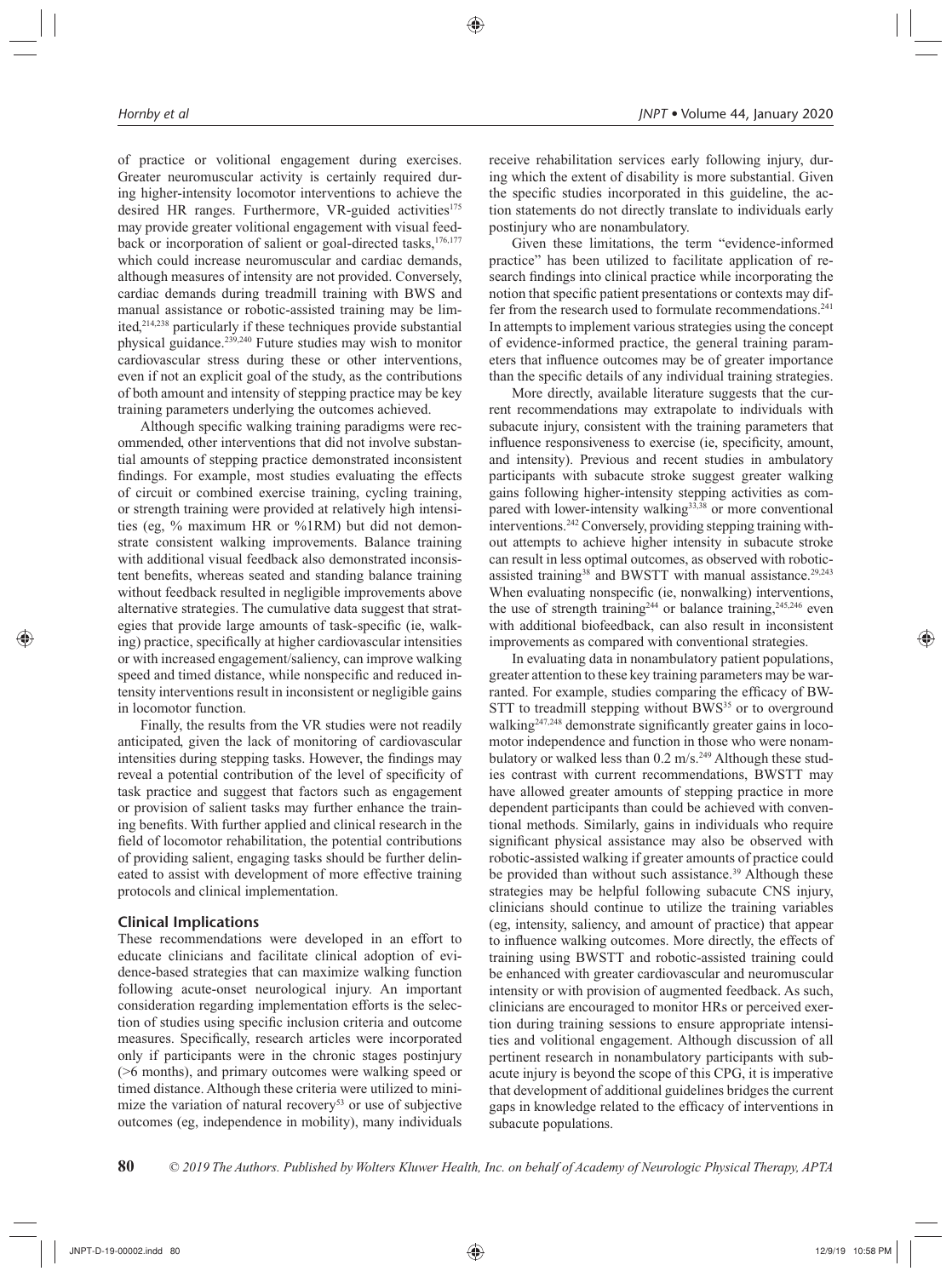#### **Implementation of Recommendations**

The implementation of evidence-based interventions in the field of rehabilitation has been a challenge and the development of CPGs presents a potential resource for clinicians as they attempt to integrate available research into their practice patterns. For the current CPG, the discrepancy between the recommended interventions (Table 5) and current practice patterns (Table 4) highlights the necessity for developing effective strategies for knowledge translation and implementation. To assist with these endeavors, the ANPT has commissioned a knowledge translation task force whose primary goal is to develop tools and processes that may facilitate implementation of the primary recommendations. The members of the team were selected to represent a broad range of stakeholders and the task force includes members with expertise in implementation and knowledge translation. The materials provided in this section are suggestions that represent the first step in a more detailed and thorough process.

*Facilitators and barriers to application*: Specific factors that can positively influence adoption of CPGs (facilitators) or impede their implementation (barriers) are multifactorial and often context dependent. We attempt to identify selected facilitators and barriers that may affect the extent to which these recommendations are utilized in standard clinical practice.

To begin, the survey completed by members of the ANPT (Table 4) helped identify treatment strategies often used to improve walking outcomes in the patient populations addressed. Preferred practice patterns in line with the recommendations are considered facilitators, including overground walking training (91% of respondents indicated top 3 interventions chosen) and treadmill training (40%). Specific barriers include those strategies that are effective but not often performed, such as aerobic training (13%). Clinicians certainly have the necessary training and skills to implement and monitor aerobic training and can easily incorporate higher-intensity activities during overground or treadmill training. Use of equipment, such as those to monitor physiological (ie, cardiovascular) responses to exercise may be of value, although their cost and availability in clinics may be perceived barriers that should not be difficult to overcome. Other costlier equipment, including harness systems over a treadmill or overground to enhance safety of performing higher-intensity activities, may present as greater barriers, although new equipment funds could be directed toward those systems rather than other technology or equipment that appears to be less effective.

Additional barriers include use of treatment strategies that are less effective, including sitting and standing balance and strength training at lower intensities, which are primary strategies used to improve locomotion in 64% and 27% of questionnaire respondents. Balance training is a major component of conventional rehabilitation strategies, and instruction in balance training techniques is embedded into many neurological rehabilitation textbooks and doctoral and residency-level educational curricula as a standard method to address potential gait deficits. Unfortunately, there is very little evidence to suggest sitting and standing balance intervention can optimize walking recovery. In addition, strength training performed in the research described is typically performed at high relative intensities (>70% 1RM), whereas many strengthening exercises performed clinically may not be targeting specific levels of intensity as recommended. In either case, however, the efficacy of these interventions is not certain. Accordingly, implementation strategies could be directed toward attempts to limit these practice patterns, or de-implement lower-intensity, nonspecific interventions from clinical practice.

*Resource utilization*: Implications for resource utilization, primarily regarding the time and money to deliver these interventions, were also considered. For moderate- to highintensity walking training, one of the major advantages is that it can be readily performed with or without specialized equipment, although specific harness systems and treadmills may facilitate greater use of this technique. An additional major consideration is the use of cardiovascular monitoring during higher-intensity training protocols and potentially during initial evaluations to assess latent cardiovascular risks. This includes all moderate- to high-intensity exercises, including walking training, cycling, strengthening, and circuit training, where specific cardiac demands should be monitored continuously for safety and to achieve the recommended thresholds. Tools for monitoring can include pulse oximeters or less expensive chest- or wrist-worn heart rate monitors. If more sophisticated cardiovascular monitoring is performed during exercise testing prior to training, specifically using 12-lead electrocardiographic systems during graded exercise protocols as recommended,<sup>250</sup> those systems are more costly and require time and expertise of other health care professionals with experience in cardiovascular risk assessments.

Another important consideration for VR walking or balance training includes the costs of the specific VR systems that can be utilized during rehabilitation. Namely, nearly all systems used in the studies included in the CPG were customized, which could limit potential opportunities for their implementation in other settings. Alternatively, we consider the use of different VR systems across studies as a potential facilitator for implementation, in that the specific system utilized may not be critically important. A hypothesis is that simply engaging the patient with visual, interactive exercise strategies may have been sufficient to elicit the changes observed. Future studies will likely help determine what activities or VR systems may best engage patients to maximize outcomes. Future studies should also consider the cost benefit of particular VR systems.

*Recommendations*: The following recommendations detail strategies that may be useful for clinicians when implementing the action statements in this CPG. More detailed information will be provided by the implementation team assembled by the ANPT.

- Place a copy of this CPG in an easy-to-access location in the clinic, or similar tools developed by the ANPTdesignated knowledge translation team as they become available.
- Obtain and utilize equipment that will facilitate physiological monitoring of vital signs (eg, HR monitors, sphygmomanometers) to ensure safety during higher-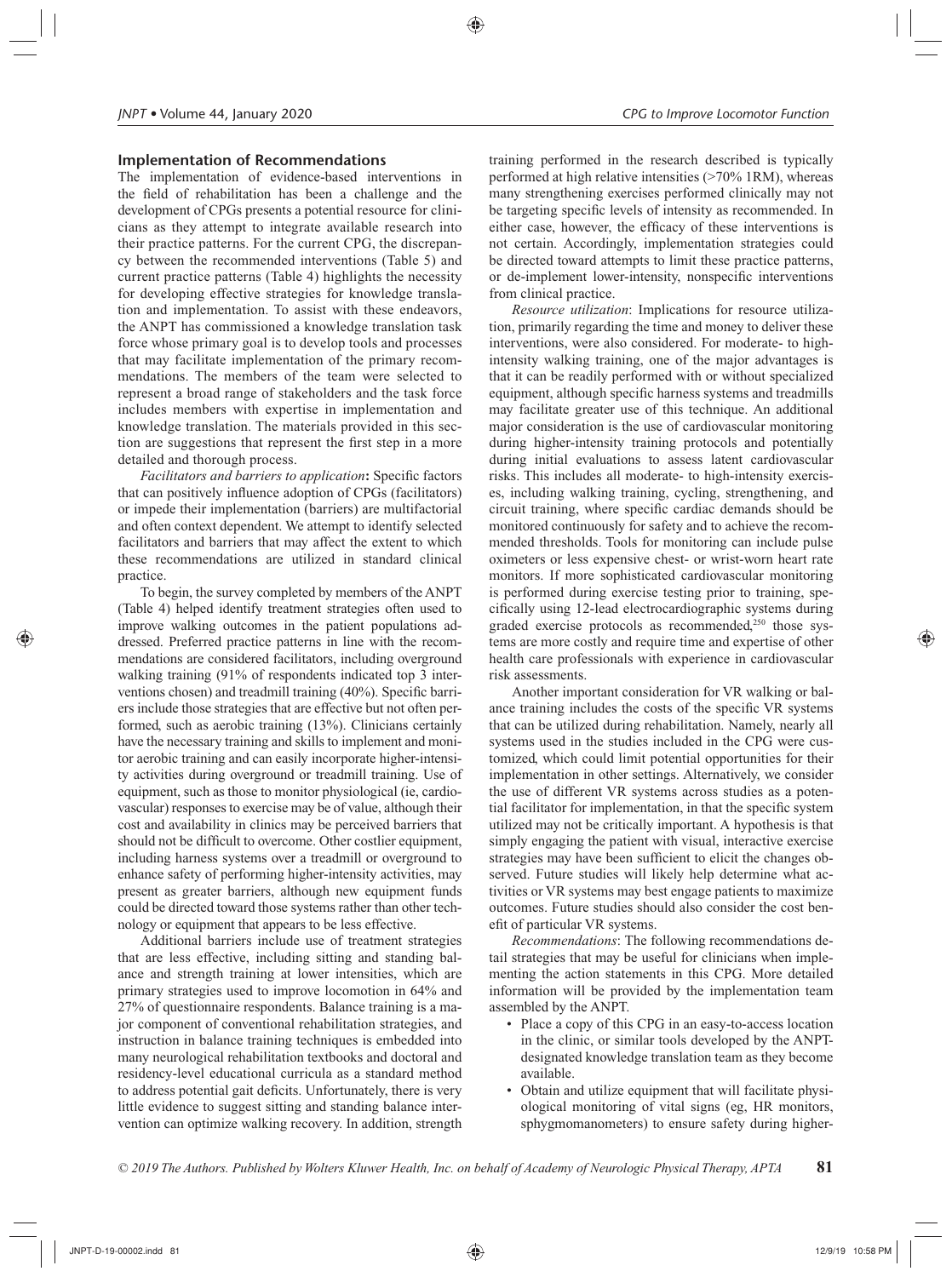intensity interventions, or visual feedback (VR) systems to increase patient's engagement.

- Implement automatic prompts in electronic medical records that will facilitate obtaining orders to attempt higher-intensity training strategies and to measure and document vital signs throughout training.
- Implement audit and feedback strategies to enhance amounts and intensities of task-specific practice provided to patients with these diagnoses, with information documented in medical records and utilized by administrators to accurately assess appropriate training as recommended.
- Provide training sessions for clinicians to discuss alternatives to common rehabilitation strategies that do not demonstrate consistent effectiveness for improving locomotor function in those with chronic iSCI, TBI, and stroke (eg, sitting and standing balance training).
- Use the graded recommendations as a means to prioritize how treatment time is used placing "should" recommendations before "may" recommendations and minimizing use of "should not" recommendations.
- Establish organizational policies for new and current employees to utilize and document evidence-based practices in electronic medical records to allow evaluation for annual employee reviews.

#### **Limitations and Future Recommendations**

Recommendations for further research on specific interventions are provided later, although additional recommendations deserve specific attention. To begin, there is a stark difference in the number of studies focused on individuals with TBI and iSCI as compared with individuals with stroke. To account for this limitation, action statements provide specific information indicating which patient populations have been tested using these interventions. Greater effort should be directed toward evaluating the efficacy of different strategies for improving locomotor function in these underrepresented populations.

In addition, while the inclusion of only RCTs (ie, level 1 or 2 studies) is considered a strength of this guideline, there are nonetheless limitations of the selected literature utilized. Many studies included in this guideline recruited very small sample sizes and hence may have been underpowered to show a statistical difference in measures of walking speed or distance. Although there are a substantial number of nonrandomized and randomized studies to evaluate the effects of physical interventions on walking function, a strong recommendation for future trials is to ensure adequate numbers of patients and performance of power analysis prior to initiation of enrollment.

Another limitation of this guideline and the incorporated studies is the lack of details regarding the dosage of physical therapy interventions. Specific details regarding duration frequency and number of sessions are often provided for the experimental intervention, although details regarding actual amounts (repetitions) or cardiovascular and neuromuscular intensities are rarely reported in experimental interventions and to a lesser extent in control interventions. In selected studies, the authors would indicate an intervention consisted of specific activities, although the tasks described may be inconsistent with standard definitions utilized by other studies. Such inconsistencies remain a barrier to evaluating the relative efficacy of various strategies and future trials incorporating any rehabilitation intervention are strongly encouraged to detail critical dosage parameters of amount, type, and intensity of interventions.

An additional concern is the costs associated with specific recommendations, such as VR-guided stepping training and (to a lesser extent) balance training. These costs may be exorbitant, given that many studies used custom-made systems that may be more sophisticated (and perhaps more effective) than commercial VR products, which may be prohibitive for clinical adoption. Although the use of rehabilitation robotics has not necessarily been hampered by the cost of specific devices, the lack of sufficient data regarding the cost-effectiveness is an area of rehabilitation research to better understand the value of the interventions provided. Integrating additional cost-effectiveness analysis in further research should provide greater insight into both the efficacy and the efficiency of the rehabilitation interventions therapists provide.

Finally, the current CPG utilized only measures of gait speed and timed distance as the primary walking outcomes, in part due to their relatively consistent use to asses walking function across studies and the recent recommendations from the APTA-sponsored CPG on outcome measures.<sup>70</sup> However, we recognize that other walking-related outcomes may be important, including measures of dynamic stability while walking, peak walking capacity on a treadmill, or subjective and objective measures of community mobility (daily stepping). This last measure may be critical for the general health and function of participants and has been difficult to improve in many studies, even those that elicit significant improvements in walking speed and function (see, however, the studies by Moore et al<sup>24</sup> and Danks et al<sup>228</sup>). Future studies may wish to incorporate measures of community mobility to assess real-world changes in walking function.

#### **CONCLUSIONS**

The available evidence related to strategies to improve walking speed and distance in those greater than 6 months following an acute-onset neurological injury has increased dramatically in the past few decades. Discussions have moved away from training compensatory strategies with limited chances of recovery to acknowledgement that specific rehabilitation strategies may be critically important to enhance walking function. The current CPG was designed to highlight these strategies as determined by pertinent research studies developed during these past decades. As research evolves, this CPG will be updated to reflect the state of the science and may be expected to further refine clinical and research recommendations to enhance evidence-based practice.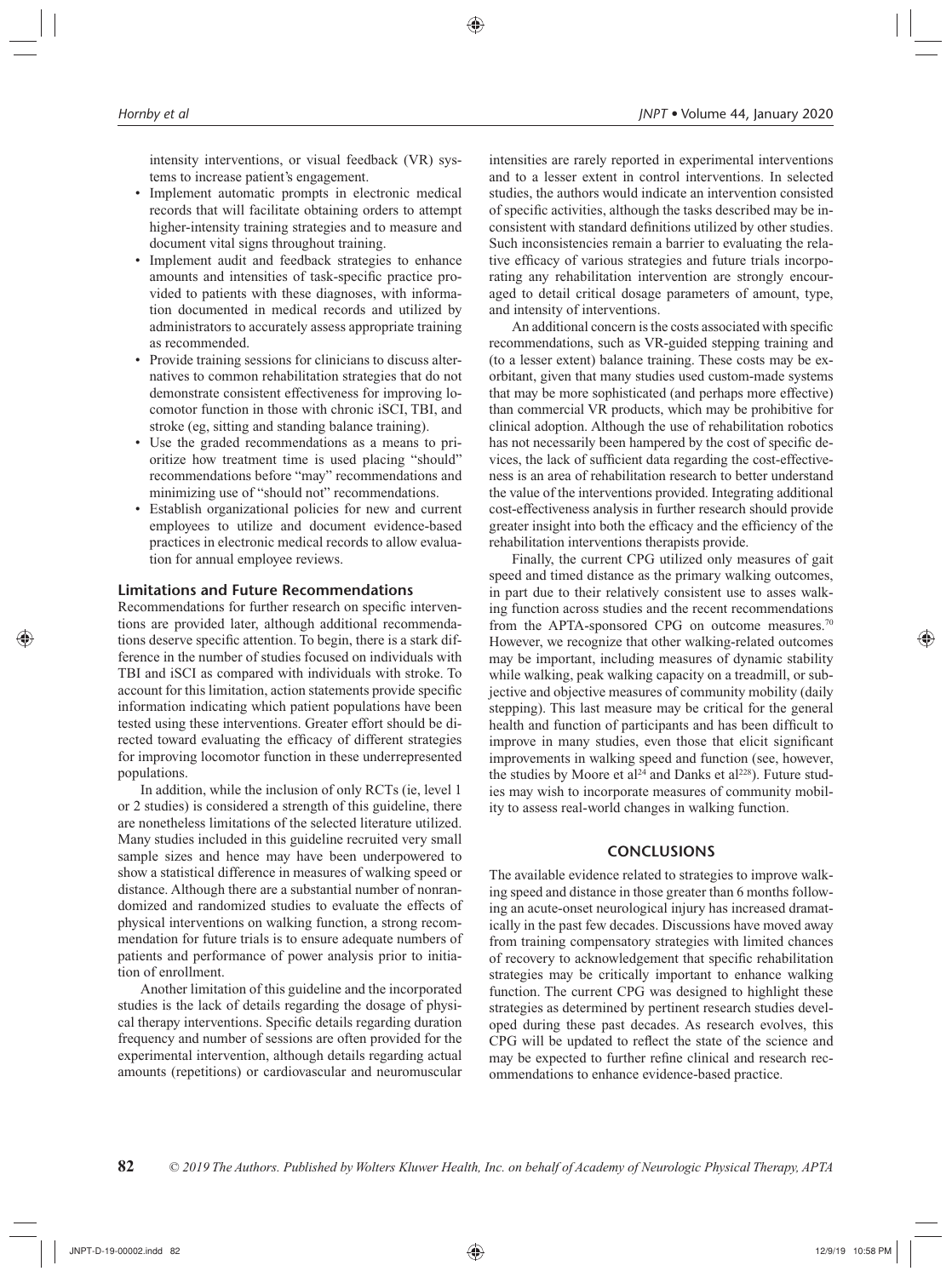# **SUMMARY OF RESEARCH RECOMMENDATIONS**

**Research Recommendation 1:** The effects of high-intensity walking exercise are consistent, although variations in the intensity of exercise and amount of stepping practice performed warrant further consideration. Furthermore, the effects and safety of achieving higher intensities, as performed during selected studies, should be assessed.

**Research Recommendation 2:** Future studies should evaluate measures of total amount of training (repetitions of activity) and training intensity to determine their relative contribution to these VR-coupled walking trials. In addition, the specific VR systems used during training may differ in their ability to engage patients, and their relative efficacy should be evaluated.

**Research Recommendation 3:** Specific comparisons between higher-intensity  $(\geq 70\%$  1RM) strengthening interventions for multiple sets and repetitions against other task-specific (ie, walking interventions) activities should be performed to evaluate the relative efficacy of these strategies on both walking and strength outcomes.

**Research Recommendation 4:** The data regarding the efficacy of cycling exercise on walking function suggest a potential benefit if higher-intensity exercise is performed, and further studies should evaluate the efficacy of cycling, particularly as compared with other, more task-specific (ie, walking) activities.

**Research Recommendation 5:** Future studies should strongly consider evaluation of circuit and combined training interventions that carefully delineate the amounts, types, and intensities of interventions compared with a matched duration therapy that could reasonably be expected to improve walking function.

**Research Recommendation 6:** Further studies are required to verify the results of selected positive studies incorporating VR systems during balance training, including potential comparative efficacy studies utilizing different gaming systems, and further details on amounts, types, and intensities of practice provided.

**Research Recommendation 7: Further studies should eval**uate the amounts and intensities (cardiovascular demands) of stepping activities during BWSTT to ensure patient's effort and volitional engagement.

**Research Recommendation 8:** Further studies should evaluate the amounts and intensities of stepping activities during experimental robotic therapies to ensure patient's effort and volitional engagement.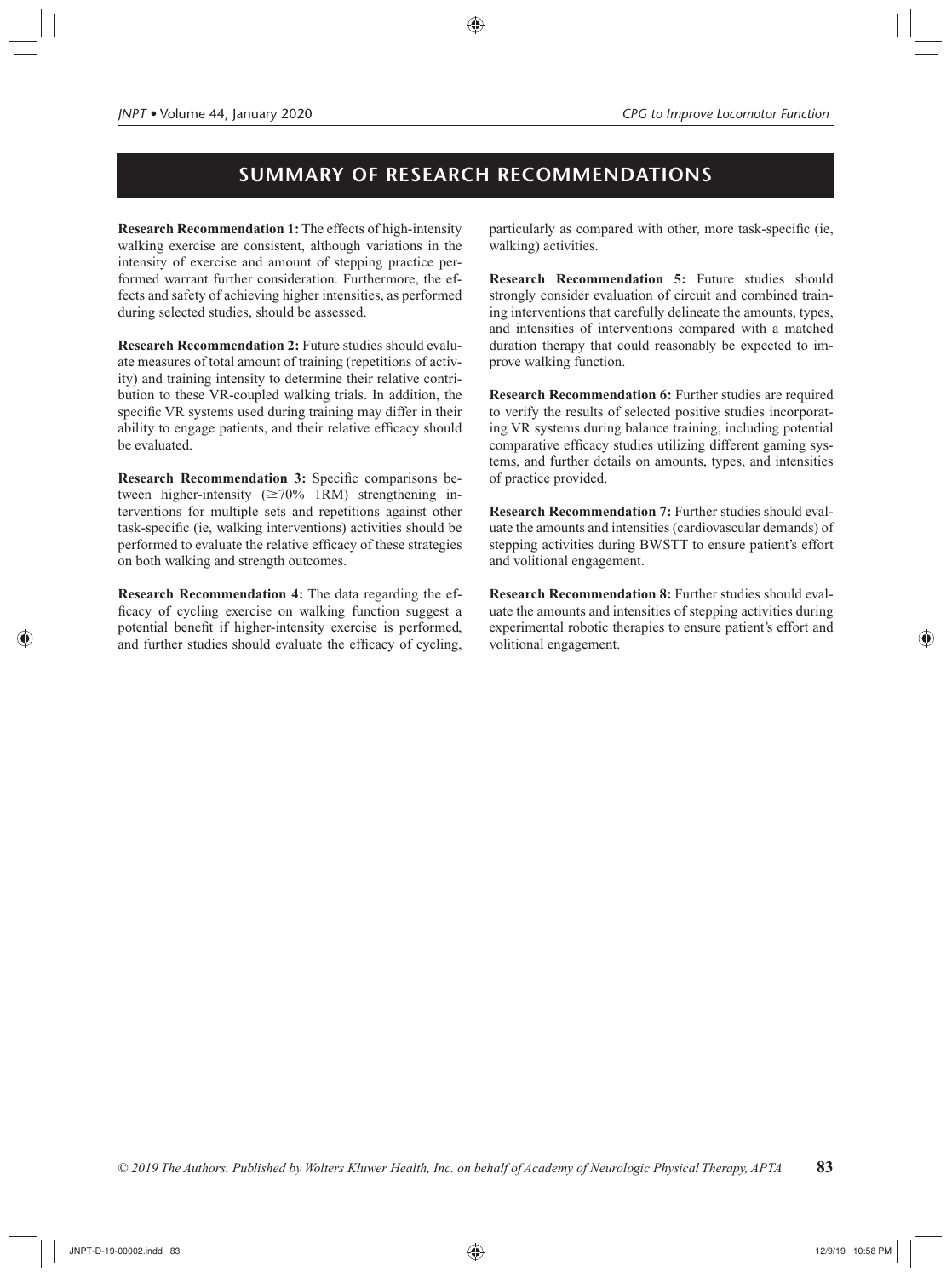#### **ACKNOWLEDGMENTS**

The American Physical Therapy Association (APTA) Practice Division and the Academy of Neurologic Physical Therapy (ANPT) provided funding to support the development and preparation of this document. Neither association influenced the recommendations put forth by this guideline.

#### **REFERENCES**

- 1. Mehrholz J, Elsner B, Werner C, Kugler J, Pohl M. Electromechanical-assisted training for walking after stroke: updated evidence. *Stroke*. 2013;44:e127-e128.
- 2. Mehrholz J, Pohl M, Elsner B. Treadmill training and body weight support for walking after stroke. *Cochrane Database Syst Rev*. 2014;(1):CD002840.
- 3. States RA, Salem Y, Pappas E. Overground gait training for individuals with chronic stroke: a Cochrane systematic review. *J Neurol Phys Ther*. 2009;33:179-186.
- 4. Pollock A, Baer G, Pomeroy V, Langhorne P. Physiotherapy treatment approaches for the recovery of postural control and lower limb function following stroke. *Cochrane Database Syst Rev*. 2007:(1):CD001920.
- 5. Turner-Stokes L, Disler PB, Nair A, Wade DT. Multi-disciplinary rehabilitation for acquired brain injury in adults of working age. *Cochrane Database Syst Rev*. 2005:(3):CD004170.
- 6. Mehrholz J, Kugler J, Pohl M. Locomotor training for walking after spinal cord injury. *Cochrane Database Syst Rev*. 2012;11:CD006676. doi:10.1002/14651858.CD006676.pub3.
- 7. Bland DC, Zampieri C, Damiano DL. Effectiveness of physical therapy for improving gait and balance in individuals with traumatic brain injury: a systematic review. *Brain Inj*. 2011; 25(7-8):664-679. doi:10.3109/02699052.2011.576306.
- 8. Lang CE, MacDonald JR, Gnip C. Counting repetitions: an observational study of outpatient therapy for people with hemiparesis post-stroke. *J Neurol Phys Ther*. 2007;31:3-10.
- 9. Kimberley TJ, Samargia S, Moore LG, Shakya JK, Lang CE. Comparison of amounts and types of practice during rehabilitation for traumatic brain injury and stroke. *J Rehabil Res Dev*. 2010;47:851-862.
- 10. Lang CE, Macdonald JR, Reisman DS, et al. Observation of amounts of movement practice provided during stroke rehabilitation. *Arch Phys Med Rehabil*. 2009;90:1692-1698.
- 11. Scrivener K, Sherrington C, Schurr K. Exercise dose and mobility outcome in a comprehensive stroke unit: description and prediction from a prospective cohort study. *J Rehabil Med*. 2012;44:824- 829.
- 12. Zbogar D, Eng JJ, Miller WC, Krassioukov AV, Verrier MC. Movement repetitions in physical and occupational therapy during spinal cord injury rehabilitation. *Spinal Cord*. 2017;55:172-179.
- 13. Prajapati SK, Mansfield A, Gage WH, Brooks D, McIlroy WE. Cardiovascular responses associated with daily walking in subacute stroke. *Stroke Res Treat*. 2013;2013:612458.
- 14. Zbogar D, Eng JJ, Noble JW, Miller WC, Krassioukov AV, Verrier MC. Cardiovascular stress during inpatient spinal cord injury rehabilitation. *Arch Phys Med Rehabil*. 2017;98(12):2449-2456.
- 15. Kuys S, Brauer S, Ada L. Routine physiotherapy does not induce a cardiorespiratory training effect post-stroke, regardless of walking ability. *Physiother Res Int*. 2006;11:219-227.
- 16. Kleim JA, Jones TA. Principles of experience-dependent neural plasticity: implications for rehabilitation after brain damage. *J Speech Lang Hear Res*. 2008;51:S225-S239.
- 17. Hornby TG, Straube DS, Kinnaird CR, et al. Importance of specificity, amount, and intensity of locomotor training to improve ambulatory function in patients poststroke. *Top Stroke Rehabil*. 2011;18:293-307.
- 18. Katch VL, McArdle WD, Katch FI. *Essentials of Exercise Physiology*. Baltimore, MD: Lippincott Williams & Williams; 2011.
- 19. Schmidt R, Lee T. *Motor Control and Learning: A Behavioral Emphasis*. 3rd ed. Champaign, IL: Human Kinetics Inc; 1999.
- 20. Roger VL, Go AS, Lloyd-Jones DM, et al. Executive summary: heart disease and stroke statistics—2012 update: a report from the American Heart Association. *Circulation*. 2012;125:188-197.
- 21. Roger VL, Go AS, Lloyd-Jones DM, et al. Heart disease and stroke statistics—2012 update: a report from the American Heart Association. *Circulation*. 2012;125:e2-e220.
- 22. Spinal cord injury (SCI) facts and figures at a glance. https://www. nscisc.uab.edu/Public/Facts%20and%20Figures%202019%20-% 20Final.pdf. Published 2018. Accessed November 25, 2019.
- 23. Corrigan JD, Hammond FM. Traumatic brain injury as a chronic health condition. *Arch Phys Med Rehabil*. 2013;94:1199-1201.
- 24. Moore JL, Roth EJ, Killian C, Hornby TG. Locomotor training improves daily stepping activity and gait efficiency in individuals poststroke who have reached a "plateau" in recovery. *Stroke*. 2010;41:129-135.
- 25. Bobath B. *Adult Hemiplegia: Evaluation and Treatment*. 3rd ed. Oxford, England: Butterworth-Heinemann; 1990.
- 26. https://ibita.org/ibita-courses/. Published 2019.
- 27. Duncan P, Studenski S, Richards L, et al. Randomized clinical trial of therapeutic exercise in subacute stroke. *Stroke*. 2003;34:2173- 2180.
- 28. Duncan PW, Sullivan KJ, Behrman AL, et al. Protocol for the Locomotor Experience Applied Post-stroke (LEAPS) trial: a randomized controlled trial. *BMC Neurol*. 2007;7:39.
- 29. Duncan PW, Sullivan KJ, Behrman AL, et al. Body-weightsupported treadmill rehabilitation after stroke. *N Engl J Med*. 2011;364:2026-2036.
- 30. Rose D, Paris T, Crews E, et al. Feasibility and effectiveness of circuit training in acute stroke rehabilitation. *Neurorehabil Neural Repair*. 2011;25:140-148.
- 31. Plummer P, Behrman AL, Duncan PW, et al. Effects of stroke severity and training duration on locomotor recovery after stroke: a pilot study. *Neurorehabil Neural Repair*. 2007;21:137-151.
- 32. Sullivan K, Knowlton BJ, Dobkin BH. Step training with body weight support: effect of treadmill speed and practice paradigms on poststroke locomotor recovery. *Arch Phys Med Rehabil*. 2002;83:683-691.
- 33. Pohl M, Mehrholz J, Ritschel C, Ruckriem S. Speed-dependent treadmill training in ambulatory hemiparetic stroke patients: a randomized controlled trial. *Stroke*. 2002;33:553-558.
- 34. Macko RF, Ivey FM, Forrester LW, et al. Treadmill exercise rehabilitation improves ambulatory function and cardiovascular fitness in patients with chronic stroke: a randomized, controlled trial. *Stroke*. 2005;36:2206-2211.
- 35. Visintin M, Barbeau H, Korner-Bitensky N, Mayo NE. A new approach to retrain gait in stroke patients through body weight support and treadmill stimulation. *Stroke*. 1998;29:1122-1128.
- 36. Combs-Miller SA, Kalpathi Parameswaran A, Colburn D, et al. Body weight-supported treadmill training vs. overground walking training for persons with chronic stroke: a pilot randomized controlled trial. *Clin Rehabil*. 2014;28:873-884.
- 37. Hornby TG, Campbell DD, Kahn JH, Demott T, Moore JL, Roth HR. Enhanced gait-related improvements after therapist- versus robotic-assisted locomotor training in subjects with chronic stroke: a randomized controlled study. *Stroke*. 2008;39:1786-1792.
- 38. Hidler J, Nichols D, Pelliccio M, et al. Multicenter randomized clinical trial evaluating the effectiveness of the Lokomat in subacute stroke. *Neurorehabil Neural Repair*. 2009;23:5-13.
- 39. Werner C, Von Frankenberg S, Treig T, Konrad M, Hesse S. Treadmill training with partial body weight support and an electromechanical gait trainer for restoration of gait in subacute stroke patients: a randomized crossover study. *Stroke*. 2002;33:2895-2901.
- 40. Holleran CL, Straube DD, Kinnaird CR, Leddy AL, Hornby TG. Feasibility and potential efficacy of high-intensity stepping training in variable contexts in subacute and chronic stroke. *Neurorehabil Neural Repair*. 2014;28:643-651.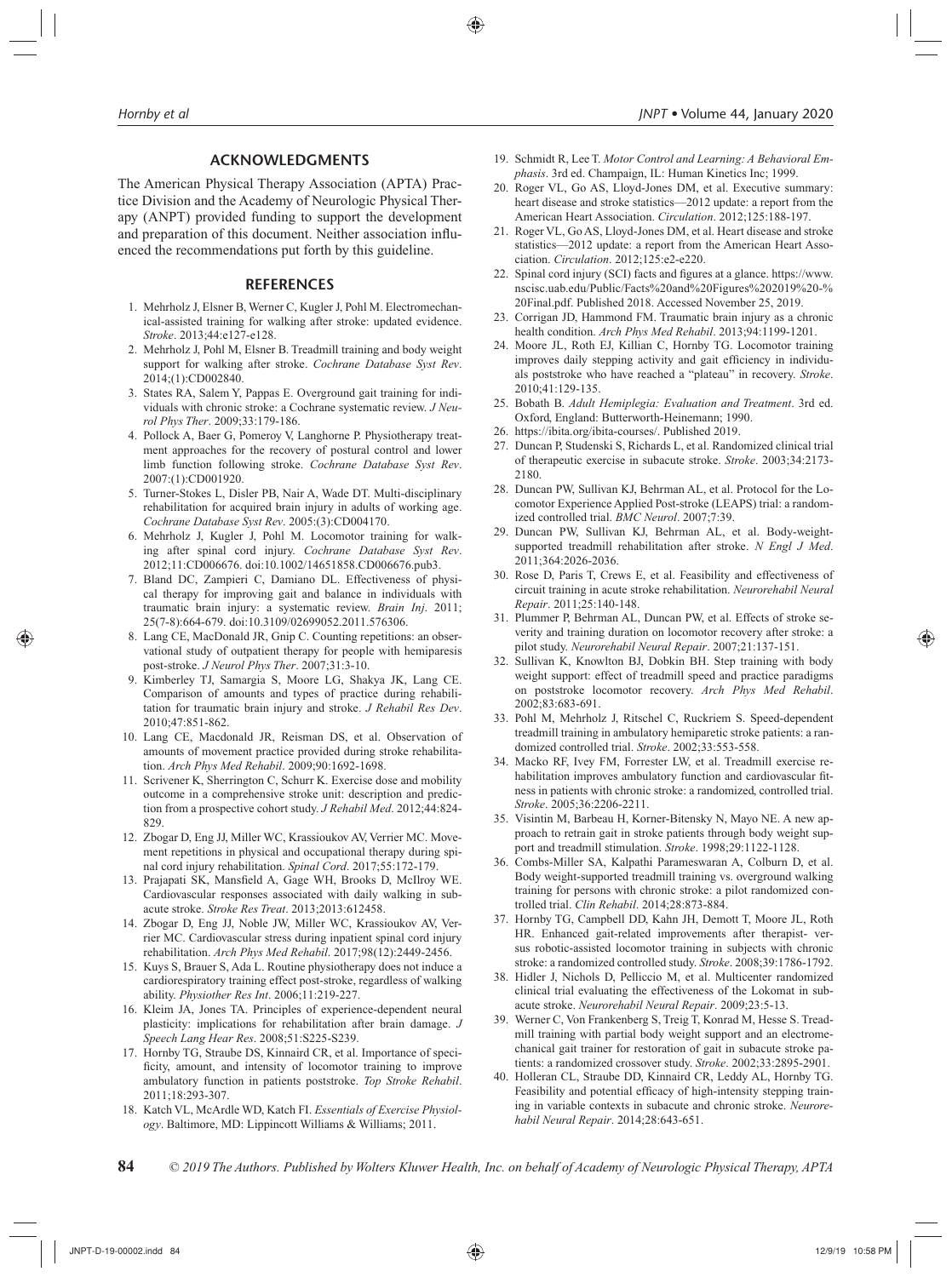- 41. Ada L, Dean CM, Hall JM, Bampton J, Crompton S. A treadmill and overground walking program improves walking in persons residing in the community after stroke: a placebo-controlled, randomized trial. *Arch Phys Med Rehabil*. 2003;84:1486-1491.
- 42. Mehrholz J, Elsner B, Werner C, Kugler J, Pohl M. Electromechanical-assisted training for walking after stroke. *Cochrane Database Syst Rev.* 2013;7:CD006185.
- 43. States RA, Pappas E, Salem Y. Overground physical therapy gait training for chronic stroke patients with mobility deficits. Co*chrane Database Syst Rev*. 2009:(3):CD006075.
- 44. Lohse KR, Pathania A, Wegman R, Boyd LA, Lang CE. On the reporting of experimental and control therapies in stroke rehabilitation trials: a systematic review. *Arch Phys Med Rehabil*. 2018;99:1424-1432.
- 45. Cha J, Heng C, Reinkensmeyer DJ, Roy RR, Edgerton VR, De Leon RD. Locomotor ability in spinal rats is dependent on the amount of activity imposed on the hindlimbs during treadmill training. *J Neurotrauma*. 2007;24:1000-1012.
- 46. De Leon RD, Hodgson JA, Roy RR, Edgerton VR. Locomotor capacity attributable to step training versus spontaneous recovery after spinalization in adult cats. *J Neurophysiol*. 1998;79: 1329-1340.
- 47. De Leon RD, Hodgson JA, Roy RR, Edgerton VR. Full weightbearing hindlimb standing following stand training in the adult spinal cat. *J Neurophysiol*. 1998;80:83-91.
- 48. Billinger SA, Boyne P, Coughenour E, Dunning K, Mattlage A. Does aerobic exercise and the FITT principle fit into stroke recovery? *Curr Neurol Neurosci Rep*. 2015;15:519.
- 49. About the CMS Innovation Center. About the CMS Innovation Center | Center for Medicare & Medicaid Innovation. https:// innovation.cms.gov/About/index.html. Accessed November 25, 2019.
- 50. Bundled Payments for Care Improvement (BPCI) Initiative: General Information. Bundled Payments for Care Improvement (BPCI) Initiative: General Information | Center for Medicare [& Medicaid Innovation. https://innovation.cms.gov/initiatives/](https://innovation.cms.gov/initiatives/Bundled-Payments/) Bundled-Payments/. Accessed November 25, 2019.
- 51. [SNF PPS Payment Model Research. CMS. https://www.cms.gov/](https://www.cms.gov/Medicare/Medicare-Fee-for-Service-Payment/SNFPPS/therapyresearch.html) Medicare/Medicare-Fee-for-Service-Payment/SNFPPS/therapy research.html. Accessed November 25, 2019.
- 52. CMS Takes Action to Modernize Medicare Home Health. CMS. [https://www.cms.gov/newsroom/press-releases/cms-takes-action](https://www.cms.gov/newsroom/press-releases/cms-takes-actionmodernize-medicare-home-health)modernize-medicare-home-health. Accessed November 25, 2019.
- 53. Duncan PW, Lai SM, Keighley J. Defining post-stroke recovery: implications for design and interpretation of drug trials. *Neuropharmacology*. 2000;39:835-841.
- 54. Crozier KS, Cheng LL, Graziani V, Zorn G, Herbison G, Ditunno JF Jr. Spinal cord injury: prognosis for ambulation based on quadriceps recovery. *Paraplegia*. 1992;30:762-767.
- 55. Jorgensen HS, Nakayama H, Raaschou HO, Vive-Larsen J, Stoier M, Olsen TS. Outcome and time course of recovery in stroke. Part I: outcome. The Copenhagen Stroke Study. *Arch Phys Med Rehabil*. 1995;76:399-405.
- 56. Zorner B, Blanckenhorn WU, Dietz V, Group E-SS, Curt A. Clinical algorithm for improved prediction of ambulation and patient stratification after incomplete spinal cord injury. *J Neurotrauma*. 2010;27:241-252.
- 57. Curt A, Van Hedel HJ, Klaus D, Dietz V; EM-SCI Study Group. Recovery from a spinal cord injury: significance of compensation, neural plasticity, and repair. *J Neurotrauma*. 2008;25:677-685.
- 58. Dobkin BH. Motor rehabilitation after stroke, traumatic brain, and spinal cord injury: common denominators within recent clinical trials. *Curr Opin Neurol*. 2009;22:563-569.
- 59. Cramer SC, Sur M, Dobkin BH, et al. Harnessing neuroplasticity for clinical applications. *Brain*. 2011;134(6):1591-1609.
- 60. Dietz V, Fouad K. Restoration of sensorimotor functions after spinal cord injury. *Brain*. 2014;137(pt 3):654-667.
- 61. Holleran CL, Hennessey PW, Leddy AL, et al. High-intensity variable stepping training in patients with motor incomplete spinal cord injury: a case series. *J Neurol Phys The*. 2018;42:94-101.
- 62. Freivogel S, Mehrholz J, Husak-Sotomayor T, Schmalohr D. Gait training with the newly developed "LokoHelp"-system is feasible for non-ambulatory patients after stroke, spinal cord and brain injury. A feasibility study. *Brain Inj*. 2008;22:625-632.
- 63. Gracies JM, Esquenazi A, Brashear A, et al. Efficacy and safety of abobotulinumtoxinA in spastic lower limb: randomized trial and extension. *Neurology*. 2017;89:2245-2253.
- 64. Gracies JM, Brashear A, Jech R, et al. Safety and efficacy of abobotulinumtoxinA for hemiparesis in adults with upper limb spasticity after stroke or traumatic brain injury: a double-blind randomised controlled trial. *Lancet Neurol*. 2015;14:992-1001.
- 65. Saraf P, Rafferty MR, Moore JL, et al. Daily stepping in individuals with motor incomplete spinal cord injury. *Phys Ther*. 2010;90:224-235.
- 66. Michael KM, Allen JK, Macko RF. Reduced ambulatory activity after stroke: the role of balance, gait, and cardiovascular fitness. *Arch Phys Med Rehabil*. 2005;86:1552-1556.
- 67. Patterson SL, Forrester LW, Rodgers MM, et al. Determinants of walking function after stroke: differences by deficit severity. *Arch Phys Med Rehabil*. 2007;88:115-119.
- 68. Danks KA, Pohlig RT, Roos M, Wright TR, Reisman DS. Relationship between walking capacity, biopsychosocial factors, selfefficacy, and walking activity in persons poststroke. *J Neurol Phys Ther*. 2016;40:232-238.
- 69. Middleton A, Fritz SL, Lusardi M. Walking speed: the functional vital sign. *J Aging Phys Act*. 2015;23:314-322.
- 70. Moore JL, Potter K, Blankshain K, Kaplan SL, O'Dwyer LC, Sullivan JE. A core set of outcome measures for adults with neurologic conditions undergoing rehabilitation: A CLINICAL PRAC-TICE GUIDELINE. *J Neurol Phys Ther*. 2018;42:174-220.
- 71. Howlett OA, Lannin NA, Ada L, McKinstry C. Functional electrical stimulation improves activity after stroke: a systematic review with meta-analysis. *Arch Phy Med Rehabil*. 2015;96:934-943.
- 72. Kluding PM, Dunning K, O'Dell MW, et al. Foot drop stimulation versus ankle foot orthosis after stroke: 30-week outcomes. *Stroke*. 2013;44:1660-1669.
- 73. Everaert DG, Stein RB, Abrams GM, et al. Effect of a foot-drop stimulator and ankle-foot orthosis on walking performance after stroke: a multicenter randomized controlled trial. *Neurorehabil Neural Repair*. 2013;27:579-591.
- 74. Bethoux F, Rogers HL, Nolan KJ, et al. The effects of peroneal nerve functional electrical stimulation versus ankle-foot orthosis in patients with chronic stroke: a randomized controlled trial. *Neurorehabil Neural Repair*. 2014;28:688-697.
- 75. Globas C, Becker C, Cerny J, et al. Chronic stroke survivors benefit from high-intensity aerobic treadmill exercise: a randomized control trial. *Neurorehabil Neural Repair*. 2012;26:85-95.
- 76. Gordon CD, Wilks R, McCaw-Binns A. Effect of aerobic exercise (walking) training on functional status and health-related quality of life in chronic stroke survivors: a randomized controlled trial. *Stroke*. 2013;44:1179-1181.
- 77. Luft AR, Macko RF, Forrester LW, et al. Treadmill exercise activates subcortical neural networks and improves walking after stroke: a randomized controlled trial. *Stroke*. 2008;39:3341-3350.
- 78. Boyne P, Dunning K, Carl D, et al. High-intensity interval training and moderate-intensity continuous training in ambulatory chronic stroke: feasibility study. *Phys Ther*. 2016;96:1533-1544.
- 79. Holleran CL, Rodriguez KS, Echauz A, Leech KA, Hornby TG. Potential contributions of training intensity on locomotor performance in individuals with chronic stroke. *J Neurol Phys Ther*. 2015;39:95-102.
- 80. Ivey FM, Stookey AD, Hafer-Macko CE, Ryan AS, Macko RF. Higher treadmill training intensity to address functional aerobic impairment after stroke. *J Stroke Cerebrovasc Dis*. 2015;24:2539- 2546.
- 81. Munari D, Pedrinolla A, Smania N, et al. High-intensity treadmill training improves gait ability, VO2peak and cost of walking in stroke survivors: preliminary results of a pilot randomized controlled trial. *Eur J Phys Rehabil Med*. 2016;54:408-418.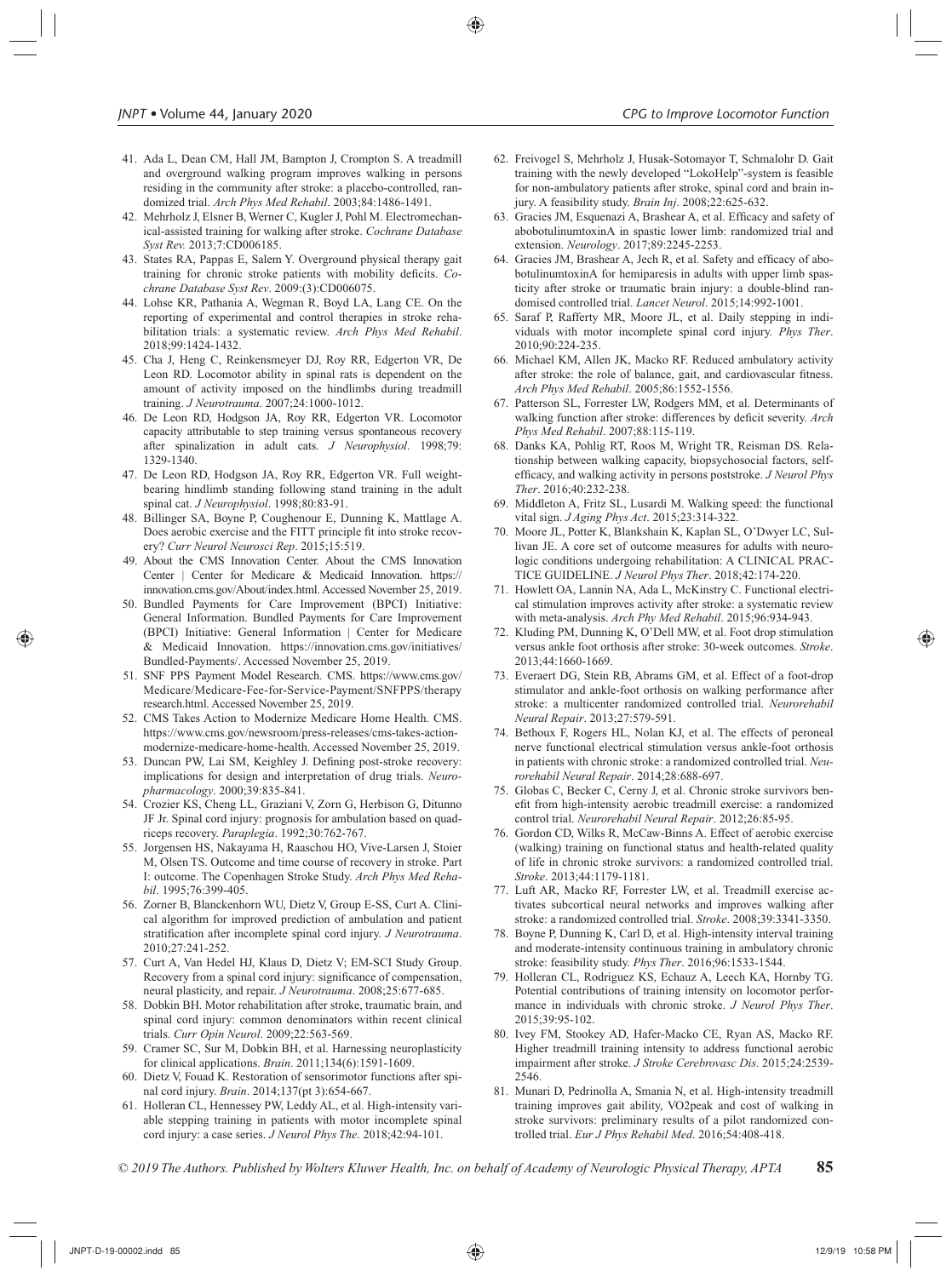- 82. Yang JF, Musselman KE, Livingstone D, et al. Repetitive mass practice or focused precise practice for retraining walking after incomplete spinal cord injury? A pilot randomized clinical trial. *Neurorehabil Neural Repair*. 2014;28:314-324.
- 83. Cho KH, Lee WH. Virtual walking training program using a realworld video recording for patients with chronic stroke: a pilot study. *Am J Phys Med Rehabil.* 2013;92:371-380; quiz 380-382, 458.
- 84. Cho KH, Lee WH. Effect of treadmill training based real-world video recording on balance and gait in chronic stroke patients: a randomized controlled trial. *Gait Posture.* 2014;39:523-528.
- 85. Kang HK, Kim Y, Chung Y, Hwang S. Effects of treadmill training with optic flow on balance and gait in individuals following stroke: randomized controlled trials. *Clin Rehabil*. 2012;26:246-255.
- 86. Kim N, Park Y, Lee BH. Effects of community-based virtual reality treadmill training on balance ability in patients with chronic stroke. *J Phys Ther Sci*. 2015;27:655-658.
- 87. Yang YR, Tsai MP, Chuang TY, Sung WH, Wang RY. Virtual reality-based training improves community ambulation in individuals with stroke: a randomized controlled trial. *Gait Posture*. 2008;28:201-206.
- 88. Cho KH, Kim MK, Lee HJ, Lee WH. Virtual reality training with cognitive load improves walking function in chronic stroke patients. *Tohoku J Exp Med*. 2015;236:273-280.
- 89. Jaffe DL, Brown DA, Pierson-Carey CD, Buckley EL, Lew HL. Stepping over obstacles to improve walking in individuals with poststroke hemiplegia. *J Rehabil Res Dev.* 2004;41:283-292.
- 90. Kim N, Lee BH, Kim Y, Min W. Effects of virtual reality treadmill training on community balance confidence and gait in people poststroke: a randomized controlled trial. *J Exp Stroke Translational Med*. 2016;1-9.
- 91. Flansbjer UB, Miller M, Downham D, Lexell J. Progressive resistance training after stroke: effects on muscle strength, muscle tone, gait performance and perceived participation. *J Rehabil Med*. 2008;40:42-48.
- 92. Severinsen K, Jakobsen JK, Pedersen AR, Overgaard K, Andersen H. Effects of resistance training and aerobic training on ambulation in chronic stroke. *Am J Phys Med Rehabil*. 2014;93:29-42.
- 93. Yang YR, Wang RY, Lin KH, Chu MY, Chan RC. Task-oriented progressive resistance strength training improves muscle strength and functional performance in individuals with stroke. *Clin Rehabil*. 2006;20:860-870.
- 94. Bourbonnais D, Bilodeau S, Lepage Y, Beaudoin N, Gravel D, Forget R. Effect of force-feedback treatments in patients with chronic motor deficits after a stroke. Am J Phys Med Rehabil. 2002;81:890-897.
- 95. Kim CM, Eng JJ, MacIntyre DL, Dawson AS. Effects of isokinetic strength training on walking in persons with stroke: a double-blind controlled pilot study. *J Stroke Cerebrovasc Dis* 2001;10:265-273.
- 96. Ouellette MM, LeBrasseur NK, Bean JF, et al. High-intensity resistance training improves muscle strength, self-reported function, and disability in long-term stroke survivors. *Stroke*. 2004;35:1404- 1409.
- 97. Jayaraman A, Thompson CK, Rymer WZ, Hornby TG. Short-term maximal-intensity resistance training increases volitional function and strength in chronic incomplete spinal cord injury: a pilot study. *J Neurol Phys Ther.* 2013;37:112-117.
- 98. Kim SJ, Cho HY, Kim KH, Lee SM. Effects of ankle biofeedback training on strength, balance, and gait in patients with stroke. *J Phys Ther Sci.* 2016;28:2596-2600.
- 99. Labruyère R, van Hedel HJ. Strength training versus robot-assisted gait training after incomplete spinal cord injury: a randomized pilot study in patients depending on walking assistance. *J Neuroeng Rehabil* 2014;11:4.
- 100. Clark DJ, Patten C. Eccentric versus concentric resistance training to enhance neuromuscular activation and walking speed following stroke. *Neurorehabil Neural Repair.* 2013;27:335-344.
- 101. Bang DH, Son YL. Effect of intensive aerobic exercise on respiratory capacity and walking ability with chronic stroke patients: a

randomized controlled pilot trial. *J Phys Ther Sci*. 2016;28:2381- 2384.

- 102. Jin H, Jiang Y, Wei Q, Wang B, Ma G. Intensive aerobic cycling training with lower limb weights in Chinese patients with chronic stroke: discordance between improved cardiovascular fitness and walking ability. *Disabil Rehabil*. 2012;34:1665-1671.
- 103. Jin H, Jiang Y, Wei Q, Chen L, Ma G. Effects of aerobic cycling training on cardiovascular fitness and heart rate recovery in patients with chronic stroke. *Neurorehabilitation*. 2013;32:327-335.
- 104. Song GB, Park EC. Effect of virtual reality games on stroke patients' balance, gait, depression, and interpersonal relationships. *J Phys Ther Sci*. 2015;27:2057-2060.
- 105. Dean CM, Richards CL, Malouin F. Task-related circuit training improves performance of locomotor tasks in chronic stroke: a randomized, controlled pilot trial. *Arch Phys Med Rehabil*. 2000;81:409-417.
- 106. Moore SA, Jakovljevic DG, Ford GA, Rochester L, Trenell MI. Exercise induces peripheral muscle but not cardiac adaptations after stroke: a randomized controlled pilot trial. *Arch Phys Med Rehabil*. 2016;97:596-603.
- 107. Mudge S, Barber PA, Stott NS. Circuit-based rehabilitation improves gait endurance but not usual walking activity in chronic stroke: a randomized controlled trial. *Arch Phys Med Rehabil.* 2009;90:1989-1996.
- 108. Pang MY, Eng JJ, Dawson AS, McKay HA, Harris JE. A community-based fitness and mobility exercise program for older adults with chronic stroke: a randomized, controlled trial. *J Am Geriatr Soc.* 2005;53:1667-1674.
- 109. Song HS, Kim JY, Park SD. Effect of the class and individual applications of task-oriented circuit training on gait ability in patients with chronic stroke. *J Phys Ther Sci*. 2015;27:187-189.
- 110. Vahlberg B, Cederholm T, Lindmark B, Zetterberg L, Hellstrom K. Short-term and long-term effects of a progressive resistance and balance exercise program in individuals with chronic stroke: a randomized controlled trial. *Disabil Rehabil*. 2017;39:1615-1622.
- 111. Hui-Chan CW, Ng SS, Mak MK. Effectiveness of a home-based rehabilitation programme on lower limb functions after stroke. *Hong Kong Med J*. 2009;15:42-46.
- 112. Lee YH, Park SH, Yoon ES, et al. Effects of combined aerobic and resistance exercise on central arterial stiffness and gait velocity in patients with chronic poststroke hemiparesis. *Am J Phys Med Rehabil*. 2015;94:687-695.
- 113. Tang A, Eng JJ, Krassioukov AV, et al. Exercise-induced changes in cardiovascular function after stroke: a randomized controlled trial. *Int J Stroke.* 2014;9:883-889.
- 114. Teixeira-Salmela LF, Olney SJ, Nadeau S, Brouwer B. Muscle strengthening and physical conditioning to reduce impairment and disability in chronic stroke survivors. *Arch Phys Med Rehabil.* 1999;80:1211-1218.
- 115. Dean CM, Shepherd RB. Task-related training improves performance of seated reaching tasks after stroke. A randomized controlled trial. *Stroke*. 1997;28:722-728.
- 116. Kilinc M, Avcu F, Onursal O, Ayvat E, Savcun Demirci C, Aksu Yildirim S. The effects of Bobath-based trunk exercises on trunk control, functional capacity, balance, and gait: a pilot randomized controlled trial. *Top Stroke Rehabil*. 2016;23:50-58.
- 117. Chun JY, Seo JH, Park SH, et al. Effects of 3-dimensional lumbar stabilization training for balance in chronic hemiplegic stroke patients: a randomized controlled trial. *Ann Rehabil Med*. 2016;40:972-980.
- 118. Kim H, Kim YL, Lee SM. Effects of therapeutic Tai Chi on balance, gait, and quality of life in chronic stroke patients. *Int J Rehabil Res.* 2015;38:156-161.
- 119. Aruin AS, Rao N, Sharma A, Chaudhuri G. Compelled body weight shift approach in rehabilitation of individuals with chronic stroke. *Top Stroke Rehabil*. 2012;19:556-563.
- 120. Sheikh M, Azarpazhooh MR, Hosseini HA. Randomized comparison trial of gait training with and without compelled weight-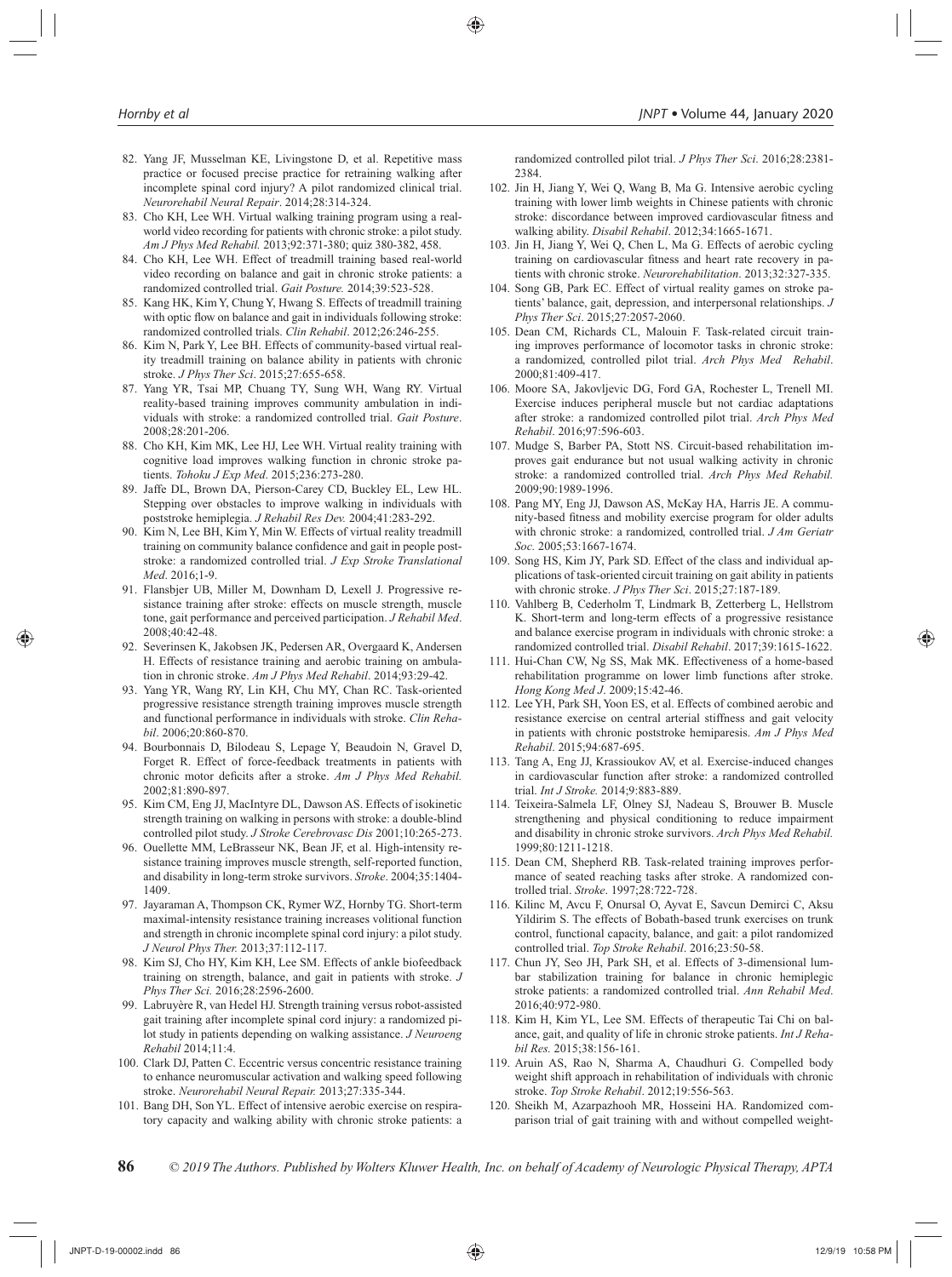shift therapy in individuals with chronic stroke. *Clin Rehabil*. 2016;30:1088-1096.

- 121. You YY, Her JG, Ko T, Chung SH, Kim H. Effects of standing on one leg exercise on gait and balance of hemiplegia patients. *J Phys Ther Sci.* 2012;25:571-575.
- 122. Bang DH, Shin WS, Noh HJ, Song MS. Effect of unstable surface training on walking ability in stroke patients. *J Phys Ther Sci.* 2014;26:1689-1691.
- 123. Bayouk JF, Boucher JP, Leroux A. Balance training following stroke: effects of task-oriented exercises with and without altered sensory input. *Int J Rehabil Res.* 2006;29:51-59.
- 124. Bonan IV, Yelnik AP, Colle FM, et al. Reliance on visual information after stroke. Part II: effectiveness of a balance rehabilitation program with visual cue deprivation after stroke: a randomized controlled trial. *Arch Phys Med Rehabil*. 2004;85:274-278.
- 125. Brogårdh C, Flansbjer UB, Lexell J. No specific effect of wholebody vibration training in chronic stroke: a double-blind randomized controlled study. *Arch Phys Med Rehabil.* 2012;93:253-258.
- 126. Lau RW, Yip SP, Pang MY. Whole-body vibration has no effect on neuromotor function and falls in chronic stroke. *Med Sci Sports Exerc.* 2012;44:1409-1418.
- 127. Lee SW, Cho KH, Lee WH. Effect of a local vibration stimulus training programme on postural sway and gait in chronic stroke patients: a randomized controlled trial. *Clin Rehabil*. 2013;27:921- 931.
- 128. Liao LR, Ng GY, Jones AY, Huang MZ, Pang MY. Whole-body vibration intensities in chronic stroke: a randomized controlled trial. *Med Sci Sports Exerc*. 2016;48:1227-1238.
- 129. Kim JH, Jang SH, Kim CS, Jung JH, You JH. Use of virtual reality to enhance balance and ambulation in chronic stroke: a double-blind, randomized controlled study. *Am J Phys Med Rehabil.* 2009;88:693-701.
- 130. Lee CH, Kim Y, Lee BH. Augmented reality-based postural control training improves gait function in patients with chronic stroke: randomized clinical trial. *Hong Kong Physiother J*. 2014;32:51- 57.
- 131. Park YH, Lee CH, Lee BH. Clinical usefulness of the virtual reality-based postural control training on the gait ability in patients with stroke. *J Exerc Rehabil*. 2013;9:489-494.
- 132. Yom C, Cho HY, Lee B. Effects of virtual reality-based ankle exercise on the dynamic balance, muscle tone, and gait of stroke patients. *J Phys Ther Sci.* 2015;27:845-849.
- 133. Chung E, Lee BH, Hwang S. Core stabilization exercise with realtime feedback for chronic hemiparetic stroke: a pilot randomized controlled trials. *Restor Neurol Neurosci.* 2014;32:313-321.
- 134. Gil-Gomez JA, Llorens R, Alcaniz M, Colomer C. Effectiveness of a Wii balance board-based system (eBaViR) for balance rehabilitation: a pilot randomized clinical trial in patients with acquired brain injury. *J Neuroeng Rehabil.* 2011;8:30.
- 135. Llorens R, Gil-Gomez JA, Alcaniz M, Colomer C, Noe E. Improvement in balance using a virtual reality-based stepping exercise: a randomized controlled trial involving individuals with chronic stroke. *Clin Rehabil*. 2015;29:261-268.
- 136. Fritz SL, Peters DM, Merlo AM, Donley J. Active video-gaming effects on balance and mobility in individuals with chronic stroke: a randomized controlled trial. *Top Stroke Rehabil*. 2013;20: 218-225.
- 137. Alexeeva N, Sames C, Jacobs PL, et al. Comparison of training methods to improve walking in persons with chronic spinal cord injury: a randomized clinical trial. *J Spinal Cord Med.* 2011;34:362-379.
- 138. Brown TH, Mount J, Rouland BL, Kautz KA, Barnes RM, Kim J. Body weight-supported treadmill training versus conventional gait training for people with chronic traumatic brain injury. *J Head Trauma Rehabil.* 2005;20:402-415.
- 139. Middleton A, Merlo-Rains A, Peters DM, et al. Body weight-supported treadmill training is no better than overground training for individuals with chronic stroke: a randomized controlled trial. *Top Stroke Rehabil*. 2014;21:462-476.
- 140. Suputtitada A, Yooktanan P, Rarerng-Ying T. Effect of partial body weight support treadmill training in chronic stroke patients. *J Med Assoc Thai*. 2004;87(suppl 2):S107-S111.
- 141. Lucareli PR, Lima MO, Lima FP, de Almeida JG, Brech GC, D'Andrea Greve JM. Gait analysis following treadmill training with body weight support versus conventional physical therapy: a prospective randomized controlled single blind study. *Spinal Cord.* 2011;49:1001-1007.
- 142. Ribeiro T, Britto H, Oliveira D, Silva E, Galvao E, Lindquist A. Effects of treadmill training with partial body weight support and the proprioceptive neuromuscular facilitation method on hemiparetic gait: a randomized controlled study. *Eur J Phys Rehabil Med.* 2013;49:451-461.
- 143. Yen CL, Wang RY, Liao KK, Huang CC, Yang YR. Gait training induced change in corticomotor excitability in patients with chronic stroke. *Neurorehabil Neural Repair*. 2008;22:22-30.
- 144. Takao T, Tanaka N, Iizuka N, Saitou H, Tamaoka A, Yanagi H. Improvement of gait ability with a short-term intensive gait rehabilitation program using body weight support treadmill training in community dwelling chronic poststroke survivors. *J Phys Ther Sci*. 2015;27:159-163.
- 145. Bang DH, Shin WS. Effects of robot-assisted gait training on spatiotemporal gait parameters and balance in patients with chronic stroke: a randomized controlled pilot trial. *Neurorehabilitation*. 2016;38:343-349.
- 146. Buesing C, Fisch G, O'Donnell M, et al. Effects of a wearable exoskeleton stride management assist system (SMA(R)) on spatiotemporal gait characteristics in individuals after stroke: a randomized controlled trial. *J Neuroeng Rehabil.* 2015;12:69.
- 147. Esquenazi A, Lee S, Packel AT, Braitman L. A randomized comparative study of manually assisted versus robotic-assisted body weight supported treadmill training in persons with a traumatic brain injury. *PM R.* 2013;5:280-290.
- 148. Field-Fote EC, Roach KE. Influence of a locomotor training approach on walking speed and distance in people with chronic spinal cord injury: a randomized clinical trial. *Phys Ther*. 2011;91:48-60.
- 149. Peurala SH, Tarkka IM, Pitkanen K, Sivenius J. The effectiveness of body weight-supported gait training and floor walking in patients with chronic stroke. *Arch Phys Med Rehabil.* 2005;86: 1557-1564.
- 150. Westlake KP, Patten C. Pilot study of Lokomat versus manualassisted treadmill training for locomotor recovery post-stroke. *J Neuroeng Rehabil.* 2009;6:18.
- 151. Stein J, Bishop L, Stein DJ, Wong CK. Gait training with a robotic leg brace after stroke: a randomized controlled pilot study. *Am J Phys Med Rehabil.* 2014;93:987-994.
- 152. Ucar DE, Paker N, Bugdayci D. Lokomat: a therapeutic chance for patients with chronic hemiplegia. *Neurorehabilitation*. 2014;34:447-453.
- 153. Forrester LW, Roy A, Hafer-Macko C, Krebs HI, Macko RF. Taskspecific ankle robotics gait training after stroke: a randomized pilot study. *J Neuroeng Rehabil.* 2016;13:51.
- 154. Lam T, Pauhl K, Ferguson A, et al. Training with robot-applied resistance in people with motor-incomplete spinal cord injury: pilot study. *J Rehabil Res Dev.* 2015;52:113-129.
- 155. Wu M, Landry JM, Kim J, Schmit BD, Yen SC, Macdonald J. Robotic resistance/assistance training improves locomotor function in individuals poststroke: a randomized controlled study. *Arch Phys Med Rehabil.* 2014;95:799-806.
- 156. Wu M, Landry JM, Kim J, et al. Repeat exposure to leg swing perturbations during treadmill training induces long-term retention of increased step length in human SCI: a pilot randomized controlled study. *Am J Phys Med Rehabil.* 2016;95:911-920.
- 157. Wu M, Landry JM, Schmit BD, Hornby TG, Yen SC. Robotic resistance treadmill training improves locomotor function in human spinal cord injury: a pilot study. *Arch Phys Med Rehabil.* 2012;93:782-789.
- 158. Shiffman RN, Michel G, Rosenfeld RM, Davidson C. Building better guidelines with BRIDGE-Wiz: development and evaluation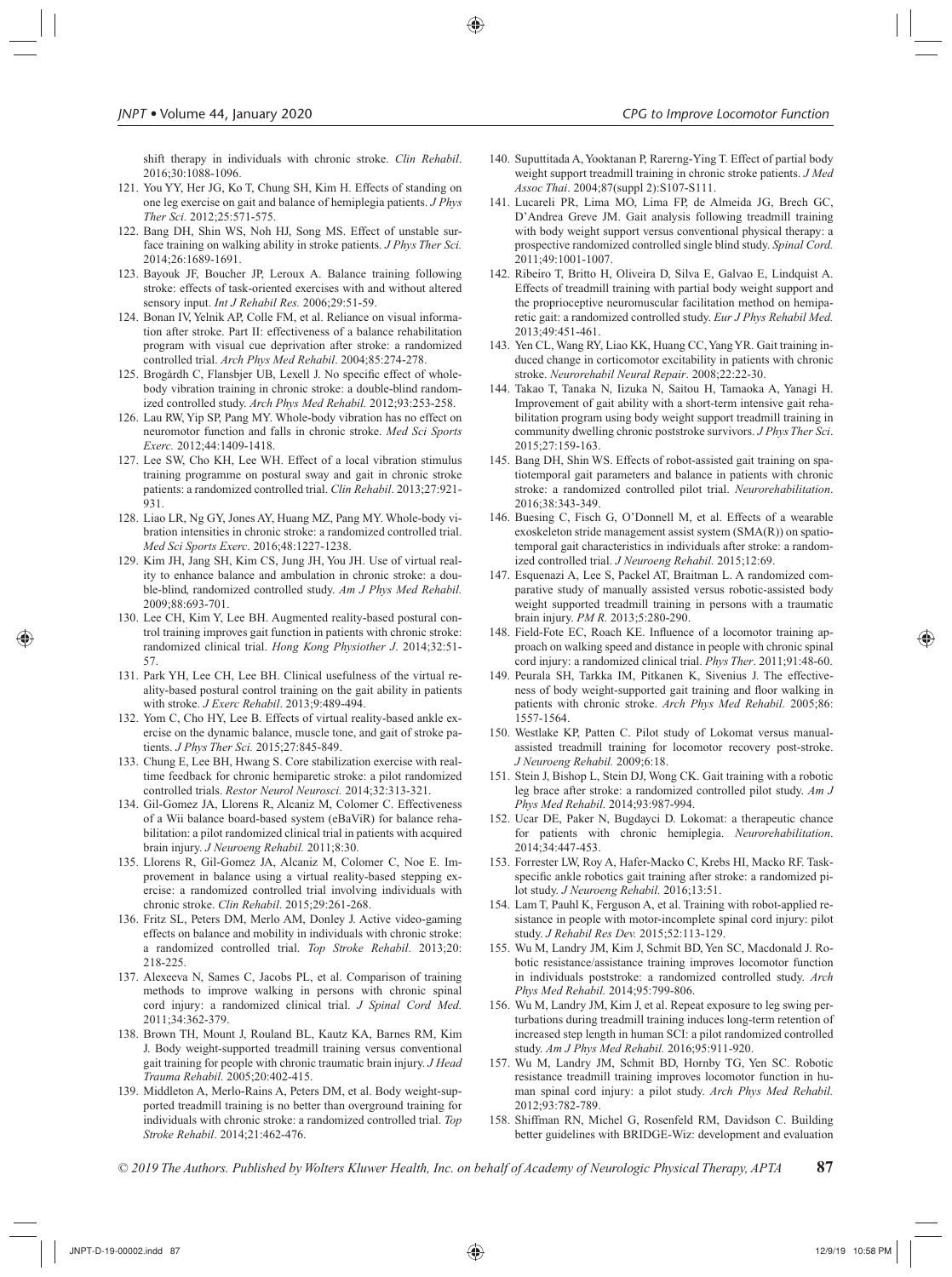of a software assistant to promote clarity, transparency, and implementability. *J Am Med Inform Assoc*. 2012;19:94-101.

- 159. Laver K, Ratcliffe J, George S, et al. Early rehabilitation management after stroke: what do stroke patients prefer? *J Rehabil Med.* 2011;43:354-358.
- 160. Laver K, Ratcliffe J, George S, Burgess L, Crotty M. Is the Nintendo Wii Fit really acceptable to older people? A discrete choice experiment. *BMC Geriatr*. 2011;11:64.
- 161. Laver K, Ratcliffe J, George S, Lester L, Crotty M. Preferences for rehabilitation service delivery: a comparison of the views of patients, occupational therapists and other rehabilitation clinicians using a discrete choice experiment. *Aust Occup Ther J*. 2013;60:93-100.
- 162. Geidl W, Knocke K, Schupp W, Pfeifer K. Measuring stroke patients' exercise preferences using a discrete choice experiment. *Neurol Int*. 2018;10:6993.
- 163. Krishnan S, Pappadis MR, Weller SC, Fisher SR, Hay CC, Reistetter TA. Patient-centered mobility outcome preferences according to individuals with stroke and caregivers: a qualitative analysis. *Disabil Rehabil.* 2018;40:1401-1409.
- 164. Combs SA, Van Puymbroeck M, Altenburger PA, Miller KK, Dierks TA, Schmid AA. Is walking faster or walking farther more important to persons with chronic stroke? *Disabil Rehabil.* 2013;35:860-867.
- 165. Holleran CL, Fogo J, Combs-Miller SA, Hornby TG. *Community Mobility Method Selection in Individuals With Chronic Motor Incomplete Spinal Cord Injury*. Anaheim, CA: American Physical Therapy Association, Combined Section Meeting; 2016.
- 166. Studenski S, Perera S, Patel K, et al. Gait speed and survival in older adults. *JAMA*. 2011;305:50-58.
- 167. Resnick B, Michael K, Shaughnessy M, Kopunek S, Nahm ES, Macko RF. Motivators for treadmill exercise after stroke. *Top Stroke Rehabil*. 2008;15:494-502.
- 168. Pandey A, Parashar A, Kumbhani D, et al. Exercise training in patients with heart failure and preserved ejection fraction: meta-analysis of randomized control trials. *Circ Heart Fail.* 2015;8:33-40.
- 169. Taylor RS, Brown A, Ebrahim S, et al. Exercise-based rehabilitation for patients with coronary heart disease: systematic review and meta-analysis of randomized controlled trials. *Am J Med*. 2004;116:682-692.
- 170. Dhamoon MS, Tai W, Boden-Albala B, et al. Risk of myocardial infarction or vascular death after first ischemic stroke: the Northern Manhattan Study. *Stroke*. 2007;38:1752-1758.
- 171. Macko RF, Ivey FM, Forrester LW. Task-oriented aerobic exercise in chronic hemiparetic stroke: training protocols and treatment effects. *Top Stroke Rehabil.* 2005;12:45-57.
- 172. Shumway-Cook A, Patla A, Stewart A, Ferrucci L, Ciol MA, Guralnik JM. Environmental components of mobility disability in community-living older persons. *J Am Geriatr Soc.* 2003;51: 393-398.
- 173. Shumway-Cook A, Patla AE, Stewart A, Ferrucci L, Ciol MA, Guralnik JM. Environmental demands associated with community mobility in older adults with and without mobility disabilities. *Phys Ther*. 2002;82:670-681.
- 174. Balasubramanian CK, Clark DJ, Fox EJ. Walking adaptability after a stroke and its assessment in clinical settings. *Stroke Res Treat.* 2014;2014:591013.
- 175. Darekar A, McFadyen BJ, Lamontagne A, Fung J. Efficacy of virtual reality-based intervention on balance and mobility disorders post-stroke: a scoping review. *J Neuroeng Rehabil.* 2015;12:46.
- 176. Levin MF, Weiss PL, Keshner EA. Emergence of virtual reality as a tool for upper limb rehabilitation: incorporation of motor control and motor learning principles. *Phys Ther*. 2015;95:415-425.
- 177. Lewis GN, Rosie JA. Virtual reality games for movement rehabilitation in neurological conditions: how do we meet the needs and expectations of the users? *Disabil Rehabil.* 2012;34:1880-1886.
- 178. Awad LN, Binder-Macleod SA, Pohlig RT, Reisman DS. Paretic propulsion and trailing limb angle are key determinants of long-

distance walking function after stroke. *Neurorehabil Neural Repair.* 2015;29:499-508.

- 179. Madhavan S, Krishnan C, Jayaraman A, Rymer WZ, Stinear JW. Corticospinal tract integrity correlates with knee extensor weakness in chronic stroke survivors. *Clin Neurophysiol*. 2011;122:1588-1594.
- 180. Newham DJ, Hsiao SF. Knee muscle isometric strength, voluntary activation and antagonist co-contraction in the first six months after stroke. *Disabil Rehabil*. 2001;23:379-386.
- 181. Knarr BA, Ramsay JW, Buchanan TS, Higginson JS, Binder-Macleod SA. Muscle volume as a predictor of maximum force generating ability in the plantar flexors post-stroke. *Muscle Nerve*. 2013;48:971-976.
- 182. Shields RK. Muscular, skeletal, and neural adaptations following spinal cord injury. *J Orthop Sports Phys Ther*. 2002;32:65-74.
- 183. Lee SS, Spear S, Rymer WZ. Quantifying changes in material properties of stroke-impaired muscle. *Clin Biomech (Bristol, Avon)*. 2015;30:269-275.
- 184. Diong J, Harvey LA, Kwah LK, et al. Gastrocnemius muscle contracture after spinal cord injury: a longitudinal study. *Am J Phys Med Rehabil.* 2013;92:565-574.
- 185. Diong JH, Herbert RD, Harvey LA, et al. Passive mechanical properties of the gastrocnemius after spinal cord injury. *Muscle Nerve*. 2012;46:237-245.
- 186. Biering-Sorensen B, Kristensen IB, Kjaer M, Biering-Sorensen F. Muscle after spinal cord injury. *Muscle Nerve*. 2009;40:499-519.
- 187. Hafer-Macko CE, Ryan AS, Ivey FM, Macko RF. Skeletal muscle changes after hemiparetic stroke and potential beneficial effects of exercise intervention strategies. *J Rehabil Res Dev.* 2008;45: 261-272.
- 188. Olney SJ, Griffin MP, McBride ID. Temporal, kinematic, and kinetic variables related to gait speed in subjects with hemiplegia: a regression approach. *Phys Ther*. 1994;74:872-885.
- 189. Bowden MG, Balasubramanian CK, Neptune RR, Kautz SA. Anterior-posterior ground reaction forces as a measure of paretic leg contribution in hemiparetic walking. *Stroke*. 2006;37:872-876.
- 190. Patten C, Lexell J, Brown HE. Weakness and strength training in persons with poststroke hemiplegia: rationale, method, and efficacy. *J Rehabil Res Dev.* 2004;41:293-312.
- 191. Pak S, Patten C. Strengthening to promote functional recovery poststroke: an evidence-based review. *Top Stroke Rehabil*. 2008;15: 177-199.
- 192. Jacobs PL, Nash MS. Exercise recommendations for individuals with spinal cord injury. *Sports Med*. 2004;34:727-751.
- 193. Kitzman DW, Brubaker PH, Morgan TM, Stewart KP, Little WC. Exercise training in older patients with heart failure and preserved ejection fraction: a randomized, controlled, single-blind trial. *Circ Heart Fail*. 2010;3:659-667.
- 194. Winding KM, Munch GW, Iepsen UW, Van Hall G, Pedersen BK, Mortensen SP. The effect on glycaemic control of low-volume high-intensity interval training versus endurance training in individuals with type 2 diabetes. *Diabetes Obes Metab*. 2018;20: 1131-1139.
- 195. Bochkezanian V, Raymond J, de Oliveira CQ, Davis GM. Can combined aerobic and muscle strength training improve aerobic fitness, muscle strength, function and quality of life in people with spinal cord injury? A systematic review. *Spinal Cord*. 2015;53: 418-431.
- 196. van de Port IG, Wevers L, Roelse H, van Kats L, Lindeman E, Kwakkel G. Cost-effectiveness of a structured progressive taskoriented circuit class training programme to enhance walking competency after stroke: the protocol of the FIT-Stroke trial. *BMC Neurol*. 2009;9:43.
- 197. Wevers L, van de Port I, Vermue M, Mead G, Kwakkel G. Effects of task-oriented circuit class training on walking competency after stroke: a systematic review. *Stroke*. 2009;40:2450-2459.
- 198. Tang A, Eng JJ, Krassioukov AV, Tsang TS, Liu-Ambrose T. Highand low-intensity exercise do not improve cognitive function after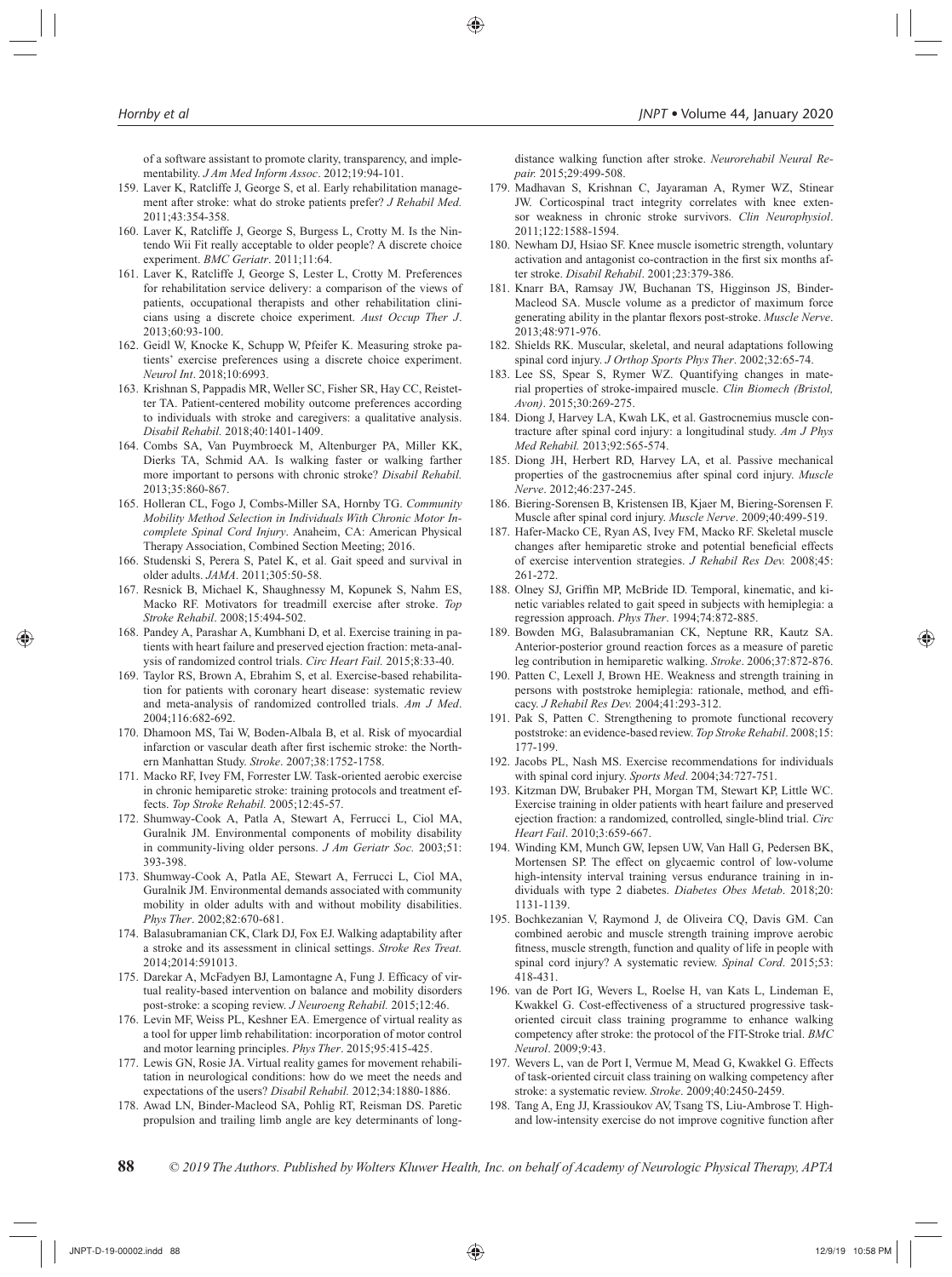stroke: a randomized controlled trial. *J Rehabil Med.* 2016;48: 841-846.

- 199. Kendrick D, Kumar A, Carpenter H, et al. Exercise for reducing fear of falling in older people living in the community. *Cochrane Database Syst Rev*. 2014;(11):CD009848.
- 200. Xu T, Clemson L, O'Loughlin K, Lannin NA, Dean C, Koh G. Risk factors for falls in community stroke survivors: a systematic review and meta-analysis. *Arch Phys Med Rehabil.* 2018;99:563- 573. e5.
- 201. Nadeau S, Duclos C, Bouyer L, Richards CL. Guiding taskoriented gait training after stroke or spinal cord injury by means of a biomechanical gait analysis. *Prog Brain Res.* 2011;192:161-180.
- 202. Hesse S, Bertelt C, Jahnke MT, et al. Treadmill training with partial body weight support compared with physiotherapy in nonambulatory hemiparetic patients. *Stroke*. 1995;26:976-981.
- 203. Finch L, Barbeau H, Arsenault B. Influence of body weight support on normal human gait: development of a gait retraining strategy. *Phys Ther*. 1991;71:842-855; discussion 855-856.
- 204. Barbeau H, Wainberg M, Finch L. Description and application of a system for locomotor rehabilitation. *Med Biol Eng Comput*. 1987;25:341-344.
- 205. Visintin M, Barbeau H. The effects of body weight support on the locomotor pattern of spastic paretic patients. *Can J Neurol Sci*. 1989;16:315-325.
- 206. Yagura H, Hatakenaka M, Miyai I. Does therapeutic facilitation add to locomotor outcome of body weight–supported treadmill training in nonambulatory patients with stroke? A randomized controlled trial. *Arch Phys Med Rehabil.* 2006;87:529-535.
- 207. Wernig A, Muller S, Nanassy A, Cagol E. Laufband therapy based on 'rules of spinal locomotion' is effective in spinal cord injured persons. *Eur J Neurosci.* 1995;7:823-829.
- 208. Behrman AL, Harkema SJ. Locomotor training after human spinal cord injury: a series of case studies. *Phys Ther*. 2000;80:688-700.
- 209. Nadeau S, Gravel D, Arsenault AB, Bourbonnais D. Plantarflexor weakness as a limiting factor of gait speed in stroke subjects and the compensating role of hip flexors. *Clin Biomech (Bristol, Avon)*. 1999;14:125-135.
- 210. Colombo G, Joerg M, Schreier R, Dietz V. Treadmill training of paraplegic patients using a robotic orthosis. *J Rehabil Res Dev.* 2000;37:693-700.
- 211. Colombo G, Wirz M, Dietz V. Driven gait orthosis for improvement of locomotor training in paraplegic patients. *Spinal Cord.* 2001;39:252-255.
- 212. Hesse S, Sarkodie-Gyan T, Uhlenbrock D. Development of an advanced mechanised gait trainer, controlling movement of the centre of mass, for restoring gait in non-ambulant subjects. *Biomed Tech (Berl)*. 1999;44:194-201.
- 213. Hesse S, Schattat N, Mehrholz J, Werner C. Evidence of end-effector based gait machines in gait rehabilitation after CNS lesion. *Neurorehabilitation*. 2013;33:77-84.
- 214. Israel JF, Campbell DD, Kahn JH, Hornby TG. Metabolic costs and muscle activity patterns during robotic- and therapist-assisted treadmill walking in individuals with incomplete spinal cord injury. *Phys Ther*. 2006;86:1466-1478.
- 215. Bang DH, Shin WS, Kim SY, Choi JD. The effects of action observational training on walking ability in chronic stroke patients: a double-blind randomized controlled trial. *Clin Rehabil*. 2013;27:1118-1125.
- 216. Kim JH, Lee BH. Action observation training for functional activities after stroke: a pilot randomized controlled trial. *Neurorehabilitation*. 2013;33:565-574.
- 217. Sharp KG, Gramer R, Butler L, Cramer SC, Hade E, Page SJ. Effect of overground training augmented by mental practice on gait velocity in chronic, incomplete spinal cord injury. *Arch Phys Med Rehabil.* 2014;95:615-621.
- 218. Paoloni M, Mangone M, Scettri P, Procaccianti R, Cometa A, Santilli V. Segmental muscle vibration improves walking in chronic stroke patients with foot drop: a randomized controlled trial. *Neurorehabil Neural Repair*. 2010;24:254-262.
- 219. Rydwik E, Eliasson S, Akner G. The effect of exercise of the affected foot in stroke patients—a randomized controlled pilot trial. *Clin Rehabil*. 2006;20:645-655.
- 220. Johannsen L, Wing AM, Pelton T, et al. Seated bilateral leg exercise effects on hemiparetic lower extremity function in chronic stroke. *Neurorehabil Neural Repair.* 2010;24:243-253.
- 221. Mirelman A, Bonato P, Deutsch JE. Effects of training with a robot-virtual reality system compared with a robot alone on the gait of individuals after stroke. *Stroke.* 2009;40:169-174.
- 222. Goodman RN, Rietschel JC, Roy A, et al. Increased reward in ankle robotics training enhances motor control and cortical efficiency in stroke. *J Rehabil Res Dev.* 2014;51:213-227.
- 223. In T, Lee K, Song C. Virtual reality reflection therapy improves balance and gait in patients with chronic stroke: randomized controlled trials. *Med Sci Monit.* 2016;22:4046-4053.
- 224. Cha Y, Kim Y, Hwang S, Chung Y. Intensive gait training with rhythmic auditory stimulation in individuals with chronic hemiparetic stroke: a pilot randomized controlled study. *Neurorehabilitation*. 2014;35:681-688.
- 225. Park J, Park SY, Kim YW, Woo Y. Comparison between treadmill training with rhythmic auditory stimulation and ground walking with rhythmic auditory stimulation on gait ability in chronic stroke patients: a pilot study. *Neurorehabilitation*. 2015;37:193-202.
- 226. Yang CH, Kim JH, Lee BH. Effects of real-time auditory stimulation feedback on balance and gait after stroke: a randomized controlled trial. *J Exp Stroke Trans Med.* 2016;9:1-5.
- 227. Park HJ, Oh DW, Kim SY, Choi JD. Effectiveness of community-based ambulation training for walking function of post-stroke hemiparesis: a randomized controlled pilot trial. *Clin Rehabil*. 2011;25:451-459.
- 228. Danks KA, Pohlig R, Reisman DS. Combining fast-walking training and a step activity monitoring program to improve daily walking activity after stroke: a preliminary study. *Arch Phys Med Rehabil.* 2016;97:S185-S193.
- 229. Gama GL, de Lucena Trigueiro LC, Simao CR, et al. Effects of treadmill inclination on hemiparetic gait: controlled and randomized clinical trial. *Am J Phys Med Rehabil*. 2015;94:718-727.
- 230. Chen IH, Yang YR, Chan RC, Wang RY. Turning-based treadmill training improves turning performance and gait symmetry after stroke. *Neurorehabil Neural Repair*. 2014;28:45-55.
- 231. Jeong YG, Koo JW. The effects of treadmill walking combined with obstacle-crossing on walking ability in ambulatory patients after stroke: a pilot randomized controlled trial. *Top Stroke Rehabil.* 2016;23:406-412.
- 232. Awad LN, Reisman DS, Pohlig RT, Binder-Macleod SA. Reducing the cost of transport and increasing walking distance after stroke: a randomized controlled trial on fast locomotor training combined with functional electrical stimulation. *Neurorehabil Neural Repair*. 2016;30:661-670.
- 233. Kang TW, Lee JH, Cynn HS. Six-week Nordic treadmill training compared with treadmill training on balance, gait, and activities of daily living for stroke patients: a randomized controlled trial. *J Stroke Cerebrovasc Dis*. 2016;25:848-856.
- 234. Yang YR, Chen YC, Lee CS, Cheng SJ, Wang RY. Dual-taskrelated gait changes in individuals with stroke. *Gait Posture.* 2007;25:185-190.
- 235. Park IM, Lee YS, Moon BM, Sim SM. A comparison of the effects of overground gait training and treadmill gait training according to stroke patients' gait velocity. *J Phys Ther Sci*. 2013;25:379-332.
- 236. Won SH, Kim JC, Oh DW. Effects of a novel walking training program with postural correction and visual feedback on walking function in patients with post-stroke hemiparesis. *J Phys Ther Sci*. 2015;27:2581-2583.
- 237. Druzbicki M, Guzik A, Przysada G, Kwolek A, Brzozowska-Magon A. Efficacy of gait training using a treadmill with and without visual biofeedback in patients after stroke: a randomized study. *J Rehabil Med*. 2015;47:419-425.
- 238. Hornby TG, Kinnaird CR, Holleran CL, Rafferty MR, Rodriguez KS, Cain JB. Kinematic, muscular, and metabolic responses during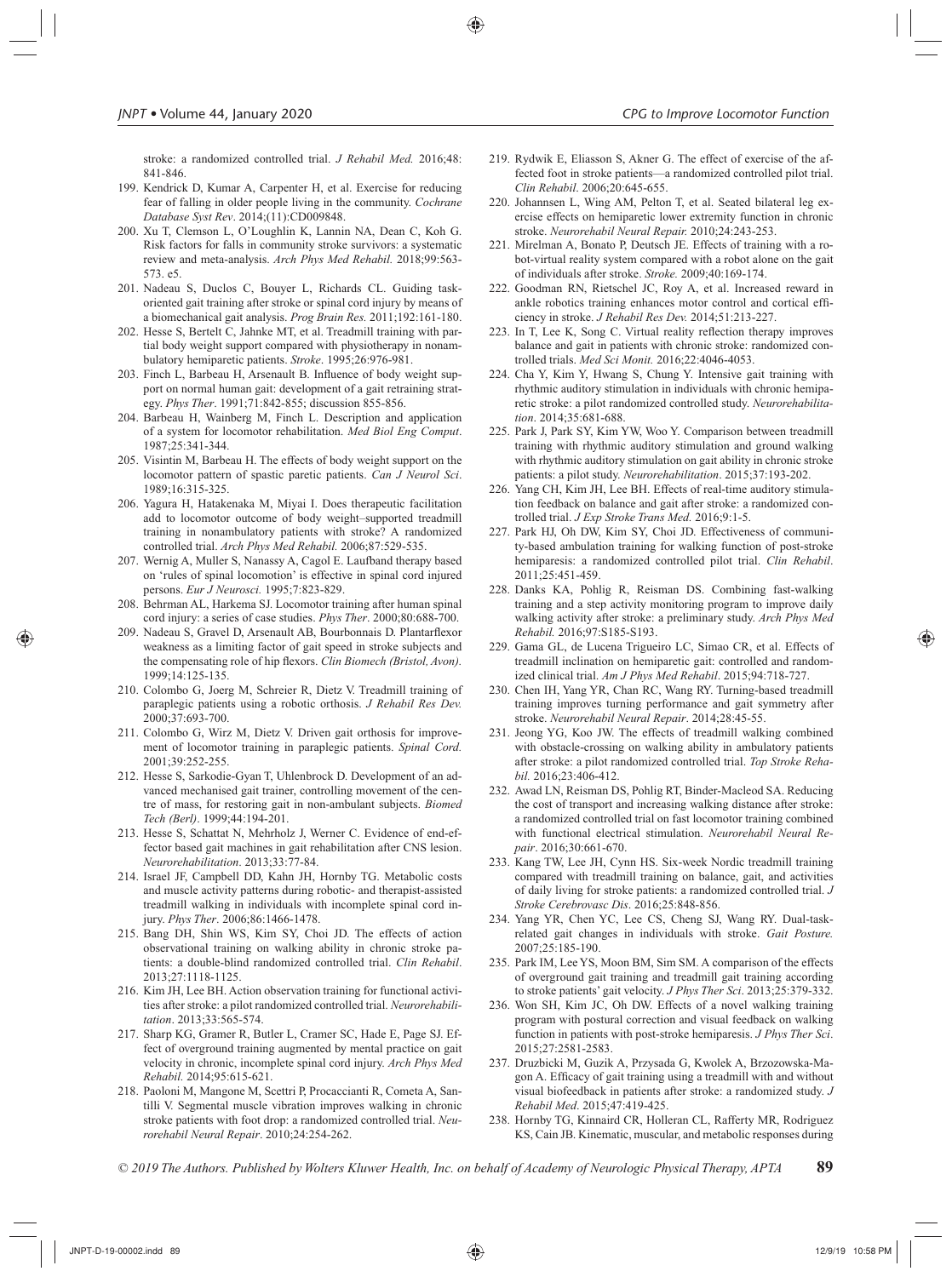exoskeletal-, elliptical-, or therapist-assisted stepping in people with incomplete spinal cord injury. *Phys Ther*. 2012;92:1278- 1291.

- 239. Gottschall JS, Kram R. Energy cost and muscular activity required for propulsion during walking. *J Appl Physiol*. 2003;94:1766- 1772.
- 240. Gottschall J, Kram R. Energy cost and muscular activity required for leg swing during walking. *J Appl Physiol*. 2005;99:23-30.
- 241. Rycroft-Malone J. Evidence-informed practice: from individual to context. *J Nurs Manag*. 2008;16:404-408.
- 242. Hornby TG, Holleran CL, Hennessy PW, et al. Variable intensive early walking poststroke (VIEWS): a randomized controlled trial. *Neurorehabil Neural Repair.* 2016;30:440-450.
- 243. Duncan PW, Sullivan KJ, Behrman AL, Rose DK. Tilson JK. *Locomotor Experience Applied Post-Stroke (LEAPS): What Does the Outcome of the LEAPS RCT Mean to the Physical Therapist?* New Orleans, LA: American Physical Therapy Association Combined Sections Meeting; 2011.
- 244. Sullivan KJ, Brown DA, Klassen T, et al. Effects of task-specific locomotor and strength training in adults who were ambulatory after stroke: results of the STEPS randomized clinical trial. *Phys Ther.* 2007;87:1580-1602; discussion 603-607.
- 245. Winstein CJ, Gardner ER, McNeal DR, Barto PS, Nicholson DE. Standing balance training: effect on balance and locomotion in hemiparetic adults. *Arch Phys Med Rehabil.* 1989;70:755-762.
- 246. Yavuzer G, Eser F, Karakus D, Karaoglan B, Stam HJ. The effects of balance training on gait late after stroke: a randomized controlled trial. *Clin Rehabil*. 2006;20:960-969.
- 247. Ada L, Dean CM, Morris ME, Simpson JM, Katrak P. Randomized trial of treadmill walking with body weight support to establish walking in subacute stroke: the MOBILISE trial. *Stroke*. 2010;41:1237-1242.
- 248. Dean CM, Ada L, Bampton J, Morris ME, Katrak PH, Potts S. Treadmill walking with body weight support in subacute non-ambulatory stroke improves walking capacity more than overground walking: a randomised trial. *J Physiother*. 2010;56: 97-103.
- 249. Barbeau H, Visintin M. Optimal outcomes obtained with bodyweight support combined with treadmill training in stroke subjects. *Arch Phys Med Rehabil*. 2003;84:1458-1465.
- 250. Billinger SA, Arena R, Bernhardt J, et al. Physical activity and exercise recommendations for stroke survivors: a statement for healthcare professionals from the American Heart Association/ American Stroke Association. *Stroke*. 2014;45:2532-2553.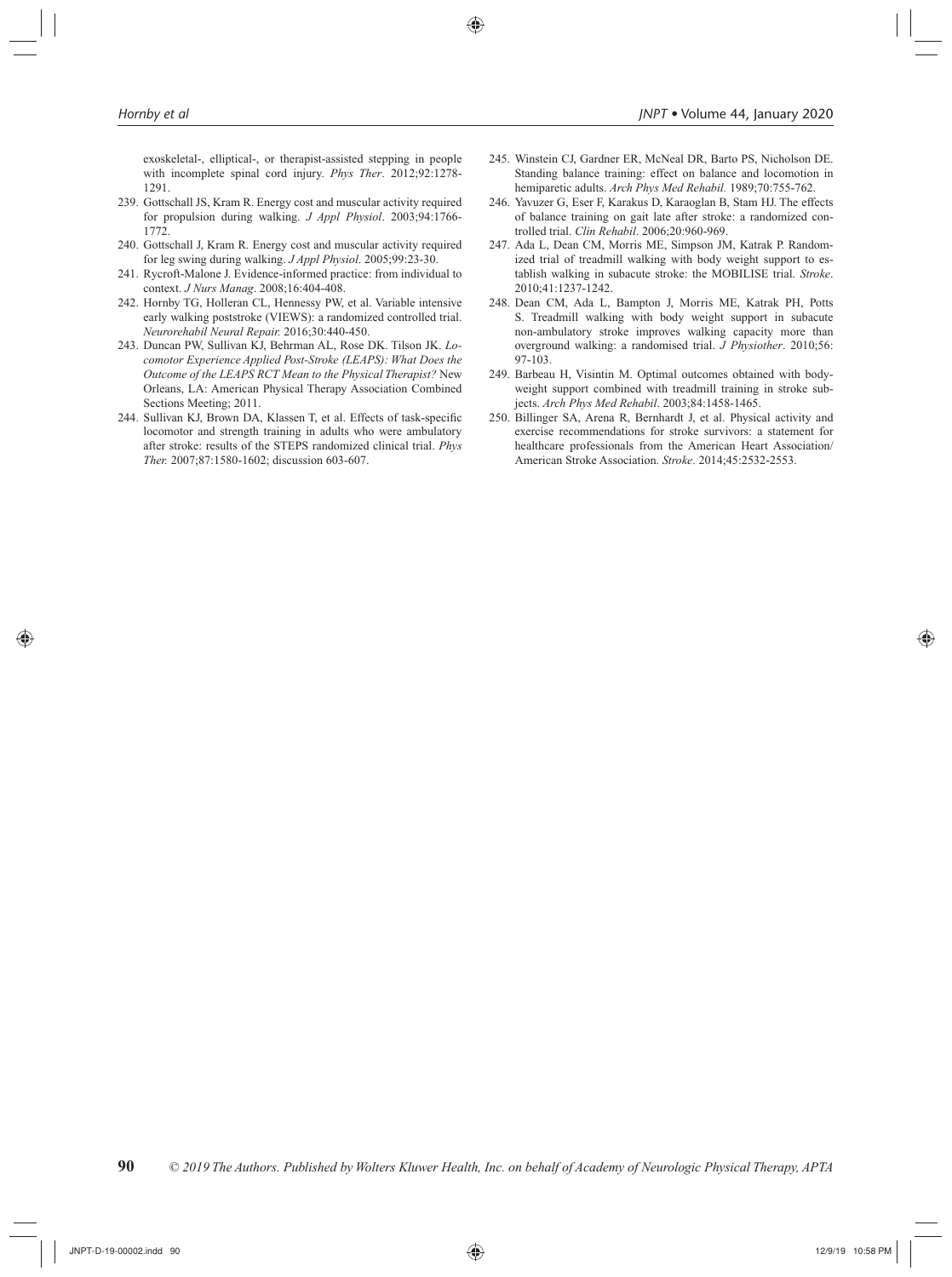# **APPENDIX: EVIDENCE TABLES**

Evidence tables provide a brief summary of the available research evidence for a particular physical therapy strategy, with specific details for each article. Specific details include as follows: last name of first author and year (sample size); strength of the article, including the level of evidence (I or II) and the scored section (section B) from the CAT-EI (listed as the "tally"); population diagnosis; indication of significant differences observed between treatment groups for either the 6MWT or the 10MWT (detailed later); and brief description of the different treatment groups. The following symbols were used to indicate observed changes between groups: "+" indicates significant differences between groups; "O" indicates no significant differences between groups; and "..." indicates not tested. Points in the final column are based on the scoring system designed to evaluate the strength of the comparator intervention (see the "Methods" section). N/A in this column is used to indicate that the study was not given a point value or included in the determination of the strength of the recommendation because the experimental intervention was included in the comparator group (eg, compared eccentric with concentric strengthening).

|                                                               | <b>ARTICLE</b><br>(SAMPLE SIZE)               | <b>LEVEL</b><br>(TALLY) | <b>DX</b>  | <b>TIMED</b><br><b>DISTANCE</b> | <b>GAIT</b><br><b>SPEED</b> | <b>EXPERIMENTAL</b>                                                                                           | <b>CONTROL</b>                                                                        | <b>POINTS</b>  |
|---------------------------------------------------------------|-----------------------------------------------|-------------------------|------------|---------------------------------|-----------------------------|---------------------------------------------------------------------------------------------------------------|---------------------------------------------------------------------------------------|----------------|
| High-intensity<br>versus stretch-<br>ing//passive<br>exercise | Globas et al<br>$(2012)^{75}$ ; n = 38        | 1(15)                   | <b>CVA</b> | $\qquad \qquad +$               | $\, +$                      | TM, 60%-80%<br>HRR, $3 \times$ /wk, 3<br>mo                                                                   | Usual care<br>physical<br>therapy                                                     | $\overline{2}$ |
|                                                               | Gordon et al<br>$(2013)^{76}$ ; n = 128       | 1(14)                   | <b>CVA</b> | $+$                             | .                           | OG walking, 60%-<br>85% HR $_{max}$ , 3×/<br>wk, 12 wk                                                        | Light<br>massage                                                                      | $\mathbf{1}$   |
|                                                               | Luft et al (2008) <sup>77</sup> ;<br>$n = 71$ | 1(13)                   | <b>CVA</b> | $+$                             | $\Omega$                    | TM, 40 min, 60%-<br>80% HR reserve,<br>$3 \times$ /wk, 6 mo                                                   | Passive<br>stretch                                                                    | $\mathbf{1}$   |
|                                                               | Moore et al<br>$(2010)^{24}$ ; n = 20         | 1(13)                   | <b>CVA</b> | $\mathcal{O}$                   | $\overline{O}$              | Crossover: TM,<br>80%-85% HR <sub>max</sub> , 2-5×/wk, 4 wk                                                   | Crossover: no<br>intervention                                                         | $\Omega$       |
|                                                               | Macko et al<br>$(2005)^{34}$ ; n = 61         | 1(12)                   | <b>CVA</b> | $\qquad \qquad +$               | $\Omega$                    | TM, 60%-80% HR<br>reserve, 40 min,<br>$3 \times$ /wk, 6 mo                                                    | Low intensity,<br>30%-40%<br>HR reserve,<br>stretch                                   | $\overline{2}$ |
| Higher-versus<br>lower-intensity<br>walking training          | Boyne et al<br>$(2016)^{78}$ ; n = 18         | 1(18)                   | <b>CVA</b> | $\overline{O}$                  | $\qquad \qquad +$           | TM, HIIT (30 s<br>$max, <60$ s rec)<br>$3 \times$ /wk, 4 wk                                                   | TM, 45% HR<br>reserve, $3 \times/$<br>wk, 4 wk                                        | $\overline{2}$ |
|                                                               | Holleran et al<br>$(2015)^{79}$ ; n = 12      | 1(12)                   | <b>CVA</b> | $\overline{+}$                  | $\mathcal{O}$               | Crossover: TM &<br>OG, 30 min, <80%<br>HR reserve, $3 \times/$<br>wk, 4 wk                                    | Crossover:<br>TM & OG,<br>30 min, 30%-<br>40% HRR,<br>$3 \times$ /wk, 4 wk            | $\overline{2}$ |
|                                                               | Ivey et al $(2015)^{80}$ ;<br>$n = 34$        | 1(11)                   | <b>CVA</b> | $\Omega$                        | $\overline{O}$              | TM, 30 min, 80%-<br>85% HR reserve,<br>$3 \times$ /wk, 6 mo                                                   | TM, 30 min,<br>$<$ 50% HR<br>reserve,<br>$3 \times$ /wk, 6 mo                         | $\overline{0}$ |
|                                                               | Munari et al<br>$(2016)^{81}$ ; n = 16        | 1(16)                   | <b>CVA</b> | $\qquad \qquad +$               | $^{+}$                      | TM-HITT (1 min<br>$85\%$ Vo <sub>y</sub> peak, 3<br>min $50\%$ Vo <sub>2</sub> peak),<br>$3 \times$ /wk, 3 mo | TM, 50-60<br>min, 40%-<br>60% Vo <sub>2</sub> peak,<br>$3 \times$ /wk, $3 \text{ mo}$ | $\overline{2}$ |
|                                                               | Yang et al<br>$(2014)^{82}$ ; n = 22          | 1(12)                   | <b>SCI</b> | $\ddot{}$                       | $\overline{O}$              | Crossover: TM, 60<br>min, $5 \times$ /wk, 2 mo,<br>faster than SSV                                            | Crossover:<br>precision<br>training OG<br>$5 \times$ /wk, 2 mo                        | $\overline{2}$ |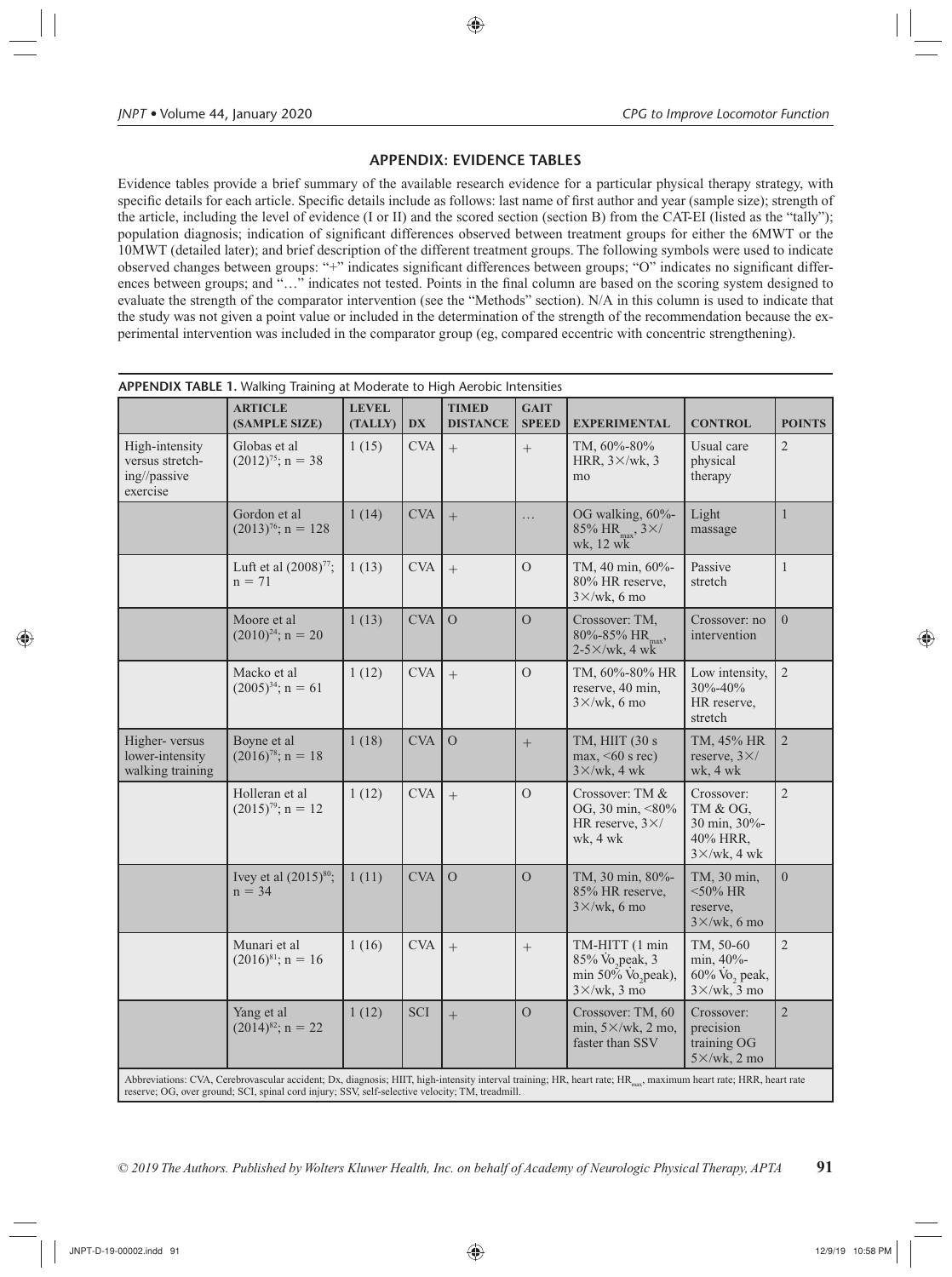| APPENDIX TABLE 2. Walking Training With Augmented Feedback/Virtual Reality |                                               |                         |            |                                 |                             |                                                                                           |                                                                                                                                    |                |
|----------------------------------------------------------------------------|-----------------------------------------------|-------------------------|------------|---------------------------------|-----------------------------|-------------------------------------------------------------------------------------------|------------------------------------------------------------------------------------------------------------------------------------|----------------|
|                                                                            | <b>ARTICLE</b><br><b>(SAMPLE</b><br>SIZE)     | <b>LEVEL</b><br>(TALLY) | <b>DX</b>  | <b>TIMED</b><br><b>DISTANCE</b> | <b>GAIT</b><br><b>SPEED</b> | <b>EXPERIMENTAL</b>                                                                       | <b>CONTROL</b>                                                                                                                     | <b>POINTS</b>  |
| $VR + walk$ -<br>$ing + PT$<br>versus walk-<br>$ing + PT$                  | Cho<br>and Lee<br>$(2013)^{83}$ ;<br>$n = 18$ | 1(12)                   | <b>CVA</b> | .                               | $\boldsymbol{+}$            | $VR$ -community +<br>TM, 30 min, $3 \times$ /wk,<br>$6$ wk + 30-min PT,<br>30-min FES, VR | TM, 30 min, $3 \times$ /wk,<br>$6 \text{ wk} + 30$ -min PT,<br>30-min FES                                                          | $\overline{2}$ |
|                                                                            | Cho<br>and Lee<br>$(2014)^{84}$ ;<br>$n = 50$ | 1(13)                   | <b>CVA</b> | .                               | $\! +$                      | VR-community +<br>TM, 30 min, $3 \times$ /wk,<br>$6$ wk + 30-min PT,<br>30-min FES, VR    | TM, 30 min, $3 \times$ /wk,<br>$6$ wk + 30-min OT,<br>30-min PT, 30-min<br><b>FES</b>                                              | $\overline{2}$ |
|                                                                            | Kang et al<br>$(2012)^{85}$ ;<br>$n = 16$     | 1(10)                   | <b>CVA</b> | $\boldsymbol{+}$                | $+$                         | $VR + TM$ , 30 min,<br>$3 \times$ /wk, 4 wk + PT.<br>VR-path between<br>trees             | 2 control groups:<br>TM or stretch,<br>30 min, $3 \times$ /wk,<br>$4$ wk + PT                                                      | $\overline{2}$ |
|                                                                            | Kim et al<br>$(2015)^{86}$ ;<br>$n = 74$      | 2(9)                    | <b>CVA</b> | .                               | $+$                         | $VR + TM$ , 30 min,<br>$3 \times$ /wk, 4 wk. VR-<br>grocery shopping<br>scenes            | $VR + TM$ , 30 min,<br>$3 \times$ /wk, 4 wk.                                                                                       | $\overline{2}$ |
|                                                                            | Yang et al<br>$(2008)^{87};$<br>$n = 48$      | 1(11)                   | <b>CVA</b> | .                               | $+$                         | $VR + TM$ , 20 min,<br>$3 \times$ /wk, 3 wk. VR-<br>community-based<br>scenes             | TM, 20 min,<br>$3 \times$ /wk, 3 wk                                                                                                | $\overline{2}$ |
| VR TM<br>walking<br>versus other<br>walking                                | Cho et al<br>$(2015)^{88}$ ;<br>$n = 45$      | 1(14)                   | <b>CVA</b> | .                               | $\overline{O}$              | $VR + TM + cogni$ -<br>tive, 30 min, $5 \times$ /wk,<br>$4wk + 30$ -min PT                | TM, 30 min,<br>$5 \times$ /wk, 4 wk<br>$+30$ -min PT                                                                               | n/a            |
|                                                                            | Jaffe et al<br>$(2004)^{89}$ ;<br>$n = 16$    | 2(9)                    | <b>CVA</b> | $\overline{O}$                  | $\! +$                      | $VR + TM$ , 60 min,<br>$3 \times$ /wk, 2 wk. VR-<br>stepping over virtual<br>objects      | OG walking over<br>obstacles, 60 min,<br>$3 \times$ /wk, 2 wk                                                                      | $\overline{2}$ |
|                                                                            | Kim et al<br>$(2016)^{90}$ ;<br>$n = 24$      | 2(8)                    | <b>CVA</b> | $\overline{O}$                  | $\cdots$                    | $VR + TM$ , 30 min,<br>$3 \times$ /wk, 4 wk. VR-<br>overground, uphill,<br>obstacles      | 2 groups: usual PT<br>or community 30<br>min, $3 \times$ /wk, 4 wk<br>walking (outside,<br>stairs, slopes, un-<br>stable surfaces) | $\overline{0}$ |

Abbreviations: CVA, Cerebrovascular accident; FES, functional electrical stimulation; n/a, VR + TM in both groups, 1 with additional cognitive challenge; OG, over ground; OT, occupational therapy; PT, physical therapy; TM, treadmill; VR, virtual reality.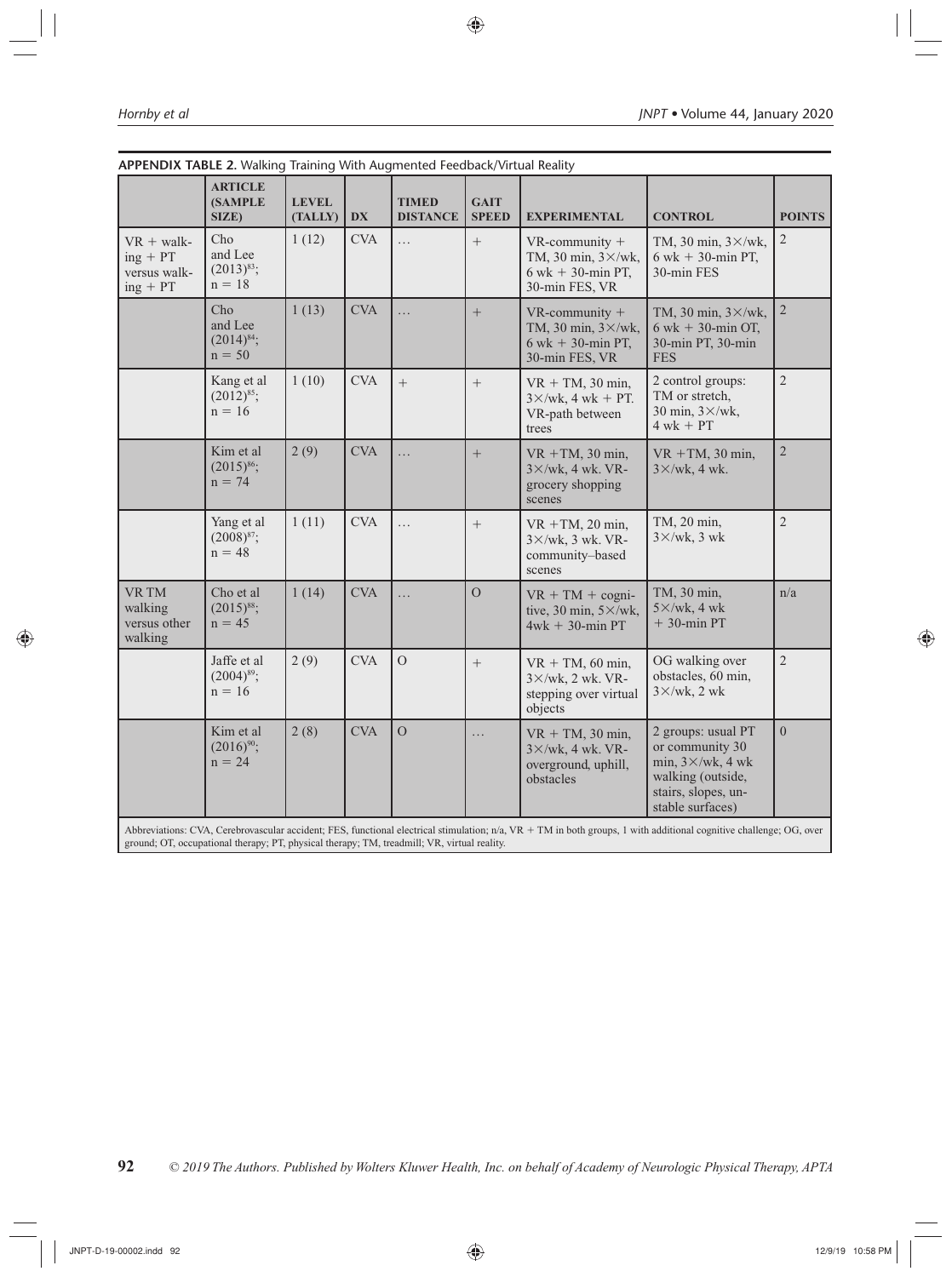|                                         | <b>APPENDIX TABLE 3. Strength Training</b>              |                         |            |                                 |                             |                                                                       |                                                                                                                                                                                                                                                                                                                                                                                                                        |                  |
|-----------------------------------------|---------------------------------------------------------|-------------------------|------------|---------------------------------|-----------------------------|-----------------------------------------------------------------------|------------------------------------------------------------------------------------------------------------------------------------------------------------------------------------------------------------------------------------------------------------------------------------------------------------------------------------------------------------------------------------------------------------------------|------------------|
|                                         | <b>ARTICLE</b><br>(SAMPLE SIZE)                         | <b>LEVEL</b><br>(TALLY) | <b>DX</b>  | <b>TIMED</b><br><b>DISTANCE</b> | <b>GAIT</b><br><b>SPEED</b> | <b>EXPERIMENTAL</b>                                                   | <b>CONTROL</b>                                                                                                                                                                                                                                                                                                                                                                                                         | <b>POINTS</b>    |
| Strengthening<br>versus no<br>exercise  | Flansbjer et al<br>$(2008)^{91}$ ;<br>$n = 24$          | 1(13)                   | <b>CVA</b> | $\Omega$                        | $\overline{O}$              | $2\times 6$ to max reps<br>80% 1RM,<br>$2 \times$ /wk, 10 wk          | No<br>intervention<br>2 groups-<br>aerobic.<br>$3 \times$ /wk,<br>12 wk or no<br>intervention<br>N <sub>o</sub><br>intervention<br>Upper extrem-<br>ity exercise,<br>$3 \times$ /wk, 6 wk<br>Passive LE<br>ROM, $3 \times$ /wk,<br>$6$ wk<br>LE ROM, UE<br>exercise,<br>$3 \times$ /wk, 12 wk<br>Crossover:<br>$3 \times 12$ reps,<br>60% 1RM,<br>$3 \times$ /wk, 1 mo<br>Balance<br>training.<br>$5 \times$ /wk, 2 mo | $\overline{0}$   |
|                                         | Severinsen<br>et al $(2014)^{92}$ ;<br>$n = 43$         | 1(14)                   | <b>CVA</b> | $\Omega$                        | $\overline{O}$              | $3 \times 8$ reps 80%<br>1RM, $3 \times$ /wk,<br>12 wk                |                                                                                                                                                                                                                                                                                                                                                                                                                        | $\theta$         |
|                                         | Yang et al<br>$(2006)^{93}$ ;<br>$n = 48$               | 1(14)                   | <b>CVA</b> | $+$                             | $^{+}$                      | Functional strength<br>exercises, $3 \times$ /wk,<br>1 mo             |                                                                                                                                                                                                                                                                                                                                                                                                                        | $\mathbf{1}$     |
| Strengthening<br>versus min<br>exercise | Bourbonnais<br>et al (2002) <sup>94</sup> ;<br>$n = 26$ | 1(10)                   | <b>CVA</b> | $+$                             | $+$                         | Up to 70%-90%,<br>reps incr, $3 \times$ /wk,<br>6 wk                  |                                                                                                                                                                                                                                                                                                                                                                                                                        | $\mathbf{1}$     |
|                                         | Kim et al<br>$(2001)^{95}$ ; n = 20                     | 1(13)                   | <b>CVA</b> | $\cdots$                        | $\overline{O}$              | $3 \times 10$ reps max<br>effort, $3 \times$ /wk.<br>$6 \text{ wk}$   |                                                                                                                                                                                                                                                                                                                                                                                                                        | $\overline{0}$   |
|                                         | Ouellette et al<br>$(2004)^{96}$ ; n = 42               | 1(12)                   | <b>CVA</b> | $\Omega$                        | $\Omega$                    | $3 \times 10$ reps 70%<br>1RM, $3 \times$ /wk,<br>$12$ wk             |                                                                                                                                                                                                                                                                                                                                                                                                                        | $\overline{0}$   |
| Strength versus<br>other exercise       | Jayaraman et al<br>$(2013)^{97}$ ; n = 5                | 2(9)                    | <b>SCI</b> | $\qquad \qquad +$               | .                           | Crossover: $3 \times 10$<br>reps 100% 1RM.<br>$3 \times$ /wk, 1 mo    |                                                                                                                                                                                                                                                                                                                                                                                                                        | $\overline{2}$   |
|                                         | Kim et al<br>$(2016)$ <sup>98</sup> ;<br>$n = 27$       | 2(9)                    | <b>CVA</b> | $\Omega$                        | <b>Oa</b>                   | Strength 70% 1RM<br>reps not listed,<br>$5 \times$ /wk, 2 mo          |                                                                                                                                                                                                                                                                                                                                                                                                                        | $\boldsymbol{0}$ |
|                                         | Labruyère R<br>and van Hedel<br>$(2014)^{99}$ ; n = 9   | 1(10)                   | <b>SCI</b> | $\cdots$                        | $\boldsymbol{+}$            | Crossover $3 \times 10$ -<br>12 reps 70% 1RM,<br>$4 \times$ /wk, 1 mo | Crossover:<br>Lokomat,<br>$4 \times$ /wk, 1 mo                                                                                                                                                                                                                                                                                                                                                                         | $\overline{2}$   |
| Other                                   | Clark and Patten<br>$(2013)^{100}$ ;<br>$n = 34$        | 1(14)                   | <b>CVA</b> | $\ddots$                        | $\overline{O}$              | Eccentric strength<br>training                                        | Concentric<br>strength<br>training                                                                                                                                                                                                                                                                                                                                                                                     | n/a              |

a Comparison group was superior to experimental group.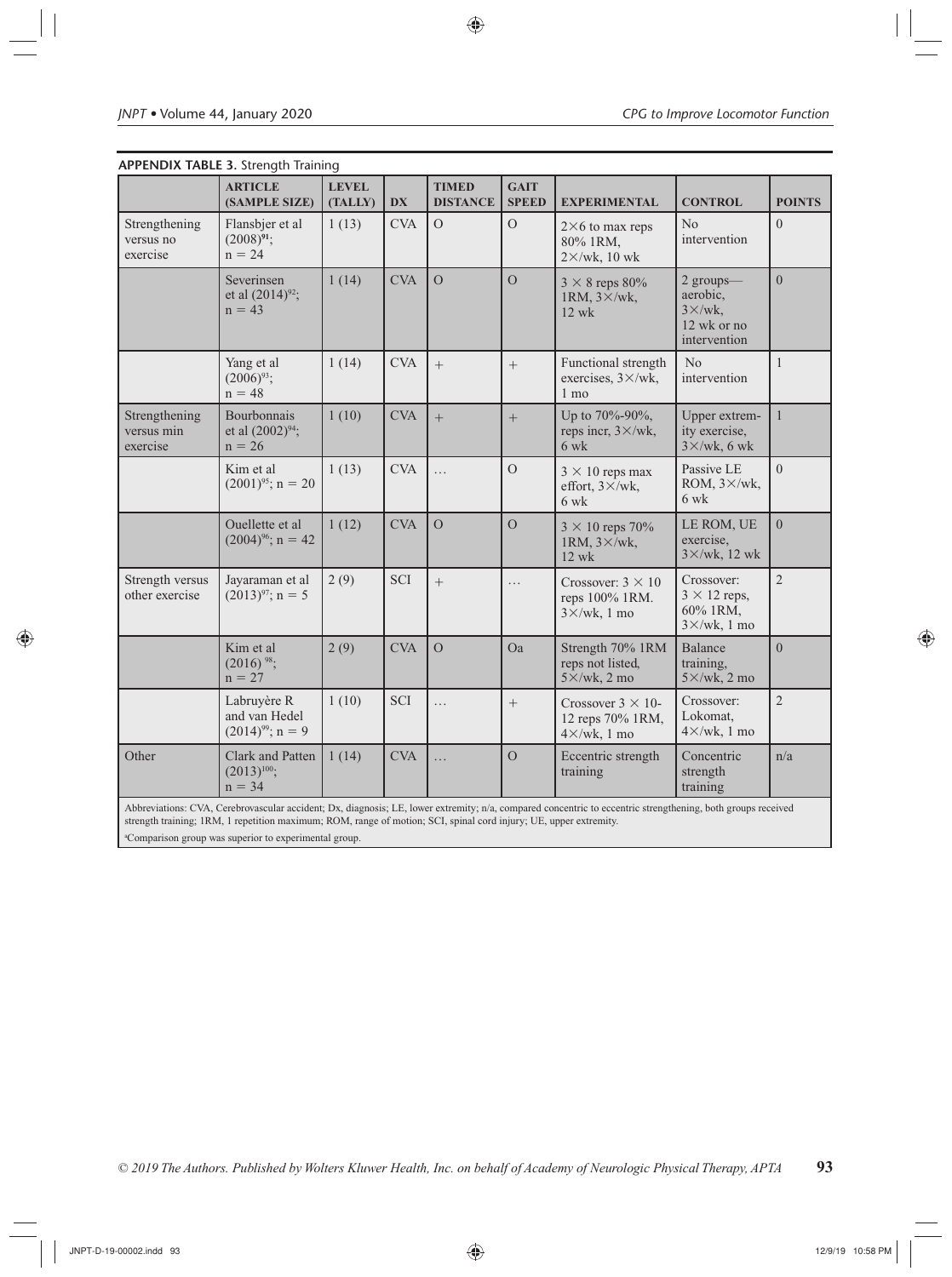| APPENDIX TABLE 4. Cycling and Recumbent Stepping Training<br><b>LEVEL</b><br><b>ARTICLE</b><br><b>TIMED</b><br><b>GAIT</b><br>(SAMPLE SIZE)<br><b>DX</b><br><b>DISTANCE</b><br><b>SPEED</b><br><b>CONTROL</b><br>(TALLY)<br><b>EXPERIMENTAL</b><br>$\overline{2}$<br>2(9)<br><b>CVA</b><br>Cycling<br>Bang and Son<br>Cycling, $50\% - 80\%$<br>Cycling, self-<br>$+$<br>$+$<br>$(2016)^{101}$ ;<br>$HR_{max}$ , 30 min,<br>selected speed,<br>training<br>$5 \times$ /wk, 4 wk +<br>30 min, $5 \times$ /wk,<br>$n = 12$<br>conventional PT<br>$4$ wk + conven-<br>tional PT<br><b>CVA</b><br>$\overline{2}$<br>1(10)<br>Jin et al<br>Cycling, 50%-70%<br>Cycling, $20\%$ -<br>$+$<br>$+$<br>$(2012)^{102}$ ;<br>HR reserve, 40 min,<br>30% HRR, 40<br>$5 \times$ /wk, 8 wk + bal-<br>$n = 133$<br>min, $5 \times$ /wk,<br>ance and stretching<br>$8$ wk + balance/<br>stretching<br>$\overline{2}$<br><b>CVA</b><br>Jin et al.<br>2(9)<br>Conventional PT,<br>Cycling, 50%-70%<br>$+$<br>$+$<br>$(2013)^{103}$ ;<br>40 min, $5 \times$ /wk,<br>HR reserve, 40 min,<br>$5 \times$ /wk, 12 wk<br>$12 \text{ wk}$<br>$n = 128$<br><b>CVA</b><br>1(14)<br>$\Omega$<br>$\Omega$<br>$\theta$<br>Cycling, 75% HR<br>2 groups: high-<br>Severinsen et al |                                          |      |            |   |          |                                                                                                                                                                      |                                                                                                     |               |
|---------------------------------------------------------------------------------------------------------------------------------------------------------------------------------------------------------------------------------------------------------------------------------------------------------------------------------------------------------------------------------------------------------------------------------------------------------------------------------------------------------------------------------------------------------------------------------------------------------------------------------------------------------------------------------------------------------------------------------------------------------------------------------------------------------------------------------------------------------------------------------------------------------------------------------------------------------------------------------------------------------------------------------------------------------------------------------------------------------------------------------------------------------------------------------------------------------------------------------------------------|------------------------------------------|------|------------|---|----------|----------------------------------------------------------------------------------------------------------------------------------------------------------------------|-----------------------------------------------------------------------------------------------------|---------------|
|                                                                                                                                                                                                                                                                                                                                                                                                                                                                                                                                                                                                                                                                                                                                                                                                                                                                                                                                                                                                                                                                                                                                                                                                                                                   |                                          |      |            |   |          |                                                                                                                                                                      |                                                                                                     | <b>POINTS</b> |
|                                                                                                                                                                                                                                                                                                                                                                                                                                                                                                                                                                                                                                                                                                                                                                                                                                                                                                                                                                                                                                                                                                                                                                                                                                                   |                                          |      |            |   |          |                                                                                                                                                                      |                                                                                                     |               |
|                                                                                                                                                                                                                                                                                                                                                                                                                                                                                                                                                                                                                                                                                                                                                                                                                                                                                                                                                                                                                                                                                                                                                                                                                                                   |                                          |      |            |   |          |                                                                                                                                                                      |                                                                                                     |               |
|                                                                                                                                                                                                                                                                                                                                                                                                                                                                                                                                                                                                                                                                                                                                                                                                                                                                                                                                                                                                                                                                                                                                                                                                                                                   |                                          |      |            |   |          |                                                                                                                                                                      |                                                                                                     |               |
|                                                                                                                                                                                                                                                                                                                                                                                                                                                                                                                                                                                                                                                                                                                                                                                                                                                                                                                                                                                                                                                                                                                                                                                                                                                   | $(2014)^{92}$ ; n = 43                   |      |            |   |          | reserve, 60 min,<br>$3 \times$ /wk, 12 wk                                                                                                                            | intensity LE<br>strengthening or<br>sham UE training,<br>60 min, $3 \times$ /wk,<br>$12 \text{ wk}$ |               |
|                                                                                                                                                                                                                                                                                                                                                                                                                                                                                                                                                                                                                                                                                                                                                                                                                                                                                                                                                                                                                                                                                                                                                                                                                                                   | Song and Park<br>$(2015)^{104}$ ; n = 40 | 2(5) | <b>CVA</b> | . | $\Omega$ | Cycle ergometer,<br>$<40\%$ HR reserve,<br>$5 \times$ /wk, 2 mo                                                                                                      | VR-X-box dy-<br>namic standing,<br>$5\times$ wk, 2 mo                                               | $\Omega$      |
|                                                                                                                                                                                                                                                                                                                                                                                                                                                                                                                                                                                                                                                                                                                                                                                                                                                                                                                                                                                                                                                                                                                                                                                                                                                   |                                          |      |            |   |          | Abbreviations: CVA, Cerebrovascular accident; Dx, diagnosis; HR <sub>max</sub> , maximum heart rate; LE, lower extremity; PT, physical therapy; UE, upper extremity. |                                                                                                     |               |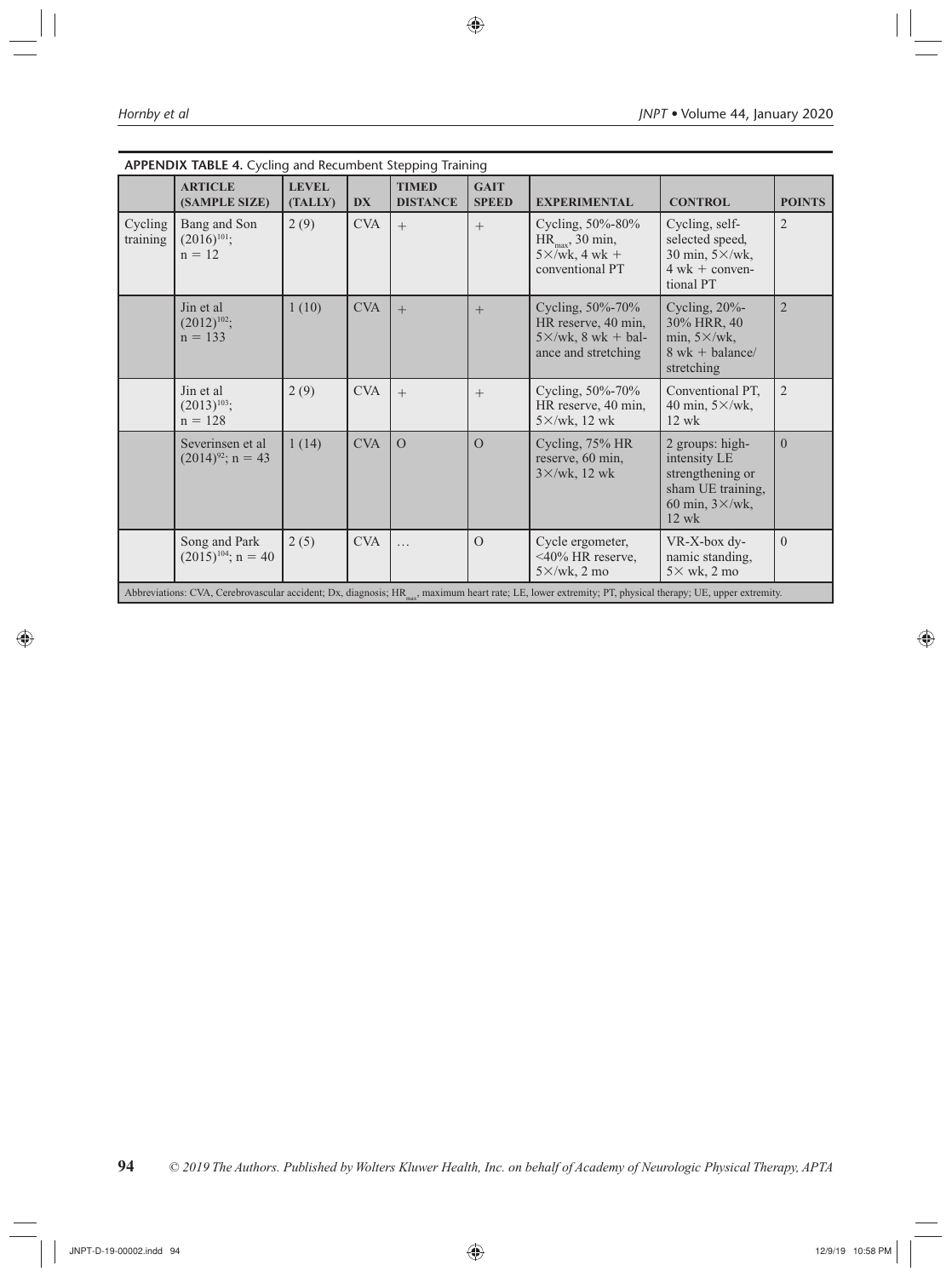|                      | <b>APPENDIX TABLE 5.</b> Circuit and Combined Exercise Training |                         |            |                                 |                             |                                                                                                                                                        |                                                                  |               |
|----------------------|-----------------------------------------------------------------|-------------------------|------------|---------------------------------|-----------------------------|--------------------------------------------------------------------------------------------------------------------------------------------------------|------------------------------------------------------------------|---------------|
|                      | <b>ARTICLE</b><br>(SAMPLE SIZE)                                 | <b>LEVEL</b><br>(TALLY) | <b>DX</b>  | <b>TIMED</b><br><b>DISTANCE</b> | <b>GAIT</b><br><b>SPEED</b> | <b>EXPERIMENTAL</b>                                                                                                                                    | <b>CONTROL</b>                                                   | <b>POINTS</b> |
| Circuit<br>training  | Dean et al<br>$(2000)^{105}$ ;<br>$(n = 12)$                    | 1(10)                   | <b>CVA</b> | $+$                             | $\! +$                      | Balance, strength,<br>walking, no intensity,<br>$3 \times$ /wk, 1 mo                                                                                   | UE exercise<br>class                                             | $\mathbf{1}$  |
|                      | Moore et al<br>$(2016)^{106}$ ;<br>$n = 40$                     | 1(16)                   | <b>CVA</b> | $+$                             | $+$                         | Balance, strength aerobic<br>$<80\%$ HRR, $3\times$ /wk, 4 mo                                                                                          | N <sub>o</sub><br>intervention                                   | $\mathbf{1}$  |
|                      | Mudge et al<br>$(2009)^{107}$ ;<br>$n = 60$                     | 1(16)                   | <b>CVA</b> | $+$                             | $\overline{O}$              | Balance, strength,<br>walking, no intensity<br>$3 \times$ /wk, 1 mo                                                                                    | No.<br>intervention                                              | $\mathbf{1}$  |
|                      | Pang et al<br>$(2005)^{108}$ ;<br>$n = 63$                      | 1(17)                   | <b>CVA</b> | $+$                             | .                           | Balance, strength aerobic<br><80% HRR; $3 \times$ /wk, 4 mo                                                                                            | UE<br>intervention                                               | $\mathbf{1}$  |
|                      | Song et al<br>$(2015)^{109}$ ;<br>$n = 30$                      | 2(6)                    | <b>CVA</b> | $+$                             |                             | Balance, strength no<br>intensity; $5 \times$ /wk,<br>$1 \text{ mo} + PT$                                                                              | PT only                                                          | $\mathbf{1}$  |
|                      | Vahlberg et al<br>$(2016)^{110}$ ; n = 43                       | 1(12)                   | <b>CVA</b> | $+$                             | .                           | Balance/strength/walking/<br>cycling RPE $\leq$ 17,<br>$2 \times$ /wk, 3 mo                                                                            | No<br>intervention                                               | $\mathbf{1}$  |
| Combined<br>training | Hui-Chan et al<br>$(2009)^{111};$<br>$n = 109$                  | 1(11)                   | <b>CVA</b> | $\cdots$                        | $+$                         | Balance, strength, walking<br>no intensity, $5 \times$ /wk, 1 mo                                                                                       | No<br>intervention                                               | $\mathbf{1}$  |
|                      | Lee et al<br>$(2015)^{112}$ ;<br>$n = 26$                       | 1(10)                   | <b>CVA</b> | $+$                             | $+$                         | Strength, aerobic <70%<br>HRR, $3 \times$ /wk, 4 mo                                                                                                    | No<br>intervention                                               | $\mathbf{1}$  |
|                      | Tang et al<br>$(2014)^{113}$ ;<br>$n = 50$                      | 1(10)                   | <b>CVA</b> | $\ddotsc$                       | $\Omega$                    | Balance, strength aerobic<br>$<80\%$ HRR, $3\times$ /wk, 6 mo                                                                                          | Balance, flex-<br>ibility, low<br>intensity,<br>same<br>schedule | $\theta$      |
|                      | Teixeira-Salmela<br>et al (1999) <sup>114</sup> ;<br>$n = 13$   | 2(9)                    | <b>CVA</b> | .                               | $+$                         | Aerobic <70% HRR,<br>strength <80% 1RMP,<br>$3 \times$ /wk, 10 wk                                                                                      | Balance, flex-<br>ibility, low in-<br>tensity, same<br>schedule  | $\mathbf{1}$  |
|                      | Perceived Exertion; UE, upper extremity.                        |                         |            |                                 |                             | Abbreviations: CVA, Cerebrovascular accident; Dx, diagnosis; HRR, heart rate reserve; 1RM, 1 repetition maximum; PT, physical therapy; RPE, Ratings of |                                                                  |               |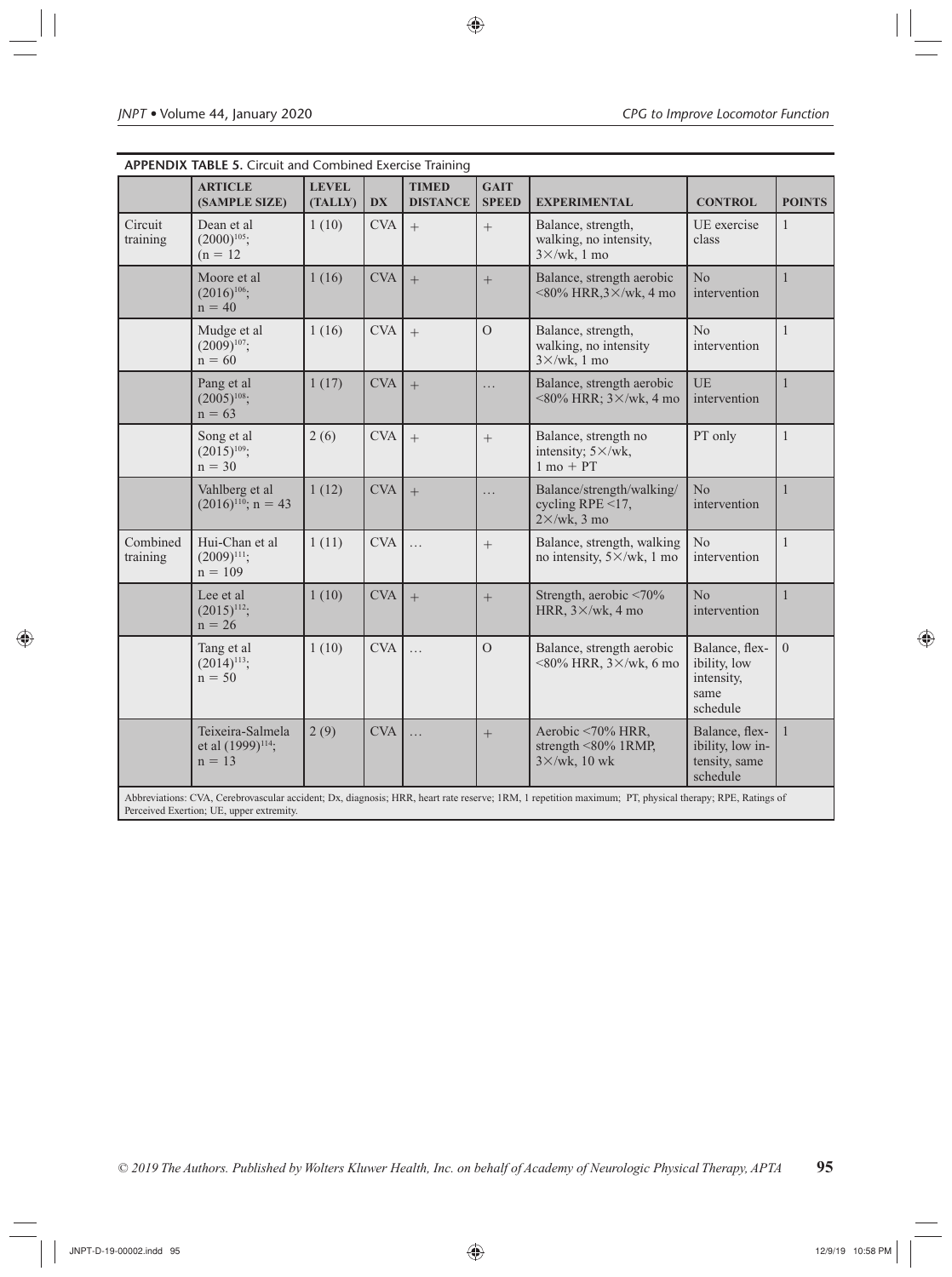| APPENDIX TABLE 6A. Balance Training: Sitting/Standing With Altered Feedback/Weight Shift |                                                                                          |                         |            |                                 |                             |                                                                                                                                                       |                                                                |                  |  |
|------------------------------------------------------------------------------------------|------------------------------------------------------------------------------------------|-------------------------|------------|---------------------------------|-----------------------------|-------------------------------------------------------------------------------------------------------------------------------------------------------|----------------------------------------------------------------|------------------|--|
|                                                                                          | <b>ARTICLE</b><br>(SAMPLE SIZE)                                                          | <b>LEVEL</b><br>(TALLY) | <b>DX</b>  | <b>TIMED</b><br><b>DISTANCE</b> | <b>GAIT</b><br><b>SPEED</b> | <b>EXPERIMENTAL</b>                                                                                                                                   | <b>CONTROL</b>                                                 | <b>POINTS</b>    |  |
| Trunk<br>stabilization                                                                   | Dean and Shep-<br>herd (1997) <sup>115</sup> ;<br>$(n=20)$                               | 1(12)                   | <b>CVA</b> | $\cdots$                        | $\Omega$                    | Sitting/reaching<br>> arm's length,<br>$5 \times$ /wk, 2 wk                                                                                           | Sitting/reaching<br>< arm's length,<br>$5 \times$ /wk, 2 wk    | $\theta$         |  |
|                                                                                          | Kilinc et al<br>$(2016)^{116}$ ;<br>$n = 22$                                             | 1(12)                   | <b>CVA</b> | .                               | $\overline{O}$              | NDT/trunk exercises,<br>$3 \times$ /wk, 3 mo                                                                                                          | PT, $3 \times$ /wk, 3 mo                                       | $\boldsymbol{0}$ |  |
|                                                                                          | Chun et al<br>$(2016)^{117}$ ;<br>$n = 28$                                               | 2(8)                    | <b>CVA</b> | .                               | O <sup>a</sup>              | Lumbar stab. In<br>standing, 3/wk, 7 wk                                                                                                               | Standing training<br>(Biodex),<br>$3/wk$ , $7wk$               | $\mathbf{0}$     |  |
| Standing<br>weight<br>shifting                                                           | Kim et al<br>$(2015)^{118}$ ;<br>$n = 22$                                                | 2(9)                    | <b>CVA</b> | .                               | $\! +$                      | Tai chi $2 \times$ /wk, +<br>regular PT,<br>$10 \times$ /wk, 6 wk                                                                                     | Regular PT,<br>$10 \times$ /wk, 6 wk                           | $\mathbf{1}$     |  |
|                                                                                          | Aruin et al<br>$(2012)^{119}$ ;<br>$n = 18$                                              | 2(8)                    | <b>CVA</b> | $\cdots$                        | $\overline{O}$              | Compelled weight<br>shift during PT,<br>$1 \times$ /wk, 6 wk                                                                                          | PT activities,<br>$1 \times$ /wk, 6 wk                         | $\mathbf{0}$     |  |
|                                                                                          | Shiekh et al<br>$(2016)^{120}$ ;<br>$n = 28$                                             | 1(14)                   | <b>CVA</b> | $\cdots$                        | $\overline{O}$              | Compelled weight<br>shift during PT,<br>$6 \times$ /wk, 6 wk                                                                                          | PT, $6 \times$ /wk, 6 wk                                       | $\boldsymbol{0}$ |  |
|                                                                                          | You et al<br>$(2012)^{121}$ ;<br>$n = 27$                                                | 2(7)                    | <b>CVA</b> | $\cdots$                        | $\overline{O}$              | Standing with device,<br>limited parameters                                                                                                           | Single-limb<br>activities, limited<br>parameters               | $\overline{0}$   |  |
| Standing<br>altered<br>feedback                                                          | Bang et al<br>$(2014)^{122}$ ;<br>$n = 12$                                               | 1(10)                   | <b>CVA</b> | $+$                             | $\overline{O}$              | Balance w/unstable<br>surface 30 min +<br>30 min TM,<br>$5 \times$ /wk, 1 mo                                                                          | 30-min TM.<br>$5 \times$ /wk, 1 mo                             | $\mathbf{1}$     |  |
|                                                                                          | Bayouk et al<br>$(2006)^{123}$ ;<br>$n = 16$                                             | 1(11)                   | <b>CVA</b> | $\cdots$                        | $\Omega$                    | Dynamic sit/standing<br>with EC/foam,<br>$2 \times$ /wk, 8 wk                                                                                         | Dynamic sit/<br>standing,<br>$2 \times$ /wk, 8 wk              | $\theta$         |  |
|                                                                                          | Bonan et al<br>$(2004)^{124}$ ;<br>$n = 20$                                              | 1(10)                   | <b>CVA</b> | $\cdots$                        | $\overline{O}$              | Balance w/o vision +<br>PT, $5 \times$ /wk, 1 mo                                                                                                      | <b>Balance</b> with<br>vision $+ PT$ ,<br>$5 \times$ /wk, 1 mo | $\overline{0}$   |  |
|                                                                                          | Kim et al<br>$(2016)^{98}$ ;<br>$n = 27$                                                 | 2(8)                    | <b>CVA</b> | .                               | $\! +$                      | <b>Biodex Balance</b><br>System $+$ PT,<br>$5 \times$ /wk 2 mo                                                                                        | Strength training<br>$+$ PT, $5 \times$ /wk,<br>$2 \text{ mo}$ | $\overline{2}$   |  |
|                                                                                          | <sup>a</sup> Authors indicate difference without direct comparisons of treatment groups. |                         |            |                                 |                             | Abbreviations: CVA, Cerebrovascular accident; Dx, diagnosis; EC, eyes closed; NDT, Neurodevelopmental treatment; PT, physical therapy; TM, treadmill. |                                                                |                  |  |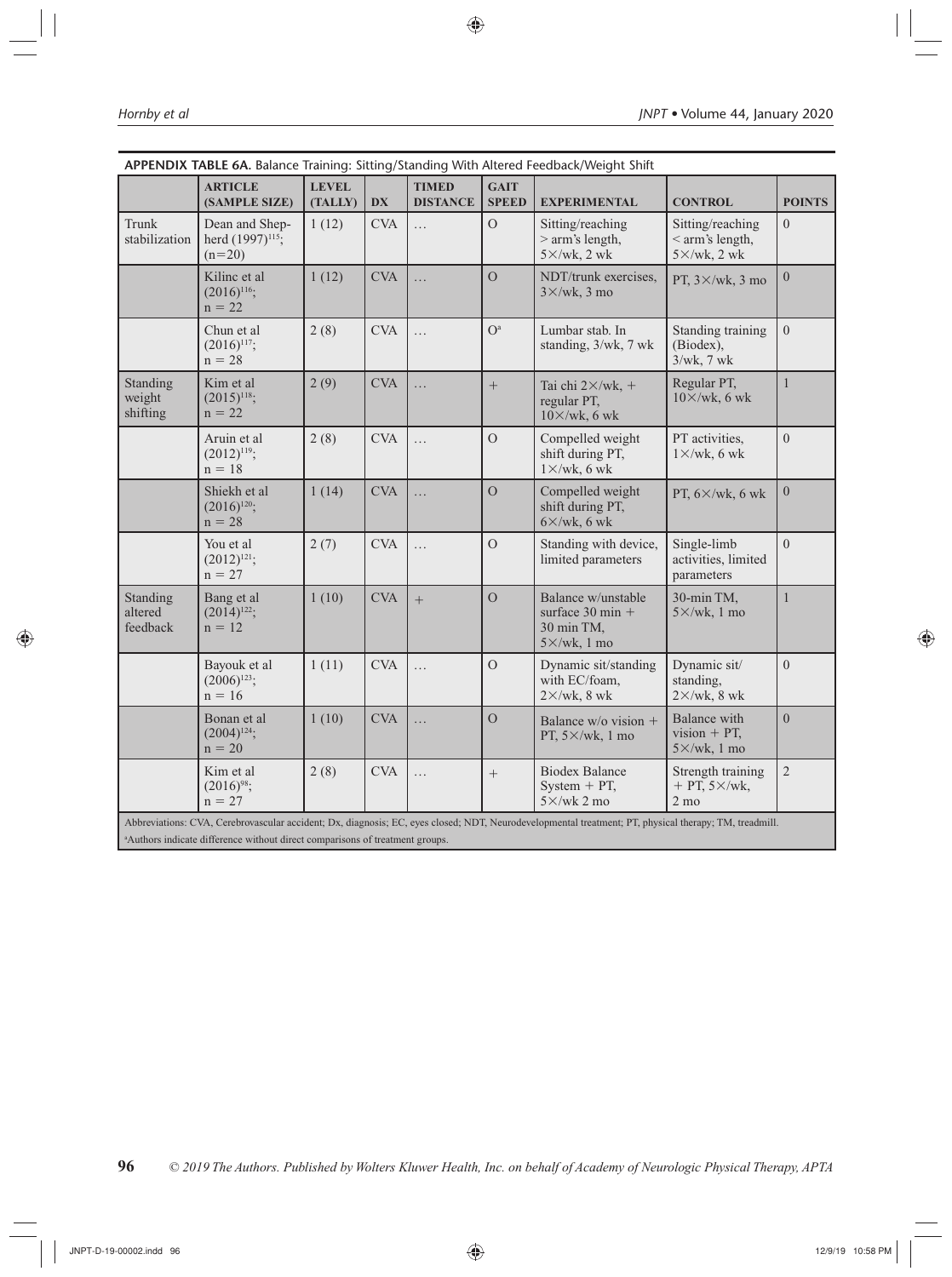|                              | APPENDIX TABLE 6B. Balance Training: Augmented Feedback With Vibration |                         |            |                                 |                             |                                                                                                                                                 |                                                                                   |                |
|------------------------------|------------------------------------------------------------------------|-------------------------|------------|---------------------------------|-----------------------------|-------------------------------------------------------------------------------------------------------------------------------------------------|-----------------------------------------------------------------------------------|----------------|
|                              | <b>ARTICLE</b><br>(SAMPLE SIZE)                                        | <b>LEVEL</b><br>(TALLY) | <b>DX</b>  | <b>TIMED</b><br><b>DISTANCE</b> | <b>GAIT</b><br><b>SPEED</b> | <b>EXPERIMENTAL</b>                                                                                                                             | <b>CONTROL</b>                                                                    | <b>POINTS</b>  |
| Balance<br>with<br>vibration | Brogårdh et al<br>$(2012)^{125}$ ;<br>$(n=31)$                         | 1(17)                   | <b>CVA</b> | $\Omega$                        | $\cdots$                    | Platform 3.75 mm<br>amp, freq: 25 Hz,<br>standing, $2 \times$ /wk,<br>$6 \text{ wk}$                                                            | Platform 0.2 mm,<br>freq: $25$ Hz,<br>standing, $2 \times$ /wk,<br>$6 \text{ wk}$ | $\Omega$       |
|                              | Lau et al $(2012)^{126}$ ;<br>$n = 82$                                 | 1(18)                   | <b>CVA</b> | $\Omega$                        | $\Omega$                    | $Platform + dynamic$<br>LE exercise, $3 \times$ /wk,<br>$8$ wk                                                                                  | Dynamic LE<br>exercise, $3 \times$ /wk,<br>8 wk                                   | $\Omega$       |
|                              | Lee et al $(2013)^{127}$ ;<br>$n = 31$                                 | 1(13)                   | <b>CVA</b> | .                               | $^{+}$                      | Segmental vibration:<br>30': dynamic stand-<br>ing balance $+$<br>$PT/FES, 5 \times /wk$ ,<br>$6 \text{ wk}$                                    | Dynamic standing<br>balance $+$<br>$PT/FES, 5 \times /wk,$<br>$6 \text{ wk}$      | $\overline{2}$ |
|                              | Liao et al<br>$(2016)^{128}$ ; n = 31                                  | 1(18)                   | <b>CVA</b> | $\Omega$                        | $\Omega$                    | $Platform + dynamic$<br>LE exercise, $3 \times$ /wk,<br>8 wk                                                                                    | Dynamic LE<br>exercise, $3 \times$ /wk,<br>8 wk                                   | $\Omega$       |
|                              |                                                                        |                         |            |                                 |                             | Abbreviations: CVA, Cerebrovascular accident; Dx, diagnosis; LE, lower extremity; PT, physical therapy; FES, functional electrical stimulation. |                                                                                   |                |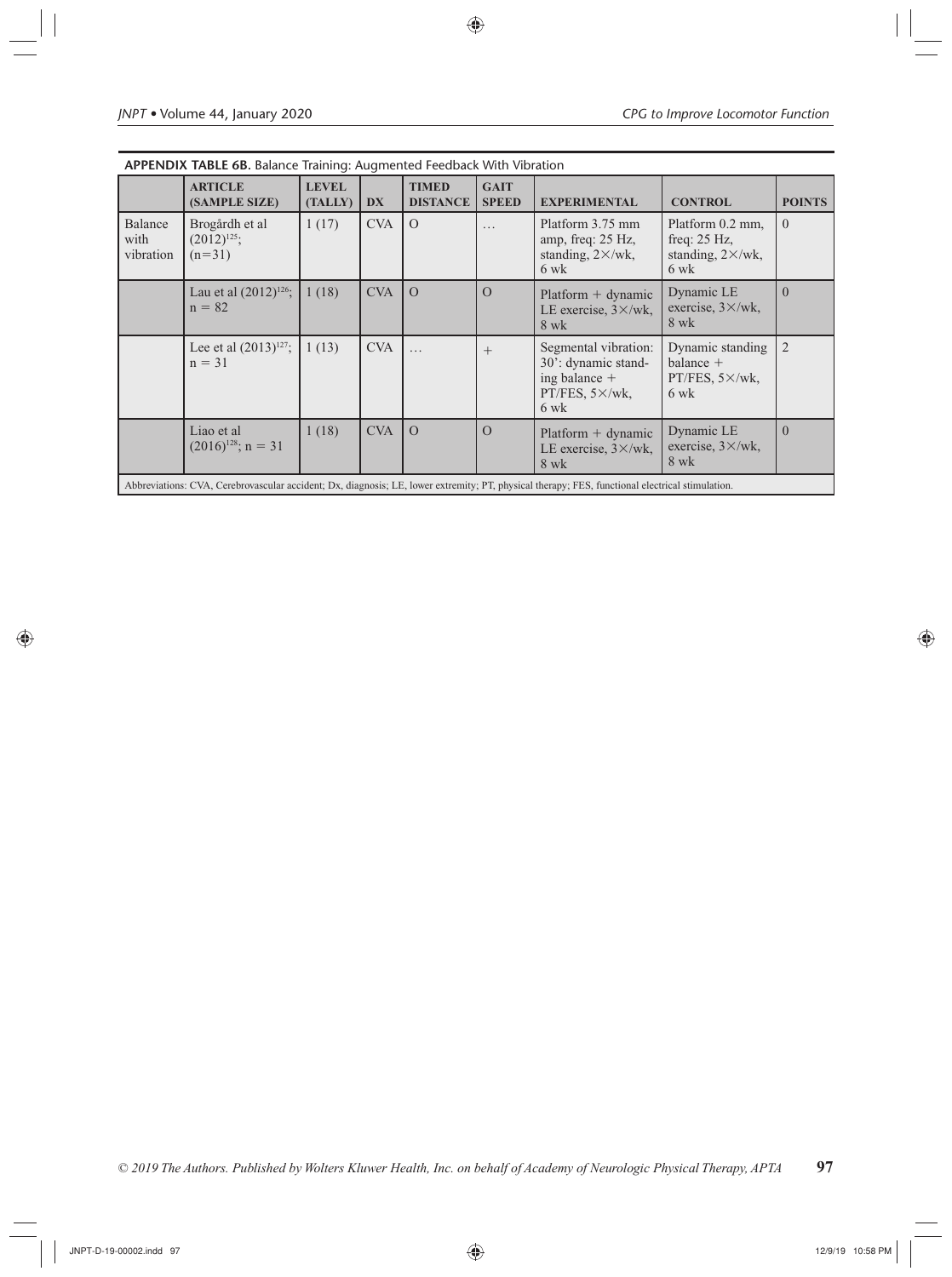|                                             | APPENDIX TABLE 6C. Balance Training: Augmented Visual Feedback |                         |                    |                                 |                             |                                                                                                                                      |                                                                                                       |                |  |
|---------------------------------------------|----------------------------------------------------------------|-------------------------|--------------------|---------------------------------|-----------------------------|--------------------------------------------------------------------------------------------------------------------------------------|-------------------------------------------------------------------------------------------------------|----------------|--|
|                                             | <b>ARTICLE</b><br>(SAMPLE SIZE)                                | <b>LEVEL</b><br>(TALLY) | <b>DX</b>          | <b>TIMED</b><br><b>DISTANCE</b> | <b>GAIT</b><br><b>SPEED</b> | <b>EXPERIMENTAL</b>                                                                                                                  | <b>CONTROL</b>                                                                                        | <b>POINTS</b>  |  |
| VR-balance<br>$+$ PT versus<br>PT only      | Kim et al<br>$(2009)^{129}$ ;<br>$n = 24$                      | 1(13)                   | <b>CVA</b>         | $\dddotsc$                      | $^{+}$                      | VR dynamic balance<br>$4 \times$ /wk, 1 mo + PT<br>$4 \times$ /wk, 1 mo                                                              | PT only,<br>$4 \times$ /wk.<br>$1 \text{ mo}$                                                         | $\mathbf{1}$   |  |
|                                             | Lee et al<br>$(2014)^{130}$ ;<br>$n = 21$                      | 1(14)                   | <b>CVA</b>         | $\cdots$                        | $\boldsymbol{+}$            | Augmented visual<br>input during postural<br>training (sit/stand);<br>$3 \times$ /wk, 1 mo + PT,<br>$5 \times$ /wk, 1 mo             | PT only,<br>$5 \times$ /wk.<br>$1 \text{ mo}$                                                         | $\mathbf{1}$   |  |
|                                             | Park et al<br>$(2013)^{131};$<br>$n = 16$                      | 1(10)                   | <b>CVA</b>         | .                               | $\overline{O}$              | VR supine, sit, stand,<br>$3 \times$ /wk, 1 mo + PT<br>$5 \times$ /wk, 1 mo                                                          | PT only,<br>$5 \times$ /wk.<br>1 mo                                                                   | $\theta$       |  |
|                                             | Yom et al<br>$(2015)^{132}$ ;<br>$n = 20$                      | 2(5)                    | <b>CVA</b>         | $\ddots$                        | $\boldsymbol{+}$            | Standing ankle exercise<br>with VR; $5 \times$ /wk, 6 wk,<br>$30$ -min sessions; $+$<br>conventional PT                              | Watched<br>documen-<br>tary; $5 \times$ /wk,<br>6 wk, 30-min<br>sessions; $+ b$<br>conventional<br>PT | $\mathbf{1}$   |  |
| VR-balance<br>versus<br>balance or<br>other | Chung et al<br>$(2014)^{133}$ ;<br>$n = 19$                    | 2(9)                    | <b>CVA</b>         | .                               | $\boldsymbol{+}$            | Core stabilization with<br>VR, $5 \times$ /wk, 6 wk                                                                                  | Core<br>stabilization<br>without VR,<br>$5 \times$ /wk, 6 wk                                          | $\overline{2}$ |  |
|                                             | Gil-Gomez et al<br>$(2011)^{134}$ ; n = 17                     | 1(10)                   | TBI,<br><b>CVA</b> | $\overline{O}$                  | $\overline{O}$              | Wii sitting and dy-<br>namic standing, 20<br>sessions                                                                                | PT-balance<br>activities, 20<br>sessions                                                              | $\mathbf{0}$   |  |
|                                             | Llorens et al<br>$(2015)^{135}$ ;<br>$n = 20$                  | 1(12)                   | <b>CVA</b>         | $\cdots$                        | $\boldsymbol{+}$            | 30-min VR dynamic<br>standing + PT, $5 \times$ /wk,<br>20 sessions                                                                   | PT standing,<br>stepping,<br>walking,<br>$5 \times$ /wk, 20<br>sessions                               | $\mathbf{1}$   |  |
|                                             | Song and Park<br>$(2015)^{104}$ ;<br>$n = 40$                  | 2(5)                    | <b>CVA</b>         | .                               | $\overline{O}$              | VR-X-box dynamic<br>standing, $5 \times$ /wk, 2 mo                                                                                   | Cycle<br>ergometer,<br>$<$ 40% HR<br>reserve,<br>$5\times$ wk, 2 mo                                   | $\mathbf{0}$   |  |
| Other                                       | Fritz et al<br>$(2013)^{136}$ ;<br>$n = 30$                    | 1(15)                   | <b>CVA</b>         | $\Omega$                        | $\overline{O}$              | $Wii + standing$<br>balance training,<br>no supervision,<br>$5 \times$ /wk, 1 mo                                                     | No intervention                                                                                       | $\theta$       |  |
|                                             |                                                                |                         |                    |                                 |                             | Abbreviations: CVA, Cerebrovascular accident; Dx, diagnosis; PT, physical therapy; TBI, traumatic brain injury; VR, virtual reality. |                                                                                                       |                |  |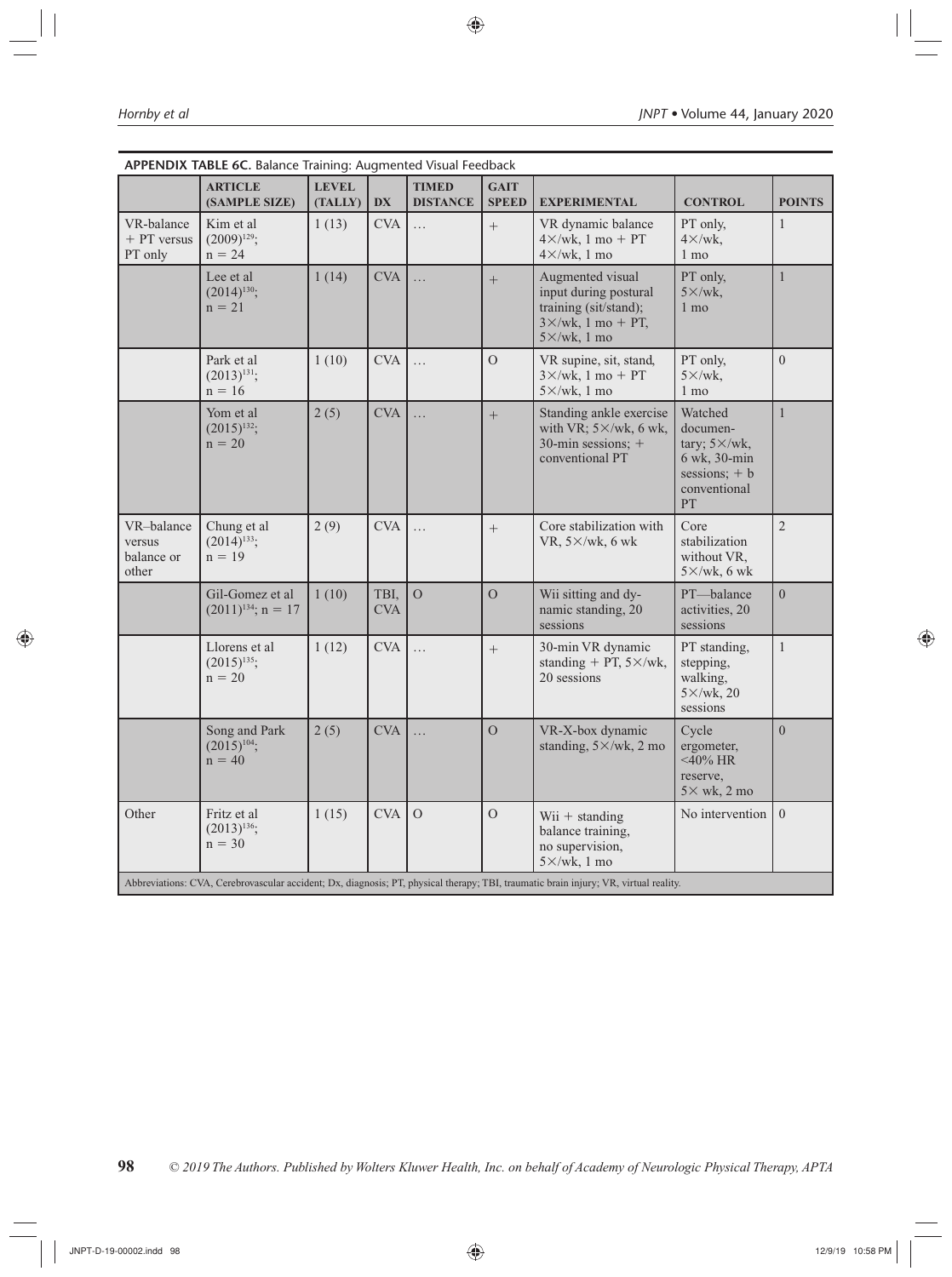|                                                  | <b>APPENDIX TABLE 7. Body Weight-Supported Treadmill Walking</b> |                         |               |                                 |                             |                                                                                                                    |                                                                                                          |                  |
|--------------------------------------------------|------------------------------------------------------------------|-------------------------|---------------|---------------------------------|-----------------------------|--------------------------------------------------------------------------------------------------------------------|----------------------------------------------------------------------------------------------------------|------------------|
|                                                  | <b>ARTICLE</b><br><b>(SAMPLE</b><br>SIZE)                        | <b>LEVEL</b><br>(TALLY) | $\mathbf{DX}$ | <b>TIMED</b><br><b>DISTANCE</b> | <b>GAIT</b><br><b>SPEED</b> | <b>EXPERIMENTAL</b>                                                                                                | <b>CONTROL</b>                                                                                           | <b>POINTS</b>    |
| <b>BWSTT</b> versus<br>other walking<br>exercise | Alexeeva et al<br>$(2011)^{137}$ ;<br>$n = 35$                   | 1(12)                   | SCI           | .                               | $\overline{O}$              | TM, 30%BWS,<br>$3 \times$ /wk, 60 min,<br>13 wk, SSV                                                               | 2 groups-<br>conventional PT<br>and OG BWS<br>training, $3 \times$ /wk,<br>60 min, 13 wk,<br>30%BWS, SSV | $\overline{0}$   |
|                                                  | Brown et al<br>$(2005)^{138}$ ;<br>$n = 20$                      | 2(7)                    | TBI           | $\overline{O}$                  | $\mathcal{O}$               | TM, 30%BWS,<br>$2 \times$ /wk, 14 wk +<br>30-min exercise,<br>1-3 PT asst<br>kinematics                            | OG, $2 \times$ /wk,<br>$14$ wk + 30-min<br>exercise                                                      | $\overline{0}$   |
|                                                  | Combs-Miller<br>$(2014)^{36}$ ;<br>$n = 20$                      | 1(15)                   | <b>CVA</b>    | $\mathcal{O}$                   | $\mathbf{O}^{\text{a}}$     | TM, 30%BWS,<br>$5 \times$ /wk, 2 wk, PT<br>asst kinematics                                                         | OG walking,<br>$5 \times$ /wk, 2 wk,<br>walk fast,<br>$\leq$ moderate<br>intensity                       | $\boldsymbol{0}$ |
|                                                  | Middleton<br>et al $(2014)^{139}$ ;<br>$n = 43$                  | 1(11)                   | <b>CVA</b>    | $\overline{O}$                  | $\overline{O}$              | TM, 30%BWS,<br>60 min, 10 d,<br>$PT$ asst + 2-h<br>balance,<br>strength, ROM,<br>coordination                      | OG walking, 60<br>min, $10 d + 2-h$<br>balance, strength,<br>ROM,<br>coordination                        | $\overline{0}$   |
|                                                  | Suputtitada<br>et al (2004) <sup>140</sup> ;<br>$n = 48$         | 2(7)                    | <b>CVA</b>    | .                               | $\overline{O}$              | TM, 30% BWS<br>decr, $5 \times$ /wk, 4<br>wk, $0.44 \text{ m/s}$ ,<br>increased as toler-<br>ated, 2 PT assist     | OG walking, 15<br>min, $5 \times$ /wk, 4<br>wk                                                           | $\overline{0}$   |
| <b>BWSTT</b> versus<br>conventional<br><b>PT</b> | Lucarelli et al<br>$(2011)^{141};$<br>$n = 30$                   | 2(7)                    | <b>SCI</b>    | .                               | $O^b$                       | TM, 40% BWS<br>decr, $2 \times$ /wk, 30<br>sessions, SSV, 2<br>PT asst kinemat-<br>$ics + strength/$<br><b>ROM</b> | OG walking,<br>$2 \times$ /wk, 30<br>sessions, SSV, +<br>stretching/ROM                                  | $\overline{0}$   |
|                                                  | Ribeiro et al<br>$(2013)^{142}$ ;<br>$n = 23$                    | 1(10)                   | <b>CVA</b>    | .                               | $\overline{O}$              | TM. 30% BWS/PT<br>assist kinematics<br>as needed, $3 \times$ /wk,<br>4 wk, SSV                                     | PNF, $3 \times$ /wk,<br>30 min, 4 wk                                                                     | $\overline{0}$   |
|                                                  | Yen et al<br>$(2008)^{143}$ ;<br>$n = 14$                        | 1(10)                   | <b>CVA</b>    | .                               | $^{+}$                      | TM, <40% BWS,<br>$3 \times$ /wk, 4 wk, asst<br>kinematics, $+2$ -<br>$5 \times$ /wk general<br>PT                  | $2-5 \times$ /wk<br>general PT                                                                           | $\mathbf{1}$     |
| <b>BWSTT</b> versus<br>no PT/other               | Takao et al<br>$(2015)^{144}$ ;<br>$n = 18$                      | 1(11)                   | <b>CVA</b>    | .                               | $\boldsymbol{+}$            | TM, 20% BWS,<br>$3 \times$ /wk, 4 wk,<br>fastest possible<br>speed                                                 | No intervention                                                                                          | $\mathbf{1}$     |
|                                                  | Sullivan et al<br>$(2002)^{32}$ ;<br>$n = 24$                    | 1(11)                   | <b>CVA</b>    | .                               | $\mathcal O$                | TM, 40% BWS,<br>$2.0$ mph, $20$ min<br>$\times$ 12 sessions,<br>$4-5$ wk                                           | TM, 40% BWS,<br>$0.5/5 - 2.0$ mph,<br>20 min $\times$ 12 ses-<br>sions, $4-5$ wk                         | n/a              |

Abbreviations: BWS, body weight support; BWSTT, body weight–supported treadmill training; Dx, diagnosis; n/a, compared speeds, both groups with BWS; OG, over ground; PNF, proprioceptive neuromuscular facilitation; PT, physical therapy; ROM, range of motion; SCI, spinal cord injury; SSV, self-selected velocity; TBI, traumatic brain injury; TM, treadmill.

a Results favored the control (comparison) condition.

b Authors indicate difference without direct comparisons of treatment groups.